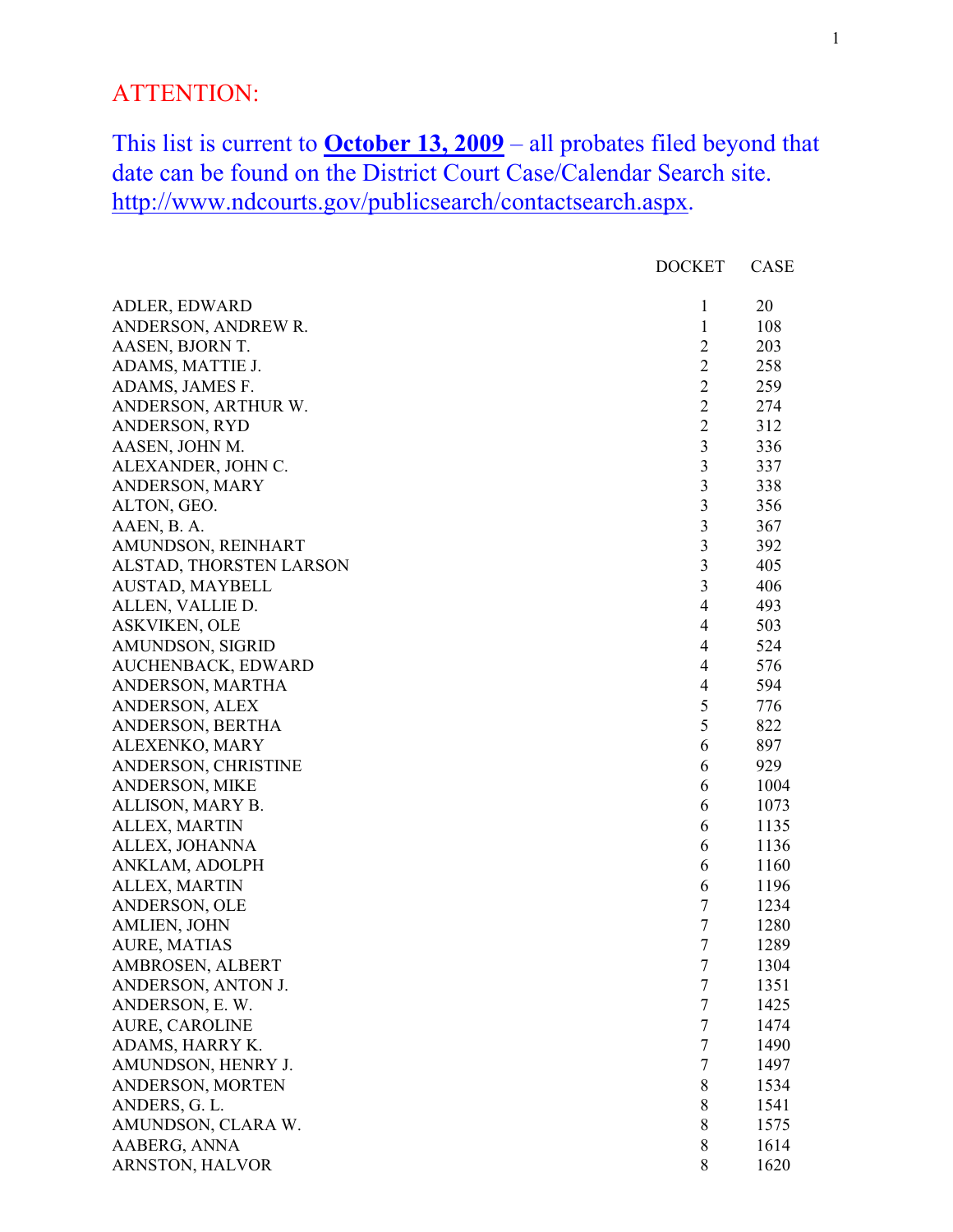| ANDERSON, GEORGE                   |              | 8       | 1630 |
|------------------------------------|--------------|---------|------|
| ANDERSON, DWIGHT WILBUR            |              | $\,8\,$ | 1633 |
| AAGVIK, JORGEN D.                  |              | $\,8\,$ | 1721 |
| ALBRIGHTSON, MARIE & GLORIA JEAN   | <b>GDN</b>   | 8       | 1722 |
| ANDERSON, HENRY ARTHUR             |              | 8       | 1731 |
| ARTZ, THEODORE A.                  |              | 8       | 1744 |
| AAL, EARLE N.                      |              | 8       | 1757 |
| AAL, EARLE N.                      |              | $8\,$   | 1765 |
| ANDERSON, PETER M.                 |              | 8       | 1778 |
| ALLEN, HARRY L.                    |              | $8\,$   | 1821 |
| AMLIEN, JULIA                      |              | 8       | 1841 |
| <b>AVERY, HARRY</b>                |              | 9       | 1896 |
| AMBROSON, SARA                     |              | 9       | 1904 |
| AAGVIK, NELS JAKOBSON              |              | 9       | 1908 |
| AKOVENKO, ALEX                     |              | 9       | 1982 |
| ANDERSON, JOHN HERMAN              |              | 9       | 2018 |
| ANDERSON, OLE J.                   |              | 9       | 2021 |
| <b>AURE, PEDER</b>                 |              | 9       | 2078 |
| <b>AURE, CAROLINE</b>              | <b>GDN</b>   | 10      | 2180 |
|                                    |              | 10      | 2205 |
| ARNEGARD, CLARA JUSTINE            |              |         |      |
| ANDERSON, OSCAR                    | <b>GDN</b>   | 10      | 2226 |
| ARNEGARD, EVELYN                   |              | 10      | 2241 |
| ANDERSON, CHARLES J.               |              | 10      | 2249 |
| AMBROSON, HALVOR                   |              | 10      | 2262 |
| ANDERSON, AMANDA AMELIA            |              | 10      | 2269 |
| <b>AAGVIK, NELS</b>                |              | 10      | 2289 |
| AAGVIK, EDWIN                      | <b>GDN</b>   | 10      | 2294 |
| AARHUS, ANNA JOHANNA               |              | 10      | 2305 |
| ANDERSON, AGNES CECELIA THORP CARR |              | 10      | 2312 |
| ANDERSON, LYDIA M.                 |              | 10      | 2323 |
| ANDERSON, GURINE ELVINA            |              | 10      | 2382 |
| AAGVIK, EDWIN                      |              | 10      | 2387 |
| ALTMAN, RUTH K.                    |              | 10      | 2398 |
| ALLEX, CARRIE                      |              | 10      | 2419 |
| AMLIEN, JULIA                      |              | 10      | 2449 |
| ALLEX, RUTH ANITA H.               |              | 10      | 2479 |
| ALTMAN, MARTIN P.                  |              | 11      | 2513 |
| AASEN, INGA H.                     |              | 11      | 2515 |
| ANDERSON, PATRICIA A.              |              | 11      | 2533 |
| AASEN, OLE                         |              | 11      | 2534 |
| ANDERSON, ALBERT O.                | <b>GDN</b>   | 11      | 2569 |
| ANDERSON, ALBERT O.                |              | 11      | 2579 |
| AMLIEN, HALFDAN                    | <b>JTTEN</b> | 11      | 2627 |
| AAGVIK, JUSTIN                     |              | 11      | 2770 |
| AURE, MATTIE                       | <b>GDN</b>   | 11      | 2779 |
| ANDERSON, RICHARD C.               |              | 12      | 2887 |
| ANDERSON, BERNT                    |              | 12      | 2900 |
| ANDERSON, ARTHUR A.                |              | 12      | 2928 |
| ALTON, ALEX BUEL                   |              | 12      | 2984 |
| ANDERSON, ANNA E.                  |              | 12      | 2998 |
| ANDERSON, DONALD, TAMI & LEANN     | <b>GDN</b>   | 12      | 3029 |
| AASEN, LYNN S.                     |              | 12      | 3090 |
| ANTHONY, JOHN B.                   |              | 12      | 4020 |
| ANDERSON, HARRIET A. MADSEN        |              | 12      | 4021 |
|                                    |              |         |      |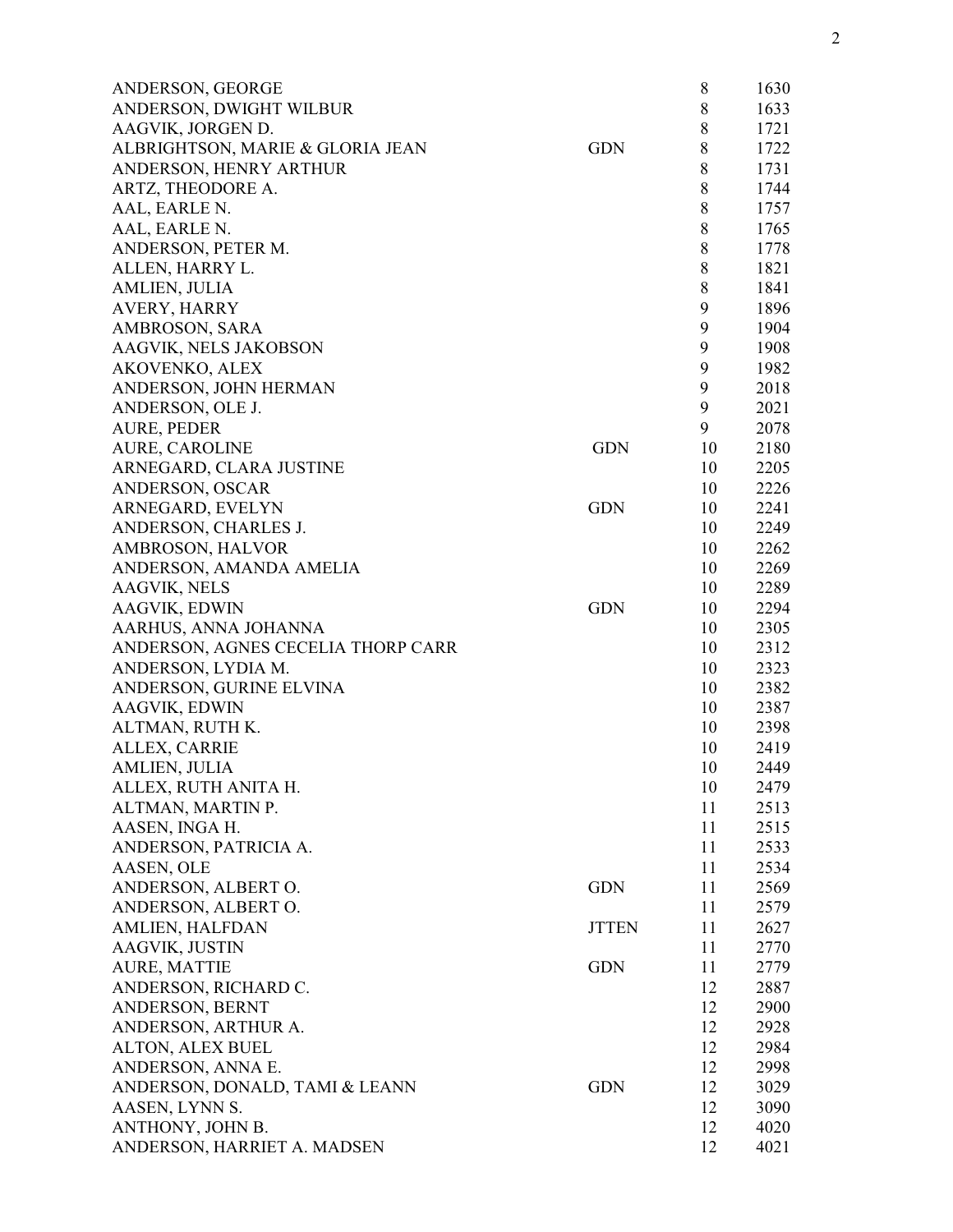| ANDERSON, ANDREW MACBETH                 | 12 | 4028         |
|------------------------------------------|----|--------------|
| ATKINSON, HAROLD L.                      | 13 | 4042         |
| ANDERSON, THEA                           | 13 | 4071         |
| AMBROSON, GERALD VICTOR                  | 13 | 4074         |
| ANDERSGORD, WALTER W.                    | 13 | 4124         |
| ANDERSON, ALFRED W.                      | 13 | 4125         |
| ABERCROMBIE, J. S.                       | 13 | 4138         |
| ANDERSON, HANS CHRISTIAN                 | 13 | 4139         |
| ANDERSON, RAYMOND E.                     | 13 | 4140         |
| ANDERSON, NORMAN F.                      | 13 | 4156         |
| AAGVIK, CLARA M.                         | 13 | 4163         |
| ANTHONY, VIOLET E.                       | 13 | 4176         |
| <b>AURE, MATTIE</b>                      | 13 | 4177         |
| ARNOLD, ARTHUR D.                        | 13 | 4195         |
| AMUNDSON, OLE P.                         | 13 | 4221         |
| AVERY, MARY F.                           | 13 | 4231         |
| ARTZ, MOSSIE                             | 13 | 4343         |
| ARMSTRONG, EMMA V.                       | 14 | 4351         |
| ARMSTRONG, MILTON A. R.                  | 14 | 4352         |
| <b>AMLIEN, INGEBORG</b>                  | 14 | 4375         |
| ANDERSON, ORPAH M.                       | 14 | 4385         |
| AURE, MADS                               | 14 | 4441         |
| ANTHONY, E. LUELLA                       | 14 | 4455         |
| AAGVIK, NORMAN O.                        | 14 | 4505         |
| AMBROSON, ORVILLE S.                     | 14 | 4515         |
| AMBROSON, CLAYTON A.                     | 14 | 4516         |
| AURE, OSCAR                              | 14 | 4521         |
| ANTHONY, MAURICE C.                      | 14 | 4544         |
| ANDERSON, GEORGE TELFORD                 | 14 | 4568         |
| ARCHER, INGRID S.                        | 14 | 4571         |
| ANDERSON, ERNEST A. N.                   | 14 | 4601         |
| ADAMS, CHESTER C.                        | 15 | 4781         |
| AASEN, BENNIE H.                         | 15 | 4801         |
| AASEN, MARY A., aka MARY, aka MARY ALICE | 15 | 4827         |
| ANDERSON, LEONARD N., aka LEONARD        | 15 | 4834         |
| <b>AURE, ANDERS</b>                      | 15 | 4836         |
| ANDERSON, BEATRICE M.                    | 15 | 4893         |
| ASHBACKER, CHARLES A.                    |    | 4941         |
| ARENDS, JOSEPHINE                        |    | 4957         |
| ALLISON, AGNES ELIZABETH                 |    | 4978         |
| ARNEGARD, ALBERT JR.                     |    | 5034         |
| ANDERSON, LLOYD I.                       |    | 5048         |
| <b>ANDREWS, MAUDE</b>                    |    | 5053         |
| ALGYER, DURWIN DAVID, aka D. D.          |    | 5065         |
| ANDERSON, LAWRENCE A.                    |    | 5104         |
| ARNEGARD, RUTH, aka RUTH ANNA MARIE      |    | 5118         |
| ARNEGARD, ALBERT O.                      |    | 5197         |
| ALLEX, AUDREY A., aka AUDREY LUCILLE     |    | 5235         |
|                                          |    |              |
| AMES, JOSEPHINE<br>ARNEGARD, ALICE J.    |    | 5252<br>5261 |
|                                          |    |              |
| AASEN, LOVELLA                           |    | 5272         |
| ANDERSON, ETHEL D.                       |    | 5307         |
| ANDERSON, JOHN A.                        |    | 5313         |
| ARNEGARD, KIRBY A.                       |    | 5363         |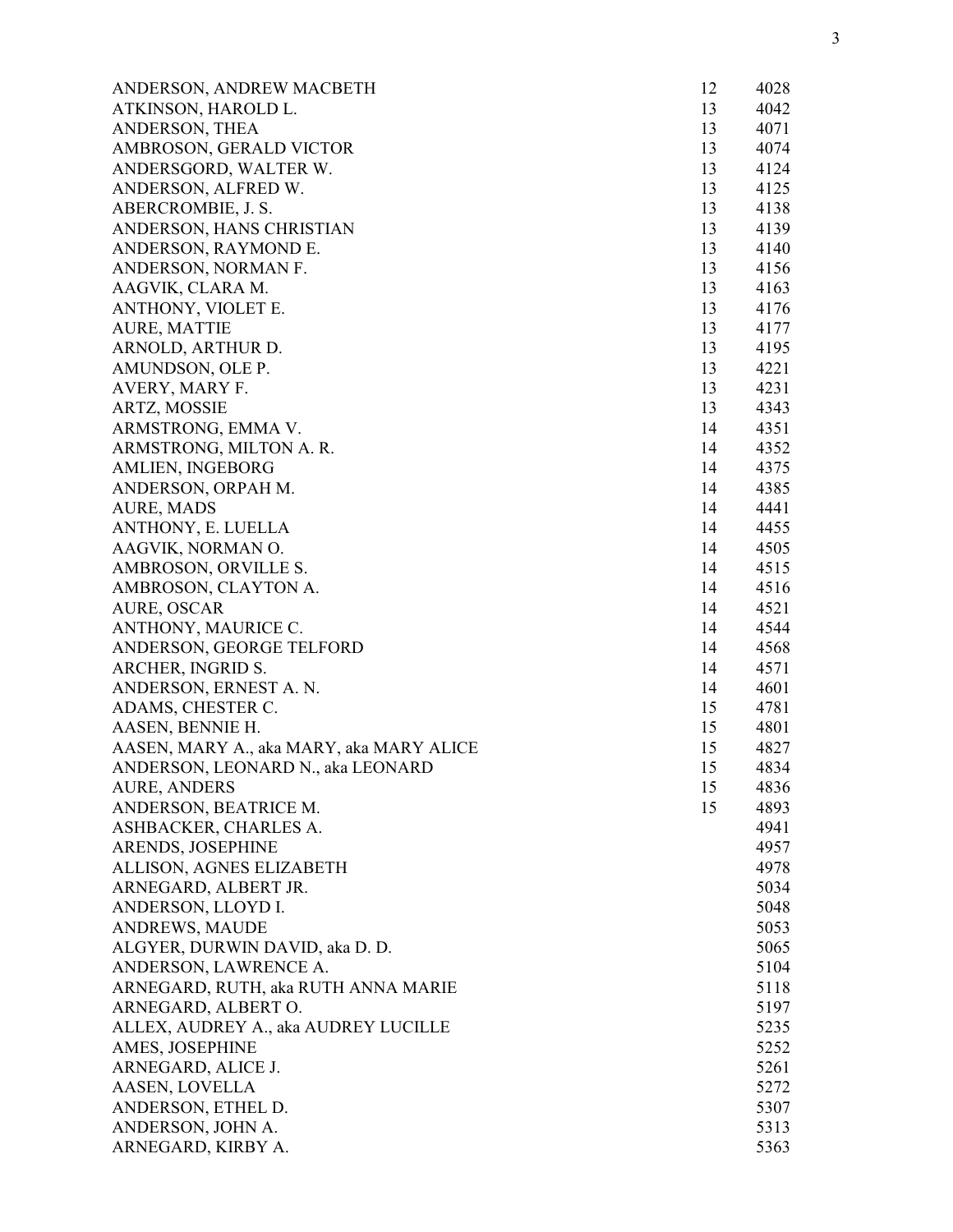| ALTON, MILDRED B.                                  |                 | 97-P-5472   |
|----------------------------------------------------|-----------------|-------------|
| ALLEX, LUCAS GEORGE                                |                 | 99-P-5566   |
| ANDERSON, MARIE J.                                 |                 | 99-P-5577   |
| ANDERSON, VERL SMITH                               |                 | $00-P-5639$ |
| AURE, OSCAR aka OSKAR                              |                 | $02-P-23$   |
| ARMSTRONG, MILLICENT I.                            | <b>HEIRSHIP</b> | $02-P-30$   |
| ALLEX, DONALD F.                                   |                 | $02-P-39$   |
| ANKLAM, ADOLPH                                     |                 | $04-P-03$   |
| ALEXANDER, B.D., aka BILLIE ALEXANDER HODGE        |                 | $04-P-53$   |
| ADAMS, ESTHER J.                                   |                 | $04-P-56$   |
| ATCHISON, VIVIAN E.                                |                 | $05-P-45$   |
| AUSTIN, CHAS W., AKA CHARLES W. AUSTIN             |                 | $06-P-06$   |
| <b>ANDERSON, ALICE</b>                             |                 | $06-P-09$   |
| ANDERSON, JULIA O.                                 |                 | $07-P-63$   |
| ABERCROMBIE, PATRICIA D., aka PATRICIA ABERCEOMBIE |                 | $07-P-81$   |
| ARNOLD, WILLIAM                                    |                 | $08-P-37$   |
| ANKLAM, MARGARET N.                                |                 | $09-9-049$  |
|                                                    |                 |             |

| BARRETT, WILLIAM H                          | $\mathbf{1}$   | 3      |
|---------------------------------------------|----------------|--------|
| BERWICK, ELLA M.                            | $\mathbf{1}$   | $\tau$ |
| BROOKS, WILLIAM M.                          | $\mathbf{1}$   | 11     |
| <b>BURDICK, ARTHUR</b>                      | $\mathbf{1}$   | 15     |
| <b>BLOCK, SAMUEL</b>                        | 1              | 21     |
| BOTMAN, THOR JOHNSON                        | $\mathbf{1}$   | 30     |
| <b>BENSON, MARIE</b>                        | $\mathbf{1}$   | 32     |
| BROWN, FLORENCE, BERNICE & HOWARD           | $\mathbf{1}$   | 37     |
| BAHR, MARY M.                               | $\mathbf{1}$   | 40     |
| BENSON, CLARENCE, MAIME, LESTER             | $\mathbf{1}$   | 53     |
| <b>BOND, T. ARTHUR</b>                      | $\mathbf{1}$   | 54     |
| <b>BERGE, JACOB</b>                         | $\mathbf{1}$   | 59     |
| BAKKE, OLE H.                               | $\mathbf{1}$   | 61     |
| <b>BAKKE, ANDREAS A.</b>                    | $\mathbf{1}$   | 76     |
| <b>BAALRUD, TORGER M.</b>                   | $\mathbf{1}$   | 83     |
| BELL, JOSEPHINE, ELEANOR, VICTORIA, WILLIAM | $\mathbf{1}$   | 86     |
| <b>BODELL, PETER</b>                        | $\mathbf{1}$   | 87     |
| BROWN, JOEL R.                              | $\mathbf{1}$   | 95     |
| <b>BOWYER, ELIZABETH</b>                    | $\mathbf{1}$   | 110    |
| <b>BOND, ROBERT ARTHUR</b>                  | $\mathbf{1}$   | 117    |
| BARRAGER, PETER D.                          | $\mathbf{1}$   | 120    |
| <b>BAALRUD, GUST</b>                        | $\mathbf{1}$   | 146    |
| <b>BELLIN, WILLIAM</b>                      | $\mathbf{1}$   | 151    |
| BERGE, MICHAEL J.                           | $\overline{2}$ | 168    |
| <b>BOICE, WESLEY</b>                        | $\overline{2}$ | 171    |
| BAKKE, MARTHA A. N.                         | $\mathbf{2}$   | 172    |
| BUSTRAK, KARI KRISTINE                      | $\overline{2}$ | 196    |
| BELL, R.                                    | $\overline{2}$ | 207    |
| <b>BALLIETT, PAUL</b>                       | $\overline{2}$ | 211    |
| <b>BODELL, MARTHA</b>                       | $\overline{2}$ | 213    |
| BOYCE, MARY E.                              | $\overline{2}$ | 221    |
| <b>BRADLEY, CHARLES</b>                     | $\overline{2}$ | 224    |
| BLACK, WILLIAM H.                           | $\overline{2}$ | 226    |
| <b>BOICE, WESLY</b>                         | $\overline{2}$ | 228    |
| <b>BENESH, ROSE</b>                         | $\overline{2}$ | 268    |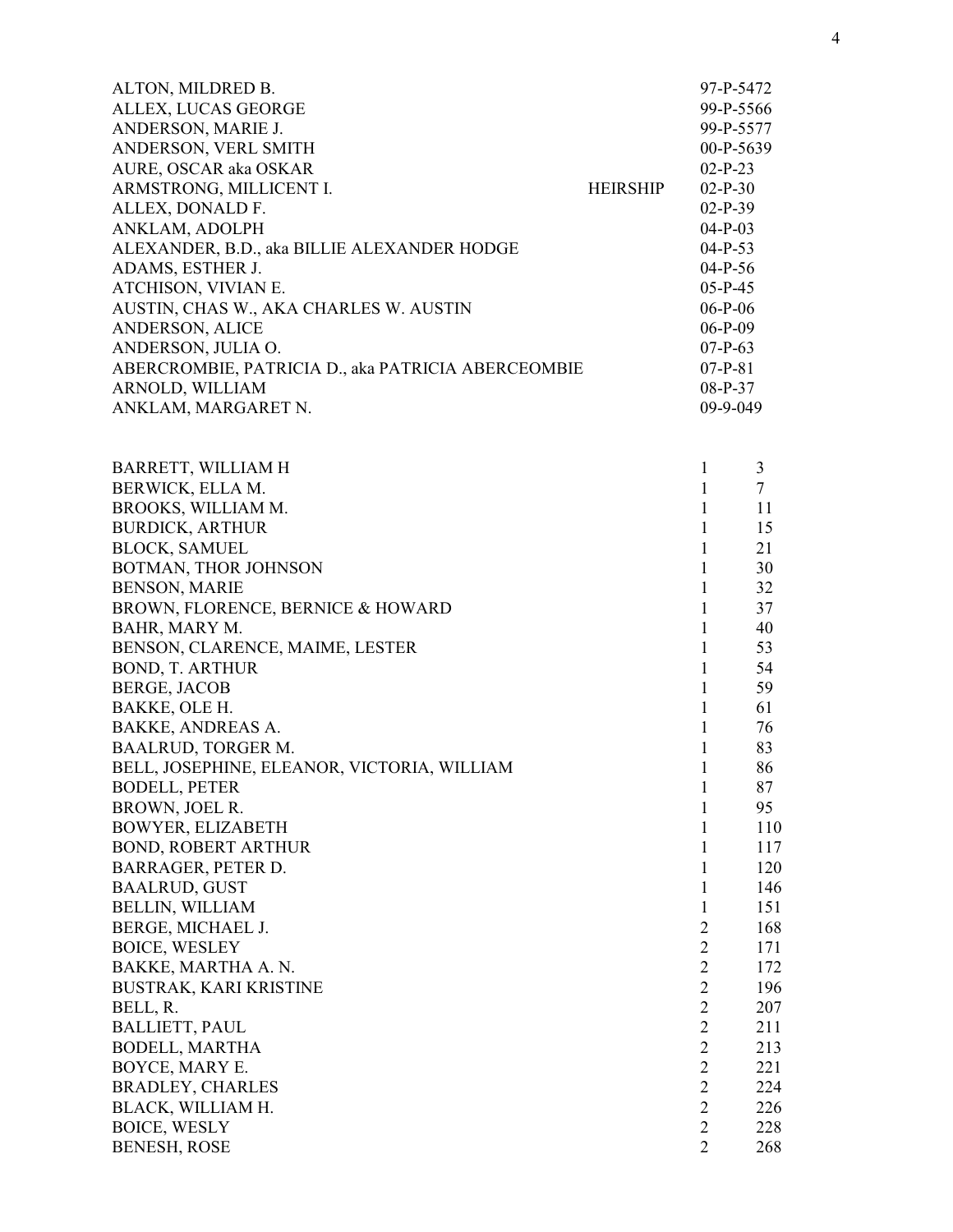| BERGE, ELLA                       |              | $\overline{c}$          | 271 |
|-----------------------------------|--------------|-------------------------|-----|
| <b>BOHN, HERMAN</b>               |              | $\overline{c}$          | 275 |
| BURCHETTE, THOMAS R.              |              | $\overline{2}$          | 283 |
| <b>BOND, FLORENCE</b>             |              | $\overline{2}$          | 303 |
| <b>BEA, ROBERT</b>                |              | $\overline{2}$          | 307 |
| <b>BURCHETTE, ANNA</b>            |              | $\overline{2}$          | 309 |
| BERRIER, MRS. HELEN               |              | 3                       | 321 |
| BOND, THOMAS HENRY                |              | $\mathfrak{Z}$          | 326 |
| <b>BARTRAM, FRANCIS E.</b>        |              | $\mathfrak{Z}$          | 345 |
| <b>BRATTEN, OLGA</b>              |              | $\overline{\mathbf{3}}$ | 347 |
| BUTTERFIELD, HARRY E.             |              | 3                       | 393 |
| <b>BUHL, HENRY</b>                |              | $\overline{\mathbf{3}}$ | 399 |
| <b>BUCK, PAULINE</b>              |              | $\mathfrak{Z}$          | 419 |
| BORTVEDT, KNUDT                   |              | $\mathfrak{Z}$          | 432 |
| BENSON, BJORN A.                  |              | $\mathfrak{Z}$          | 438 |
| <b>BENZEL, WILLIAM</b>            |              | $\mathfrak{Z}$          | 460 |
| BOTNEN, ASTA                      |              | 3                       | 473 |
| BAGAASEN, MARTIN A.               |              | $\overline{4}$          | 482 |
| BERGE, INGER                      |              | $\overline{4}$          | 496 |
| BROOKMEIER, FREDERICK L.          |              | 4                       | 504 |
| <b>BIDALER, JOHN PETER</b>        |              | 4                       | 513 |
| BRENT, JENNIE S.                  |              | $\overline{4}$          | 516 |
| <b>BERGEM, LOUIS</b>              |              | $\overline{4}$          | 535 |
| BURRALL, LILLIAN S.               |              | $\overline{4}$          | 548 |
| BAKKE, OLE H.                     |              | $\overline{4}$          | 553 |
| BLAKE, EMMA J.                    |              | 4                       | 558 |
|                                   |              | 4                       | 560 |
| BRENTLINGER, HARRIET C.           |              | $\overline{4}$          | 572 |
| <b>BRATTEN, LAURITZ</b>           |              | 4                       | 580 |
| BRICKLEY, ALLEN R.                |              |                         |     |
| BELL, ELLIS D.                    |              | $\overline{4}$          | 583 |
| BEILKE, KAROLINE & JOHN           |              | $\overline{4}$          | 586 |
| BOTNER, OSCAR O.                  |              | $\overline{4}$          | 591 |
| BAYLEY, EMERY H.                  |              | $\overline{4}$          | 595 |
| <b>BRUNEAU, EPHRAIM</b>           |              | 4                       | 597 |
| BRUNNER, JOHN S.                  |              | $\overline{4}$          | 612 |
| BARRETT, CLIFFORD A.              |              | $\overline{4}$          | 613 |
| <b>BERGE, JOHN</b>                |              | $\overline{4}$          | 615 |
| <b>BLACKMORE, OSCAR</b>           |              | $\overline{4}$          | 646 |
| <b>BRUNNER, DORIS</b>             | <b>MINOR</b> | $\overline{4}$          | 651 |
| <b>BRATCHER, FONZO</b>            | <b>INCPT</b> | $\overline{4}$          | 666 |
| <b>BENESH, FRANK</b>              |              | $\overline{4}$          | 686 |
| BALL, GEORGE W.                   |              | $\overline{4}$          | 694 |
| BARRETT, FRANK A.                 |              | $\overline{4}$          | 697 |
| <b>BRATTEN, ARNE</b>              |              | $\overline{4}$          | 702 |
| BRECKENRIDGE, RALPH               |              | 5                       | 725 |
| BERGE, ANNA                       |              | 5                       | 738 |
| BOEHM, DOMINIC                    |              | 5                       | 741 |
| BENSON, OLE P.                    |              | 5                       | 762 |
| <b>BARQUIST, ANDREW</b>           |              | 5                       | 783 |
| <b>BJORLO, LLOYD &amp; HAROLD</b> |              | 5                       | 792 |
| <b>BRAEM, JACOB</b>               |              | 5                       | 800 |
| BLACK, GEORGE B.                  |              | 5                       | 839 |
| BUHL, ARTHUR A.                   |              | 5                       | 846 |
| BERGERON, J. P.                   |              | 5                       | 855 |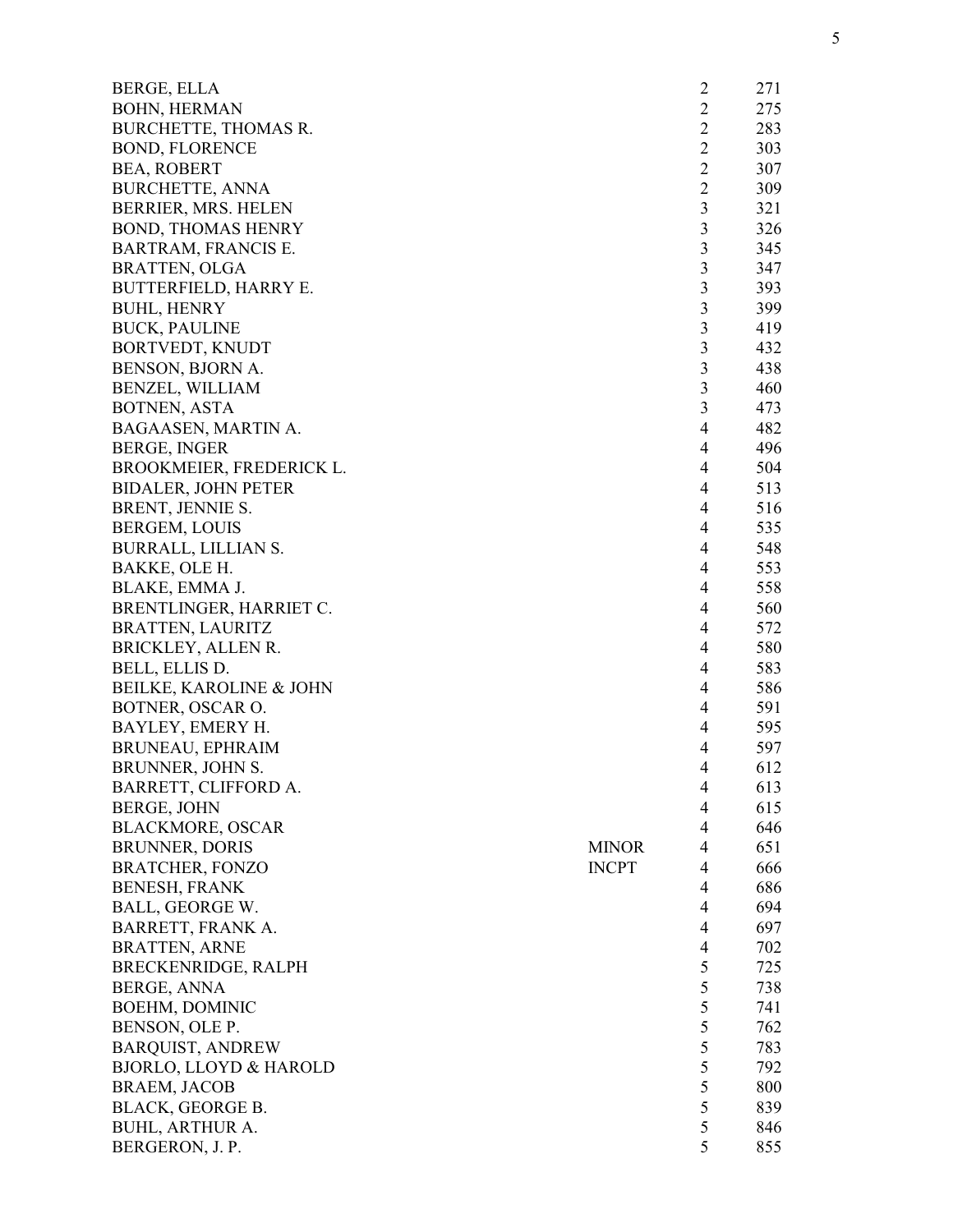| <b>BRATTEN, HANNAH</b>        |               | 5              | 857  |
|-------------------------------|---------------|----------------|------|
| BARRETT, EMMA A.              |               | 5              | 862  |
| <b>BJORNSTAD, OLE P.</b>      |               | 5              | 864  |
| BERGEM, LILLIAN & PAUL        |               | 5              | 865  |
| <b>BROWN, ALFRED</b>          |               | 5              | 873  |
| BLOCK, JOHN W.                |               | 6              | 907  |
| <b>BAESSENS, ALOIS</b>        |               | 6              | 913  |
| <b>BRATTEN, ARNE</b>          |               | 6              | 922  |
| BROSTUEN, AGNES DOROTHY ET AL | <b>MINORS</b> | 6              | 924  |
| <b>BLEGEN, JOHN</b>           |               | 6              | 934  |
| BOTNEN, ASTA G.               |               | 6              | 935  |
| <b>BURGOYNE, GEORGE</b>       |               | 6              | 942  |
| <b>BROCKMEIER, LENA</b>       |               | 6              | 985  |
| BOTNER, ARNE S.               |               | 6              | 990  |
| BRITT, ARTHUR J.              |               | 6              | 1014 |
| <b>BURRILL, IZORA</b>         |               | 6              | 1031 |
| BERG, OLE                     |               | 6              | 1033 |
| BEELEY, MARTHA                |               | 6              | 1043 |
|                               |               |                |      |
| BERTINUSON, IVER S.           |               | 6              | 1055 |
| BARNARD, MARGARET             |               | 6              | 1056 |
| <b>BAKER, MINDA</b>           |               | 6              | 1083 |
| BURROS, O. J.                 |               | 6              | 1085 |
| <b>BLANK, ADAM</b>            |               | 6              | 1091 |
| BREVIG, OLE A.                |               | 6              | 1108 |
| BISTRAM, ROBERT               |               | 6              | 1111 |
| <b>BRADRICK, ELBERT</b>       |               | 6              | 1122 |
| BERG, OLE I.                  |               | 6              | 1125 |
| <b>BUXBAUM, FRED</b>          |               | 6              | 1154 |
| BRONSON, NETTA A.             |               | 6              | 1166 |
| <b>BRANDHAGEN, HJALMER</b>    |               | $\tau$         | 1206 |
| <b>BOLGEN, MARIE</b>          |               | $\overline{7}$ | 1211 |
| BENTON, DONALD E. & RUTH E.   | <b>MINORS</b> | $\overline{7}$ | 1227 |
| BERGET, PEDER H.              |               | $\overline{7}$ | 1249 |
| <b>BERGET, PETER</b>          |               | $\overline{7}$ | 1250 |
| <b>BAARDSON, THOMAS</b>       |               | 7              | 1252 |
| <b>BUSSE, WILLIAM</b>         | <b>GDN</b>    | 7              | 1254 |
| <b>BAKKE, OSCAR</b>           |               | $\tau$         | 1266 |
| BERGSTAD, KNUT J.             |               | $\tau$         | 1269 |
| <b>BRIEN, THEODORE</b>        |               | $\overline{7}$ | 1277 |
| BENTSON, ANFIN J.             |               | $\overline{7}$ | 1278 |
| BROWN, W.W.                   |               | $\overline{7}$ | 1284 |
| BROWN, MYRTLE                 |               | $\overline{7}$ | 1288 |
| BERG, JOHN C.                 |               | $\overline{7}$ | 1305 |
| <b>BERG, CARL</b>             |               | $\tau$         | 1306 |
| BERG, JULIA                   |               | $\tau$         | 1307 |
| BECKER, CHARLES H.            |               | $\tau$         | 1323 |
| BRATCHER, VIOLA ET AL         | <b>MINORS</b> | $\tau$         | 1325 |
| BERGET, MARIT                 |               | $\overline{7}$ | 1329 |
|                               |               |                |      |
| <b>BERGE, PAUL</b>            | <b>GDN</b>    | 7<br>$\tau$    | 1356 |
| <b>BROWN, ROBERT</b>          |               |                | 1358 |
| <b>BAESSENS, ROMANIE</b>      |               | $\tau$         | 1368 |
| <b>BEYL, MARIE</b>            |               | $\tau$         | 1380 |
| BERGER, MARGARET              |               | $\tau$         | 1413 |
| <b>BERG, MARIE</b>            |               | $\overline{7}$ | 1416 |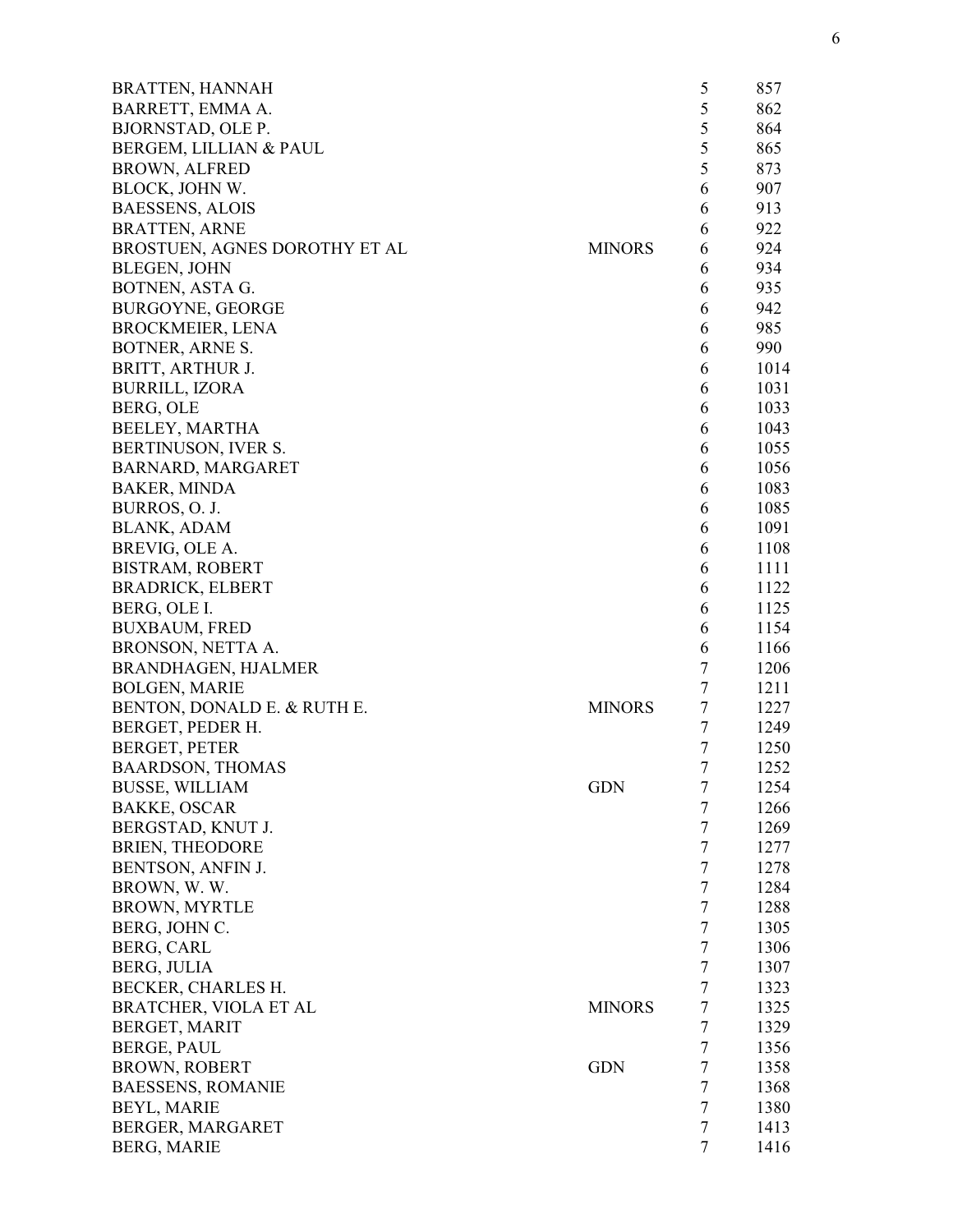| <b>BARTRAM, ELEANOR</b>      |               | $\overline{7}$ | 1421 |
|------------------------------|---------------|----------------|------|
| BOYCE, GLENN L.              |               | $\tau$         | 1424 |
| BRENNA, CARL C.              |               | $\tau$         | 1430 |
| <b>BRENNA, MOLLIE</b>        |               | $\tau$         | 1431 |
| BELQUIST, MINNIE E.          |               | $\tau$         | 1436 |
| <b>BROSTUEN, JOHN</b>        |               | $\tau$         | 1437 |
| BOEHM, ELIZABETH             |               | $\tau$         | 1454 |
| <b>BRADEN, PERRY S.</b>      |               | $\tau$         | 1471 |
| <b>BOGGESS, ROSE</b>         |               | $\tau$         | 1475 |
| BOWMAN, FRANK W.             |               | $\tau$         | 1476 |
| <b>BROWN, JANET</b>          |               | $\tau$         | 1486 |
| <b>BELQUIST, AUGUST</b>      |               | $\tau$         | 1495 |
| BEYL, OTTO T.                |               | $\tau$         | 1505 |
| BOTNER, ALBERT MARTINUS      |               | 8              | 1521 |
| <b>BUELL, ROGER B.</b>       |               | 8              | 1538 |
| <b>BANCROFT, GEORGE</b>      |               | $8\,$          | 1567 |
| BANCROFT, DALE ET AL         | <b>MINORS</b> | $8\,$          | 1581 |
| <b>BOND, WALLACE</b>         |               | $8\,$          | 1587 |
| BIRKELAND, INGEBORG G.       |               | $8\,$          | 1588 |
| BREDWICK, LUDOLF L.          |               | $8\,$          | 1598 |
| BERG, JULIUS I.              |               | 8              | 1604 |
| <b>BARROWS, ALFRED E.</b>    |               | 8              | 1609 |
| <b>BINDER, ADELINE VIOLA</b> | <b>GDN</b>    | 8              | 1610 |
| BANGS, SARA E.               |               | $8\,$          | 1628 |
| <b>BOOTS, BERT</b>           |               | $8\,$          | 1643 |
| <b>BOOTS, CORA</b>           |               | $8\,$          | 1663 |
| <b>BUCK, HARRY</b>           |               | $8\,$          | 1675 |
| BONNER, MARTIN L.            |               | 8              | 1678 |
| BERGEE, TORSTEN I.           |               | 8              | 1717 |
| BUTTERFIELD, ELIZABETH       |               | $8\,$          | 1728 |
| BROSNAHAN, HENRY J.          |               | $8\,$          | 1742 |
| BERGEE, MARGARET             |               | $\,8$          | 1745 |
| BRUNNER, JOAKIM              |               | $8\,$          | 1756 |
| <b>BROWN, JANET</b>          |               | 8              | 1761 |
| BRENNA, OWEN                 | <b>GDN</b>    | 8              | 1766 |
| <b>BRENNA, MOLLIE</b>        |               | 8              | 1767 |
| BERGERON, ROSAIR A.          |               | 8              | 1774 |
| BENTON, DONALD ALBERT        | <b>GDN</b>    | $8\,$          | 1787 |
| <b>BOLIN, ARNEL</b>          |               | $8\,$          | 1796 |
| BROOKS, CHARLES M.           |               | $8\,$          | 1810 |
| BRITT, GRACE M.              |               | $8\,$          | 1817 |
|                              |               | 8              | 1818 |
| BJORGEMOEN, P. J.            |               |                |      |
| BUDAHN, OTTO H.              |               | 8              | 1830 |
| BECKEN, OLE A.               |               | 9              | 1871 |
| <b>BOOTS, EDITH</b>          |               | 9              | 1933 |
| BERGET, HERMAN               |               | 9              | 1944 |
| <b>BARNES, SYLVESTER J.</b>  |               | 9              | 1945 |
| <b>BARNES, CONSTANCE</b>     |               | 9              | 1946 |
| <b>BRANDL, ALOIS</b>         | <b>INCPT</b>  | 9              | 1949 |
| <b>BRANDL, ALOIS</b>         |               | 9              | 1955 |
| <b>BERGE, KATHLEEN</b>       | <b>MINOR</b>  | 9              | 1960 |
| BUCKLIN, BERNARD G.          |               | 9              | 1994 |
| <b>BERG, MARIE</b>           |               | 9              | 1995 |
| BREISETH, SIGURD K.          |               | 9              | 2013 |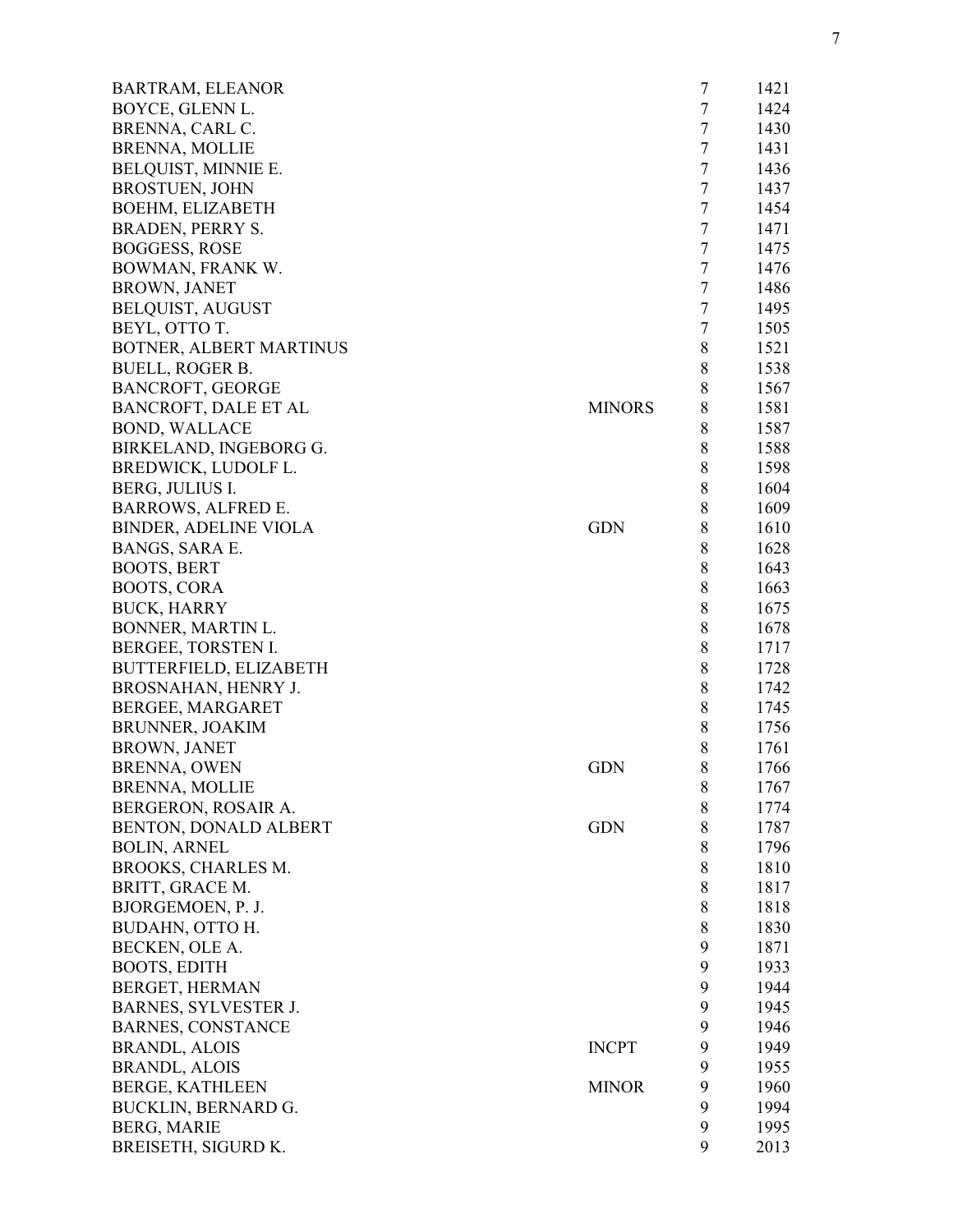| <b>BRENNA, HENRY</b>                   | <b>GDN</b>    | 9  | 2023 |
|----------------------------------------|---------------|----|------|
| BUNN, H.V.                             |               | 9  | 2041 |
| BERGE, HELGA S.                        |               | 9  | 2048 |
| BLANK, EMIL                            |               | 9  | 2066 |
| BORSETH, OLE S.                        |               | 9  | 2114 |
| <b>BOEHM, CARL</b>                     | <b>INCPT</b>  | 9  | 2117 |
| BEYL, HELENA A.                        |               | 9  | 2124 |
| BREISETH, HARRY C.                     |               | 9  | 2151 |
| BRUINS, AGNES L.                       |               | 9  | 2153 |
| <b>BERG, EMILIE</b>                    |               | 9  | 2159 |
| <b>BUZICK, FRANKEY N.</b>              |               | 10 | 2171 |
| <b>BROHOLDEN, OLE</b>                  | <b>GDN</b>    | 10 | 2183 |
| BERGEE, GUNHILD KATHERINE              |               | 10 | 2194 |
| <b>BROHOLDEN, OLE</b>                  |               | 10 | 2197 |
| <b>BEPPLER, ANNA</b>                   |               | 10 | 2211 |
| BERGET, ALBERT                         |               | 10 | 2218 |
| BOGGESS, IDA                           | <b>GDN</b>    | 10 | 2244 |
| BEYL, THEOBALD                         |               | 10 | 2251 |
| <b>BRENNA, HENRY</b>                   |               | 10 | 2271 |
| <b>BERGER, FRED</b>                    |               | 10 | 2274 |
| <b>BUZICK, FRANK PERCY</b>             |               | 10 | 2292 |
| <b>BOGGESS, IDA</b>                    |               | 10 | 2303 |
|                                        |               | 10 |      |
| BAUMAN, ARTHUR J.                      |               | 10 | 2308 |
| <b>BANGS, EDWIN QUIN</b>               |               | 10 | 2309 |
| BULL, THEODORA C.                      |               |    | 2314 |
| BERGE, CLAUDINA                        |               | 10 | 2316 |
| BURNELL, EDWARD J. JR.                 |               | 10 | 2317 |
| <b>BOND, HARRY</b>                     |               | 10 | 2331 |
| BERGET, CARL                           |               | 10 | 2333 |
| <b>BEYERS, JOHN</b>                    |               | 10 | 2337 |
| BOTNER, DIANE K.                       | <b>MINOR</b>  | 10 | 2350 |
| <b>BOND, ALICE</b>                     |               | 10 | 2413 |
| BOYLE, LEON J.                         |               | 10 | 2414 |
| BERG, KNUT                             |               | 10 | 2456 |
| BALL, CLAUDE C.                        |               | 10 | 2466 |
| <b>BOOTS, JERALD</b>                   |               | 10 | 2468 |
| BELL, HOWARD E.                        |               | 11 | 2489 |
| BRIAR, A. J.                           |               | 11 | 2497 |
| BERG, WILLIAM KONRAD                   |               | 11 | 2511 |
| <b>BRUINS, GEORGE</b>                  |               | 11 | 2520 |
| <b>BRENNO, SHANNON</b>                 |               | 11 | 2526 |
| <b>BALL, ROGER</b>                     |               | 11 | 2531 |
| BRITT, MELFORD, aka M. G.              |               | 11 | 2565 |
| <b>BAKKEN, ELMER</b>                   |               | 11 | 2571 |
| <b>BAUMAN, HENRY</b>                   |               | 11 | 2588 |
| BERG, EMMA J.                          |               | 11 | 2664 |
| BLACK, W. H.                           |               | 11 | 2674 |
| BRAATEN, LAVADA J, fka LAVADA J. SOVIG |               | 11 | 2695 |
| BRAATEN, LAVADA J.                     | <b>JTTEN</b>  | 11 | 2696 |
| <b>BRONSTON, ALLEN</b>                 |               | 11 | 2721 |
| BOTNER, ALBERT OMAR                    |               | 11 | 2725 |
| BELLIN, EMIL H.                        |               | 11 | 2729 |
| BAUER, JOHN J.                         | <b>JTTEN</b>  | 11 | 2735 |
| <b>BOND, AGNES</b>                     | <b>SUMADM</b> | 11 | 2754 |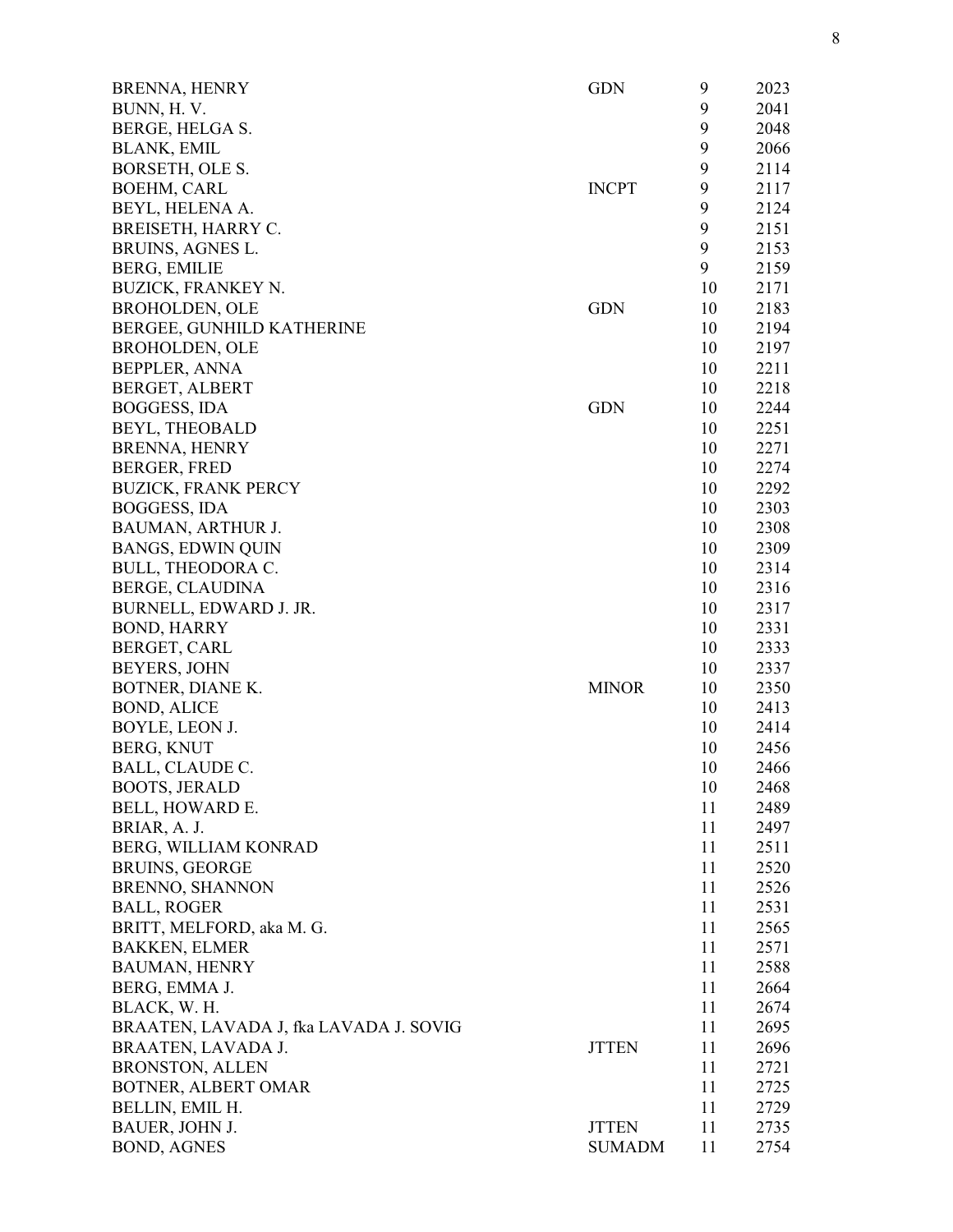| BERDAHL, ANNA M.                 |             | 11 | 2766 |
|----------------------------------|-------------|----|------|
| BURNETT, GORDON F.               |             | 11 | 2773 |
| <b>BRORBY, JOHN</b>              | <b>GDN</b>  | 12 | 2873 |
| BRUINS, VERGIL R.                |             | 12 | 2876 |
| <b>BILSTAD, INGER MARIE</b>      |             | 12 | 2884 |
| <b>BRAATEN, MORRIS</b>           |             | 12 | 2889 |
| BREDWICK, HARRY O.               |             | 12 | 2890 |
| BERG, J. ARNT                    |             | 12 | 2896 |
| <b>BONNER, JAMES H.</b>          |             | 12 | 2898 |
| <b>BARROWS, BESSIE</b>           |             | 12 | 2911 |
| <b>BOEHM, DEBRA</b>              |             | 12 | 2917 |
| <b>BOEHM, PAULINE</b>            |             | 12 | 2918 |
| BILLING, KENNETH R.              |             | 12 | 2929 |
| <b>BERG, KRISTOFER</b>           |             | 12 | 2965 |
| BROWN, ALFRED E.                 |             | 12 | 2996 |
| <b>BELL, FLORENCE LOUISE</b>     | <b>GDN</b>  | 12 | 2999 |
| BERTINUSON, TORVALD              |             | 12 | 3006 |
| <b>BUXBAUM, LARRY EDWARD</b>     |             | 12 | 3008 |
| <b>BERTINUSON, ANNA</b>          |             | 12 | 3016 |
| BERG, RAGNA                      |             | 12 | 3018 |
| <b>BELL, FLORENCE LOUISE</b>     |             | 12 | 3039 |
|                                  |             |    |      |
| <b>BAUMAN, CHRISTINE</b>         |             | 12 | 3060 |
| BRUCE, LOIS A.                   |             | 12 | 3067 |
| BAGLEY, MARIE A.                 |             | 12 | 3068 |
| BAGLEY, H. GERTRUDE              |             | 12 | 3069 |
| <b>BUCKLIN, ANNA</b>             |             | 12 | 3071 |
| <b>BUCKLIN, CASPER E.</b>        |             | 12 | 3084 |
| BEYDA, DAVID ANDREW              |             | 12 | 4008 |
| <b>BOOTS, CLYDE</b>              |             | 12 | 4023 |
| <b>BJORNSTAD, BRYAN E.</b>       |             | 13 | 4058 |
| BERG, OSCAR                      |             | 13 | 4068 |
| BAKER, SARAH, aka SARAH VIRGINIA |             | 13 | 4081 |
| <b>BRATEN, OLE</b>               |             | 13 | 4086 |
| <b>BERG, BRADLEY</b>             |             | 13 | 4091 |
| <b>BOEHM, CARL</b>               |             | 13 | 4092 |
| BONNER, HOWARD H.                |             | 13 | 4118 |
| BRADSHAW, FRANKLIN J.            |             | 13 | 4136 |
| <b>BORGEN, VERONA</b>            |             | 13 | 4137 |
| BAYE, TRUMAN BENJAMIN            |             | 13 | 4151 |
| BURUD, CORA A.                   |             | 13 | 4154 |
| BETTINGEN, PHILLIP H.            |             | 13 | 4173 |
| <b>BRAATEN, SOFIE B.</b>         |             | 13 | 4185 |
| <b>BRIGHAM, BLANCHE</b>          |             | 13 | 4194 |
| BOUCHER, IDA J.                  |             | 13 | 4202 |
| BREISETH, AMANDA                 |             | 13 | 4204 |
| BURR, JOHN W.                    |             | 13 | 4206 |
| BAYE, BENJAMIN J., aka BENNIE    |             | 13 | 4220 |
| <b>BAUMAN, HENRY J.</b>          |             | 13 | 4227 |
| <b>BROCKMEIER, DAVID LEWIS</b>   | <b>CONS</b> | 13 | 4240 |
| BERGSTAD, JOHN K.                |             | 13 | 4248 |
| BELL, HOWARD, aka HOWARD Q.      |             | 13 | 4250 |
| <b>BURR, BRUCE ELWOOD</b>        | <b>GDN</b>  | 13 | 4264 |
| BRUCE, MARION N.                 |             | 13 | 4301 |
| <b>BERG, KENNETH</b>             |             | 13 | 4311 |
|                                  |             |    |      |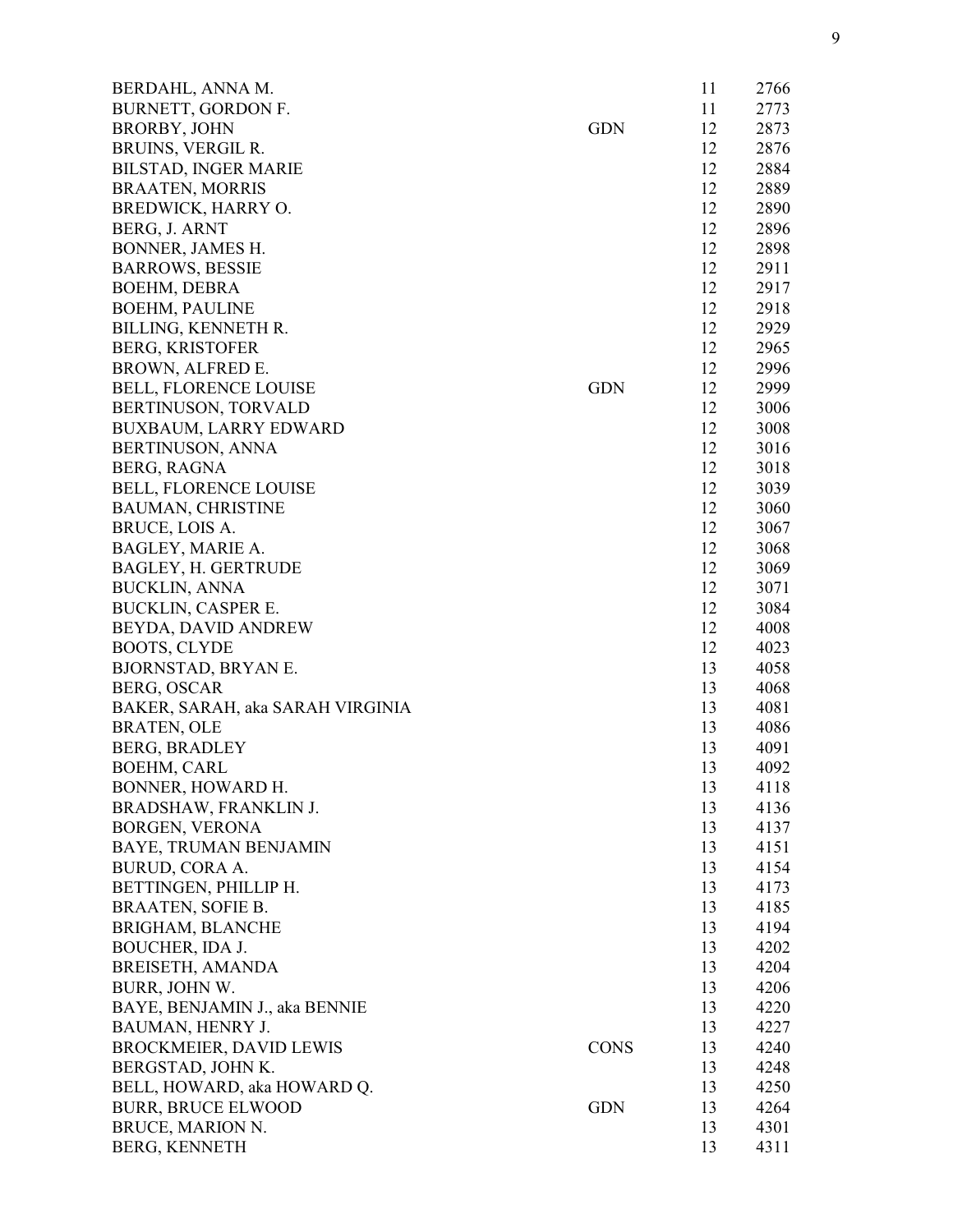| <b>BROWN, CLARA LOUISE</b>                   |            | 13 | 4313 |
|----------------------------------------------|------------|----|------|
| <b>BORLI, HILBERG</b>                        |            | 13 | 4329 |
| <b>BRATCHER, FRANK</b>                       |            | 13 | 4335 |
| BERQUIST, CARL ALFRED                        |            | 13 | 4341 |
| BUNKER, BEVAN W.                             |            | 14 | 4358 |
| <b>BRATCHER, LIZZIE</b>                      |            | 14 | 4376 |
| BANCROFT, WILLIS C.                          |            | 14 | 4392 |
| <b>BORLI, INGURD</b>                         |            | 14 | 4395 |
| <b>BARROWS, TRUMAN A.</b>                    |            | 14 | 4402 |
| <b>BREWER, ISAAC CURTIS</b>                  |            | 14 | 4410 |
| BROCKMEIER, DAVID L.                         |            | 14 | 4420 |
| <b>BREMSETH, GEORGE</b>                      |            | 14 | 4423 |
| BELL, WILLIAM D.                             |            | 14 | 4430 |
| <b>BERGEM, MARIE</b>                         |            | 14 | 4449 |
| BERG, STANLEY W.                             |            | 14 | 4484 |
| BURKE, CYRUS, aka A. CYRUS, aka ARNDT CYRUS  |            | 14 | 4488 |
| <b>BURKE, HAZEL</b>                          |            | 14 | 4489 |
| BOTTKE, ERVIN W., aka IRVIN W.               |            | 14 | 4510 |
| <b>BRUEGGER, KRIS ANN</b>                    | <b>GDN</b> | 14 | 4511 |
| <b>BONE, CARY MICHAEL</b>                    | <b>GDN</b> | 14 | 4512 |
| <b>BAZER, MARGARET S.</b>                    |            | 14 | 4565 |
| <b>BOLKEN, CECIL S.</b>                      |            | 14 | 4608 |
| BERGSTAD, KATHERINE                          |            | 14 | 4609 |
| BERG, ELIZABETH M.                           |            | 14 | 4613 |
| BARNES, OWEN C.                              |            | 14 | 4624 |
| BERG, AMANDA                                 |            | 15 | 4676 |
|                                              | <b>GDN</b> | 15 | 4680 |
| <b>BLAISDELL, LINDSAY DAWN</b>               | <b>GDN</b> |    | 4682 |
| <b>BOOTS, CLINTON</b>                        |            | 15 |      |
| BERG, ORVILLE C.                             |            | 15 | 4693 |
| <b>BODE, WALTER H.</b>                       |            | 15 | 4699 |
| BERHOW, SIDNEY J.                            |            | 15 | 4703 |
| BIVINS, EDNA L.                              |            | 15 | 4724 |
| <b>BURNS, THOMAS T.</b>                      |            | 15 | 4725 |
| BALL, MILDRED A.                             |            | 15 | 4728 |
| BUEHLER, CLAIRE W. fka CLAIRE W. MCCOLLOCH   |            | 15 | 4791 |
| BROWN, OLIVE A., aka OLIVE AUDREY, aka OLIVE |            | 15 | 4817 |
| BERQUIST, CLARENCE                           |            | 15 | 4828 |
| BAIDA, MARY A.                               |            | 15 | 4832 |
| BLEGEN, EDDIE H.                             |            | 15 | 4869 |
| BECKEN, CARLA, aka CARLA B.                  | G/C        | 15 | 4872 |
| <b>BAKER, DORIS E.</b>                       |            | 15 | 4879 |
| BROWN, GEORGE R.                             |            | 15 | 4883 |
| BORGEN, KENNETH T.                           |            |    | 4901 |
| BOOTS, LAURENCE F., aka LAWRENCE F.          |            |    | 4927 |
| BLAKELY, HOWARD W.                           |            |    | 4976 |
| BECKEN, OLIVER G.                            |            |    | 5025 |
| <b>BERG, ARNE</b>                            |            |    | 5035 |
| <b>BLAKE, HALLIE T.</b>                      |            |    | 5043 |
| <b>BORSETH, FLORA</b>                        | G/C        |    | 5086 |
| BROWN, ELIZABETH D.                          |            |    | 5103 |
| BYSTROM, OLIDAH E.                           |            |    | 5124 |
| <b>BLANKE, WAYNE</b>                         |            |    | 5156 |
| BAUMGARDT, PAUL E.                           |            |    | 5213 |
| BORSETH, MARIE H.                            |            |    | 5259 |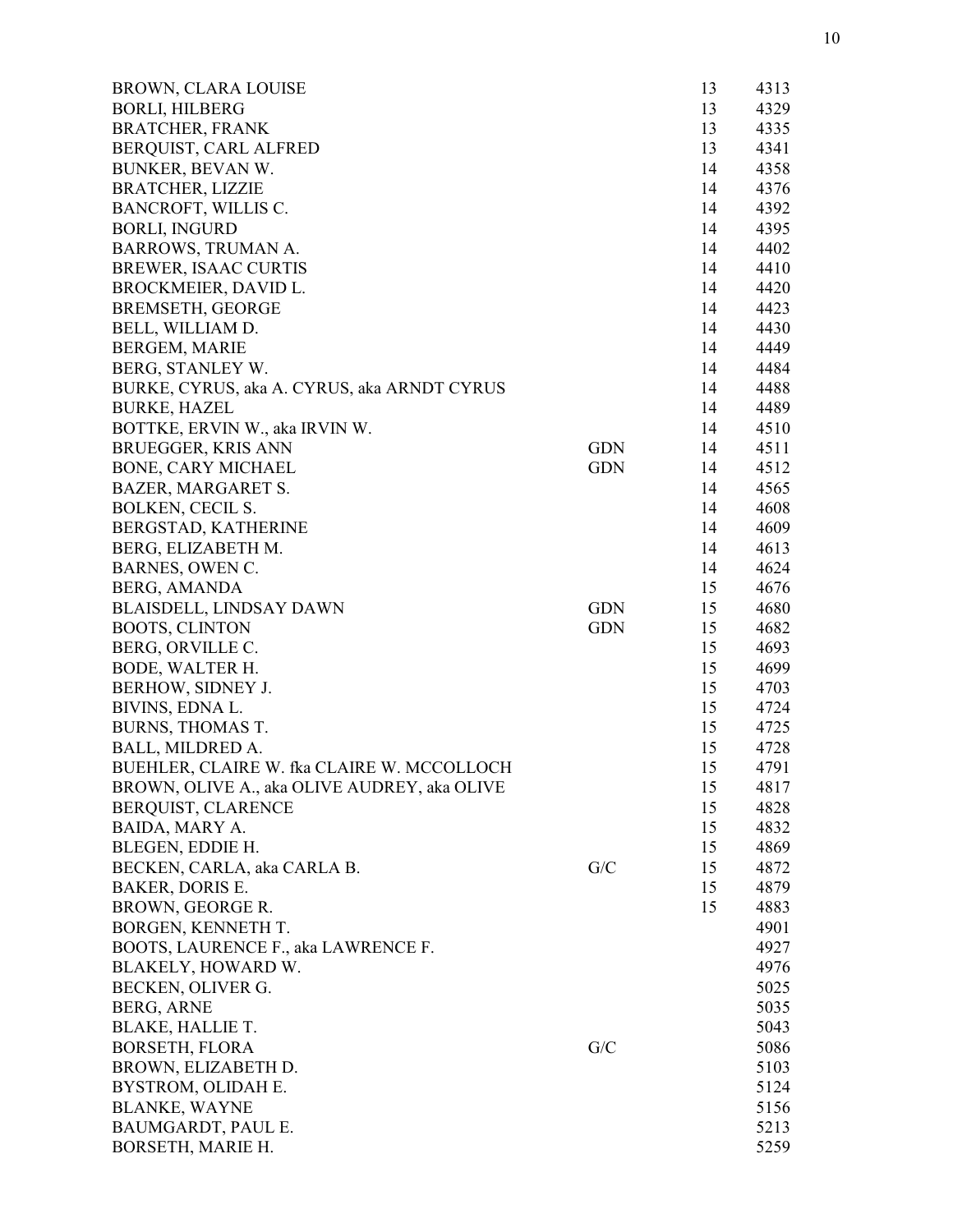| BURNS, LEMUEL ROY, aka ROY            |              | 5287       |
|---------------------------------------|--------------|------------|
| BROWN, MARIAN RUTH                    | <b>GDN</b>   | 5293       |
| BRAUN, MATILDA, aka MISS MATTY        |              | 5295       |
| BERGEE, IVER HARRY, aka HARRY         |              | 5296       |
| BYRNE, WALTER J.                      |              | 5306       |
| BELQUIST, WILLIAM SWAN                |              | 5310       |
| <b>BOOTS, DOLLY</b>                   | <b>GDN</b>   | 5350       |
| <b>BRODERSON, EINAR</b>               |              | 5357       |
| BERRY, JUNE V.                        |              | 5361       |
| BERGHUIS, WILLIAM P.                  |              | 5366       |
| BERGE, TILDA E., aka TILDA            |              | 96-P-5385  |
| BERG, JESSIE JEANNE, aka JEANNE       |              | 96-P-5391  |
| BEYER, HERBERT A., aka HERBERT AUGUST |              | 96-P-5394  |
| BRADDOCK, KEITH ALLEN, aka KEITH      |              | 96-P-5401  |
| <b>BOND, THOMAS</b>                   |              | 96-P-5425  |
| <b>BURNS, HAZEL B.</b>                |              | 97-P-5450  |
| BERLANDI, FLORENCE V.                 |              | 97-P-5451  |
| BAILEY, PEARLE D., aka PEARLE         |              | 97-P-5452  |
| <b>BRENNA, NORA</b>                   |              | 97-P-5453  |
| <b>BRUINS, GENEVIEVE</b>              | C/G          | 97-P-5463  |
| <b>BUXBAUM, ADAM A</b>                |              | 97-P-5468  |
| <b>BRUINS, HENRY</b>                  | C/G          | 97-P-5477  |
| BERRY, LEONARD R.                     |              | 98-P-5511  |
| BELQUIST, ADELINE MARIE               |              | 98-P-5516  |
| BECKEN, CARL OLAF                     |              | 98-P-5536  |
| BECKEN, CORRINE EVANS                 |              | 98-P-5542  |
| BENTZ, VERGIL ANDREW                  |              | 99-P-5567  |
| <b>BUTTERFIELD, BEATRICE E.</b>       |              | 99-P-5574  |
| BREDWICK, NIEL J.                     |              | 99-P-5576  |
| BLEGEN, MARGARET                      |              | 99-P-5578  |
| BROWN, VERNON G.                      |              | 99-P-5585  |
| BOOTH, JR., WILLIAM M                 |              | 99-P-5596  |
| <b>BRODERSON, HELEN</b>               |              | 99-P-5599  |
| <b>BAYE, BETTY JANE</b>               |              | 00-P-5643  |
| <b>BELL, HARVE</b>                    |              | 00-P-5649  |
| BRATLIEN, MARIANNE LUCILE             |              | $01-P-037$ |
| <b>BERGEE, MARJORIE</b>               |              | $02-P-02$  |
| BORSETH, LOUIS MAXWELL                |              | $02-P-18$  |
| <b>BARROWS, GILBERT</b>               |              | $02-P-24$  |
| <b>BRAATEN, LLOYD R</b>               |              | $02-P-32$  |
| BREDWICK, SIGNE H.                    |              | $02-P-37$  |
| BELL, GREGORY GARTH                   |              | $02-P-38$  |
| BOLENBAUGH, WILLIAM                   |              | $03-P-05$  |
| <b>BEAL, CARRIE VIVA</b>              |              | $03-P-09$  |
| BAYE, MARIA                           | <b>MINOR</b> | $03-P-13$  |
| BRUCE, LOREN H.                       |              | $03-P-18$  |
| <b>BROWN, HELEN</b>                   | G/C          | $03-P-23$  |
| BAXTER, ERMA KATHERINE                |              | $03-P-26$  |
| <b>BURNS, ALMA</b>                    |              | $03-P-35$  |
| <b>BAYE, RUTH</b>                     |              | $03-P-47$  |
| <b>BRESE, ADAM</b>                    |              | $03-P-62$  |
| BRUINS, HERBERT W.                    |              | $04-P-08$  |
| <b>BRATCHER, LOTTIE E.</b>            |              | $05-P-1$   |
| BRIGHAM, ROBERT LEWIS                 |              | $05-P-16$  |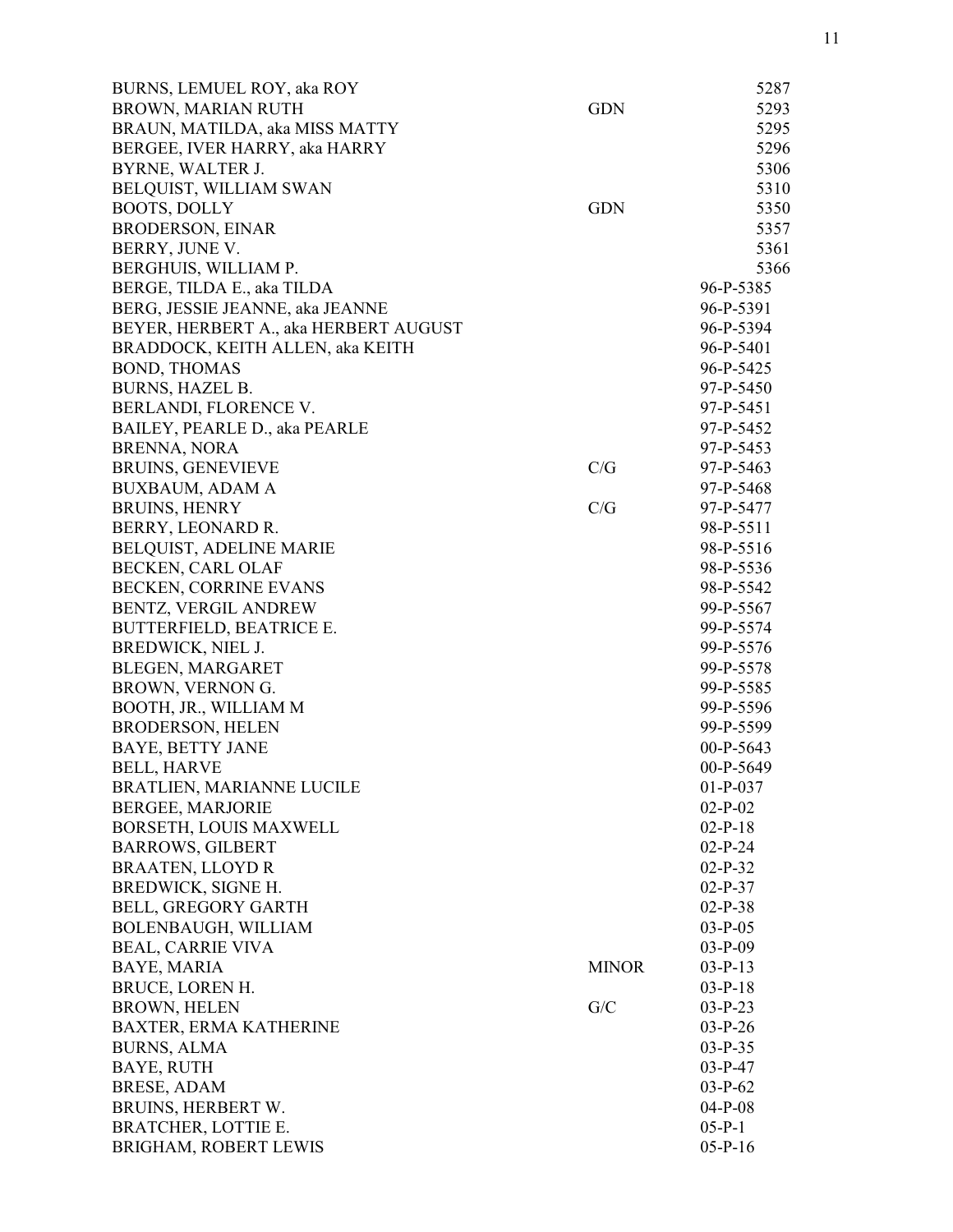| <b>BULOCK, LENA M.</b>                            |     | $05-P-17$      |           |
|---------------------------------------------------|-----|----------------|-----------|
| BEERS, MARGARET EMILA, aka MARGARET PAULLUS BEERS |     |                | $05-P-18$ |
| <b>BOLMAN, ASHLEY R.</b>                          | G/C | $05-P-36$      |           |
| BEERS, JOHN REED                                  |     | $05-P-39$      |           |
| <b>BUCKINGHAM, JILL</b>                           | G   | $05-P-43$      |           |
| <b>BUCKINGHAM, JOHN</b>                           |     | $05-P-44$      |           |
| <b>BRODERSON, HELEN</b>                           |     | $05-P-48$      |           |
| BERG, BETTY L.                                    |     | $05-P-49$      |           |
| <b>BOWER, SUSAN KAYE</b>                          |     | $05-P-67$      |           |
| <b>BROWN, HELEN</b>                               |     | $05-P-71$      |           |
| <b>BINGEN, ALTA MARIE</b>                         |     | $06-P-04$      |           |
| BRYANS, CHARLES COLEMAN                           |     | $06-P-07$      |           |
| BRYANS, KATHLEEN SHAW                             |     | $06-P-08$      |           |
| BROWN, LLOYD H.                                   |     | $06-P-22$      |           |
| <b>BRUINS, JOHN</b>                               |     | $06-P-51$      |           |
| <b>BRONNER, HENRY A.</b>                          |     | $06-P-57$      |           |
| BRUINS, BORGHILD C.                               |     | $07-P-04$      |           |
| <b>BUCKINGHAM, EILEEN</b>                         | G/C | $07-P-09$      |           |
|                                                   |     | $07-P-24$      |           |
| <b>BJORKLUND, THOMAS O.</b>                       |     | $07-P-37$      |           |
| <b>BABLER, RICHARD F.</b>                         |     |                |           |
| BEAUDOIN, SOLVEIG LUELLA                          |     | $07-P-51$      |           |
| BOEHM, JACOB C.                                   |     | 08-P-04        |           |
| BENN, SIDNEY G.                                   |     | $08-P-12$      |           |
| BUCKLIN, MAE I.                                   |     | $08-P-31$      |           |
| BUCKLIN, RODNEY L.                                |     | $08-P-29$      |           |
| <b>BASSETT, JAMES CLARKE</b>                      |     | $08-P-41$      |           |
| BOTTKE, WILLIAM                                   |     | $08-P-44$      |           |
| BENNETT, BRITTANY ALISON                          | G   | $08-P-53$      |           |
| <b>BERG, DORIS</b>                                |     | 08-P-58        |           |
| <b>BRUEGGER, MARY</b>                             |     | $08-P-73$      |           |
| BEHREND, MARY B.                                  |     | 08-P-79        |           |
| <b>BURNS, ED</b>                                  |     | $09-P-005$     |           |
| <b>BROWN, SHIRLEY</b>                             |     | 09-P-009       |           |
| <b>BUER, GERALDINE LEONE</b>                      |     | $09-P-011$     |           |
| <b>BUER, BERGLIOT CHARLOTTE</b>                   |     | $09-P-012$     |           |
| BLOMQUIST, AILEEN MARGUERITE                      |     | 09-P-022       |           |
| <b>BREILAND, ORLIN</b>                            |     | 09-P-031       |           |
| <b>BERG, KENNETH</b>                              |     | $09-P-33$      |           |
| BERG, JOHN K.                                     |     | $09-P-053$     |           |
| BERG, LORETTA M.                                  |     | 09-P-077       |           |
| BEIERLE, EDNA B.                                  |     | 09-P-083       |           |
| BROWN, MARGARET OLIVE                             |     | 09-P-091       |           |
| <b>BRISBOIS, ELEANOR</b>                          |     | 09-P-102       |           |
| COKKIN, ALBERT                                    |     | 1              | 43        |
| CRIST, WILLIAM N.                                 |     | 1              | 72        |
| CRIST, ARCHIE W.                                  |     | 1              | 141       |
| <b>COLLINS, REBECCA</b>                           |     | 1              | 159       |
| COOK, MRS. P.S.                                   |     | $\overline{2}$ | 160       |
| <b>CURRAN, STEPHEN</b>                            |     | $\overline{2}$ | 177       |
| COMEGYS, DANIEL                                   |     | $\overline{2}$ | 243       |
| COOK, SHERMAN                                     |     | $\overline{2}$ | 252       |
| CATON, MAY                                        |     | $\overline{2}$ | 263       |
| COOK, LLOYD J. & JAY D.                           |     | $\overline{2}$ | 265       |
|                                                   |     |                |           |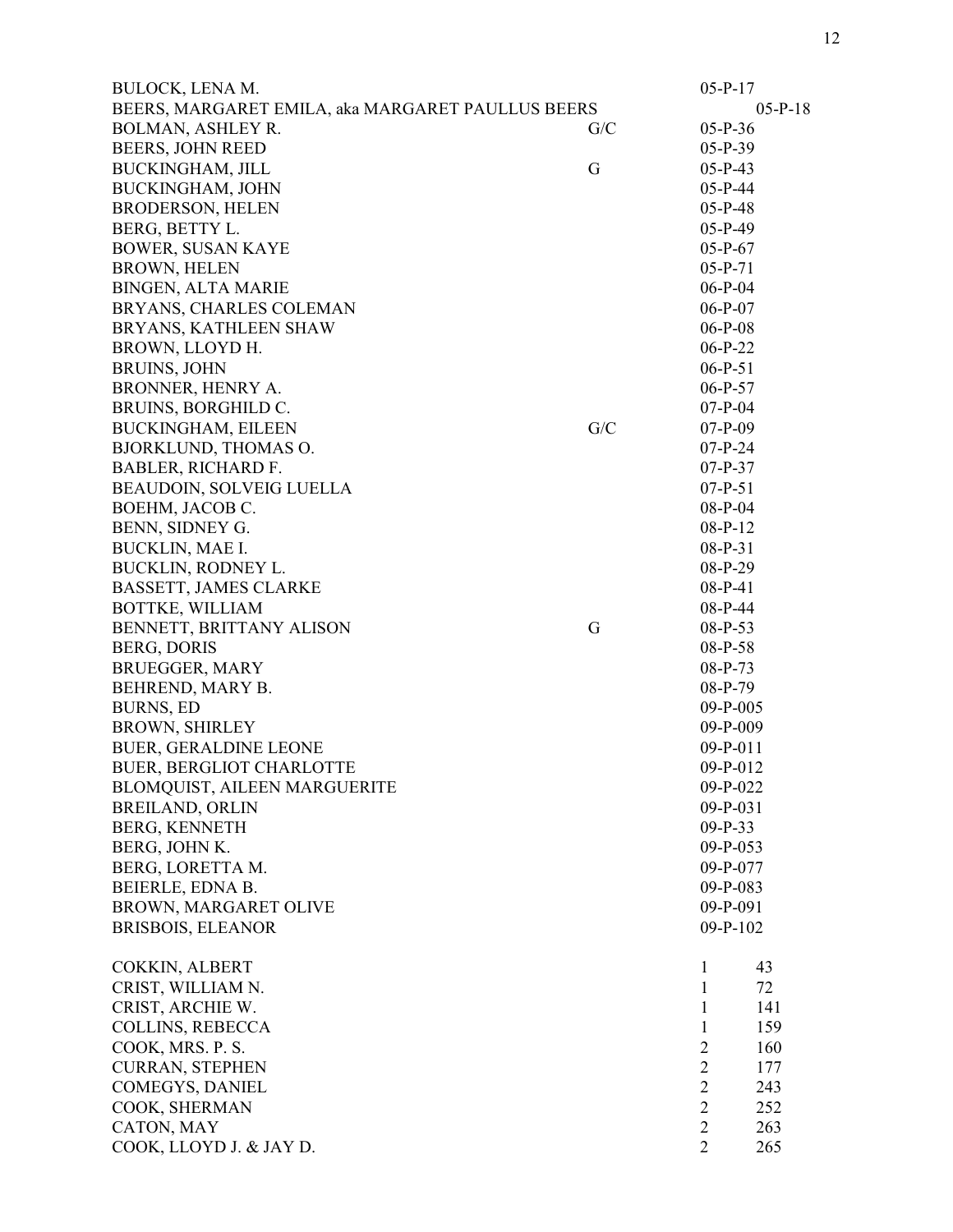| CARNEY, ELMER                            |               | $\overline{2}$ | 269  |
|------------------------------------------|---------------|----------------|------|
| COOK, P.S.                               |               | $\overline{2}$ | 292  |
| CANTERBERRY, IDA                         |               | $\overline{2}$ | 300  |
| COX, JOSEPH T.                           |               | $\mathfrak{Z}$ | 364  |
| CASADY, MRS. ISABELLE C.                 |               | 3              | 413  |
| COOPER, MARY A.                          |               | 3              | 441  |
| CEYNOR, LOUIS F.                         |               | 3              | 461  |
| CLEMENTS, NANCY N.                       |               | 3              | 463  |
| CLOUTIER, MARY formerly MARY ACKERMAN    |               | 3              | 470  |
| COATS, THOMAS J.                         |               | 3              | 474  |
| <b>CERKONEY, STEN</b>                    |               | $\overline{4}$ | 529  |
| COYLE, WILLIAM J.                        |               | $\overline{4}$ | 567  |
| CURTIS, SAMUEL J.                        |               | $\overline{4}$ | 575  |
| COLEMAN, O.L.                            |               | 4              | 606  |
| CARLTON, ALBERT EUGENE                   |               | $\overline{4}$ | 658  |
| COLE, WILLIAM R.                         |               | $\overline{4}$ | 674  |
| CLIFFORD, BERT VILROY                    |               | 4              | 707  |
| CEYNAR, MARY                             |               | 5              | 726  |
| CHALONER, WILLIAM H.                     |               | 5              | 743  |
| COOL, PETER J.                           |               | 5              | 747  |
| COVELL, THEA                             |               | $\mathfrak s$  | 781  |
| COWAN, BARBARA                           |               | 5              | 806  |
| CONANT, IDA A.                           |               | 5              | 819  |
| CEYNAR, IDA O.                           |               | 5              | 833  |
| CHESMORE, A. R.                          |               | 5              | 850  |
| CHURCHMAN, ARTHUR C.                     |               | 6              | 891  |
| CORCORAN, PATRICK H.                     |               | 6              | 956  |
| CAMPBELL, HARRY J.                       |               | 6              | 959  |
| <b>CLAUSEN, FRED</b>                     |               | 6              | 968  |
| CRAY, EDGAR                              |               | 6              | 982  |
| CRANDELL, OSBERT                         |               | 6              | 995  |
| COHEN, NINA SEEMAN                       |               | 6              | 1061 |
| CHRISTENSEN, J. P.                       |               | 6              | 1076 |
|                                          |               |                | 1092 |
| CONANT, ADA A.<br>COOK, WATSON C.        |               | 6              |      |
| COE, TRUE D.                             |               | 6              | 1096 |
|                                          |               | 6<br>7         | 1152 |
| CHASE, LENORA W.                         |               |                | 1213 |
| CRAY, GLEN SR.                           |               | $\tau$         | 1239 |
| CRIST, LESTER T.                         |               | $\overline{7}$ | 1256 |
| CRIGHTON, DAVID W. & JAMES STEVENSON GDN |               | $\overline{7}$ | 1291 |
| CROSS, MELVIN L.                         |               | $\overline{7}$ | 1293 |
| CROFF, BERTHA                            |               | $\overline{7}$ | 1310 |
| <b>CEYNAR, ANDREW</b>                    |               | $\overline{7}$ | 1321 |
| CEYNAR, WILLIAM                          |               | $\tau$         | 1326 |
| CRAY, CURTIS R. & VERN L.                | <b>MINORS</b> | $\overline{7}$ | 1331 |
| CHRISTENSON, HELEN ET AL                 | <b>GDN</b>    | 7              | 1370 |
| CLARK, RALPH CLAUD                       |               | $\overline{7}$ | 1389 |
| CHRISTIANSON, HAAKON                     |               | $\tau$         | 1407 |
| COLLINS, CORNELIUS J.                    |               | $\tau$         | 1420 |
| CUSHING, NINA                            |               | $\tau$         | 1427 |
| CARPENTER, JAY T.                        |               | $\tau$         | 1501 |
| CHRISTIANSON, NELLIE B.                  |               | $\tau$         | 1516 |
| CHAPIN, LINCOLN L.                       |               | 8              | 1529 |
| CLOUSE, JOHN W.                          |               | 8              | 1582 |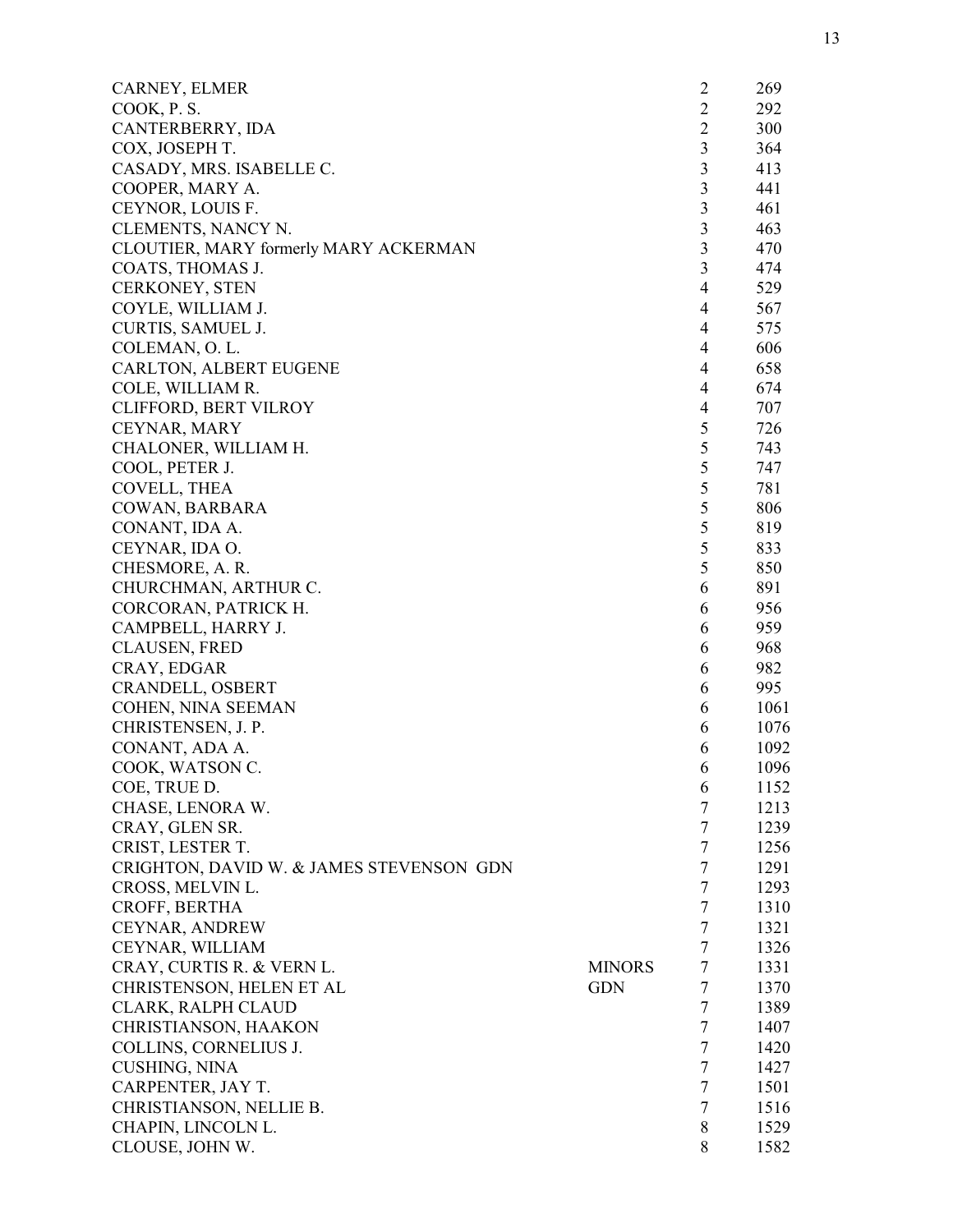| CRIST, MARY A.                      |              | 8           | 1589 |
|-------------------------------------|--------------|-------------|------|
| CARR, BENTON LEROY                  |              | 8           | 1602 |
| CROFF, W.B.                         |              | 8           | 1635 |
| CARLSON, GUSTAV ANDREW              |              | 8           | 1690 |
| CROY, HARRY                         |              | $\,8$       | 1699 |
| CRABBE, SAMUEL FRANCIS              |              | 8           | 1701 |
| CHRISTIANSEN, JAMES MARVIN          |              | $\,8$       | 1708 |
| CASEY, JOSEPH D.                    |              | 8           | 1711 |
| CRAY, DONALD ET AL                  | <b>GDN</b>   | $\,8$       | 1726 |
| <b>CHAPIN, VERNIE</b>               |              | $\,8$       | 1785 |
| CEYNAR, DONALD                      |              | $\,$ 8 $\,$ | 1791 |
| CORLEY, FELIX VERNON                |              | $8\,$       | 1835 |
| CARNEY, E.C.                        |              | 8           | 1840 |
| CUMMINS, CADWELL C.                 |              | 9           | 1880 |
| CUSHING, JOSEPH F.                  |              | 9           | 1889 |
| CLIFFORD, FREDERIC WARREN           |              | 9           | 1892 |
| CHRISTOPHERSON, MARTHA              | <b>GDN</b>   | 9           | 1920 |
| CHRISTIANSEN, EMIL F.               |              | 9           | 1983 |
| <b>CRIGHTON, DAVID</b>              |              | 9           | 1987 |
| <b>CHRISTIANSON, ANDREW</b>         |              | 9           | 2060 |
| CARR, J.D.                          |              | 9           | 2062 |
| <b>CLAUSON, CARL</b>                |              | 9           | 2073 |
| CLINE, BENJAMIN O.                  |              | 9           | 2090 |
| COWAN, JOHN L.                      |              | 9           | 2108 |
| CLIFFORD, WINIFRED COLE             |              | 9           | 2120 |
| CRAY, LOUIS                         |              | 10          | 2173 |
| CHERNENKO, JACOB (JACK)             |              | 10          | 2296 |
| CARLSON, FOLKE A. T, aka JACK       |              | 10          | 2302 |
| CAMPBELL, DUNCAN D.                 |              | 10          | 2325 |
|                                     |              | 10          | 2378 |
| <b>CHAPIN, RUBY</b>                 |              | 10          |      |
| COMEGYS, DANIEL B.                  |              | 10          | 2396 |
| CROY, LARRY JAMES                   |              |             | 2427 |
| <b>CUSHING, CHARLES THOMAS</b>      |              | 10          | 2443 |
| CARMAN, JAMES S., aka JAMES SIGBERT |              | 11          | 2539 |
| CHURCHILL, LEON A.                  |              | 11          | 2543 |
| COOK, SARA A.                       |              | 11          | 2558 |
| COOK, LYELL S.                      |              | 11          | 2559 |
| CRAIG, JAMES J.                     |              | 11          | 2589 |
| CARLSON, ROBERT C.                  |              | 11          | 2604 |
| CEYNAR, WINFIELD                    |              | 11          | 2630 |
| CHERNENKO, HELEN                    | <b>JTTEN</b> | 11          | 2638 |
| CHRISTENSEN, WILLIAM F.             |              | 11          | 2702 |
| CROFF, PAIGE                        | <b>GDN</b>   | 11          | 2723 |
| CHRISTIANSON, VALJAR                |              | 11          | 2763 |
| CUMMINS, FLOYD A.                   |              | 12          | 2810 |
| CLAYTON, MICHAEL S.                 | GDN.         | 12          | 2870 |
| CROY, AGNES                         |              | 12          | 2875 |
| CARSON, CARL                        |              | 12          | 2897 |
| CARSON, FLORENCE                    |              | 12          | 2920 |
| COMEGYS, DANIEL B.                  |              | 12          | 2967 |
| CROSS, OLINA                        |              | 12          | 2988 |
| CHERNENKO, PRINCE FRANK             |              | 12          | 3021 |
| CHRISTIANSON, JEAN E.               |              | 12          | 3045 |
| <b>CUSHING, GERTRUDE</b>            |              | 12          | 3047 |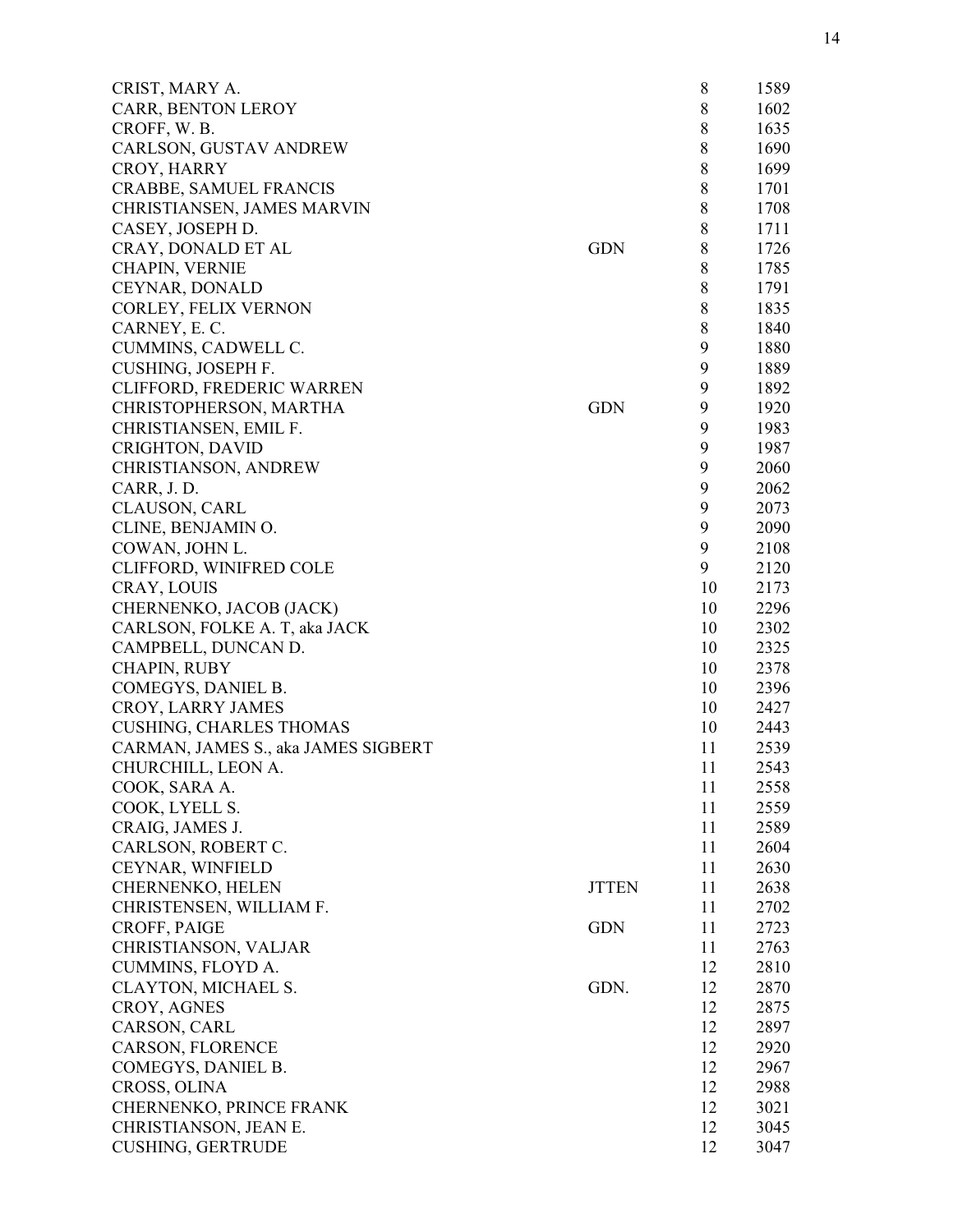| aCROOKER, OTIS T.                             |             | 12 | 3082 |
|-----------------------------------------------|-------------|----|------|
| CHISHOLM, A. JESSIE                           |             | 12 | 4000 |
| COMFORT, THOMAS M.                            |             | 13 | 4036 |
| CASEY, JOE T., aka JOSEPH THOMAS              |             | 13 | 4049 |
| CULVER, EMILY S., aka EMILY M.                |             | 13 | 4087 |
| CRIST, ARMAND                                 | <b>GDN</b>  | 13 | 4117 |
| CAMPBELL, JOHN WILBUR                         |             | 13 | 4197 |
| CHANEY, VERTA IRENE                           |             | 13 | 4200 |
| CRAY, EDITH ANNA, aka EDITH CREY              |             | 13 | 4205 |
| CARROLL, RAYMOND T.                           |             | 13 | 4212 |
| CARMAN, DORIS A.                              |             | 13 | 4225 |
| CAMPBELL, ADA CLARA                           |             | 13 | 4303 |
| <b>COATS, GRIEF</b>                           |             | 13 | 4314 |
| CARPENTER, ANNE LINDMEIER, aka ANN E.         |             |    |      |
| LINDMEIER, aka ANN LINDMEYER                  |             | 13 | 4318 |
| COHEN, RAE F.                                 | <b>CONS</b> | 13 | 4326 |
| COHEN, MEYER                                  |             | 13 | 4338 |
| CROSS, JOHN M.                                |             | 14 | 4362 |
| CHRISTENSEN, RALPH M.                         |             | 14 | 4380 |
| CHITWOOD, BEATRICE J.                         |             | 14 | 4387 |
| CHRISTENSON, OSCAR H.                         |             | 14 | 4451 |
| CAMP, DORA DAUBNEY                            |             | 14 | 4456 |
| CUMMINS, WILLIAM D.                           |             | 14 | 4459 |
| CEYNAR, EVERETT                               |             | 14 | 4463 |
| CARR, WILBUR, aka WILBER P.                   |             | 14 | 4483 |
| CLARK, DENNIS C.                              |             | 14 | 4495 |
| CAMPBELL, ANN                                 |             | 14 | 4498 |
| CRUNK, WESLEY BASKEL                          |             | 14 | 4500 |
| CHAPIN, ELLA M.                               |             | 14 | 4514 |
| CROY, ETHEL M.                                |             | 14 | 4528 |
| CLARK, HARRIET B.                             |             | 14 | 4535 |
| CAPRON, GEORGE H.                             |             | 14 | 4605 |
| <b>CUSHING, FRANCIS</b>                       |             | 14 | 4649 |
| CARR, BROMLEY O.                              |             | 14 | 4659 |
| CHERNENKO, GEORGE J.                          |             | 15 | 4697 |
| CRIPPEN, LAWRENCE CHARLES                     |             | 15 | 4743 |
| COHEN, RAE F.                                 |             | 15 | 4760 |
| CANON, MYRTLE RAY                             |             | 15 | 4772 |
| CHRISTIANSON, CARL D., aka CARL               |             | 15 | 4850 |
| CHRISTIANSON, CLARENCE E.                     |             | 15 | 4868 |
| CHAPIN, LAWRENCE, aka LAWRENCE NORMAN         |             | 15 | 4874 |
| COX, GORDON V.                                |             |    | 4904 |
| CAYKO, STEVE                                  |             |    | 4925 |
| CHAPIN, LINCOLN, aka LINCOLN JR.              |             |    | 4938 |
| <b>CARSON, WALLACE</b>                        |             |    | 4944 |
| CHAPIN, NEALE R.                              |             |    | 4950 |
| CAREY, ELIZABETH M.                           |             |    | 4982 |
| CATRON, GRETCHEN S.                           |             |    | 5016 |
| CARLSON, LOLA, aka LOLA AMELIA, aka LOLA MOOL |             |    | 5045 |
| CROY, RICHARD, aka RICHARD W.                 |             |    | 5049 |
| CAYKO, JEANNETTE                              |             |    | 5060 |
| CEYNAR, TANYA RAE/JANELLE DEANNA              | <b>GDN</b>  |    | 5073 |
| CHAPIN, DONALD E., SR.                        |             |    | 5097 |
| CHURCHILL, OLIVE                              | G/C         |    | 5102 |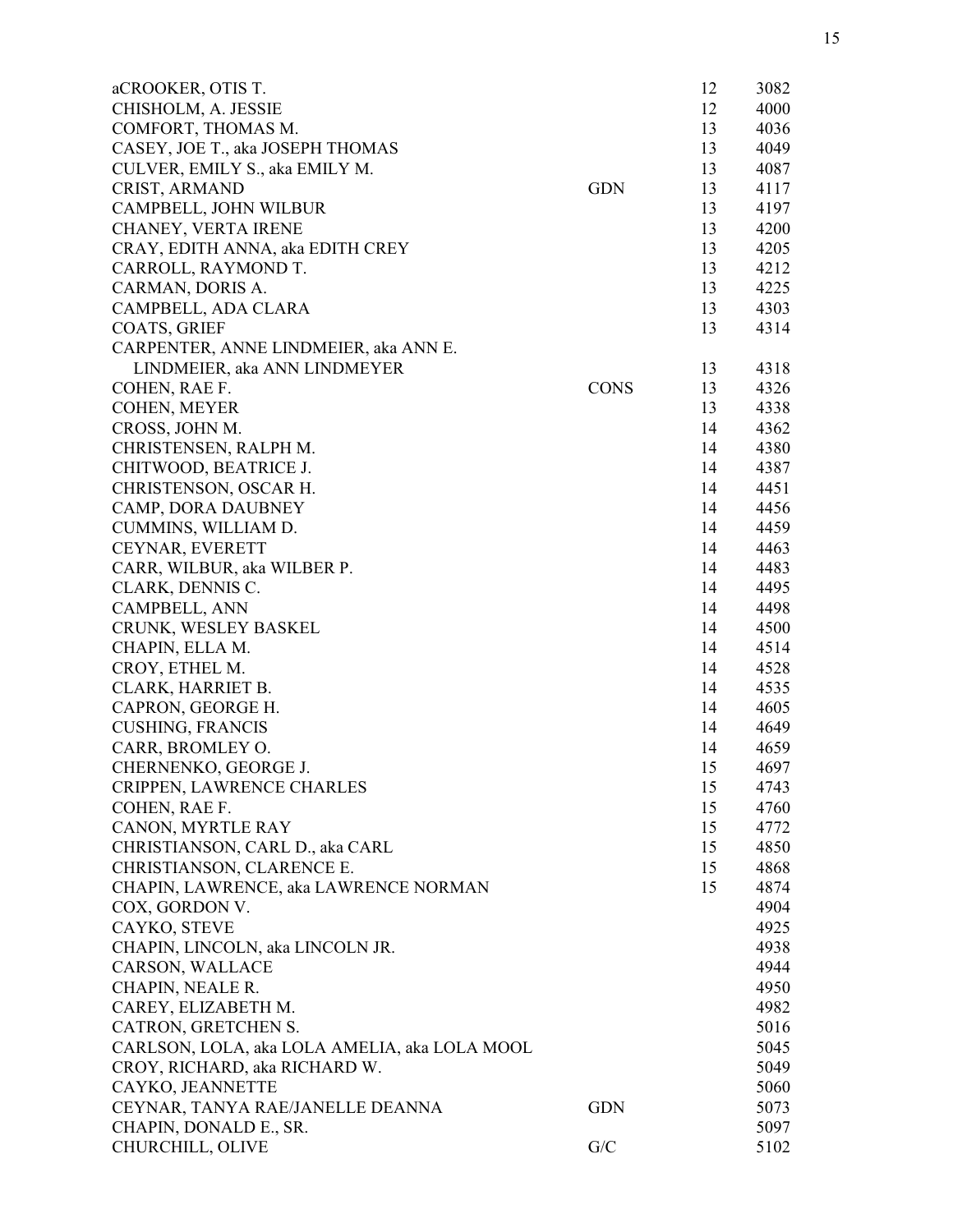| CHRISTIANSON, A.V.                                        |                 | 5129        |
|-----------------------------------------------------------|-----------------|-------------|
| CLARK, DENNIS W.                                          |                 | 5130        |
| CRIGHTON, MAMIE, aka MAMIE L.                             |                 | 5186        |
| CAPPS, ETHEL MERLE, aka ETHEL M., aka ETHEL RENBARGER     |                 | 5210        |
| CLARK, KENNETH E.                                         |                 | 5215        |
| CROSS, RALPH J.                                           |                 | 5217        |
| CHORNEY, RAYMOND                                          |                 | 5283        |
| CLARK, LEONA M.                                           |                 | 5320        |
| <b>CARSON, RAYMOND</b>                                    |                 | 5321        |
| CROY, LAWRENCE J.                                         |                 | 5335        |
| CARROLL, ALICE A., aka ALICE ANASTASIA                    |                 | 5356        |
| CLARK, RICHARD B.                                         |                 | 96-P-5420   |
| CERSONSKY, H. SOL                                         |                 | 97-P-5436   |
| CARLSON, LEONA N.                                         |                 | 97-P-5444   |
| <b>CUMMINS, MARY AMELIA</b>                               |                 | 97-P-5460   |
| CEYNAR, ARNOLD G.                                         |                 | 97-P-5473   |
| CHRISTIANSON, JOHN A.                                     |                 | 98-P-5496   |
| CRIGHTON, DAVID W.                                        |                 | 98-P-5500   |
| <b>CHRISTIANSON, GRACE</b>                                | G/C             | 98-P-5509   |
| <b>CHRISTIANSON, EMIL J</b>                               |                 | 98-P-5524   |
| CROY, HELEN V.                                            |                 | 98-P-5545   |
| COX, MARY E.                                              |                 | 99-P-5548   |
| CROSS, MORRIS O.                                          |                 | 99-P-5560   |
| CHRISTIANSON, CLARENCE                                    |                 | 99-P-5569   |
| CAVANAUGH, FLORENE A.                                     |                 | 99-P-5572   |
| <b>CHAPIN, VINCENT</b>                                    |                 | $00-P-5623$ |
| <b>CUMMING, WAYNE K</b>                                   |                 | $00-P-5633$ |
| CHRISTIANSON, OLIVE ARLINE                                |                 | $00-P-5644$ |
| CHRISTIANSON, HELEN C.                                    |                 | $00-P-5676$ |
| CHRISTIANSON, CLARA                                       | <b>HEIRSHIP</b> | $01-P-5700$ |
| CRIGHTON, MARJORIE J.                                     |                 | $01-P-041$  |
| CHURCHILL, REX                                            |                 | $01-P-058$  |
| CHAPMAN, KEITH                                            |                 | $02-P-16$   |
| CALLEN, MICHYALA & TORRYN                                 | G/C             | $02-P-21$   |
| CRAIG, JAMES J                                            | <b>HEIRSHIP</b> | $02-P-52$   |
| CRIMMINS, VERNICE IRENE                                   |                 | $03-P-54$   |
| CEYNAR, RAYMOND                                           |                 | $04-P-04$   |
| CEYNAR, VIOLET                                            |                 | $04-P-05$   |
| CORNELL, FRED RICHARD                                     |                 | $04-P-13$   |
| COLLINS, LEONA A.                                         |                 | $04-P-17$   |
| COLLINS, PHILIP L. (BUD)                                  |                 | $04-P-17$   |
| COLE, NORMAN E.                                           |                 | $04-P-18$   |
| CLARK, CLAIR W.                                           |                 | $04-P-23$   |
| COATES, MARIAN FRANCES, aka MARIAN FOREMAN, aka MARIAN F. |                 | $04-P-29$   |
| CROY, RAYMOND H.                                          |                 | $04-P-30$   |
| CORLEY, RUBY GIBSON                                       |                 | $04-P-34$   |
| CAMPBELL, ESTHER                                          |                 | $04-P-38$   |
| CERSONSKY, MARILYN, aka MARILYN RUTH BURGER               |                 | $05-P-37$   |
| <b>CUSHING, ROBERT T.</b>                                 |                 | $06-P-26$   |
| CELO, MODARIE                                             | $\mathcal{C}$   | $06-P-36$   |
| CARPENTER, DELBERT                                        |                 | $06-P-59$   |
| CHASE, MANUEL                                             | G/C             | $06-P-63$   |
| CASTRO, JESUSITA                                          |                 | $06-P-65$   |
| CHUMAS, GEORGE S.                                         |                 | $07-P-10$   |
|                                                           |                 |             |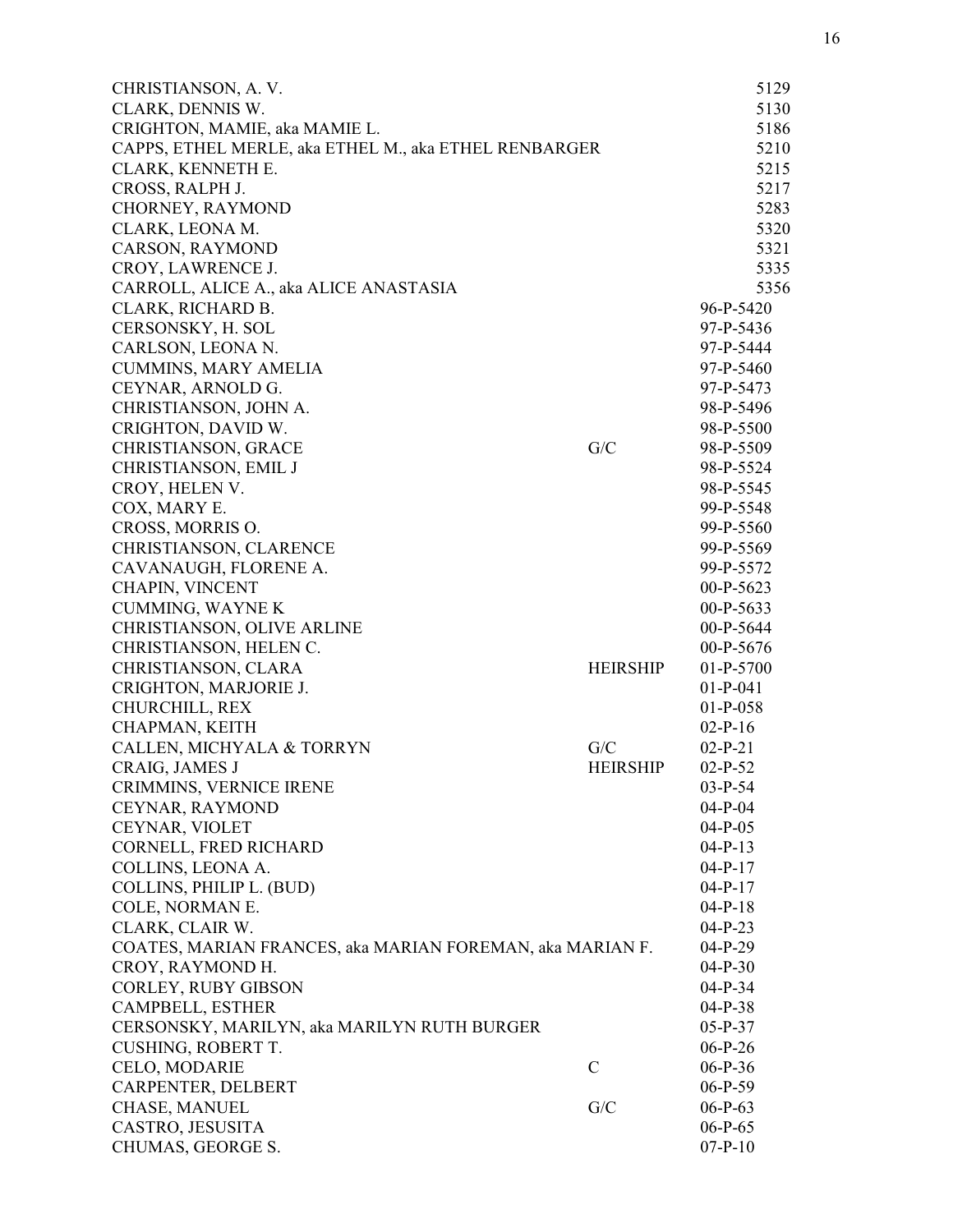| CAGLE, REBECCA<br>CHURCHILL, JOY I.<br>CHRISTENSEN, GEORGE K.<br>CEYNAR, MILLIE<br>CARVER, JR., HERSHEL S.<br>CHRISTIANSON, GILBERT O.<br>CHASE, THELMA W.<br>CROFF, ILA MAE<br>CHARBONNEAU, YALE H.<br>CLIFTON, WILLIAM G.<br>CICHY, ROBERT F.<br>COOK, RICHARD LYELL | G/C<br>G/C           | $07-P-20$<br>$07-P-89$<br>$08-P-03$<br>$08-P-09$<br>$08-P-24$<br>08-P-59<br>09-P-048<br>09-P-058<br>09-P-082<br>09-P-085<br>09-P-096<br>09-P-098 |            |
|------------------------------------------------------------------------------------------------------------------------------------------------------------------------------------------------------------------------------------------------------------------------|----------------------|--------------------------------------------------------------------------------------------------------------------------------------------------|------------|
| COX, JOHN L.                                                                                                                                                                                                                                                           |                      | $09 - P - 108$                                                                                                                                   |            |
| CONLEY, FRANCIS C.                                                                                                                                                                                                                                                     |                      | $09 - P - 115$                                                                                                                                   |            |
| CONLEY, WILLIAM A.                                                                                                                                                                                                                                                     |                      | $09-P-114$                                                                                                                                       |            |
|                                                                                                                                                                                                                                                                        |                      |                                                                                                                                                  |            |
| DIER, EMMA JANE                                                                                                                                                                                                                                                        |                      | $\mathbf{1}$                                                                                                                                     | 29         |
| DODGE, CHARLES R.<br>DUNDON, JOHN                                                                                                                                                                                                                                      |                      | $\mathbf{1}$<br>$\mathbf{1}$                                                                                                                     | 45<br>93   |
| DERUDDER, SOPHIA                                                                                                                                                                                                                                                       |                      | $\mathbf{1}$                                                                                                                                     | 142        |
| DEREMBER, EMMA                                                                                                                                                                                                                                                         |                      | $\mathbf{1}$                                                                                                                                     | 158        |
| DOUGLAS, S. H.                                                                                                                                                                                                                                                         |                      | $\overline{2}$                                                                                                                                   | 219        |
| DINGWALL, HARRY AND ALMA                                                                                                                                                                                                                                               |                      | $\overline{2}$                                                                                                                                   | 214        |
| DARI, EDWARD                                                                                                                                                                                                                                                           |                      | $\overline{2}$                                                                                                                                   | 236        |
| DOUGLAS, CHARLOTTE A.                                                                                                                                                                                                                                                  |                      | $\overline{2}$                                                                                                                                   | 244        |
| DOLPH, DAVID                                                                                                                                                                                                                                                           |                      | $\overline{2}$                                                                                                                                   | 266        |
| DARR, MABEL                                                                                                                                                                                                                                                            |                      | $\overline{2}$                                                                                                                                   | 285        |
| DOLF, ANICE                                                                                                                                                                                                                                                            |                      | $\overline{2}$                                                                                                                                   | 318        |
| DAVIDSON, LUCY                                                                                                                                                                                                                                                         |                      | 3                                                                                                                                                | 327        |
| DRAKE, MYRA L.                                                                                                                                                                                                                                                         |                      | $\mathfrak{Z}$                                                                                                                                   | 330        |
| DECH, MILTON                                                                                                                                                                                                                                                           |                      | $\mathfrak{Z}$                                                                                                                                   | 341        |
| DRINKWINE, G. S.                                                                                                                                                                                                                                                       |                      | $\overline{3}$                                                                                                                                   | 360        |
| DUNLAVA, CLARA A.                                                                                                                                                                                                                                                      |                      | 3                                                                                                                                                | 389        |
| DOUGLAS, ERMISTON O.                                                                                                                                                                                                                                                   |                      | 4                                                                                                                                                | 484        |
| DAVIS, ALBERT L.                                                                                                                                                                                                                                                       |                      | $\overline{4}$                                                                                                                                   | 494        |
| DUNLAP, ELIZA                                                                                                                                                                                                                                                          |                      | 4                                                                                                                                                | 531        |
| DAWSON, ELIZA S.<br>DEMING, JOHN R.                                                                                                                                                                                                                                    |                      | $\overline{4}$<br>$\overline{4}$                                                                                                                 | 551<br>590 |
| DUFRESNE, JOSEPH O.                                                                                                                                                                                                                                                    |                      | $\overline{4}$                                                                                                                                   | 604        |
| DAWSON, JAMES S.                                                                                                                                                                                                                                                       |                      | $\overline{4}$                                                                                                                                   | 621        |
| DOPP, ELSPA M.                                                                                                                                                                                                                                                         |                      | $\overline{4}$                                                                                                                                   | 631        |
| DAY, JOHN A.                                                                                                                                                                                                                                                           |                      | $\overline{4}$                                                                                                                                   | 643        |
| DIETRICH, ED                                                                                                                                                                                                                                                           |                      | $\overline{4}$                                                                                                                                   | 648        |
| DAUMANN, WILLIAM                                                                                                                                                                                                                                                       | SEE GUARDIAN RECORDS |                                                                                                                                                  |            |
| DUNBAR, THOS. M.                                                                                                                                                                                                                                                       |                      | 5                                                                                                                                                | 723        |
| DOUGHERTY, MICHAEL                                                                                                                                                                                                                                                     |                      | 5                                                                                                                                                | 746        |
| DOWNING, JOHN R.                                                                                                                                                                                                                                                       |                      | 5                                                                                                                                                | 765        |
| DINGWALL, LAURA PAULINE                                                                                                                                                                                                                                                |                      | 5                                                                                                                                                | 811        |
| DAVIDSON, PETER                                                                                                                                                                                                                                                        |                      | 5                                                                                                                                                | 817        |
| DAHLGREN, ANNA                                                                                                                                                                                                                                                         |                      | 5                                                                                                                                                | 844        |
| DAHL, HELMER T.                                                                                                                                                                                                                                                        |                      | 5                                                                                                                                                | 851        |
| DAHL, ERNEST A. & ETHEL                                                                                                                                                                                                                                                | <b>MINORS</b>        | 5                                                                                                                                                | 867        |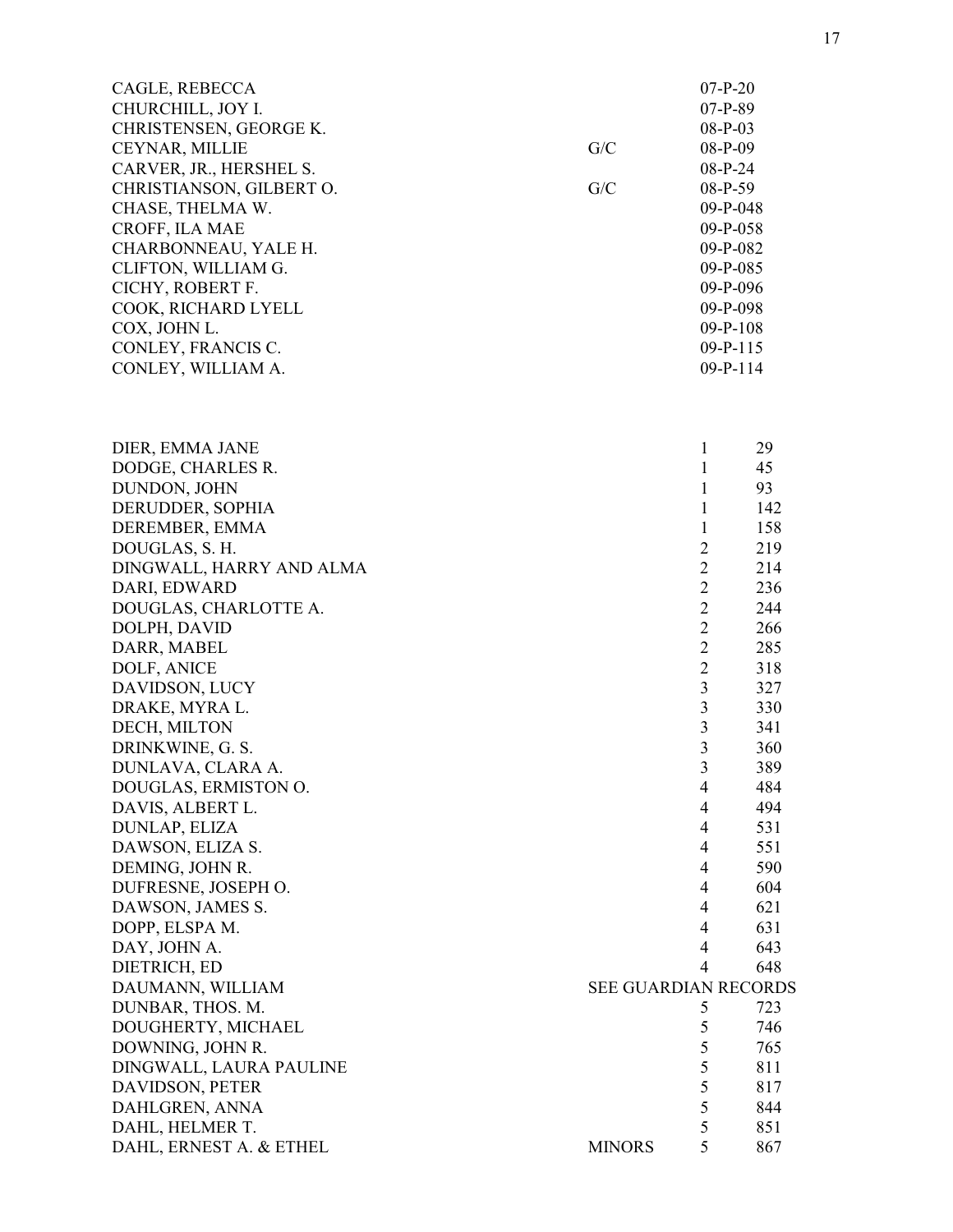| DEAN, N.D.             |              | 6              | 884  |
|------------------------|--------------|----------------|------|
| DAUGHETEE, JOE W       |              | 6              | 909  |
| DANIELSON, CHRISTIAN   |              | 6              | 925  |
| DAHL, J. A.            | <b>INCPT</b> | 6              | 927  |
| DERUDDER, MARY         |              | 6              | 948  |
| DAHL, JACOB A.         |              | 6              | 958  |
| DAHL, OLE              |              | 6              | 999  |
| DWYER, JANES W.        |              | 6              | 1025 |
| DAHL, HENRY C.         |              | 6              | 1107 |
| DIEHM, JOHN K.         |              | 6              | 1150 |
| DAWSON, JAMES E.       |              | 6              | 1187 |
| DAWSON, EUGENE H.      |              | 6              | 1198 |
| DICK, ALBERT A.        |              | 7              | 1210 |
| DAHL, CHRISTINE        |              | $\overline{7}$ | 1218 |
| DAUGHETEE, A. J.       |              | $\tau$         | 1268 |
| <b>DONOHUE, PHILIP</b> |              | $\tau$         | 1286 |
| DIXON, W. H.           |              | $\tau$         | 1432 |
|                        |              | $\tau$         | 1510 |
| DODGE, C.R.            |              |                |      |
| DUDLEY, NORMAN LEE     | <b>MINOR</b> | 8              | 1539 |
| DROVDAL, OLAF          |              | 8              | 1608 |
| DOBIAS, FRANK          |              | 8              | 1651 |
| DODGE, ELSIE G.        |              | 8              | 1694 |
| DEMING, MARK H.        |              | 8              | 1746 |
| DAVIS, CHESTER GORDON  |              | 8              | 1760 |
| DAHL, CHRIST           | <b>GDN</b>   | $\,8$          | 1797 |
| DOCK, ENOCH            |              | 9              | 1870 |
| DAHL, BLANCHE          |              | 9              | 1875 |
| DOLECHEK, JOE J.       |              | 9              | 1882 |
| DEXTER, FRED           |              | 9              | 1883 |
| DOLECHECK, THRESIA     |              | 9              | 1884 |
| DUNDAS, SIDNEY O.      |              | 9              | 1910 |
| DAWES, ISABELLA RENNIE |              | 9              | 1912 |
| DAY, ERVEN W.          |              | 9              | 1924 |
| DAHL, CHRISTINE        |              | 9              | 1926 |
| DANIELSON, SELMER      |              | 9              | 1931 |
| DUBRAY, HARRY ET AL    | <b>GDN</b>   | 9              | 1978 |
| DRY, MEYER             |              | 9              | 1981 |
| DROVDAL, IVER          | <b>INCPT</b> | 9              | 1989 |
| DAVIDSON, RALPH W.     |              | 9              | 2000 |
| DAVIDSON, ANN          | <b>GDN</b>   | 9              | 2016 |
| DELANEY, JAMES D.      |              | 9              | 2017 |
| DORSEY, JAMES E.       |              | 9              | 2034 |
| DAHL, OLAF             |              | 9              | 2093 |
| DROVDAL, IVAR          |              | 9              | 2140 |
| DAHL, CHRIST           |              | 10             | 2166 |
| DAVIDSON, DONALD       | <b>GDN</b>   | 10             | 2236 |
| DINGWALL, HARRY        |              | 10             | 2270 |
| DITTON, MAGGIE E.      |              | 10             | 2326 |
| DANIELSON, CLARENCE D. |              | 10             | 2336 |
| DIEDE, PAUL V.         |              | 10             | 2411 |
| DORSEY, JOHN G.        |              | 10             | 2415 |
| DAY, EVERETT R.        |              | 11             | 2502 |
|                        |              | 11             | 2597 |
| DANIELSON, NORMAN      |              |                |      |
| DANIELSON, AXEL        |              | 11             | 2648 |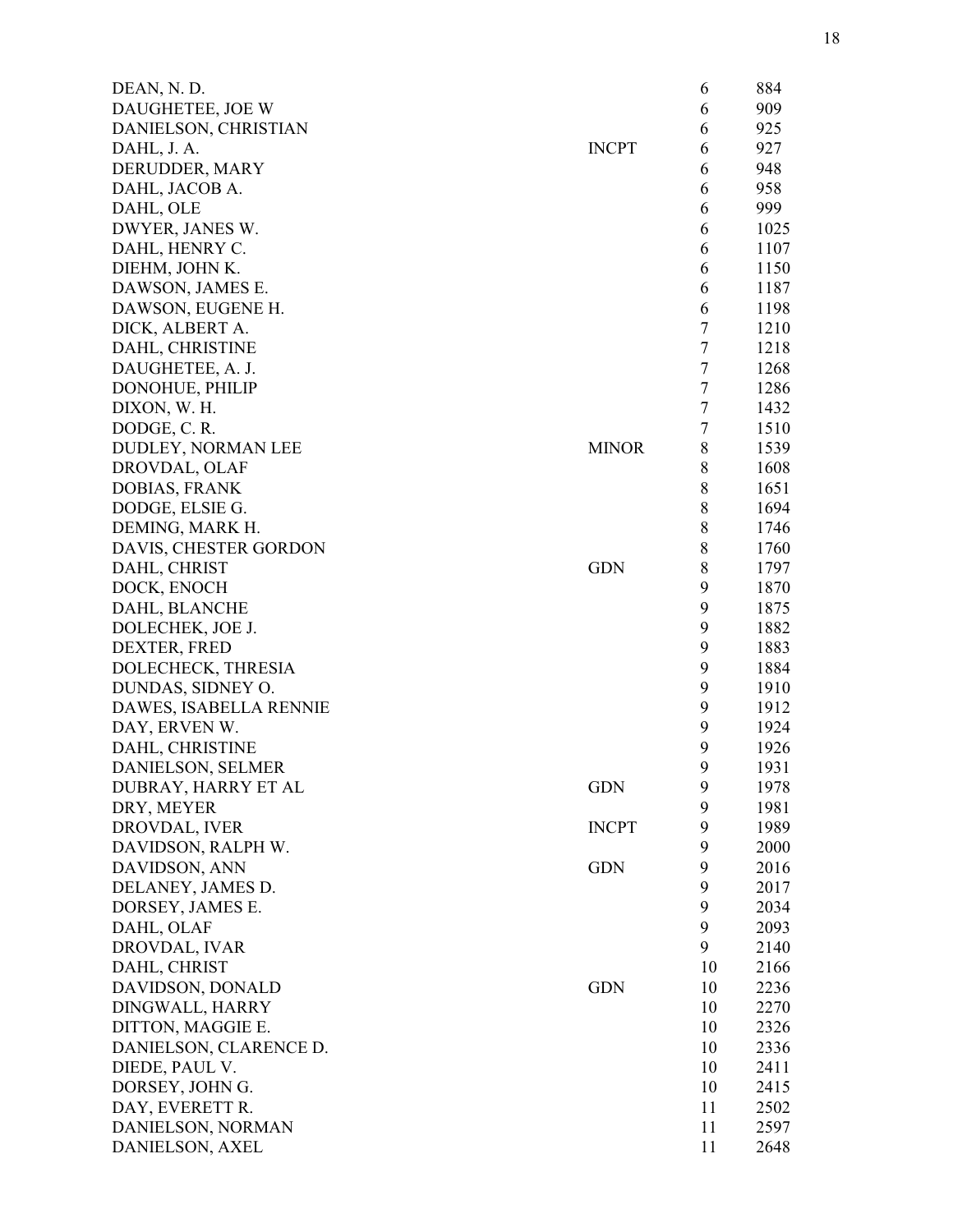| DEFOE, ARTHUR                                     | <b>JTTEN</b> | 11 | 2649 |
|---------------------------------------------------|--------------|----|------|
| DEFOE, ARTHUR                                     |              | 11 | 2653 |
| <b>DOBIAS, ANNIE</b>                              |              | 11 | 2742 |
| DANIELSON, HILDA                                  |              | 11 | 2751 |
| DODGE, LAWRENCE W.                                |              | 12 | 2825 |
| DODGE, CODY BASIL, CLARENCE RUFUS,                |              |    |      |
| <b>JAMES WALTER</b>                               | <b>GDN</b>   | 12 | 2843 |
| DIETRICH, CHERYL KAY RIEDEL,                      |              |    |      |
| <b>KEITH ALAN RIEDEL</b>                          | <b>GDN</b>   | 12 | 2869 |
| DITTON, VERNON E.                                 | <b>JTTEN</b> | 12 | 2893 |
| DAHL, EINAR H.                                    |              | 12 | 2901 |
| DENTON, ESTHER H.                                 |              | 12 | 2913 |
| DEWHIRST, JOE A.                                  |              | 12 | 2934 |
| DODGE, ELDA G.                                    |              | 12 | 2964 |
| DUNBAR, JOHN J.                                   |              | 12 | 3014 |
| DRAKE, CHESTER B.                                 |              | 12 | 3033 |
| DAY, GERTRUDE                                     |              | 12 | 3062 |
| DENOWH, JULIUS H.                                 |              | 12 | 3073 |
| DUNDAS, ROBERT L.                                 |              | 12 | 3080 |
| DROVDAL, ANNA C.                                  |              | 12 | 3087 |
| DORR, WILLIAM E.                                  |              | 12 | 4002 |
| DORR, MABEL D.                                    |              | 12 | 4004 |
| DWYER, GRACE, aka GRACE I., aka GRACE ISABEL      |              | 13 | 4096 |
| DEXTER, LUCY                                      |              | 13 | 4146 |
| DEMING, ETHEL MAE                                 |              | 13 | 4148 |
| DUMDAI, ANNA                                      |              | 13 | 4241 |
| DUMDAI, JOHN JACOB FREDERICK                      |              | 13 | 4242 |
| DIEHL, KATHRYN L.                                 |              | 13 | 4342 |
| DAY, MYRTLE G.                                    |              | 13 | 4347 |
| DETIENNE, BERTHA J.                               |              | 14 | 4379 |
| DOKKEN, JULIA                                     |              | 14 | 4401 |
| DODGE, CHARLES W.                                 |              | 14 | 4440 |
| DOBIAS, EDWARD, aka DOBIE                         |              | 14 | 4548 |
| DAVIDSON, MAURICE I.                              |              | 14 | 4557 |
| DANGLADE, FRAND JACK, aka F. J., aka JACK         |              | 14 | 4564 |
| DEGERNESS, OLIVER M.                              |              | 14 | 4578 |
| DOBIAS, LILLIAN I.                                |              | 14 | 4615 |
| DANIELSON, ALVIN                                  |              | 14 | 4617 |
| DUNDAS, CLARA B.                                  |              | 14 | 4657 |
| DAHL, CLARENCE, aka CLARENCE H.                   |              | 15 | 4675 |
| DUNN, ALBERTA M.                                  |              | 15 | 4692 |
| DEMING, ROBERT H.                                 |              | 15 | 4713 |
| DOBIE, PEARL LUCILE, aka PEARL LUCILE DOBIAS      |              | 15 | 4729 |
| DEGERNESS, ANNA O.                                |              | 15 | 4732 |
| DOUMANI, OLGA                                     |              | 15 | 4752 |
| DORE, JAMES, BRANDIE, JASON                       | <b>GDN</b>   | 15 | 4756 |
| DONLEY, EDNA MAY, aka EDNA M.                     |              | 15 | 4775 |
| DRISCOLL, GLADYS S.                               |              | 15 | 4790 |
| DAHL, TRACY D.                                    |              | 15 | 4795 |
| DAHL, JOHN J.                                     |              | 15 | 4808 |
| DENOWH, ROLLAND L., aka ROLAND                    |              | 15 | 4823 |
| DUNBAR, MERRILL, aka WILLIAM MERRILL, aka MERRILL |              |    |      |
| W., aka MERRILL WILLIAM                           |              | 15 | 4878 |
| DODGE, WILLIAM C., aka WILLIAM, aka W. C.         |              | 15 | 4895 |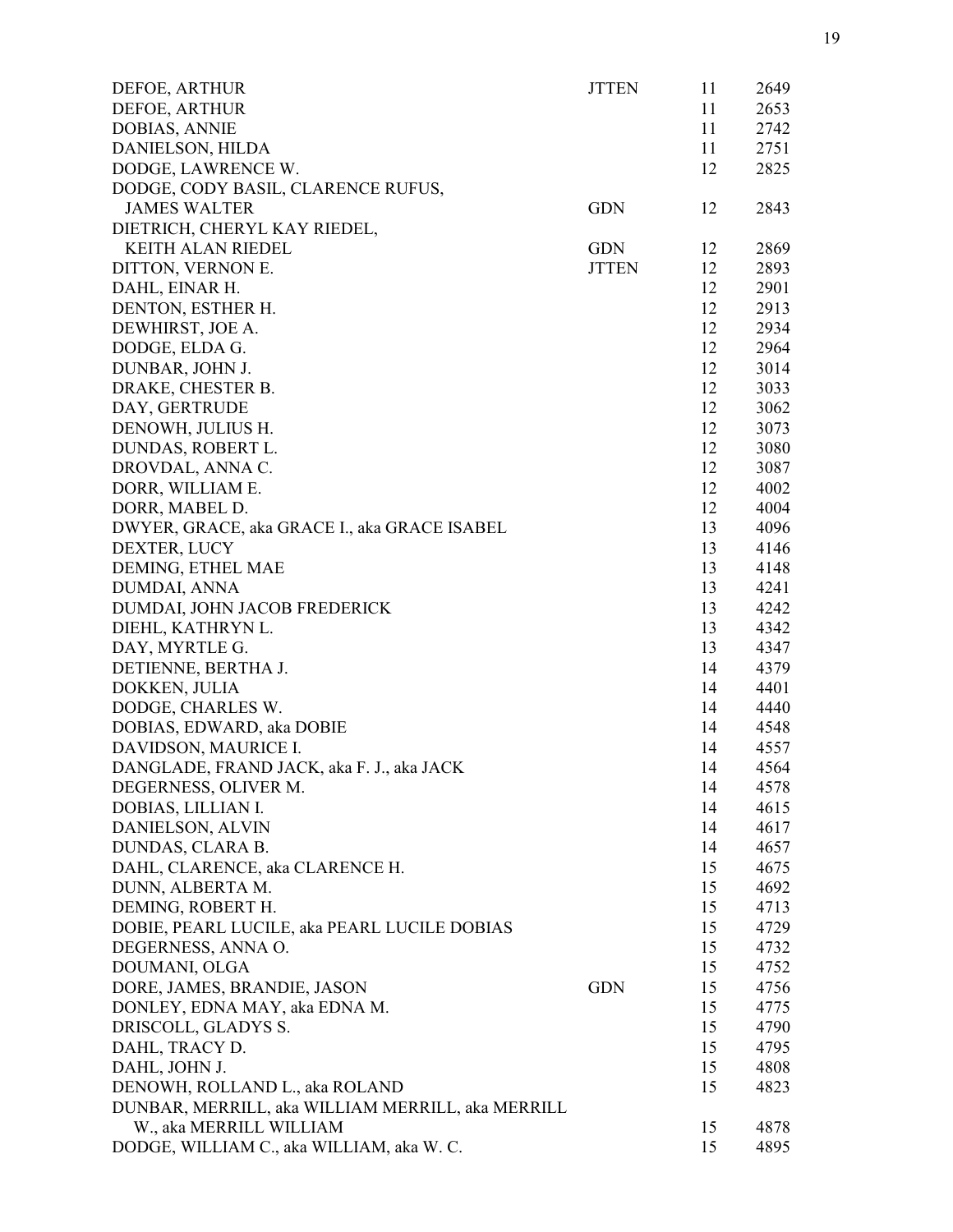| DODGE, KIMBERLY ANN                             | <b>GDN</b>  | 4911        |
|-------------------------------------------------|-------------|-------------|
| DOLL, ELAINE J.                                 |             | 4933        |
| DEVITT, EDNA, aka EDNA HELEN, aka EDNA H.       |             | 4940        |
| DUNCAN, ALVER CURTIS, JR., aka ALVER C. JR.     |             | 4964        |
| DINWOODIE, LLOYD C.                             |             | 4973        |
| DODGE, AGNES                                    |             | 4995        |
| DILLMAN, REBECCA SUE                            | <b>CONS</b> | 5024        |
| DOOLEY, OLGA A.                                 |             | 5030        |
| DRAXTON, JEAN E.                                |             | 5040        |
| DAHLGREN, GEORGE L., aka GEORGE                 |             | 5051        |
| DAY, PATRICIA JOYCE                             | G/C         | 5052        |
| DORR, LEWIS CHARLES, aka L.C.                   |             | 5061        |
| DAYTON, LELA R.                                 |             | 5123        |
| DAHL, PATRICK JOHN, aka PAT                     |             | 5134        |
| DODDS, JACKSON S.                               |             | 5152        |
| DAVIDSON, LENORE JOYCE, aka JOYCE L., aka JOYCE |             | 5172        |
| DIGBY, DONALD DE FOREST                         |             | 5196        |
| DEGERNESS, EMIL M.                              |             | 5208        |
| DUNPHY, NELLIE M.                               |             | 5267        |
| DORE, NELL W., aka NELLIE                       |             | 5290        |
| DANIELSON, EVELYN M.                            |             | 5309        |
| DEGERNESS, ELSIE M.                             |             | 5332        |
| DRISCOLL, DENNIS J., aka DENNIS, aka DENNIS SR. |             | 5375        |
| DESJARLAIS, DUSTIN ALLEN                        | <b>GDN</b>  | 96-P-5388   |
| DROVDAL, DEBRA KAY                              | <b>CONS</b> | 96-P-5403   |
| DAHLEN, ISABEL M., aka ISABEL M. BRYAN          |             | 96-P-5412   |
| DEAN, DALE W.                                   |             | 97-P-5458   |
| DWYER, EDLA M., aka EDLA L.                     |             | 97-P-5465   |
| DROVDAL, OLAF H                                 |             | 98-P-5490   |
|                                                 |             |             |
| DAHL, MARTIN E.                                 |             | 98-P-5517   |
| DIEDE, ROY J.                                   |             | 98-P-5543   |
| DANIELSON, ADA M.                               |             | 99-P-5575   |
| DENOWH, EUGENE A.                               |             | 99-P-5581   |
| DAHL, NORMAN A.                                 |             | 99-P-5597   |
| DROVDAL, MARGARET MARIE                         |             | 99-P-5601   |
| DORSEY, EDWIN D.                                |             | 99-P-5602   |
| DUMDAI, LOLA                                    |             | 99-P-5605   |
| DREW, CLARA ANN                                 |             | 99-P-5606   |
| DAHL, HARRIETTE                                 |             | $00-P-5614$ |
| DAHL, TODD A.                                   |             | $00-P-5631$ |
| DANIELSON, HELEN M.                             |             | 00-P-5662   |
| DAVIS, ASA GORTON                               |             | 00-P-5677   |
| DEFOE, CHAZ LEROY                               | CONS.       | $01-P-044$  |
| DANIELSON, TERRY L., aka TERENCE LEE            |             | $03-P-01$   |
| DAHL, MATHIAS E.                                |             | $03-P-08$   |
| DROVDAL, GEORGE DENNIS                          |             | $03-P-11$   |
| DOPP, KAY ELIZABETH, aka KAY E.                 |             | $03-P-30$   |
| DWYER, WILLIAM, aka TIM DWYER                   |             | $05-P-04$   |
| DORE, INEZ M.                                   |             | $05-P-59$   |
| DYSTE, FRITHJOF A., aka FRIT JEF DYSTE          |             | $05-P-60$   |
| DYSTE, EUDORA G.                                |             | $05-P-61$   |
| DENOWH, RUSSELL D.                              |             | $05-P-73$   |
| DUMDAI, ERNEST                                  |             | $06-P-50$   |
| DAVIS, VICTORIA F., aka VICTORIA DAVIS          |             | $07-P-22$   |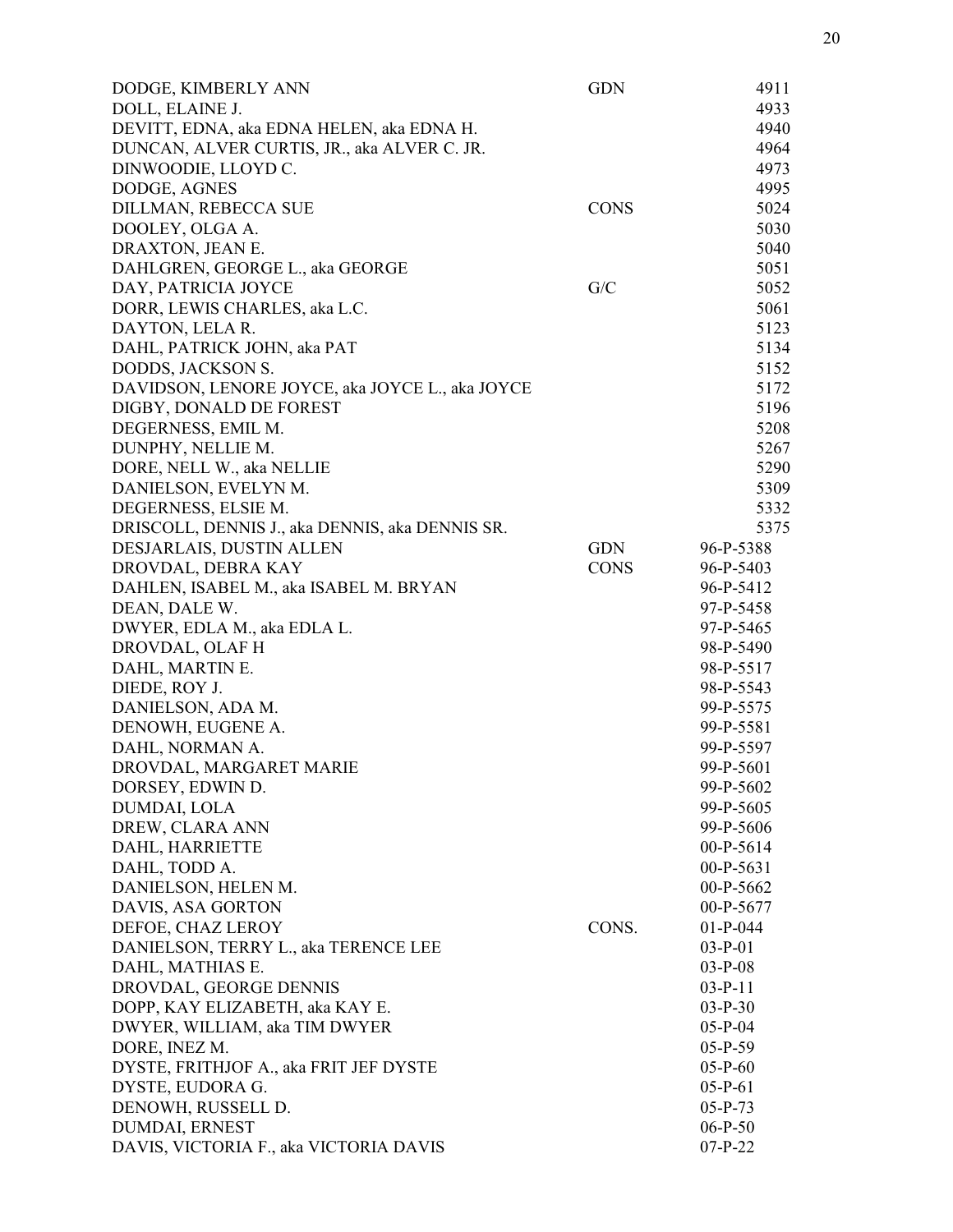| DAHL, MANVIL O., aka M. ORLYNN DAHL, aka ORLYNN DAHL |               | $07-P-33$      |           |
|------------------------------------------------------|---------------|----------------|-----------|
| DOTSON, MARGARET                                     |               | $07-P-88$      |           |
| DODDS, STEVEN                                        |               | $08-P-14$      |           |
| DWYER, THOMAS L.                                     |               | $08-P-17$      |           |
| DEGREE, FERN ROSELDA                                 |               | 08-P-64        |           |
| DAWKINS, MARY JANE                                   |               | 09-P-002       |           |
| DREYER, HELGA                                        |               | 09-P-046       |           |
| DAHL, MILDRED                                        |               | 09-P-013       |           |
| DAHL, MILDRED S.                                     |               | 09-P-071       |           |
| DINWOODIE, BETTY J.                                  |               | 09-P-074       |           |
| DALE, EVELYN L,                                      |               | 09-P-088       |           |
| EVERINGHAM, JACOB                                    |               | $\mathbf{1}$   | 89        |
| ERICKSON, CHARLES S.                                 |               | $\overline{2}$ | 191       |
| EHELER, DANIEL E.                                    |               | $\overline{2}$ | 49        |
| EASTMAN, NELLIE L.                                   |               | $\overline{2}$ | 256       |
| ERSDOTER, KARIN                                      |               | $\overline{2}$ | 278       |
|                                                      |               |                |           |
| ELKEN, PEDER L.                                      |               | $\overline{2}$ | 320       |
| <b>EVENSON, LOUIS</b>                                |               | $\overline{3}$ | 372       |
| EWEN, WILLIAM DONALD                                 |               | 3              | 418       |
| EVANSON, C. H.                                       |               | 3              | 455       |
| EATON, W.L.                                          |               | 3              | 466       |
| ENGELHART, JOHN ADAM                                 |               | $\overline{4}$ | 501       |
| ERICKSON, MARTIN                                     |               | $\overline{4}$ | 507       |
| ERICKSON, MARY                                       |               | $\overline{4}$ | 510       |
| ENGELHART, IRMA JAQUELINE & DOROTHY HAZEL            | <b>MINORS</b> | $\overline{4}$ | 521 & 693 |
| <b>ENGELSON, MARTHA</b>                              |               | 4              | 539       |
| EAGER, FRED M.                                       |               | $\overline{4}$ | 628       |
| ESTES, AUGUST G.                                     |               | $\overline{4}$ | 660       |
| EAGER, FRED R.                                       |               | $\overline{4}$ | 663       |
| ESTES, HESTER R.                                     |               | 5              | 728       |
| EIDE, J. E.                                          |               | 5              | 786       |
| ERICKSON, GEORGE ET AL                               |               | 5              | 795       |
| ELTON, JOHN                                          |               | 5              | 797       |
| ERICKSON, ANDREW                                     |               | 5              | 814       |
| ERLER, FRANK                                         |               | 5              | 830       |
| ERLER, ANNA                                          |               | 5              | 831       |
| ERICKSON, ARON                                       |               | 5              |           |
|                                                      |               |                | 832       |
| <b>EVANS, ROBERT</b>                                 |               | 5              | 847       |
| ERICKSON, JEANNE M.                                  | <b>MINOR</b>  | 6              | 890       |
| ERICKSON, WALTER                                     |               | 6              | 932       |
| ELLESTAD, GERHARD MARIUS                             |               | 6              | 933       |
| ERLER, ANNA                                          |               | 6              | 961       |
| ESTES, HESTER A.                                     |               | 6              | 970       |
| <b>EIKREN, ANDREW</b>                                |               | 6              | 1006      |
| ELLESTAD, EMIL CARL                                  |               | 6              | 1077      |
| ERICKSON, ROBERT B.                                  |               | 6              | 1144      |
| ERICSON, JOHN B.                                     |               | 6              | 1145      |
| ENGELSTAD, CHRISTIAN A.                              |               | 7              | 1371      |
| ELLINGSON, E.B.                                      |               | 8              | 1522      |
| ELLINGSON, CARL M.                                   |               | 8              | 1553      |
| ENGEN, GILBERT                                       |               | 8              | 1554      |
| ENGEMOEN, CARL M.                                    |               | 8              | 1584      |
| EKSTRAND, FLORENCE                                   |               | 8              | 1612      |
|                                                      |               |                |           |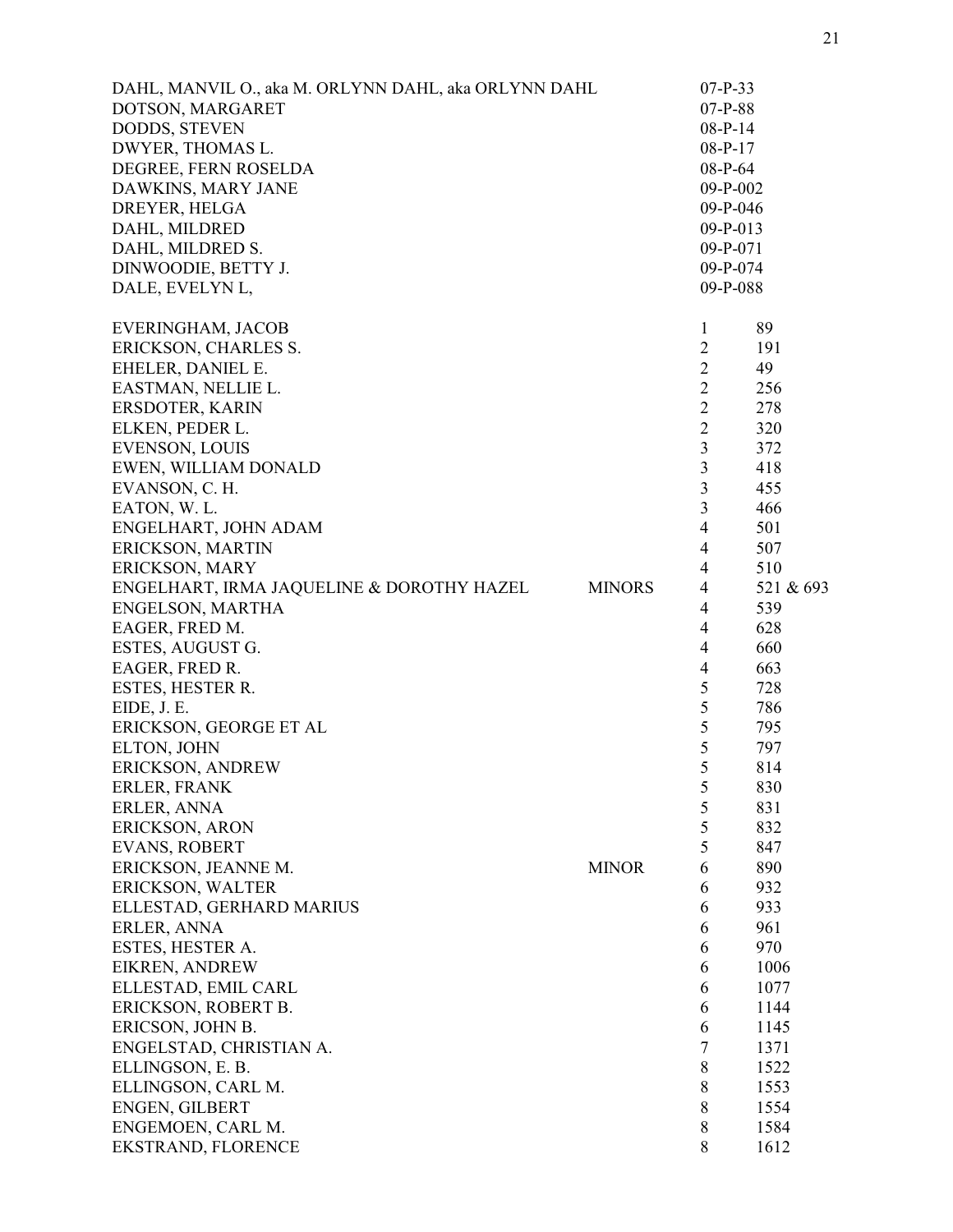| EVENSON, NELS I.            |               | 8     | 1713 |
|-----------------------------|---------------|-------|------|
| ENGUM, CHRIST               |               | $8\,$ | 1754 |
| ERICKSON, PER E.            |               | $\,8$ | 1795 |
| EDWARDSON, PEDER            |               | 9     | 1857 |
| <b>EDWARDSON, MARAN</b>     |               | 9     | 1865 |
| ERICKSON, OLAF A.           |               | 9     | 1879 |
| <b>EVERLING, ALBERT</b>     |               | 9     | 1885 |
| EVERLING, JOSEPH            |               | 9     | 1890 |
| ESSERT, HELEN M.            |               | 9     | 1976 |
| ESSERT, MIKE E.             |               | 9     | 1977 |
| ESSERT, EDITH ANN ET AL     | <b>MINORS</b> | 9     | 1978 |
| ESCHENKO, ALEXANDRIA        |               | 9     | 2002 |
| EARLEY, ELLSWORTH E.        |               | 9     | 2031 |
| ERICSON, JOSEPHINE          |               | 9     | 2044 |
| EIKREN, PAULINE             | <b>GDN</b>    | 9     | 2057 |
| ENGUM, OLE                  |               | 9     | 2067 |
| ERICKSON, OSCAR             |               | 9     | 2070 |
| ERICKSON, FRANK E.          |               | 9     | 2113 |
| <b>ENGUM, ANTON</b>         |               | 10    | 2201 |
| <b>EMERSON, EARL</b>        |               | 10    | 2207 |
| EVERLING, ALMA              |               | 10    | 2230 |
| ERICKSON, CHRISTINE         |               | 10    | 2234 |
| ELTON, ALFRED               |               | 10    | 2235 |
| EIDE, GEORGE W.             |               | 10    | 2284 |
| ENSTULEN, ANTON O.          |               | 10    | 2367 |
| EHMANN, GEORGE COLLINS      |               | 10    | 2374 |
| EIKREN, PAULINE             |               | 10    | 2410 |
| ESTES, RUTH                 |               | 10    | 2420 |
| EVENSEN, THORWALD C.        |               | 10    | 2423 |
| <b>ENGEBRETSON, ORVILLE</b> | <b>GDN</b>    | 10    | 2437 |
| EVENSON, LILLIE O.          |               | 10    | 2438 |
| <b>ENSTULEN, OLE</b>        |               | 11    | 2503 |
| ENGUM, OLE                  |               | 11    | 2545 |
| EVANSON, CARL               |               | 11    | 2582 |
| EKLUND, MYLO W.             |               | 11    | 2616 |
| ENGELHARDT, BESSIE GARDNER  |               | 11    | 2637 |
| ENGEBRETSON, SAMUEL         |               | 11    | 2644 |
| ENGEBRETSON, ORVILLE C.     |               | 11    | 2699 |
| ENGEBRETSON, LOUISE         |               | 11    | 2705 |
| EIDE, ELMER                 |               | 11    | 2771 |
| ETIENNE, AGNES B.           |               | 12    | 2891 |
| EIDE, SHIRLEY               |               | 12    | 2923 |
| ELISK, FRANK L.             |               | 12    | 2979 |
| EHELER, GARVEY              |               | 12    | 3037 |
| ERICKSON, WARREN W.         |               | 12    | 3038 |
| ERICKSON, ELMER             |               | 12    | 3065 |
| EHELER, SARAH SADIE         |               | 12    | 3066 |
| EIDSNESS, ROBERT C.         |               | 12    | 3076 |
| EIDE, MILDRED C.            |               | 12    | 3085 |
| ENGER, ASNE                 |               | 12    | 3093 |
| ENSOR, SHERMAN B.           |               | 12    | 4009 |
| ELLIOTT, LLOYD              |               | 12    | 4010 |
| ELLIOT, CLYTIE              |               | 13    | 4041 |
| EARLEY, HUGH CLIFFORD       |               | 13    | 4073 |
|                             |               |       |      |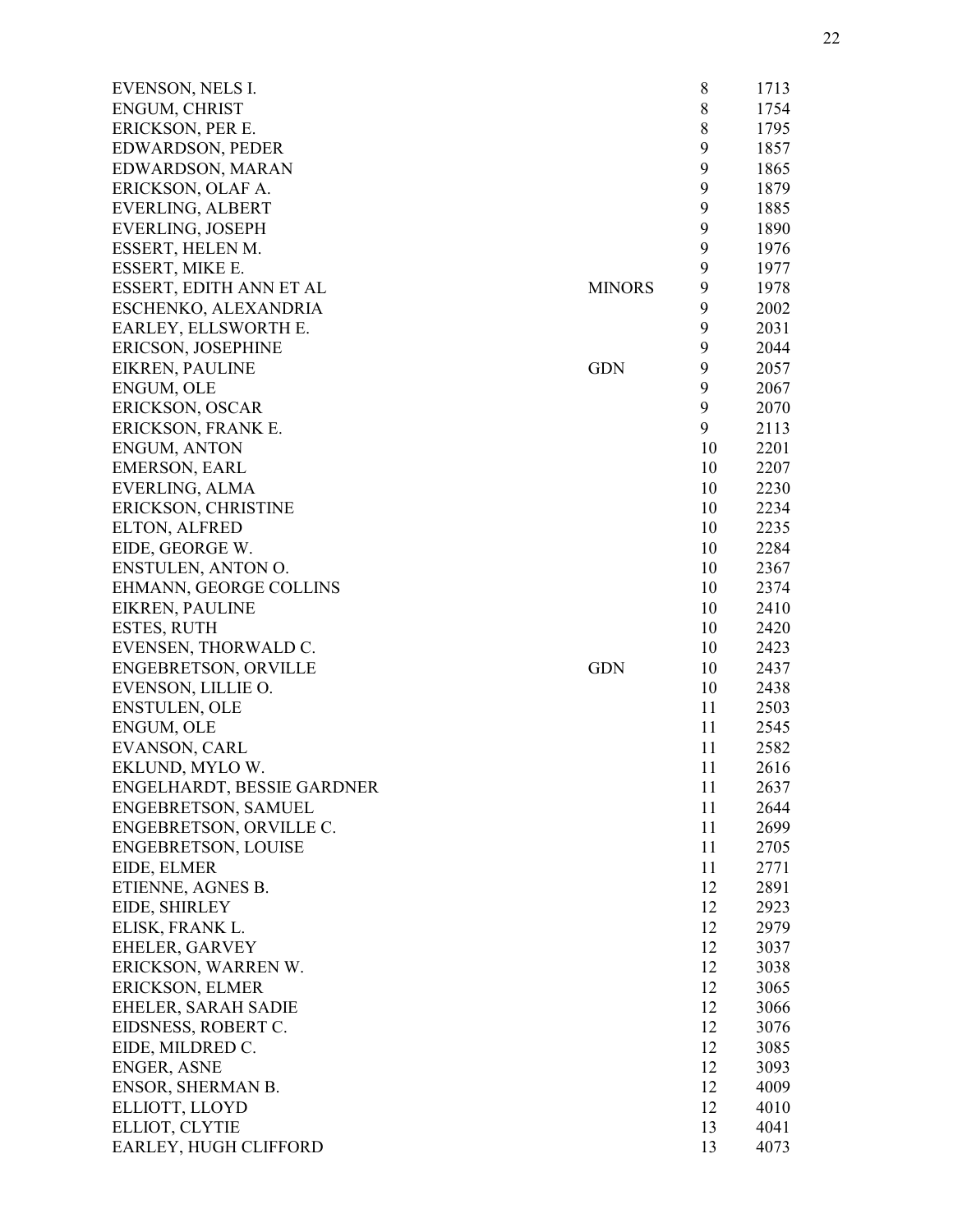| ELLINGSON, CLARENCE                                       |             | 13          | 4165 |
|-----------------------------------------------------------|-------------|-------------|------|
| EARLEY, WALTER E.                                         |             | 13          | 4208 |
| EWEN, WILLIAM GERALD                                      |             | 13          | 4272 |
| ENSOR, ELVA AND GLENN                                     | <b>CONS</b> | 13          | 4287 |
| ERICKSON, OSWALD                                          |             | 13          | 4319 |
| EIDE, EARL A.                                             |             | 13          | 4322 |
| EMLY, MOSES PETER, JR.                                    |             | 13          | 4340 |
| ERICKSON, ELLEN C.                                        |             | 14          | 4388 |
| EINAN, E. L.                                              |             | 14          | 4398 |
| ERICKSON, ORRIS H., aka HANNAH ORRIS                      |             | 14          | 4400 |
| EDDY, RICHARD LYLE                                        |             | 14          | 4417 |
| ENSOR, ALVA P., aka A. P.                                 |             | 14          | 4480 |
| EVENSON, IVEDA C.                                         |             | 14          | 4482 |
| ERICKSON, LILLIAN E., aka LILLIAN EVELYN                  |             | 14          | 4490 |
| EIDE, THEOLINE                                            |             | 14          | 4499 |
| ERICKSON, ROBERT W.                                       |             | 14          | 4531 |
| ENSOR, GLENN M.                                           |             | 14          | 4579 |
| EKLUND, MURPHY                                            |             | 14          | 4581 |
| ELLINGSON, EDWIN T.                                       |             | 14          | 4584 |
| EIDE, ALFRED                                              |             | 14          | 4629 |
| ENGELHARDT, NICKOLAUS L.                                  |             | 14          | 4633 |
| EVANSON, DUANE ROBERT LEROY, aka DUANE R.                 |             | 14          | 4652 |
| EIKREN, EDITH E.                                          |             | 15          | 4754 |
| EASTMAN, BETTY B.                                         |             | 15          | 4784 |
| EIDSNESS, MALINE RUD                                      |             | 15          | 4857 |
| EIDE, ARTHUR                                              |             |             | 4935 |
| ETL, MATHIAS A., aka MATH A.                              |             |             | 4987 |
| EIKREN, PETER O.                                          |             |             | 5041 |
| EIDE, OLA                                                 |             |             | 5074 |
| ENSTULEN, CHRISTIAN                                       |             |             | 5092 |
| EIDE, ORIN W.                                             |             |             | 5111 |
| ERSTED, RUTH M.                                           |             |             | 5114 |
| ERICKSON, MILTON F.                                       |             |             | 5181 |
| <b>EVANSON, BEVERLY</b>                                   |             |             | 5219 |
| ESSEN, JULIA M., aka JULIA IVERSON                        |             |             | 5282 |
| ELLINGSON, ELLING                                         |             | 96-P-5393   |      |
| EIDE, PEARL, aka ELMA PEARL, aka ALMA PETRA               |             | 96-P-5395   |      |
| ELLINGSON, LLOYD G.                                       |             | 96-P-5411   |      |
| ELLINGSON, MABEL M.                                       |             | 97-P-5432   |      |
| ENGELER, ANNI, aka ANNA ENGELER                           |             | 98-P-5530   |      |
| ERICKSON, ROBERT L.                                       |             | 98-P-5540   |      |
| EGGUM, CHARLA ANNETTE                                     |             | 99-P-5590   |      |
| ELLICKSON, BEULAH TROTTER                                 |             | $00-P-5651$ |      |
| <b>EVANSON, IRENE ADELINE</b>                             |             | 00-P-5667   |      |
| EVANSON, CARROLL J.                                       |             | 00-P-5668   |      |
| EIDE, ALICE                                               |             | 00-P-5674   |      |
| <b>EVANS, EUNICE</b>                                      |             | $01-P-025$  |      |
| <b>ENDERUD, PALMER</b>                                    |             | $01-P-051$  |      |
| ELLETSON, GLENN E.                                        |             | $02-P-056$  |      |
| EWEN, EVA KATHRYN                                         |             | $03-P-41$   |      |
| EIKREN, MARJORIE                                          |             | $05-P-02$   |      |
| EMLY, GLADYS                                              |             | $06-P-03$   |      |
| EDWARDS, CLARA                                            |             | $07-P-13$   |      |
| ERICKSON, EVELYN JEANETTE, aka E.J. McGRANN ERICKSON, fka |             | $07-P-71$   |      |
|                                                           |             |             |      |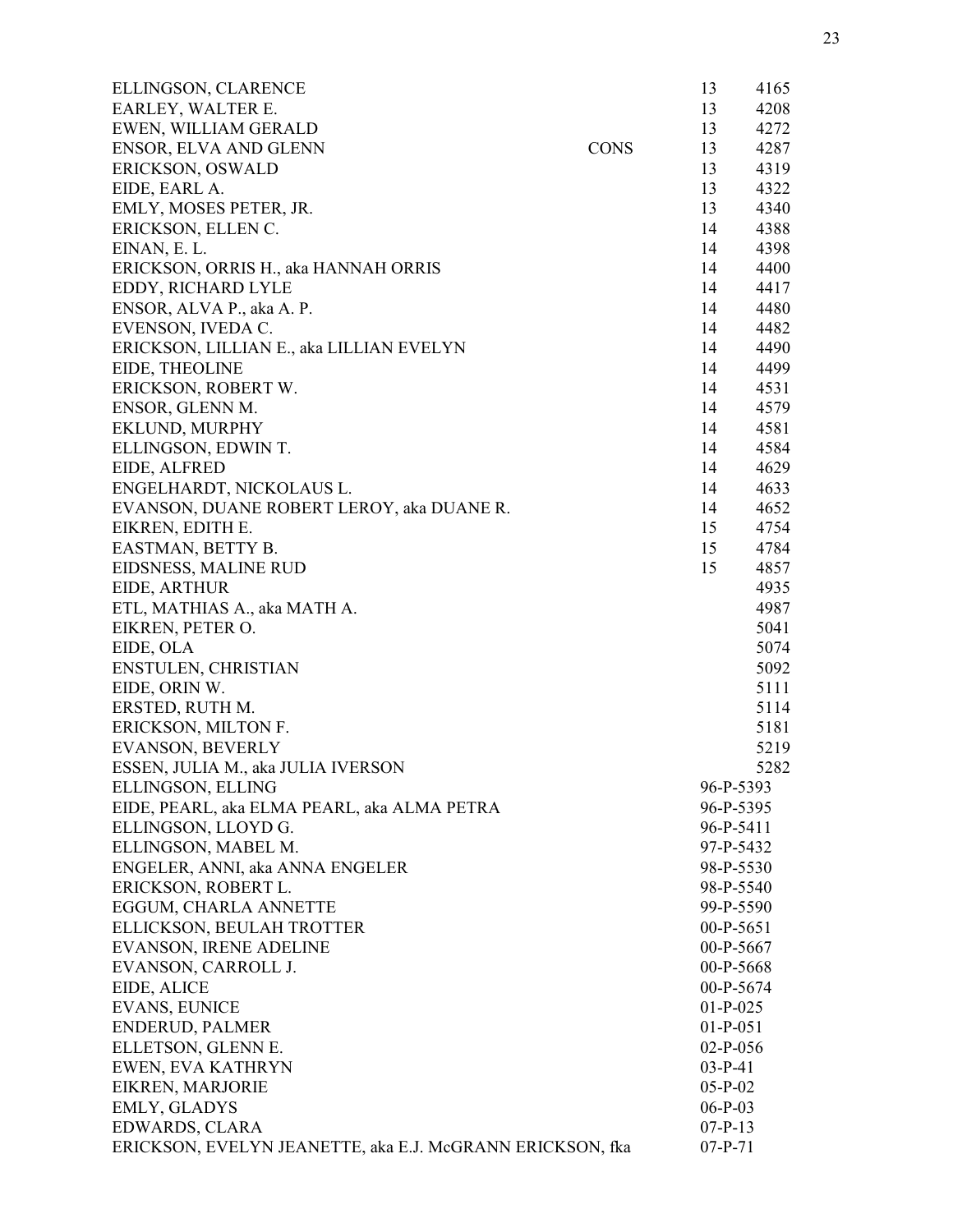| E.G. McGRANN, aka E.J. McGRANN          |            |
|-----------------------------------------|------------|
| EIDE, ELLING G.                         | $08-P-01$  |
| EMILSON, PAULINE D.                     | $08-P-10$  |
| <b>EMILSON, BLAINE E.</b>               | $08-P-11$  |
| <b>ENGEBRETSON, CAROL</b>               | $08-P-40$  |
| ERIKSON, DONALD L.                      | $08-P-60$  |
| ELLINGSON, M.J. aka MERLYN J. ELLINGSON | $08-P-88$  |
| ELLINGSON, LEVA                         | 08-P-89    |
| ELLIS, ALFRED WILLIAM                   | $09-P-010$ |
| <b>EVANSON, GLENN</b>                   | $09-P-042$ |
| <b>EVANS, THOMAS ARDEN</b>              | $09-P-059$ |
| EVANS, ARDEN C.                         | $09-P-060$ |
| ELLINGSON, GLADYS                       | $09-P-095$ |
|                                         |            |

| <b>FAGERLIND, ANTON</b>       | $\mathbf{1}$            | 14  |
|-------------------------------|-------------------------|-----|
| FOREMAN, GEORGE               | $\mathbf{1}$            | 27  |
| FLODE, SETRA                  | $\mathbf{1}$            | 79  |
| FLITTIE, JOHN                 | $\mathbf{1}$            | 82  |
| FELLAND, OLGA                 | $\mathbf{1}$            | 100 |
| FOREMAN, JULIA                | $\mathbf{1}$            | 101 |
| FJELSTAD, LILLIAN             | $\mathbf{1}$            | 124 |
| FITZGERALD, GERALD P.         | $\mathbf{1}$            | 126 |
| FLANNERY, JAMES H.            | $\mathbf{1}$            | 130 |
| <b>FALKENHAGEN, JENNIE</b>    | $\mathbf{1}$            | 154 |
| FOWLER, MARGARET              | $\overline{2}$          | 178 |
| <b>FALLON, ALFONSO</b>        | 2                       | 186 |
| FREDRICKSON, JOHN             | $\overline{2}$          | 192 |
| FOREMAN, MELISSA              | $\overline{2}$          | 201 |
| FREDICKSON, JOHN              | $\overline{2}$          | 208 |
| FALKENHAGEN, MARGARETTE       | $\overline{2}$          | 220 |
| FRITZ, M. R.                  | $\overline{c}$          | 279 |
| <b>FOYEN, CARRIE ELIZA</b>    | 3                       | 322 |
| FRITSWOLD, K.                 | $\overline{\mathbf{3}}$ | 340 |
| <b>FAGERLIEN, CLAUDINE</b>    | $\overline{\mathbf{3}}$ | 348 |
| FALK, IDA                     | $\overline{\mathbf{3}}$ | 371 |
| FRITSWOLD, MELFORD AND ODLAND | $\overline{\mathbf{3}}$ | 374 |
| FOSSUM, PETER B.              | $\overline{\mathbf{3}}$ | 404 |
| <b>FOYEN, BARD</b>            | $\overline{\mathbf{3}}$ | 411 |
| FRIESE, PAUL E. A.            | $\overline{3}$          | 427 |
| FREIDT, JACOB                 | $\overline{\mathbf{3}}$ | 451 |
| FRANCISCO, OLIVER P.          | $\overline{4}$          | 509 |
| FRISCH, JOHN                  | $\overline{4}$          | 520 |
| FRAZEE, ELLEN M.              | $\overline{4}$          | 532 |
| <b>FOLVEN, RANDINE</b>        | $\overline{4}$          | 541 |
| FRENCH, E.W.                  | $\overline{4}$          | 549 |
| FOREMAN, RAYMOND W.           | $\overline{4}$          | 584 |
| FORBERG, LOUIS C.             | $\overline{4}$          | 655 |
| FINLEY, A. T.                 | $\overline{4}$          | 675 |
| FORSYTHE, SAM                 | 5                       | 799 |
| <b>FISCHER, HENRY</b>         | 5                       | 856 |
| FALLON, JOHN H.               | 5                       | 866 |
| FLEMING, A. B.                | 5                       | 869 |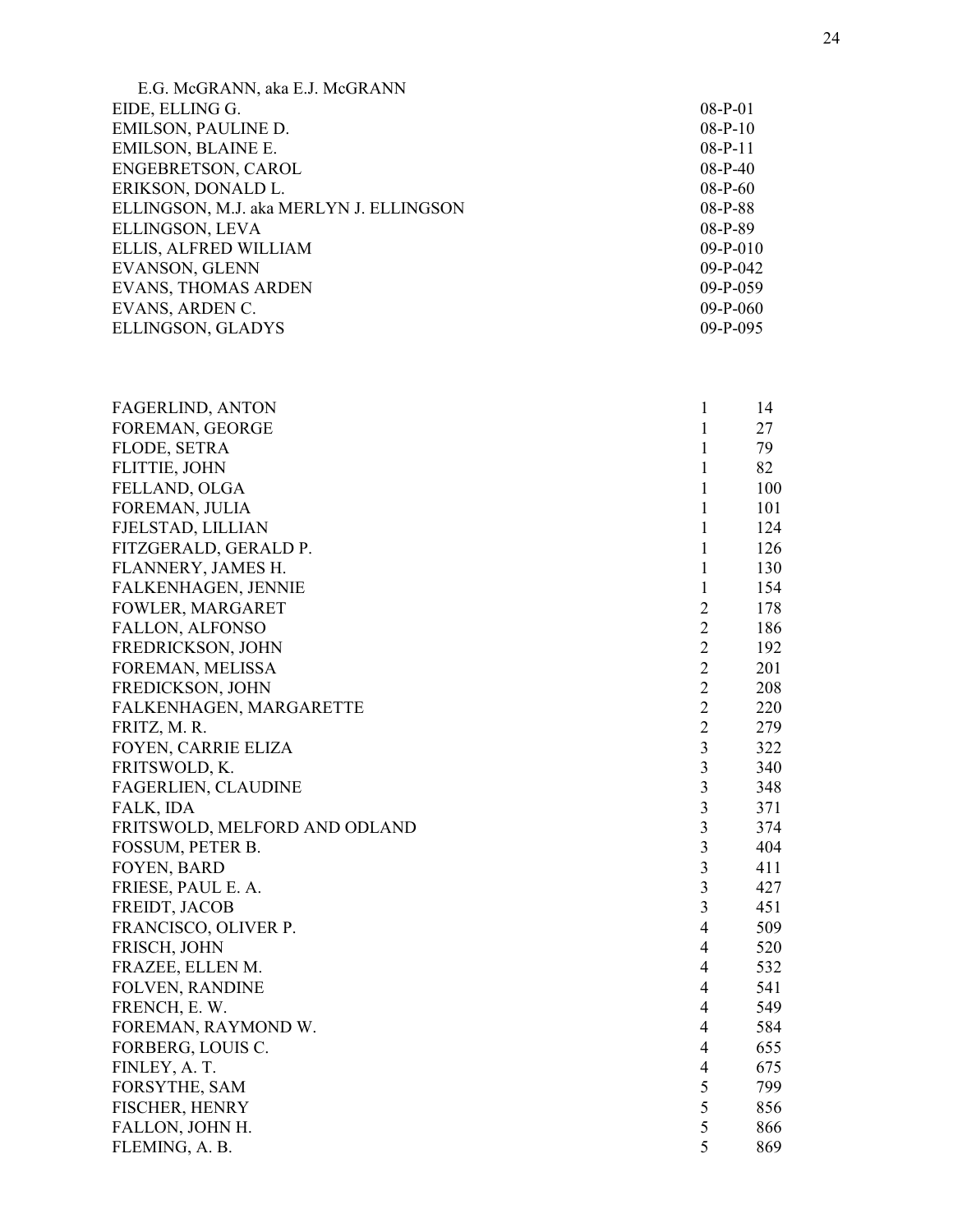| FORSYTH, HORACE G.                         |               | 5       | 876  |
|--------------------------------------------|---------------|---------|------|
| FALLON, LAURA E.                           |               | 6       | 917  |
| FULLER, DAVID E.                           |               | 6       | 987  |
| FORTHUN, LINA                              |               | 6       | 1010 |
| FRAZEE, ANNA D.                            |               | 6       | 1063 |
| <b>FALKENHAGEN, HENRY</b>                  |               | 6       | 1066 |
| FRAZEE, PEARL M.                           |               | 6       | 1075 |
| FRENCH, ENOS G.                            |               | $\tau$  | 1221 |
| FLECK, CONNIE A.                           |               | $\tau$  | 1279 |
| FARNESS, JOHN T.                           |               | $\tau$  | 1350 |
| FALKANGER, RAYMOND O.                      |               | $\tau$  | 1369 |
| FALKANGER, LOIS ANN ET AL                  | <b>MINOR</b>  | $\tau$  | 1370 |
| FOX, ELIZABETH M.                          |               | $\tau$  | 1418 |
| FRISINGER, FRANK                           |               | $\tau$  | 1426 |
| FRY, MAMIE                                 |               | $\tau$  | 1444 |
| FORBERG, ROBERT C.                         |               | $\tau$  | 1489 |
| FOX, GORDON M.                             |               | $\tau$  | 1492 |
| FJELD, JOHANNA                             |               | $8\,$   | 1546 |
| FISK, OLIVE GERTRUDE                       |               | $\,8\,$ | 1557 |
| FALKENHAGEN, ANNA                          |               | $\,8\,$ | 1565 |
| FALKENHAGEN, CLINTON                       |               | 8       | 1687 |
| FALLEY, MORGAN R.                          |               | 8       | 1781 |
| FROHOLM, PEDER                             |               | $\,8\,$ | 1812 |
| FREEDMAN, JAKE                             |               | 9       | 1852 |
| FJELD, SEVER O.                            |               | 9       | 2055 |
| <b>FISKETJON, BORGE</b>                    |               | 9       | 2061 |
| FORE, EARL                                 |               | 9       | 2119 |
| FOLVEN, RUDOLPH E.                         |               | 9       | 2125 |
| FOX, GEORGE C.                             |               | 9       | 2137 |
|                                            |               | 9       | 2162 |
| FRAZEE, MORRIS CLIFFORD                    |               | 10      | 2175 |
| FALKENHAGEN, MARTIN E.<br>FINSAAS, OLAF    |               | 10      |      |
|                                            |               | 10      | 2220 |
| FALKENHAGEN, CARL                          |               |         | 2243 |
| FINES, RICHARD H., ROCHELE J., PATRICIA F. |               | 10      | 2267 |
| FROSHAUG, THEO B.                          |               | 10      | 2272 |
| FORTHUN, JAMES O.                          | <b>MINOR</b>  | 10      | 2280 |
| FANCY, LUPEAN                              |               | 10      | 2311 |
| FELLAND, HADLE L.                          |               | 10      | 2376 |
| FRISINGER, DENNIS                          | <b>GDN</b>    | 10      | 2377 |
| FREEMAN, CHARLES H.                        |               | 11      | 2504 |
| FREEMAN, HAZEL                             |               | 11      | 2512 |
| FREED, FRITZ                               |               | 11      | 2555 |
| FREEMAN, OLLYE M.                          |               | 11      | 2620 |
| FLECK, LAURA M.                            | <b>GDN</b>    | 11      | 2660 |
| FLOCKHART, J. J.                           | <b>JTTEN</b>  | 11      | 2677 |
| FLECK, CHARLES E.                          | <b>JTTEN</b>  | 11      | 2681 |
| <b>FARNESS, GEORGE ENVALD</b>              |               | 11      | 2717 |
| FOLKVORD, MARY                             |               | 11      | 2738 |
| FEIRING, MARTIN E.                         |               | 11      | 2774 |
| FELLAND, CLARENCE C.                       |               | 11      | 2784 |
| FINSAAS, JOSEPH H.                         |               | 11      | 2788 |
| FAULKNER, WILLIAM J.                       | <b>JTTEN</b>  | 11      | 2793 |
| FAULKNER, WILLIAM J.                       | <b>SUMADM</b> | 11      | 2799 |
| FLYNN, CHARLES                             |               | 12      | 2830 |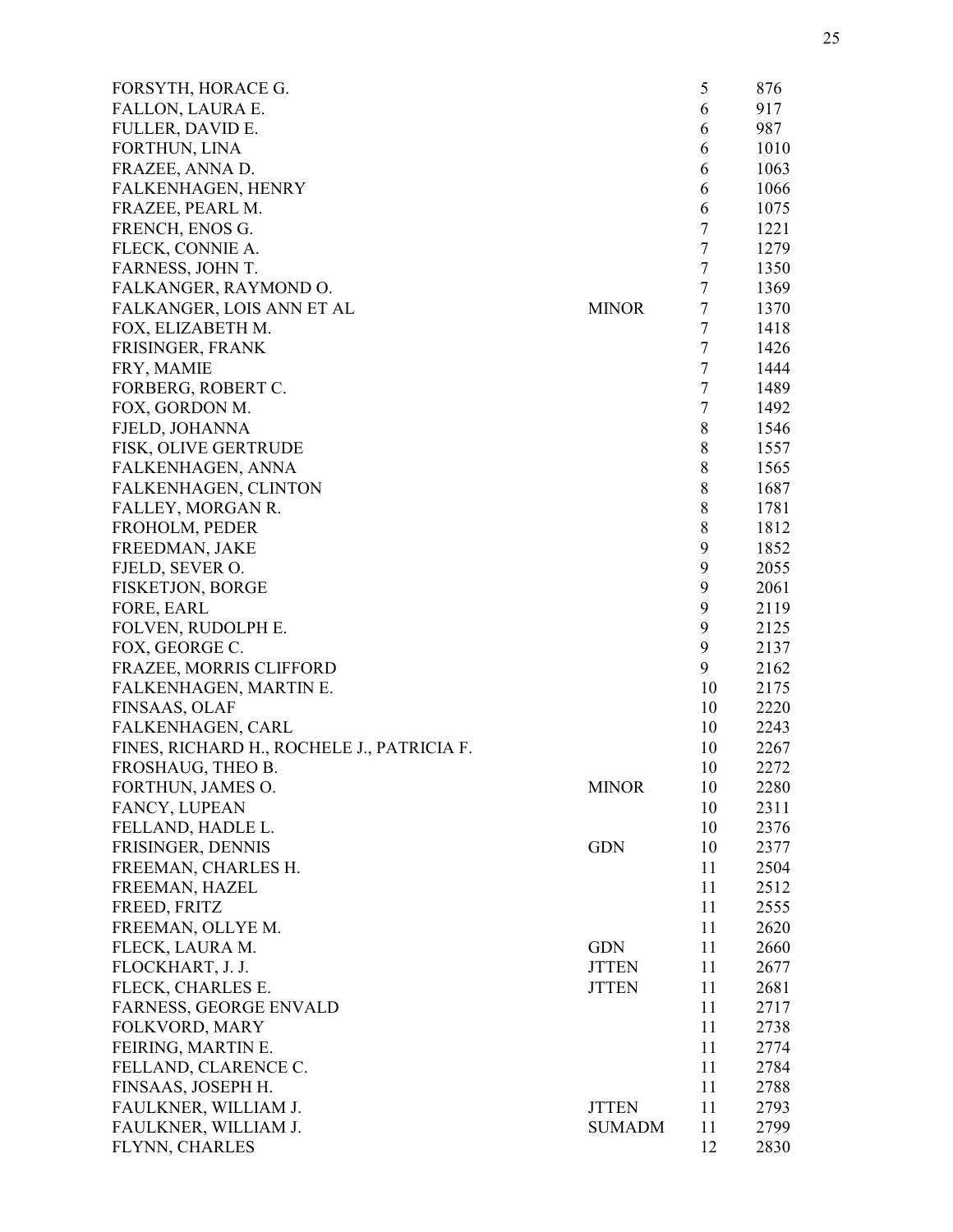| FROSHAUG, MARY                                         |              | 12 | 2838 |
|--------------------------------------------------------|--------------|----|------|
| <b>FAULKNER, EDNA</b>                                  |              | 12 | 2846 |
| FROHOLM, ANNIE                                         |              | 12 | 2855 |
| FURSTAD, JULIA                                         | <b>JTTEN</b> | 12 | 2880 |
| FLOCKHART, AASNE NORSTOG                               |              | 12 | 2961 |
| FINSAAS, LLOYD                                         |              | 12 | 3004 |
| FREED, FRANK N.                                        |              | 12 | 3015 |
| FAULCONBRIDGE, ESTHER E.                               |              | 12 | 4025 |
| FRASER, EUPHEMIA MILLER                                |              | 12 | 4027 |
| FOLVEN, EDWARD L.                                      |              | 13 | 4031 |
| FREED, FRITZ                                           |              | 13 | 4050 |
| FOREMAN, CHARLES J.                                    |              | 13 | 4070 |
| FROSHAUG, BOYDE MILLARD, aka BOYD MILLER, aka BOYDE M. |              | 13 | 4079 |
| FAULCONBRIDGE, ESTHER E.                               |              | 13 | 4123 |
| FRY, RAY                                               |              | 13 | 4133 |
| FRY, FRANCES                                           |              | 13 | 4134 |
| FOREMAN, ELIDA, aka ELIDA MAE                          |              | 13 | 4149 |
| FETVEIT, MARGIT                                        |              | 13 | 4158 |
| FETVEIT, MARTIN                                        |              | 13 | 4161 |
| FOLVEN, MARY                                           |              | 13 | 4167 |
| FARGHER, H. DICK                                       |              | 13 | 4169 |
| FLATEN, AL RICHARD                                     |              | 13 | 4196 |
| FRIDAY, MARGARET S.                                    |              | 13 | 4209 |
| FREEDMAN, SADIE SIMON                                  |              | 13 | 4210 |
| FRAZEE, MORRIS C.                                      |              | 13 | 4213 |
| FREEDMAN, SADIE SIMON                                  |              | 13 | 4268 |
| FAULKENHAGEN, KIMBERLY                                 |              | 13 | 4283 |
| FLECK, LAURA M.                                        |              | 13 | 4297 |
| FOREMAN, VERN LEROY                                    |              | 14 | 4355 |
| FRY, DWAIN                                             |              | 14 | 4361 |
| FOREMAN, MILDRED                                       |              | 14 | 4369 |
| FISCHER, ZAIDA                                         | <b>GDN</b>   | 14 | 4371 |
| <b>FALLON, HELEN MARY</b>                              |              | 14 | 4374 |
| <b>FURSTAD, JENS PETER</b>                             |              | 14 | 4377 |
| FINSAS, DOROTHY JUNE                                   |              | 14 | 4399 |
| FISCHER, ZAIDA PEARL                                   |              | 14 | 4472 |
| FROSHAUG, DARYL H.                                     |              | 14 | 4479 |
| FISKETJON, BERNICE F.                                  |              | 14 | 4494 |
| FEIRING, ELLA KNAPP                                    |              | 14 | 4509 |
| FINSAAS, NATHAN LLOYD                                  | <b>GDN</b>   | 14 | 4558 |
| FERREIRA, JUDITH E.                                    |              | 14 | 4576 |
| FINSAAS, MARVIN CLENARD                                |              | 14 | 4589 |
| FLECK, WILLIAM FRANK                                   | <b>GDN</b>   | 14 | 4611 |
|                                                        |              |    |      |
| FETTIG, ANTON J.                                       |              | 14 | 4634 |
| FARMER, ELIZABETH JANE                                 | <b>GDN</b>   | 14 | 4638 |
| FRISINGER, BESSIE                                      |              | 14 | 4658 |
| FETVEIT, OLAV                                          |              | 15 | 4673 |
| FEGERT, RANDY RAY                                      | <b>GDN</b>   | 15 | 4695 |
| FITCH, LAVONNE                                         |              | 15 | 4698 |
| FOX, BLANCHE L.                                        |              | 15 | 4705 |
| FARRELL, GEORGE JAMES                                  |              | 15 | 4744 |
| FORBERG, MARIE L.                                      |              | 15 | 4798 |
| FORBERG, CHRISTIE                                      |              | 15 | 4799 |
| FOREMAN, GORDON DAVID                                  |              | 15 | 4800 |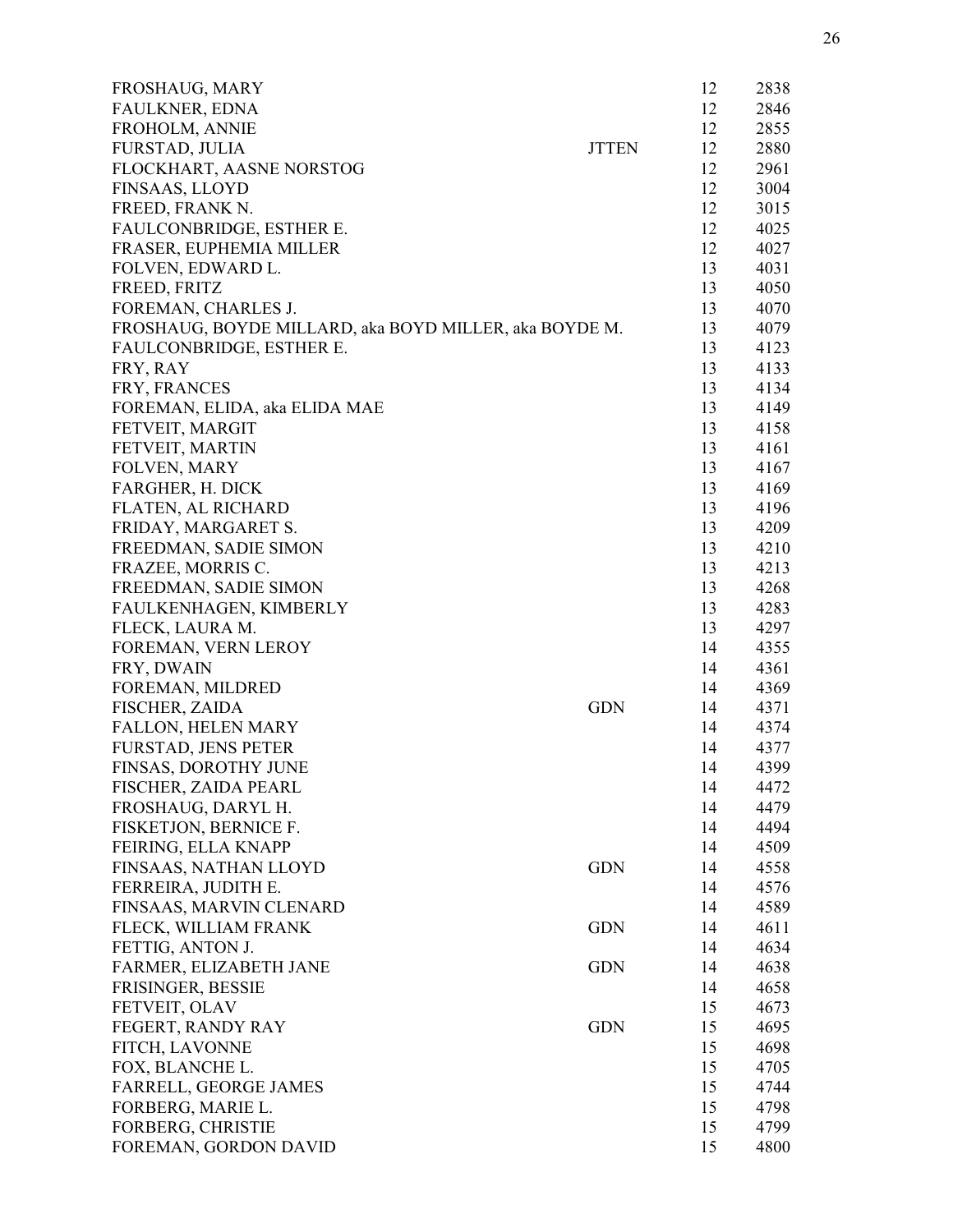| FORLAND, NAOMI G.                                     |             | 15          | 4826 |
|-------------------------------------------------------|-------------|-------------|------|
| FRIEZ, BERNICE M.                                     |             | 15          | 4847 |
| FELLAND, CHARLES OSCAR, aka OSCAR                     |             | 15          | 4858 |
| FREED, JOSEPH, aka JOSEPH F.                          |             | 15          | 4859 |
| FAGERLIND, GARBERG G., aka GARBERG                    |             | 15          | 4861 |
| FROMAN, BILLY ROYCE                                   |             | 15          | 4862 |
| FELLAND, CHARLES, aka CHARLES H.                      |             | 15          | 4898 |
| <b>FELLAND, LOUIE</b>                                 |             |             | 4913 |
| FOX, CHARLES L., aka CHARLES LEE                      |             |             | 4918 |
| FERNANDES, SHARON, aka MAGGIE LANE                    |             |             | 4939 |
| FUCHS, LEO A.                                         |             |             | 4966 |
| FELLAND, OMER, aka OMER JEROME                        |             |             | 5047 |
| FEIRING, EDWIN M.                                     |             |             | 5093 |
| FIELDS, SONJA A., aka SONJA ANN, aka SONJA ANNE,      |             |             |      |
| Aka SONJA PEDERSON FIELDS                             |             |             | 5099 |
| FALKENHAGEN, CLAYTEN                                  |             |             | 5145 |
| FROHOLM, EVELYN THORA                                 |             |             | 5150 |
| <b>FELLAND, DORIS</b>                                 | G/C         |             | 5190 |
| <b>FLATLAND, OLAF</b>                                 |             |             | 5192 |
| FELLAND, HELEN, aka HELEN ESTHER, aka HELEN E.        |             |             | 5206 |
| FALKENHAGEN, MARLENE, aka JUNE MARLENE                |             |             | 5214 |
| FREED, KATHERINE E.                                   |             |             | 5221 |
| FOLEY, JAMES G., aka JAMES                            |             |             | 5228 |
| FAUCHALD, EDNA G.                                     |             |             | 5234 |
| FOLVEN, HARRY CLEVELAND                               |             |             | 5240 |
| FITZLOFF, KATHERINE ISABELLE, aka KATHERINE ISABELLA, |             |             |      |
| Aka KATHERINE I.                                      |             |             | 5255 |
| <b>FLATEN, AGNES</b>                                  |             |             | 5263 |
| FOLKEDAHL, NELS ARTHUR                                |             |             | 5270 |
| FLYNN, MANDY KAY                                      | <b>CONS</b> |             | 5299 |
| FREE, MARY ANNA, aka ANNA MARIE                       |             |             | 5300 |
| FOLVEN, DOROTHY D.                                    |             |             | 5317 |
| <b>FORTHUN, STANLEY</b>                               |             |             | 5331 |
| <b>FOLVEN, ROBERT</b>                                 |             |             | 5358 |
| FLORY, JEAN M.                                        |             | 96-P-5378   |      |
| FALKENHAGEN, LYNN P.                                  |             | 96-P-5397   |      |
| FELLAND, JOHN                                         |             | 97-P-5431   |      |
| FEUER, ANNE C.                                        |             | 97-P-5437   |      |
| FLYNN, MIKE L.                                        |             | 97-P-5461   |      |
| FINSAAS, ERNEST D.                                    |             | 98-P-5513   |      |
| FISK, FRANK C.                                        |             | 98-P-5523   |      |
| FISK, ALVINA JANE                                     |             |             |      |
|                                                       |             | 98-P-5533   |      |
| <b>FOLKVORD, OLAF</b>                                 |             | 99-P-5568   |      |
| FELLAND, HENRY                                        |             | 99-P-5584   |      |
| FINDLAY, ANNETTE                                      |             | 99-P-5594   |      |
| FOSSUM, ANN M                                         |             | 00-P-5616   |      |
| FLECK, GEORGE J.                                      |             | 00-P-5655   |      |
| FISKETJON, EARL CONRAD                                | G/C         | 00-P-5661   |      |
| FLECK, RAYMOND                                        |             | 00-P-5671   |      |
| FOREMAN, CHARLES W.                                   |             | $01-P-5701$ |      |
| FORTHUN, OREN JULIUS                                  |             | $01-P-015$  |      |
| FISHER, GLADYS C.                                     |             | $01-P-018$  |      |
| FISKETJON, KENNETH O.                                 |             | $01-P-038$  |      |
| FORTHUN, WILLIAM CHRISTIAN                            |             | $02-P-034$  |      |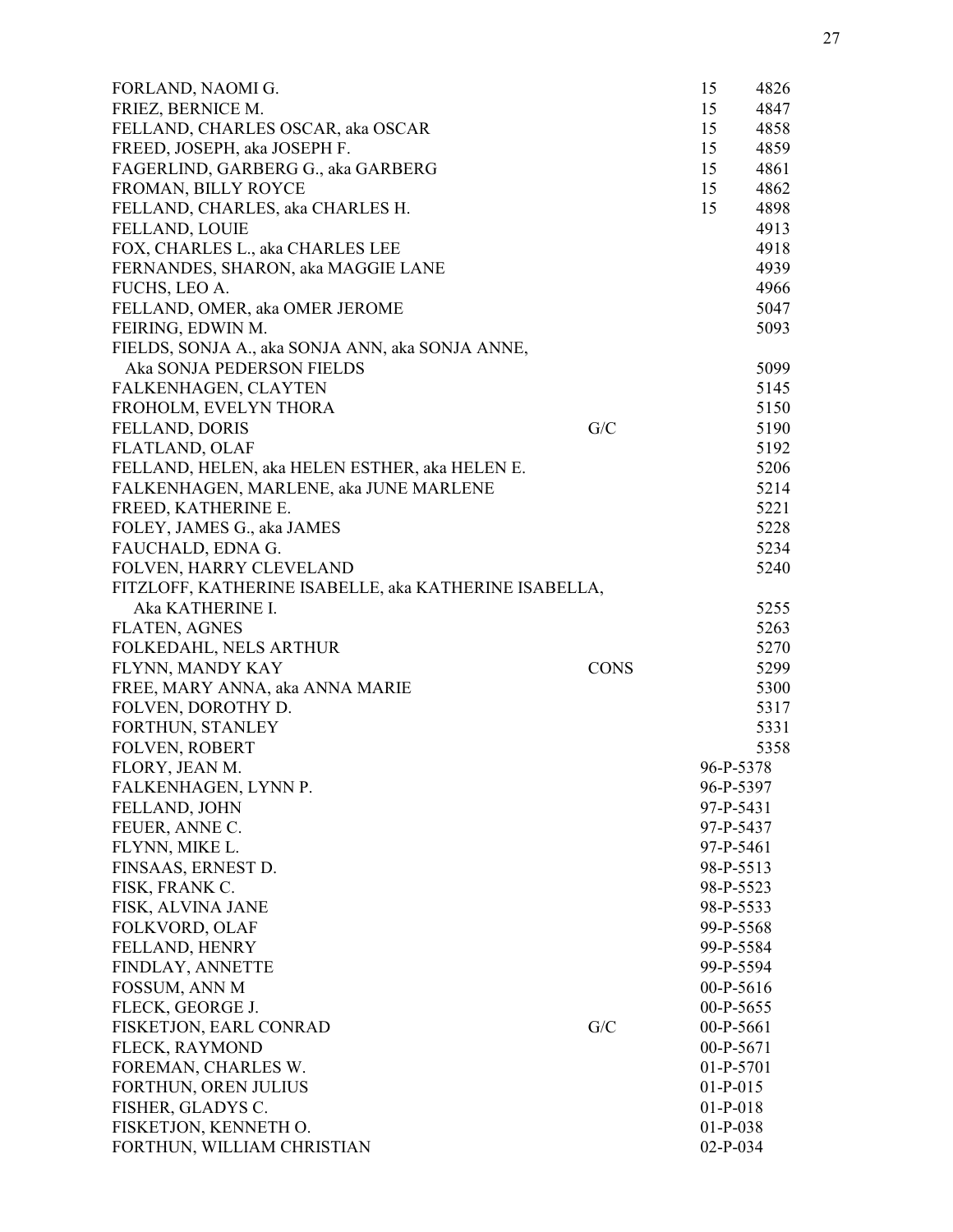| FINSAAS, RUDELLA V.                          |               | $03-P-38$  |
|----------------------------------------------|---------------|------------|
| FERRARI, JOSHUA, ALYDIA, CHANDLER, & DOMINIC | <b>MINORS</b> | $03-P-44$  |
| <b>FORLAND, ALFRED</b>                       |               | $03-P-51$  |
| FOX, ROSEMARY C.                             |               | $04-P-01$  |
| FLECK, FRANK                                 |               | $05-P-03$  |
| FISK, JAMES LEE                              |               | $05-P-15$  |
| FREDERICKSON, DOROTHY LORRAINE               |               | $05-P-24$  |
| FRENCH, CLARA AGNES                          |               | $05-P-47$  |
| FEIRING, MARY AGNES                          |               | $05-P-63$  |
| FLYNN, ANN                                   |               | $05-P-72$  |
| FALKENHAGEN, GLEN                            |               | $06-P-20$  |
| FRAGOZA, VENANCIO                            |               | $07-P-01$  |
| FROSH, STANLEY B.                            |               | $07-P-35$  |
| <b>FARGHER, ELLEN</b>                        |               | $08-P-18$  |
| FOREMAN, RONALD                              |               | $09-P-28$  |
| FLOYD, MILTON A.                             |               | $09-p-069$ |
| FLOYD, JOSEPH L.                             |               | $09-P-070$ |
| FRANK, MARION L.                             |               | $09-P-094$ |
|                                              |               |            |

| <b>GERARD, JOHN</b>              |                         |      |
|----------------------------------|-------------------------|------|
|                                  | 1                       | 46   |
| <b>GERARD, LAURA &amp; LEWIS</b> | 1                       | 49   |
| <b>GERARD, RAYMOND</b>           | 1                       | 56   |
| <b>GERARD, JOHN</b>              | $\mathbf{1}$            | 57   |
| <b>GARGAN, AGNES</b>             | 1                       | 60   |
| GILBERTSON, ERNEST N.            | 1                       | 65   |
| GARDNER, THOMAS C.               | 1                       | 103  |
| GORRELL, BUD A.                  | 1                       | 104  |
| <b>GRIEBEL, JOHN GEORGE</b>      | 1                       | 131  |
| GORRELL, ANNA                    | 1                       | 145  |
| <b>GREENUP, ALBERT E.</b>        | $\overline{2}$          | 215  |
| GREEN, JOHN J.                   | $\overline{c}$          | 257  |
| <b>GRAVOS, RANDIE</b>            | $\overline{2}$          | 264  |
| GULDAN, WENZEL J.                | $\overline{2}$          | 272  |
| <b>GUSTAVSON, CHRISTINE</b>      | $\overline{2}$          | 302  |
| <b>GORRELL, ANNA</b>             | $\overline{c}$          | 311  |
| <b>GILBERTSON, NELS</b>          | 3                       | 365  |
| <b>GERISCHER, THEADORE E.</b>    | $\overline{\mathbf{3}}$ | 368  |
| <b>GILMAN, GERTRUDE</b>          | $\overline{\mathbf{3}}$ | 370  |
| GOGIN, ELLA T.                   | $\overline{\mathbf{3}}$ | 408  |
| <b>GUNDERSON, CASPER</b>         | $\overline{4}$          | 483  |
| <b>GROSSE, HERMAN</b>            | 4                       | 499  |
| GILGER, JOHN W.                  | 4                       | 578  |
| <b>GUSTAVESON, FRANK</b>         | 4                       | 589  |
| GJERTSEN, LISA M.                | $\overline{4}$          | 611  |
| GREENWOOD, OSMER L.              | 4                       | 662  |
| GREEN, B. L.                     | 5                       | 749. |
| GOULD, HENRY D.                  | 5                       | 775  |
| GUNSTAD, MANDIUS C.              | 5                       | 782  |
| GARDEN, WILLIAM H.               | 5                       | 791  |
| <b>GORRELL, ANNA</b>             | 5                       | 798  |
| <b>GEERTS, MINORS</b>            | 5                       | 838  |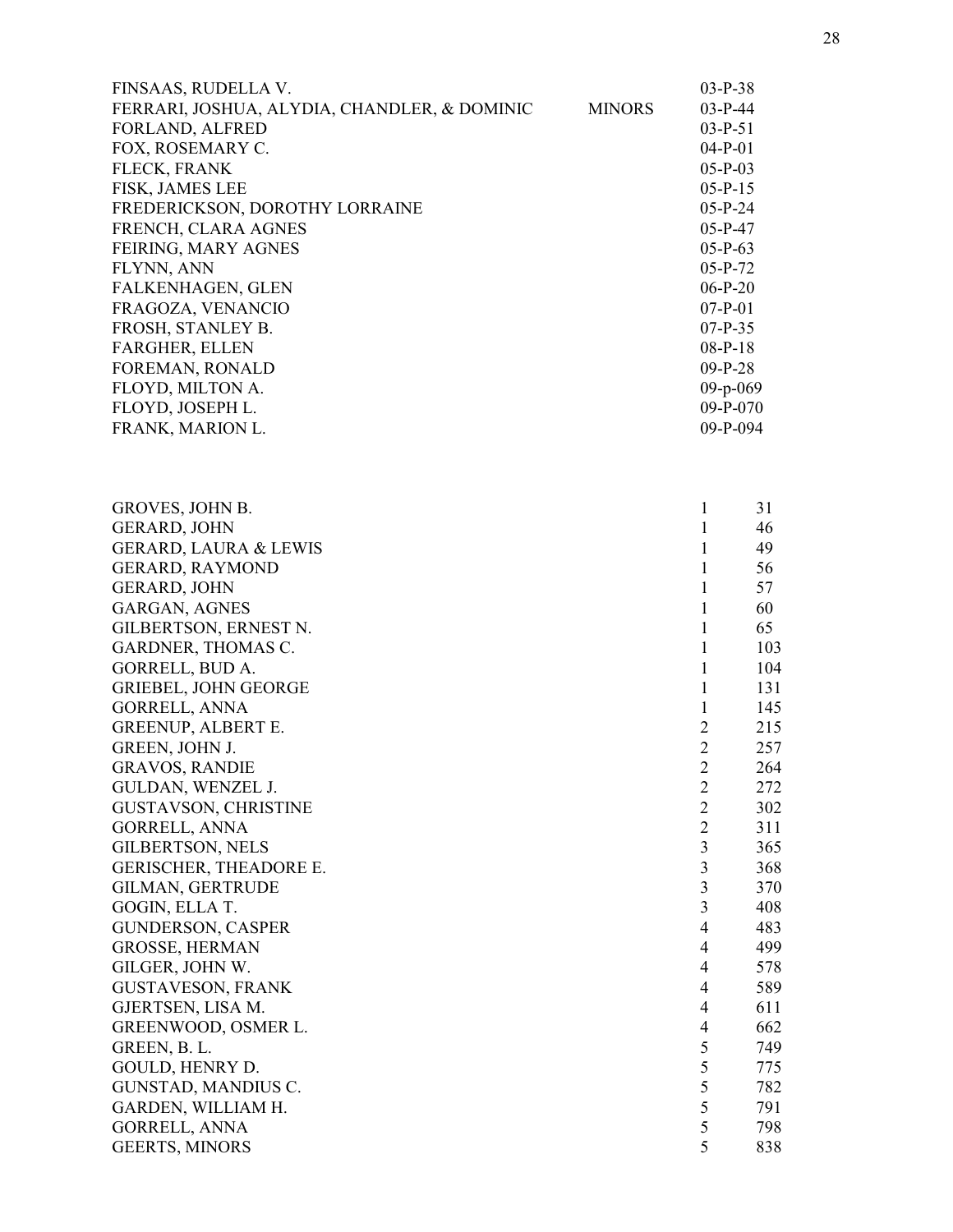| <b>GATES, ARDENA</b>                   |               | 5              | 841  |
|----------------------------------------|---------------|----------------|------|
| GOLDWOOD, CHARLES K.                   |               | 5              | 868  |
| <b>GUSTAFSON, JALMER</b>               |               | 5              | 872  |
| GROGAN, JOHN R.                        |               | 6              | 883  |
| GULLIKSON, GRACE G.                    |               | 6              | 888  |
| <b>GRANTIER, JAY</b>                   |               | 6              | 911  |
| <b>GRANTIER, LEWIS D.</b>              |               | 6              | 996  |
| GRYTE, OLE T.                          |               | 6              | 1002 |
| <b>GABLE, PHILLIP</b>                  |               | 6              | 1008 |
| GRIVE, OLE T.                          |               | 6              | 1037 |
| <b>GRIVE, EDWARD</b>                   |               | 6              | 1038 |
| <b>GARNESS, OLE</b>                    |               | 6              | 1079 |
| <b>GRIMESTAD, LOUIS</b>                |               | 6              | 1084 |
| <b>GRIMESTAD, CLARENCE</b>             |               | 6              | 1094 |
| GOODALL, MARY A.                       |               | 6              | 1113 |
| <b>GRIMESTAD, JAMES</b>                | <b>GDN</b>    | 6              | 1124 |
| GILBERTSON, EDWARD H.                  |               | 6              | 1142 |
| <b>GRANLIE, MRS. ESTHER</b>            |               | 6              | 1149 |
| GJERTSEN, JULIA                        |               | 6              | 1163 |
| <b>GREEN, WALLACE EMERY</b>            |               | 7              | 1204 |
| GILFOY, THOMAS E.                      |               | $\overline{7}$ | 1220 |
| GRANLIE, OLUF L.                       |               | $\tau$         |      |
|                                        |               | $\tau$         | 1257 |
| <b>GRANLIE, AXEL</b>                   |               |                | 1258 |
| <b>GUSTAFSON, ADOLPH</b>               |               | $\tau$         | 1264 |
| GORRELL, JESS G.                       |               | $\tau$         | 1272 |
| GULLICKSON, GRACE B.                   |               | $\tau$         | 1287 |
| <b>GULLICKSON, ALFRED</b>              |               | $\tau$         | 1294 |
| <b>GRANLIE, AXEL</b>                   |               | $\overline{7}$ | 1300 |
| <b>GROTHE, NICK</b>                    |               | $\tau$         | 1319 |
| <b>GRAVNING, MARTIN J.</b>             |               | $\tau$         | 1327 |
| GORRELL, JAY, ET AL                    | <b>MINORS</b> | $\tau$         | 1332 |
| <b>GARTLAND, MARTIN</b>                |               | $\overline{7}$ | 1336 |
| <b>GARTLAND, ELISE</b>                 |               | $\overline{7}$ | 1337 |
| GRYTE, EMMA                            |               | 7              | 1384 |
| GOGSTETTER, HULDA, fka HULDA SCHROEDER |               | 7              | 1390 |
| GRANLIE, OLUF L.                       |               | $\overline{7}$ | 1397 |
| GUNDERSON, EDGAR W.                    |               | $\tau$         | 1403 |
| GJERTSEN, ANNA P.                      |               | $\tau$         | 1411 |
| <b>GRIEBEL, ANTON</b>                  |               | $\tau$         | 1422 |
| <b>GARDNER, DONALD</b>                 |               | $\overline{7}$ | 1458 |
| <b>GRAZANIC, PAUL</b>                  |               | $\tau$         | 1462 |
| <b>GUSTAFSON, JOHN</b>                 |               | $\tau$         | 1485 |
| <b>GRAVOS, THORVALD</b>                |               | $\overline{7}$ | 1503 |
| <b>GUNDERSON, BENNIE</b>               |               | $\tau$         | 1507 |
| <b>GUNDERSON, DAVID EDGAR</b>          | <b>MINOR</b>  | $\tau$         | 1542 |
| <b>GEERTS, FLORENCE</b>                | <b>INCPT</b>  | 8              | 1550 |
| <b>GREEN, MARGARET ANN</b>             |               | 8              | 1552 |
| <b>GREEN, EZRA</b>                     |               | $8\,$          | 1555 |
| GERARD, JAMES W.                       |               | 8              | 1566 |
| GAJEWSKI, R. A.                        |               | 8              | 1573 |
| GORE, SCOTT                            |               | 8              | 1640 |
| <b>GRANTIER, ALAN J.</b>               | <b>MINOR</b>  | 8              | 1660 |
| GEKEFF, MENO                           |               | 8              | 1689 |
| GILFOY, PARNEY H.                      |               | 8              | 1730 |
|                                        |               |                |      |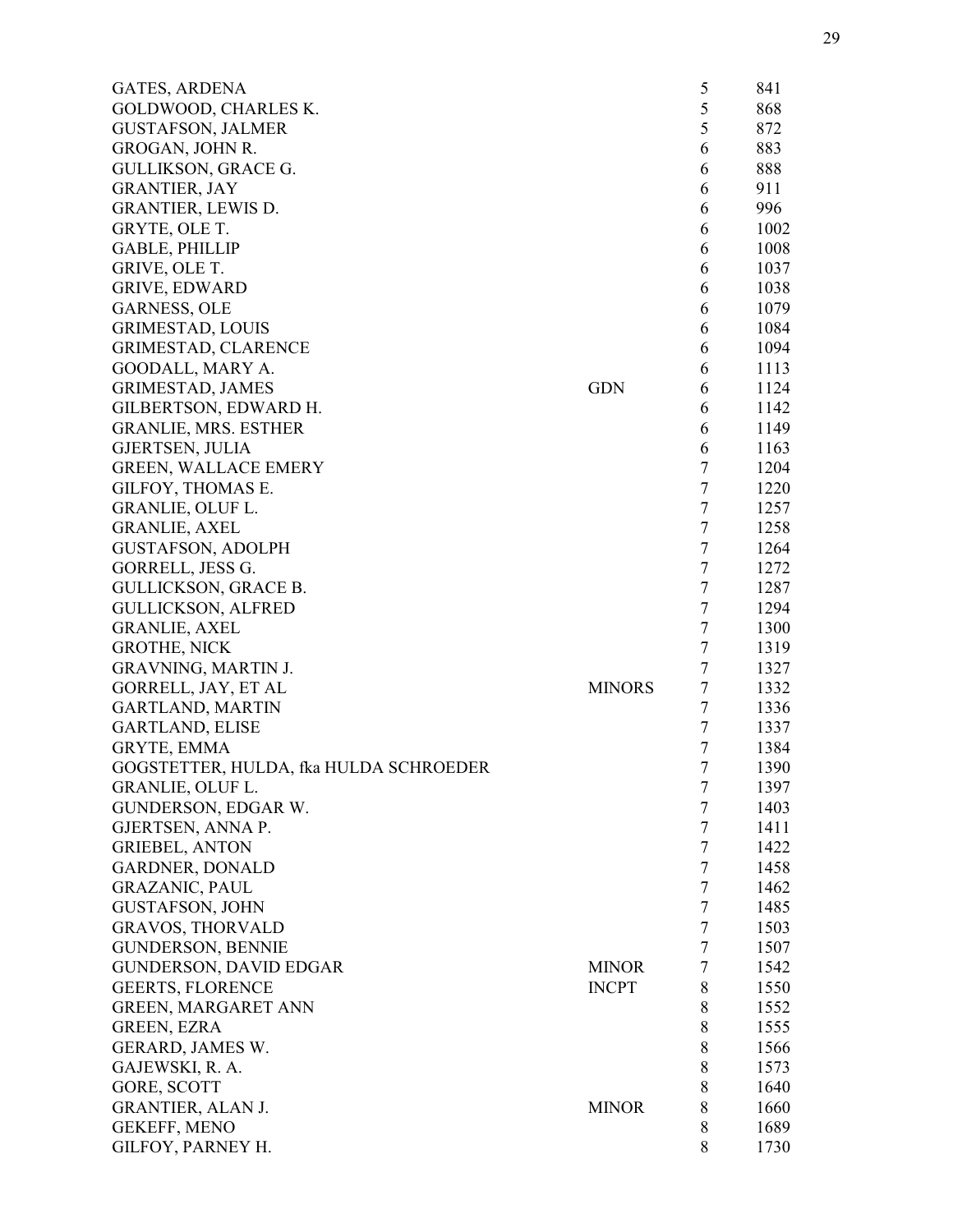| <b>GUSTAFSON, LENA</b>                               |               | 8     | 1751 |
|------------------------------------------------------|---------------|-------|------|
| GEERTS, OCTAVE                                       | <b>GDN</b>    | $8\,$ | 1769 |
| <b>GRIMESTAD, SELMER</b>                             |               | 8     | 1792 |
| GEORGE, DONALD D.                                    | <b>MINOR</b>  | 8     | 1828 |
| <b>GEERTS, OCTAVE</b>                                |               | 9     | 1855 |
| GUNDERSON, SYLVIA M.                                 |               | 9     | 1859 |
| GERARD, MARY D.                                      |               | 9     | 1899 |
| <b>GALYEAN, ROBERT LOUIS</b>                         |               | 9     | 1938 |
| GLEASON, ROBERT V.                                   |               | 9     | 1980 |
| <b>GREEN, RANDOLPH S.</b>                            |               | 9     | 2011 |
| <b>GRIMESTAD, LYMAN &amp; WAYNE</b>                  | <b>MINORS</b> | 9     | 2049 |
| GREEN, RANDOLPH S., JR.                              | <b>MINOR</b>  | 9     | 2077 |
| <b>GUST, MICHAEL</b>                                 | <b>MINOR</b>  | 9     | 2107 |
| GAJEWSKI, E. A.                                      |               | 9     | 2110 |
| <b>GULLICKSON, EDWARD</b>                            |               | 9     | 2144 |
| <b>GULLICKSON, BERTHA</b>                            |               | 9     | 2147 |
| <b>GULBRANSON, ENGEBRET</b>                          |               | 9     | 2157 |
| GRAF, DONNY LEE, STEPHEN CARLYLE, & TAMMY JOY        | <b>MINORS</b> | 10    | 2222 |
| GODDARD, CEPHAS CHRISTIAN                            | <b>MINOR</b>  | 10    | 2247 |
| <b>GUSTAFSON, DONALD JOHN</b>                        |               | 10    | 2313 |
| <b>GREEN, LOTTIE PEPPER</b>                          |               | 10    | 2348 |
| GUSTAFSON, KNUTE, JODY C.,                           |               |       |      |
| APRIL D. AND RANDY PORTER                            | <b>MINORS</b> | 10    | 2349 |
| GODDARD, CEPHAS J.                                   |               | 10    | 2371 |
| GODDARD, BERTHA AKA BERTIE M.                        |               | 10    | 2372 |
| GUNDERSON, RAYMOND E.                                |               | 10    | 2383 |
| <b>GLOVATSKY, EVA</b>                                |               | 10    | 2392 |
| GREEN, LEONARD H.                                    |               | 10    | 2401 |
| GILSTAD, EDGAR                                       |               | 11    | 2523 |
| <b>GLOVATSKY, ANNE</b>                               |               | 11    | 2527 |
| <b>GRAVOS, HENRY</b>                                 | <b>GDN</b>    | 11    | 2540 |
| <b>GRAVOS, KATHERINE</b>                             | <b>GDN</b>    | 11    | 2556 |
| GUDMUNSEN, LEONARD JOSEPH                            |               | 11    | 2575 |
| <b>GLOVATSKY, ALEX</b>                               |               | 11    | 2584 |
| <b>GRIMESTAD, LYMAN</b>                              |               | 11    | 2585 |
| <b>GULBRANSON, ESTHER</b>                            | <b>GDN</b>    | 11    | 2595 |
| (see also 4062 for more recent documents)            |               |       |      |
| <b>GEORGE, VANNY</b>                                 |               | 11    | 2605 |
| <b>GEORGE, DENNIS</b>                                |               | 11    | 2606 |
| <b>GINTHER, FRED</b>                                 |               | 11    | 2615 |
| <b>GILBERTSON, GILBERT</b>                           | <b>JTTEN</b>  | 11    | 2619 |
| GRIMESTAD, BRIAN KEITH, KENT WAYNE                   | <b>GDN</b>    | 11    | 2675 |
| <b>GEERTS, PEARL</b>                                 |               | 11    | 2693 |
| GILMAN, MELVIN P.                                    |               | 11    | 2694 |
| GEORGE, LANETTE, LORALEE, TAMMY                      | <b>MINORS</b> | 11    | 2783 |
| <b>GILBERTSON, PAULINE</b>                           |               | 12    | 2808 |
| <b>GRYTE, CARL</b>                                   |               | 12    | 2813 |
| GROUT, FLORENCE TEMPLE IRWIN                         |               | 12    | 2819 |
| <b>GODFREY, ANNA</b>                                 |               | 12    | 2832 |
| GLEASON, ANN H., aka ANNA H., aka MRS. R. V. GLEASON |               | 12    | 2877 |
| <b>GRUETZNER, PAUL L.</b>                            |               | 12    | 2902 |
| GEORGE, JACK, LINDA SUE, MICHAEL                     | <b>GDN</b>    | 12    | 2912 |
| GAY, JOHN W.                                         |               | 12    | 2915 |
| <b>GRAVOS, HENRY</b>                                 |               | 12    | 2931 |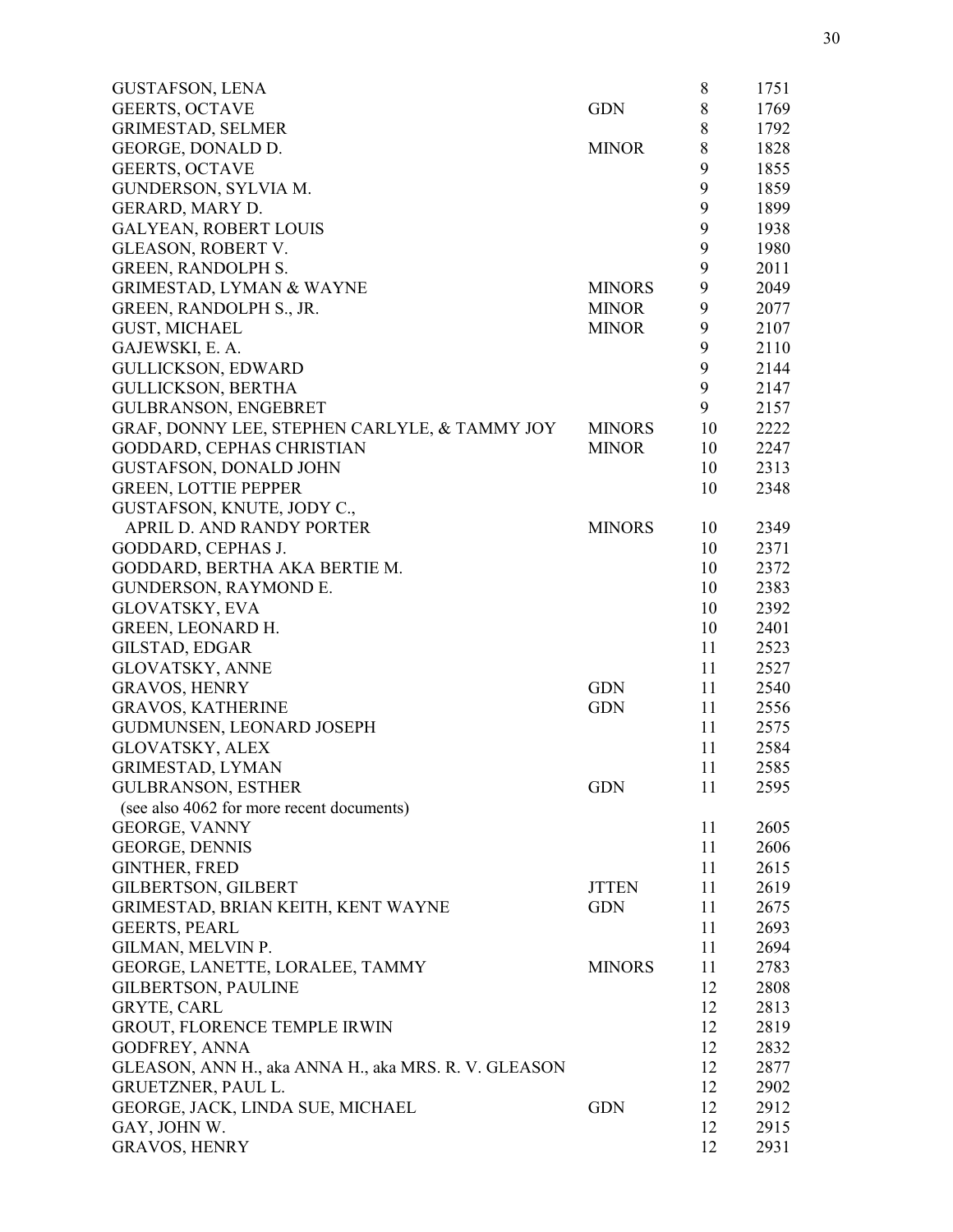| <b>GRAVOS, KATHERINE</b>                |            | 12 | 2936 |
|-----------------------------------------|------------|----|------|
| <b>GULBRANSON, MAURICE E.</b>           |            | 12 | 2939 |
| GAJEWSKI, GLENNA                        |            | 12 | 2943 |
| <b>GULBRANSON, MARIE</b>                |            | 12 | 2977 |
| <b>GRANLI, ANDREW</b>                   |            | 12 | 2986 |
| <b>GRIMESTAD, JAMES</b>                 |            | 12 | 3005 |
| GILBERTSON, INGA O.                     |            | 12 | 3020 |
| <b>GUNDBERG, JOHN MARTIN</b>            | G/C        | 12 | 3074 |
| <b>GUNDBERG, ELIZABETH</b>              |            | 12 | 3081 |
| GUNDBERG, JOHN MARTIN, aka J. M. MARTIN |            | 12 | 3098 |
| GILBERTSON, KATHERINE, aka KATHRINE     |            | 12 | 4018 |
| <b>GULBRANSON, ESTHER</b>               | <b>GDN</b> | 13 | 4062 |
| GRAVOS, AGNES O.                        |            | 13 | 4072 |
| <b>GREIBEL, BETTY JO</b>                |            | 13 | 4078 |
| <b>GROTHE, NORMAN HAROLD</b>            |            | 13 | 4084 |
| GRAHAM, JANELL C.                       | <b>GDN</b> | 13 | 4109 |
| <b>GUNDERSON, RUTH VIOLET</b>           |            | 13 | 4113 |
| GOTH, THEODORE A.                       |            | 13 | 4128 |
|                                         |            | 13 |      |
| <b>GRANTIER, CLINTON D.</b>             |            |    | 4142 |
| <b>GREEN, GENEVIEVE H.</b>              |            | 13 | 4147 |
| GIERKE, HERMAN FREDERICK                | <b>GDN</b> | 13 | 4153 |
| <b>GEERTS, CHARLES</b>                  | <b>GDN</b> | 13 | 4160 |
| GUSTAFSON, JOHN M. C., aka JOHN         |            | 13 | 4181 |
| GOODRICH, GLEN P.                       |            | 13 | 4182 |
| GULBRANSON, GARFIELD O.                 |            | 13 | 4275 |
| GLOVATSKY, LILLIAN A.                   |            | 13 | 4284 |
| <b>GOLDSBERRY, VERNON</b>               |            | 13 | 4302 |
| GODDARD, JEREMY JEFFERY                 | <b>GDN</b> | 13 | 4325 |
| <b>GRIMES, KEITH R.</b>                 |            | 13 | 4348 |
| <b>GAUTHIER, HAROLD N.</b>              |            | 14 | 4353 |
| GLOVATSKY, JOSEPH                       |            | 14 | 4370 |
| <b>GREEN, TOM</b>                       |            | 14 | 4403 |
| GEORGE, ANNA M.                         |            | 14 | 4419 |
| <b>GARMANN, HENRY</b>                   |            | 14 | 4454 |
| <b>GRIMESTAD, LAWRENCE</b>              |            | 14 | 4466 |
| GRINDE, JOHN M.                         |            | 14 | 4477 |
| <b>GODDARD, ROYA</b>                    |            | 14 | 4538 |
| <b>GREAVES, CLAYTON</b>                 |            | 14 | 4549 |
| GIERKE, HERMAN F., JR.                  |            | 14 | 4625 |
| GAY, LAURA                              |            | 14 | 4627 |
| GLOVATSKY, MIKE, aka MIKE GAY           |            | 14 | 4643 |
| GULMON, GORDON W.                       |            | 14 | 4644 |
| <b>GROTTE, EDYTHE</b>                   |            | 14 | 4646 |
| GOODYEAR, SARAH N.                      |            | 14 | 4660 |
| <b>GUNDERSEN, ESTHER</b>                |            | 15 | 4683 |
| <b>GRANTIER, LAWRENCE J.</b>            |            | 15 | 4688 |
| GILBERTSON, DONALD L.                   |            | 15 | 4701 |
| GAWTHROP, CLAUDE G., JR.                |            | 15 | 4711 |
| GODWIN, ELSBETH E.                      |            | 15 | 4718 |
|                                         |            |    |      |
| <b>GULLICKSON, GILBERT E.</b>           |            | 15 | 4746 |
| GERMAN, R. T.                           |            | 15 | 4778 |
| GJELLESTAD, LAURA MARTINE               |            | 15 | 4815 |
| <b>GUENTHER, ROBBIE</b>                 | <b>GDN</b> | 15 | 4856 |
| GREEN, B. A., aka BRAZIL A., aka BRAZIL |            | 15 | 4864 |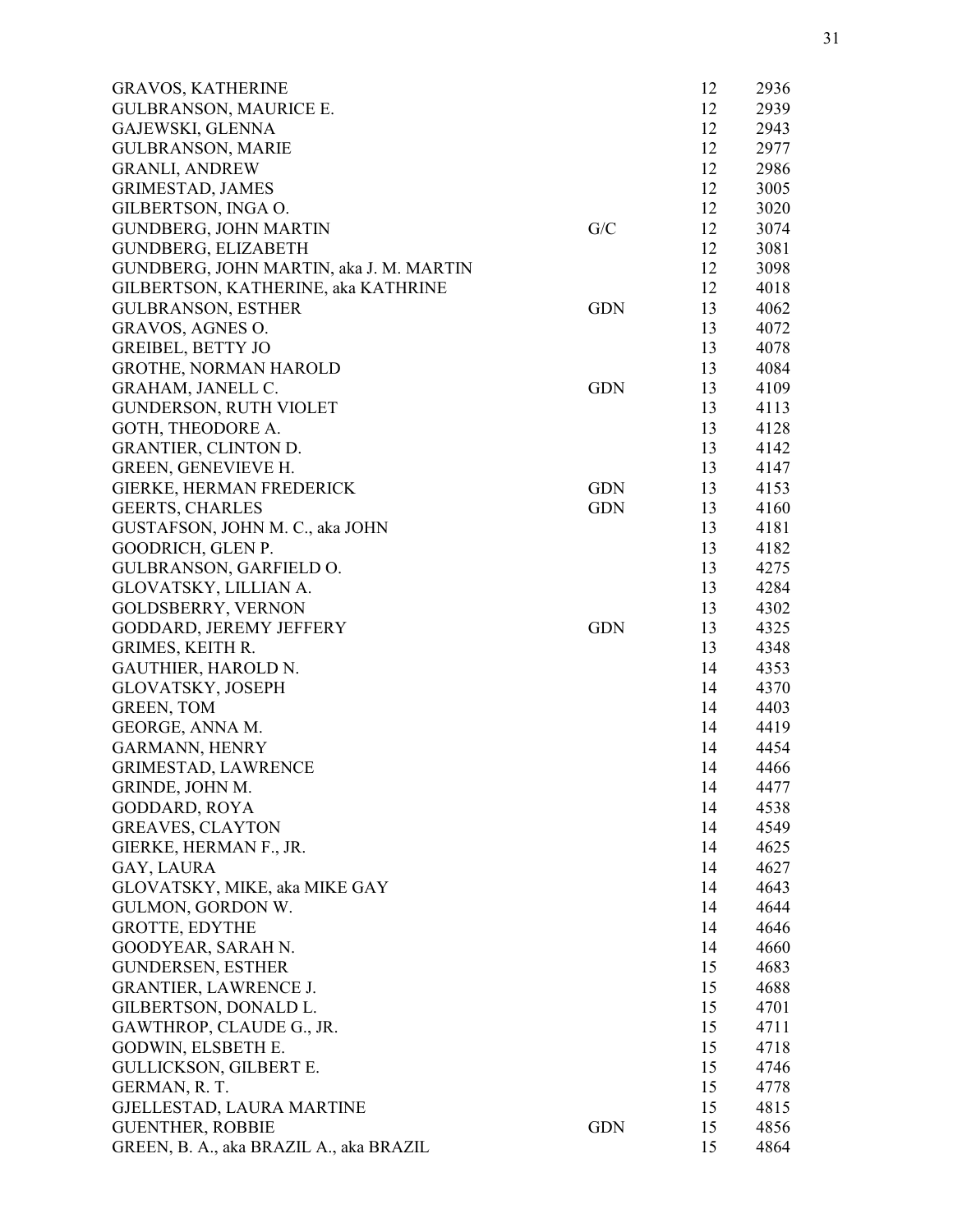| <b>GOESLING, FRANCES I.</b>                          |               | 15        | 4867 |
|------------------------------------------------------|---------------|-----------|------|
| <b>GIFSTAD, LEIF</b>                                 |               |           | 4907 |
| GROVE, CLAUDIA                                       |               |           | 4910 |
| <b>GINTHER, MOLLY</b>                                |               |           | 4932 |
| GJELLESTAD, HANS HJALMER, aka HANS                   |               |           | 4958 |
| GJELLESTAD, BERGLIOT MARIE                           |               |           | 4959 |
| GRANTIER, SUZANNE K., STACY L., STEPHANIE E., JAY S. | <b>MINORS</b> |           | 4949 |
| <b>GRUSS, CAROLINE ZELAZNIK</b>                      |               |           | 4994 |
| <b>GULLICKSON, EVELYN</b>                            |               |           | 5046 |
| <b>GRIFFITH, BYRNE S.</b>                            |               |           | 5050 |
| GRIMES, RUTH B., aka RUTH, aka CAROLYN RUTH          |               |           | 5131 |
| <b>GLAHN, JOHN WILLIAM</b>                           |               |           | 5137 |
| <b>GRENDAHL, TRUEMEN</b>                             |               |           | 5155 |
| <b>GRAVOS, AUDREY FERN</b>                           |               |           | 5171 |
| <b>GRIMES, BURTON P.</b>                             |               |           | 5184 |
| GLISSON, NOLAN E.                                    |               |           | 5207 |
| GUNDERSON, KATHERYN A.                               | <b>CONS</b>   |           | 5225 |
| <b>GOETHE, ANTHONY &amp; KRISTINA</b>                |               |           | 5241 |
| <b>GREEN, CHARLOTTE J.</b>                           |               |           | 5242 |
| <b>GUSTAFSON, OSCAR A.</b>                           |               |           | 5256 |
| GRAVOS, LEIF aka LEIF HENRY, aka LEIF HENRY CARL     |               |           | 5281 |
| GIERKE, MARY, aka MARY C., aka MARY CAROLINE         |               |           | 5348 |
| <b>GOTH, ROSEMARY</b>                                |               | 97-P-5430 |      |
| <b>GUSTAFSON, BARBARA</b>                            |               | 97-P-5443 |      |
| <b>GUNDERSON, GILBERT LEON</b>                       |               | 97-P-5485 |      |
| <b>GRANLIE, OSCAR A.</b>                             |               | 98-P-5494 |      |
| GOESLING, OTTO H.                                    |               | 98-P-5505 |      |
| GULBRANSON, OSCAR GARFIELD                           |               | 98-P-5528 |      |
| <b>GRANT, ELIZABETH S.</b>                           |               | 99-P-5564 |      |
| GIESE, FREDA M.                                      |               | 99-P-5592 |      |
| GIESE, WILLIAM E.                                    |               | 99-P-5593 |      |
| GAJEWSKI, LOREN R.                                   |               | 00-P-5624 |      |
| <b>GRANLI, INGA</b>                                  |               | 00-P-5635 |      |
| <b>GUDBRANSON, SELMA</b>                             |               | 00-P-5645 |      |
| GOULD, JOSEPH B.                                     |               | 00-P-5656 |      |
| <b>GOODALL, FRANCIS</b>                              |               | 00-P-5678 |      |
| GEERTS, CHUCK                                        |               | 00-P-5682 |      |
| <b>GUDAHL, ROBERT FOSTER</b>                         |               | $01-P-22$ |      |
| <b>GRANLIE, CORDIE F.</b>                            |               | $01-P-34$ |      |
| <b>GREENWOOD, DALE</b>                               |               | $02-P-27$ |      |
| <b>GUDMUSEN, DAGNY</b>                               |               | $02-P-46$ |      |
| <b>GRENAGER, ESTHER ALICE</b>                        |               | $02-P-53$ |      |
| <b>GROSZ, COLEEN SHANER</b>                          |               | $03-P-15$ |      |
| <b>GRAVOS, MYRTLE CAROLINE</b>                       |               | $03-P-32$ |      |
| GREEN, KENNETH F.                                    |               | $04-P-21$ |      |
| <b>GUSTAFSON, STELLA</b>                             |               | $04-P-24$ |      |
| <b>GRIEBEL, EDWARD A.</b>                            |               | $04-P-28$ |      |
| <b>GULBRANSON, ESTHER</b>                            |               | $04-P-31$ |      |
| <b>GUYETT, BETTY JEAN</b>                            |               | $04-P-44$ |      |
| GOODALL, JOHN W.                                     |               | $04-P-45$ |      |
| GULLICKSON, ALEX, aka ALEX G. GULLICKSON             |               | $05-P-10$ |      |
| <b>GRANTIER, LARRY J.</b>                            |               | $05-P-12$ |      |
| GOLDSMITH, GEORGE HARVEY                             |               | $05-P-30$ |      |
| GOLDSMITH, ADADEEN GRACE MADISON                     |               | $05-P-31$ |      |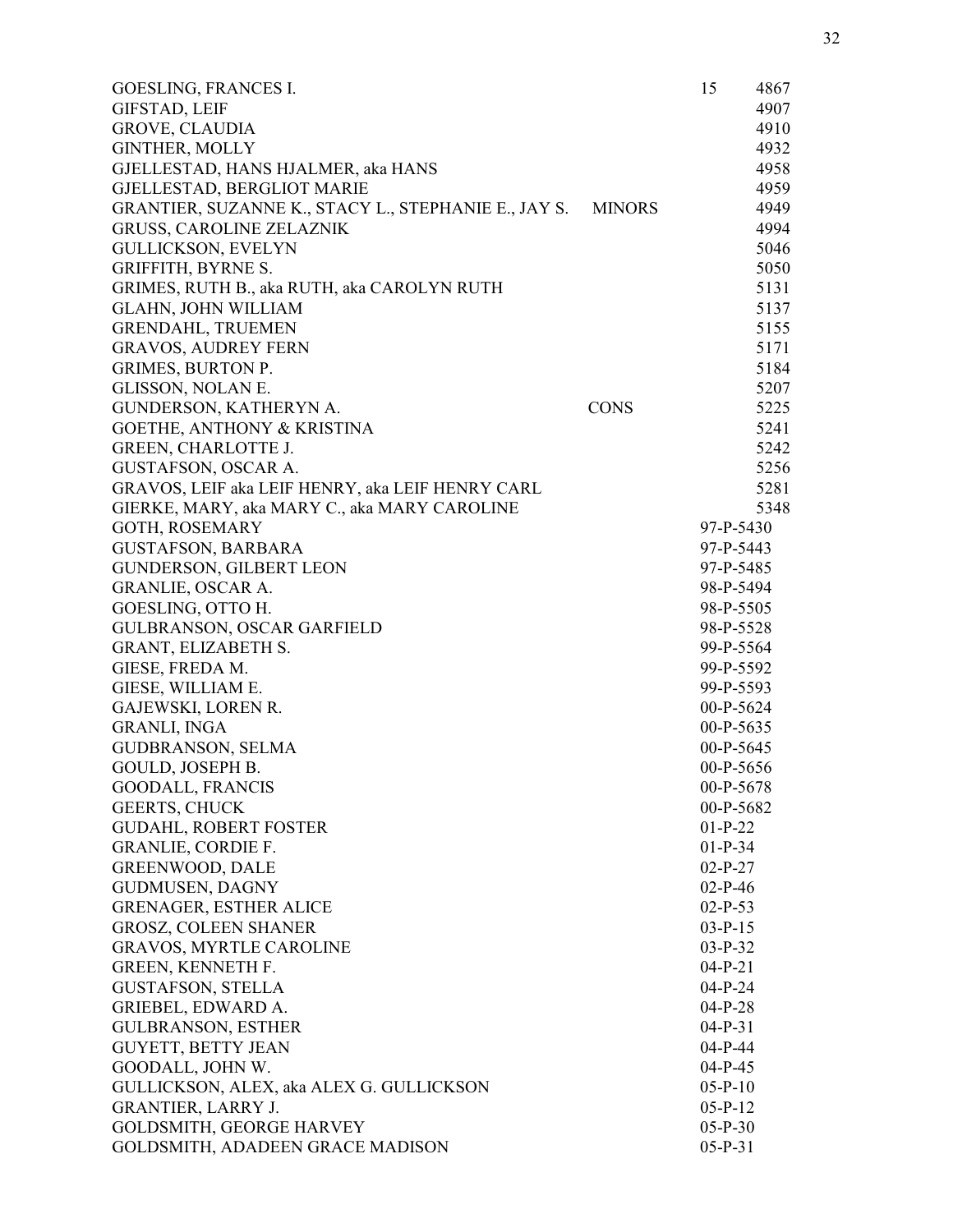| GEHRTS, KURTIS CARL, aka KURT C. GEHRTS      | $06-P-01$  |
|----------------------------------------------|------------|
| GRIEBEL, OPAL L., aka OPAL LEE GRIEBEL       | $06-P-10$  |
| <b>GLUESING, DOROTHEA</b>                    | $06-P-17$  |
| <b>GULBRANSON, PEARL B.</b>                  | $06-P-35$  |
| GOIN, VEDA J., aka VEDA JOAN GOINS           | $06-P-44$  |
| <b>GEERTS, FLORENCE</b>                      | $07-P-05$  |
| GRAVOS, LILA D.                              | $07-P-06$  |
| GRAVOS, OLAF J.                              | $07-P-07$  |
| <b>GLISSON, HERMAN</b>                       | $07-P-21$  |
| <b>GRANTIER, NORMA</b>                       | $07-P-36$  |
| GRAVOS, PATRICIA K., aka TRISH GRAVOS        | $07-P-83$  |
| <b>GRAVOS, ARMAND J.</b>                     | $08-P-20$  |
| <b>GLOVATSKY, ELMER</b>                      | $08-P-51$  |
| <b>GROLL, CORRIEN MAE</b>                    | $08-P-69$  |
| GILBERTSON, LELAND, aka O. LELAND GILBERTSON | $08-P-74$  |
| GALASH, LOUISE MARGARET aka LOUISE M.        | $08-P-83$  |
| <b>GARFIELD, ELNORA</b>                      | $09-P-040$ |
| GLISSON, NOLAN E.                            | $09-P-064$ |
| <b>GILBERTSON, LAWRENCE NORMAN</b>           | $09-P-089$ |
| GILBERTSON, H. FLORENCE                      | $09-P-109$ |
|                                              |            |

| HOWARD, JOHN M.<br>1                   |                | $\mathbf{1}$ |
|----------------------------------------|----------------|--------------|
| HANLEY, JOHN C.<br>$\mathbf{1}$        |                | 12           |
| HAVERVOLD, PAUL<br>$\mathbf{1}$        |                | 16           |
| HANSON, LILLIAN MONICA<br>$\mathbf{1}$ |                | 55           |
| HILL, D. E.<br>1                       |                | 62           |
| HAGEN, HANS<br>1                       |                | 77           |
| HARMAN, DAVID<br>1                     |                | 81           |
| HARLING, ROBERT<br>$\mathbf{1}$        |                | 102          |
| HANDTE, GOTTLIEB<br>1                  |                | 112          |
| HALL, SAMUEL K.<br>1                   |                | 123          |
| HALL, PRINCESS O., ET AL<br>1          |                | 128          |
| $\mathbf{1}$<br>HOLLER, AXEL           |                | 136          |
| HUMPHREY, BENJAMIN S.<br>1             |                | 148          |
| HOLT, DAISY<br>1                       |                | 156          |
| HALL, PRINCESS O.                      | $\overline{2}$ | 162          |
| HOLST, FRANK J.                        | $\overline{2}$ | 163          |
| HEDSTROM, KRISTINA K.                  | $\overline{2}$ | 175          |
| $\sqrt{2}$<br>HANKEY, MARY A.          |                | 181          |
| HAMRE, NELLIE M.                       | $\overline{2}$ | 182          |
| HALVERSON, TENA                        | $\overline{2}$ | 194          |
| HARVEY, LUCY M.                        | $\overline{2}$ | 229          |
| HART, JOSEPH                           | $\overline{2}$ | 231          |
| <b>HALLIN, NELS</b>                    | $\overline{2}$ | 234          |
| HYSTAD, ISAC MARTIN                    | $\overline{2}$ | 235          |
| HALVORSEN, KJERSTIE                    | $\overline{2}$ | 253          |
| HICKS, GEO. G.                         | $\overline{2}$ | 260          |
| HAVERWOLD, AUGUST                      | $\overline{2}$ | 276          |
| $\overline{2}$<br>HASBROOK, CHARLES    |                | 281          |
| HANSON, MARTIN M.                      | $\overline{2}$ | 289          |
| HERENGEN, LENA                         | $\overline{2}$ | 313          |
| HUFF, ANNA L.                          | $\overline{2}$ | 316          |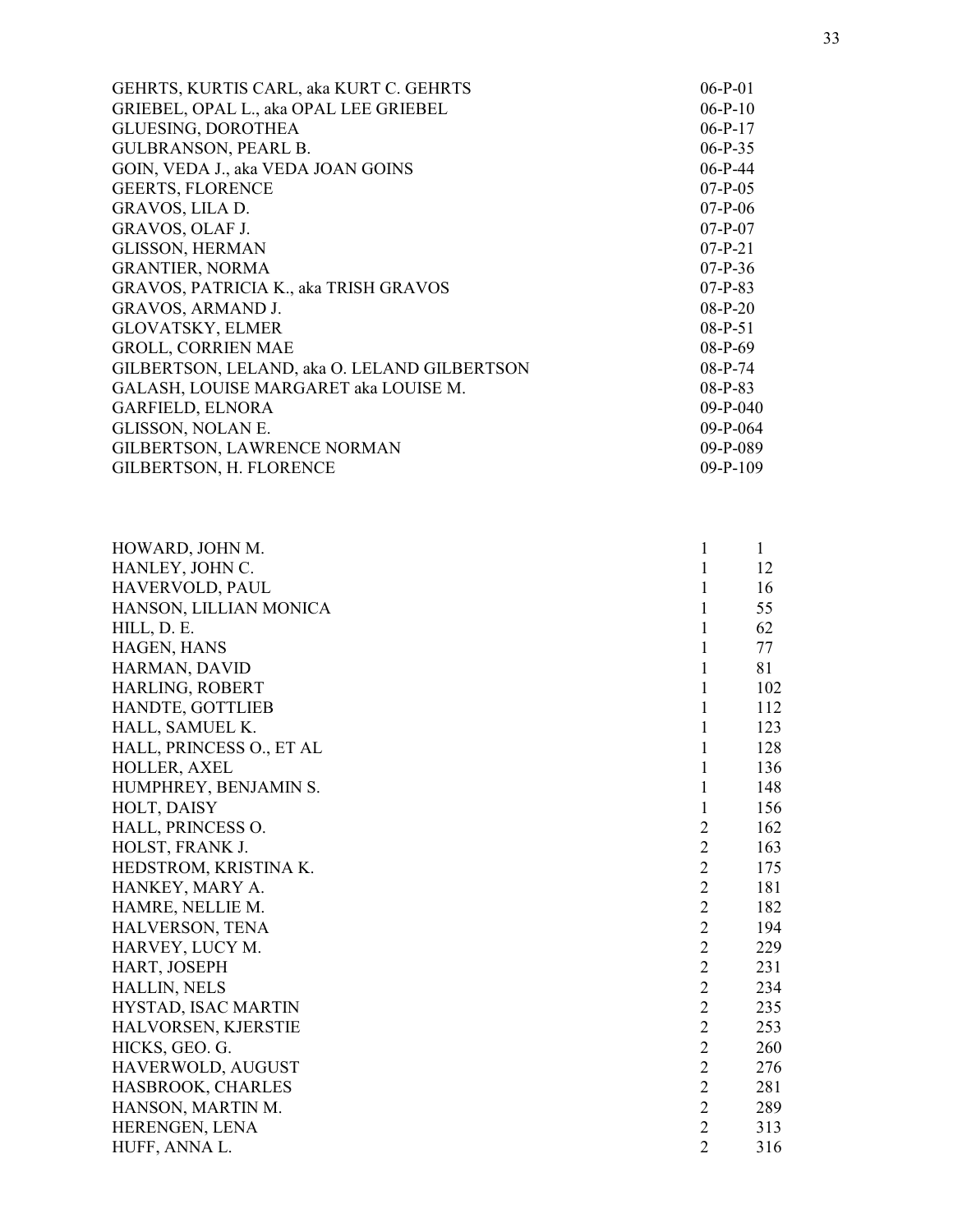| HAVERFIELD, J. A.                          | 3                       | 339 |
|--------------------------------------------|-------------------------|-----|
| HYDE, JOSEPHINE                            | $\mathfrak{Z}$          | 343 |
| HARTHOLD, ANDREW                           | 3                       | 346 |
| HALVORSON, HENRY J.                        | $\overline{3}$          | 357 |
| <b>HYDE, RAY JAMES</b>                     | $\overline{3}$          | 377 |
| HORTON, ROBERT                             | 3                       | 395 |
| HEGDAL, SIGURD                             | 3                       | 409 |
| HOMDROM, ARNE                              | 3                       | 410 |
| HARRIS, MICHAEL D.                         | $\overline{\mathbf{3}}$ | 435 |
| HEATT, E. A.                               | $\overline{3}$          | 439 |
| HIGGINBOTHAM, JAMES H.                     | 3                       | 444 |
| HARTHOLD, A. A.                            | $\overline{3}$          | 446 |
| HANDTE, GOTTLIEB                           | 3                       | 448 |
| HORWIK, AGGIE                              | 3                       | 472 |
| HAVERWOLD, LARS R.                         | $\overline{4}$          | 485 |
| HYDE, RAY JAMES                            | 4                       | 486 |
| HEDDING, LEWIS                             | $\overline{4}$          | 492 |
| HELGESON, NELS                             | $\overline{4}$          | 495 |
| HENDERSON, MARY, EDNA, GRACE, ALLEN & FERN | $\overline{4}$          | 512 |
| HAVERBERG, BETSEY                          | $\overline{4}$          | 517 |
| HICKS, RAYMOND WILLIS, EDITH MAY           | 4                       | 518 |
| HASSAN, NELSON                             | $\overline{4}$          | 555 |
| <b>HYDE, RAY JAMES</b>                     | $\overline{4}$          | 556 |
| HOOD, CHARLOTTE M.                         | $\overline{4}$          | 593 |
| HAJEK, FERDINAND EDWARD                    | $\overline{4}$          | 603 |
|                                            |                         | 622 |
| HOWCROFT, EMMA                             | 4                       |     |
| HAVEN, A. E. ET AL                         | 4                       | 630 |
| HAVEN A. E.                                | 4                       | 635 |
| <b>HAVEN, LULIA</b>                        | 4                       | 636 |
| HAYS, LISLE C.                             | $\overline{4}$          | 653 |
| HAGGERTY, M. C.                            | $\overline{4}$          | 657 |
| HEGGAN, NIELS                              | $\overline{4}$          | 664 |
| HOWELL, CHAS. H.                           | $\overline{4}$          | 676 |
| HART, JOHN M.                              | $\overline{4}$          | 688 |
| HOWAT, BETSEY                              | 4                       | 690 |
| HINDS, HENRY M.                            | 4                       | 679 |
| HOLEN, TINA                                | 4                       | 680 |
| HOWAT, CHARLES A.                          | $\overline{4}$          | 696 |
| HOVET, K. K.                               | $\overline{4}$          | 719 |
| HELLANDSAAS, SIGURD J.                     | 5                       | 739 |
| HOLEN, JOHANNA                             | 5                       | 753 |
| <b>HARRIS, ROY</b>                         | 5                       | 763 |
| HEISE, DORA                                | 5                       | 766 |
| HARTMAN, MARY                              | 5                       | 767 |
| HAGA, JOHN M.                              | 5                       | 770 |
| HERBEL, CONRAD                             | 5                       | 772 |
| HOLMEN, JOHN                               | 5                       | 778 |
| HATTER, LAURA                              | 5                       | 793 |
| HANSON, RACHELLA B.                        | 5                       | 802 |
| HARSH, W. F.                               | 5                       | 824 |
| HART, GRACE                                | 5                       | 825 |
| HELLE (HELLIE), OTTO                       | 5                       | 828 |
| HAMILTON, JOHN R.                          | 5                       | 843 |
| <b>HELLE, PETER</b>                        | 5                       | 848 |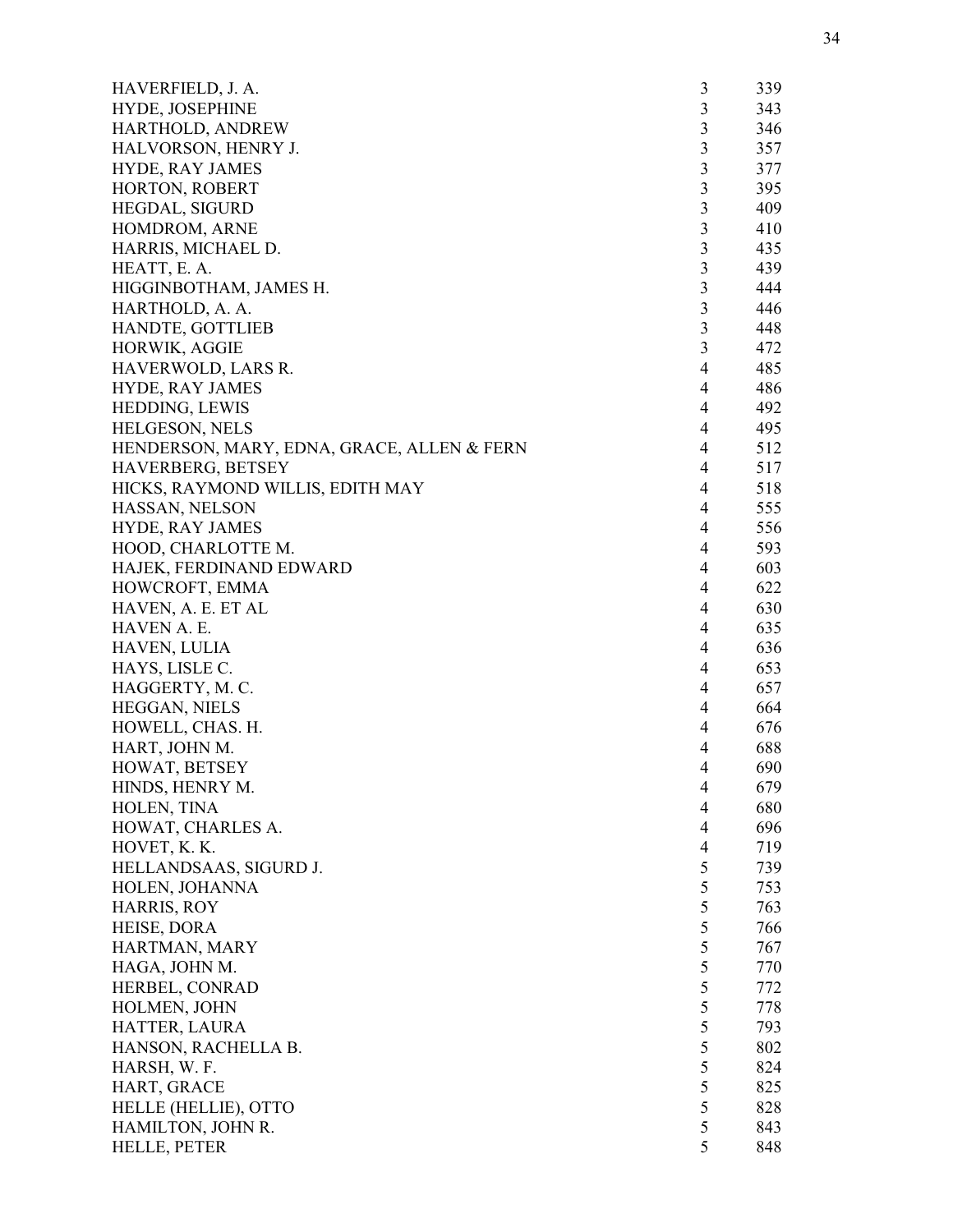| HAVERWOLD, JULIA               |               | 5              | 849  |
|--------------------------------|---------------|----------------|------|
| HIVLEY, RUTH A.                |               | 5              | 858  |
| HARDY, AMBROSE                 | <b>INCPT</b>  | 5              | 859  |
| HENDRIXSON, CECIL H.           |               | 5              | 860  |
| HAVERWOLD, DOROTHY ET AL       | <b>MINORS</b> | 6              | 882  |
| HAGGERTY, MARGARET             | <b>INCPT</b>  | 6              | 887  |
| HORAN, TOM                     | <b>INCPT</b>  | 6              | 904  |
| HAZELRIGG, MARTHA E.           |               | 6              | 914  |
| HEMMER, JOHN                   |               | 6              | 916  |
| HAMMEREN, PAUL B.              |               | 6              | 926  |
| HANSEN, P. A.                  |               | 6              | 947  |
| <b>HALLAND, ALFRED</b>         |               | 6              | 962  |
| HORSLEY, J. L.                 |               | 6              | 971  |
| HARTLEY, EMILY                 |               | 6              | 986  |
| HAVERWOLD, AUGUST              |               | 6              | 992  |
| HANNA, LEVI                    |               | 6              | 994  |
| HUDSON, FRANCIS H.             |               | 6              | 1003 |
| HATHAWAY, ABRAM L.             |               | 6              | 1013 |
| HEINEN, JOHN                   |               | 6              | 1015 |
| HEINEN, BARBARA                |               | 6              | 1016 |
| HANSON, GERTRUDE               |               | 6              | 1023 |
| HANSON, BARBARA                |               | 6              | 1036 |
| HENDERSON, ALLEN M.            |               | 6              | 1058 |
| HOVDESTAD, MYRTLE              |               | 6              | 1064 |
| HOVESTAD, ELVINA               |               | 6              | 1065 |
| HOME, OLE                      |               | 6              | 1071 |
| HORTON, OLAF                   |               | 6              | 1090 |
| HALVORSON, ALFRED              |               | 6              | 1098 |
| HASBY, M.W.                    |               | 6              | 1104 |
|                                |               | 6              |      |
| HAGEN, OSCAR<br>HOUGH, BLANCHE |               | 6              | 1119 |
|                                |               |                | 1126 |
| HULTGREN, GUSTAF               |               | 6              | 1128 |
| HERMAN, JOHN                   |               | 6              | 1164 |
| HOLO, JAMES J.                 |               | 6              | 1171 |
| HELM, ANNA                     |               | 6              | 1172 |
| HOPKINS, JEANNE                |               | 6              | 1177 |
| HENDRICKSEN, BINA M.           |               | 6              | 1178 |
| HAUGAN, HAROLD A.              |               | 6              | 1179 |
| HANLEY, J. E.                  |               | 6              | 1186 |
| HOMSTAD, ANNA                  |               | 6              | 1193 |
| HAVERWOLD, ROBERT L. JR.       |               | 6              | 1197 |
| HANSON, LILLIE                 |               | $\tau$         | 1225 |
| HAVERVOLD, JOHN O.             |               | $\overline{7}$ | 1228 |
| HAUGAN, CHRISTINE              |               | $\tau$         | 1230 |
| HOFFMAN, LOUIS                 |               | $\tau$         | 1265 |
| HEIN, WALTER A.                |               | $\overline{7}$ | 1285 |
| HINMAN, AGNES A.               |               | $\tau$         | 1290 |
| HOOVER, LOUISE M.              |               | $\overline{7}$ | 1312 |
| HELLANDSAAS, JOHN              |               | 7              | 1333 |
| HAALAND, INGEBRET TORGERSON    |               | 7              | 1335 |
| HALL, WALDO E.                 | <b>INCPT</b>  | $\tau$         | 1347 |
| HARDY, S. J.                   |               | $\tau$         | 1360 |
| HALVORSON, HELGA               |               | $\overline{7}$ | 1373 |
| HYSTAD, CAROLINE               | <b>INCPT</b>  | $\overline{7}$ | 1377 |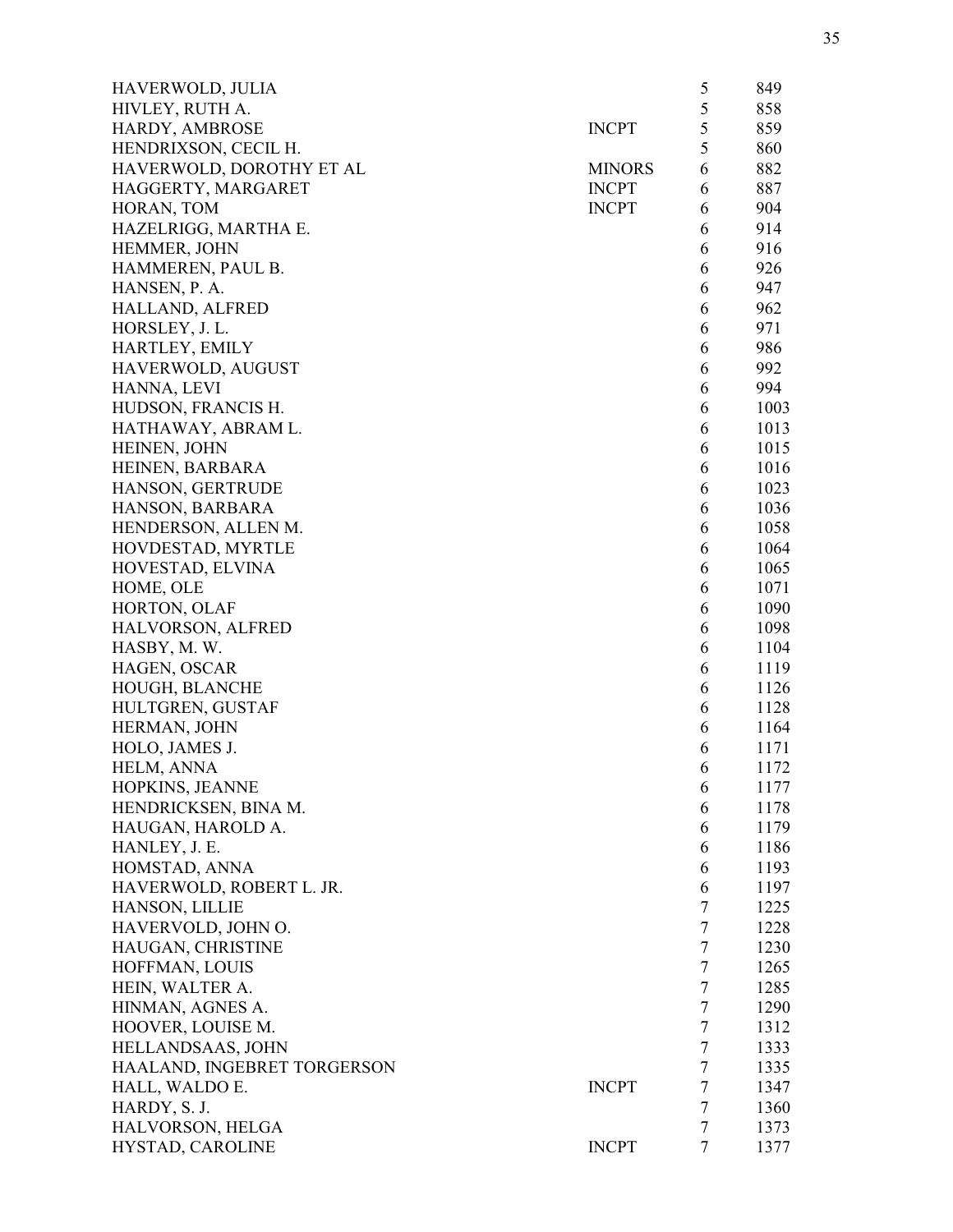| HAGEN, HULDA E. JOHNSRUD          |               | 7              | 1381 |
|-----------------------------------|---------------|----------------|------|
| HELGESON, GARY, JAMES & SHERRYLL  | <b>MINORS</b> | $\tau$         | 1406 |
| HULL, J.Y.                        |               | $\tau$         | 1408 |
| HENDERSON, ESLEY (E.E.)           |               | $\tau$         | 1414 |
| HELGESON, EMMA                    |               | $\tau$         | 1429 |
| HELGESON, HELGE                   |               | $\tau$         | 1439 |
| HENIFIN, CALVIN H.                |               | $\tau$         | 1441 |
| <b>HENIFIN, ANNIE</b>             |               | $\tau$         | 1442 |
| HAYES, WALTER HOFFMAN             |               | $\tau$         | 1443 |
| HAYES, HENRY L.                   |               | $\overline{7}$ | 1446 |
| <b>HAUGEN, LOREN</b>              | <b>MINOR</b>  | $\tau$         | 1451 |
| HAMILTON, J. W.                   |               | $\tau$         | 1465 |
| HANSON, ADOLPH B.                 |               | $\tau$         | 1466 |
| HAYES, H. L.                      |               | 7              | 1467 |
| HAYES, WM. ARCHIE & FRANCIS B.    | <b>GDN</b>    | $\tau$         | 1468 |
| HOLMEN, SIGURD                    |               | $\tau$         | 1499 |
| HELSETH, EMILIE                   |               | $\tau$         | 1502 |
| HOVDE, OLAF                       |               | $\tau$         | 1511 |
| HULKE, LYLE & LEON                | <b>MINOR</b>  | $\tau$         | 1517 |
| HESSE, ROSE W.                    | <b>INCPT</b>  | 8              | 1531 |
| HIGGINBOTHAM, FRED                |               | 8              | 1537 |
|                                   |               |                | 1545 |
| HOVET, SELMA                      |               | 8              |      |
| <b>HEDSTROM ELIZABETH</b>         |               | $\,8\,$        | 1547 |
| HYSTAD, MILS I.                   |               | $8\,$          | 1561 |
| HYSTAD, CAROLINE                  |               | $\,8\,$        | 1562 |
| HOLLAND, SAM                      |               | $8\,$          | 1563 |
| HANSEN, ALBERT JR.                | <b>MINOR</b>  | 8              | 1568 |
| HALLOWELL, LAWSON D.              |               | 8              | 1576 |
| <b>HEGGEN, NIELS</b>              |               | 8              | 1577 |
| HEGGEN, JOHN                      |               | 8              | 1578 |
| HAAVELSRUD, OLE O.                |               | 8              | 1579 |
| HASLETON, ANDREW                  |               | 8              | 1585 |
| HOLT, OLEN S.                     |               | 8              | 1590 |
| HOMSTAD, HELMER A.                |               | 8              | 1616 |
| HOHN, LENA                        |               | 8              | 1623 |
| HASLEKAAS, ALICE                  | <b>INCPT</b>  | 8              | 1625 |
| HAVERBERG, HAROLD                 |               | 8              | 1626 |
| HAVERBERG, OLGA HELGERNS          |               | 8              | 1627 |
| HORAN, TOM (SEE DOCKET 11, P. 34) |               | $\,8\,$        | 1645 |
| HAMRE, THEODORA                   |               | 8              | 1650 |
| HIVELY, HELEN E.                  | <b>GDN</b>    | $\,8\,$        | 1661 |
| HOLTER, OLE                       |               | 8              | 1673 |
| HANSEN, ALBERT                    |               | 8              | 1697 |
| HANSON, HAGERUP A.                |               | 8              | 1700 |
| HAVERBERG, MELVIN                 |               | $\,8\,$        | 1703 |
| HURLEY, VESS E.                   |               | $\,8\,$        | 1724 |
| HART, MRS. AGNETHA                |               | 8              | 1729 |
| HODGE, ROBERT CLAYPOOL            |               | $\,8\,$        | 1737 |
| HAYS, G. S.                       |               | 8              | 1753 |
| HAUGEN, KENNETH JEROME            | <b>GDN</b>    | 8              | 1764 |
| HAUGEN, ARVILLA MARLYS            | <b>GDN</b>    | 8              | 1789 |
| HAUGEN, EDWARD                    |               | 8              | 1799 |
| HANSEN, PETER CHRISTIAN           |               | 8              | 1803 |
| HANSON, JORGENE                   |               | 8              | 1808 |
|                                   |               |                |      |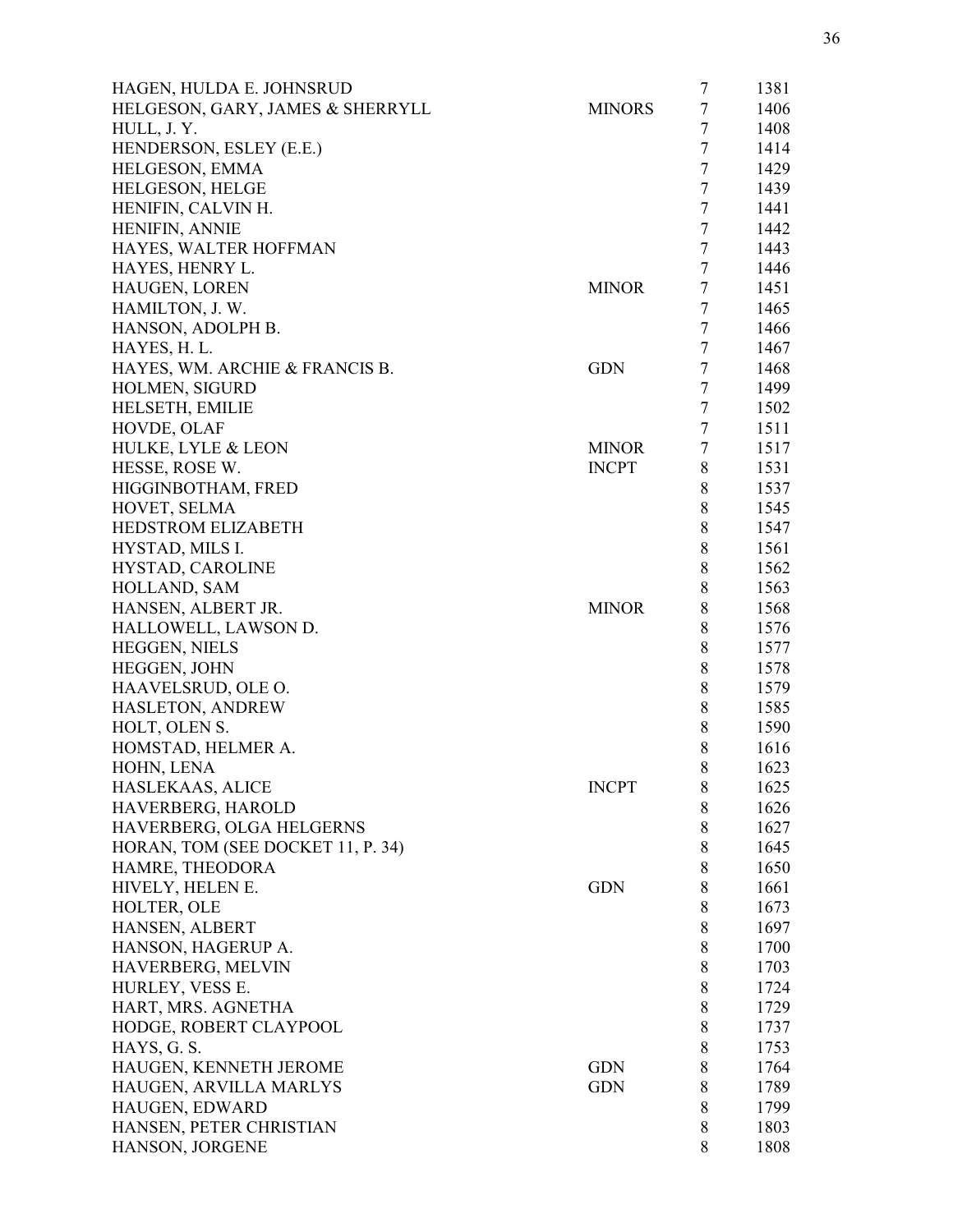| HASLEKAAS, ALICE                             | <b>GDN</b> | 8       | 1811 |
|----------------------------------------------|------------|---------|------|
| HOLM, OLE K.                                 |            | $\,8\,$ | 1814 |
| HELGESON, HENRY O.                           |            | $\,8\,$ | 1819 |
| HANSON, PALMER M.                            |            | $\,8\,$ | 1824 |
| HORRIE, MABELLE M.                           |            | $\,8\,$ | 1831 |
| HINMAN, DANA                                 |            | 9       | 1851 |
| HORVIK, NELS A.                              |            | 9       | 1853 |
| HOWARD, HARRY P.                             |            | 9       | 1867 |
| HUMPHREYS, ROBERT LINCOLN                    |            | 9       | 1911 |
| HEIN, WALTER A.                              |            | 9       | 1914 |
| HOVET, OLE J.                                |            | 9       | 1916 |
| HARTHOPF, FLORENCE A.                        |            | 9       | 1927 |
| HERZOG, ANTOINETTE                           |            | 9       | 1929 |
| HAVERBERG, MARTIN                            |            | 9       | 1930 |
| HOLLEN, ANDREW H.                            |            | 9       | 1947 |
| HEDSTROM, CHARLES A.                         |            | 9       | 1950 |
| HILDRE, NORMAN                               |            | 9       | 1986 |
| HAMMEREN, MAGNUS                             |            | 9       | 1988 |
| HORRIE, LOREN G.                             |            | 9       | 2001 |
| HOLTER, HANS A.                              |            | 9       | 2004 |
| HOLTER, MARTHA HANSON                        |            | 9       | 2028 |
| HAGEN, LOUIS O.                              |            | 9       | 2037 |
| HANSEN, ALBERT                               |            | 9       | 2051 |
| HIESTAND, ELISHA B.                          |            | 9       | 2080 |
| HASLEKAAS, ALICE                             |            | 9       | 2091 |
| <b>HAUGEN, HANS</b>                          |            | 9       | 2103 |
| HOWARD, JAMES J.                             |            | 9       | 2105 |
| HEARONEMUS, NORMAN A.                        |            | 9       | 2123 |
| HALVERSON, HELGA                             |            | 9       | 2127 |
| HYDE, NEIL C.                                |            | 9       | 2129 |
| HAUGEN, OLE O.                               |            | 9       | 2130 |
| HANSON, SELMA E.                             |            | 10      | 2164 |
| HUTTER, LUDWIG                               |            | 10      | 2179 |
| HANSON, LARS                                 |            | 10      | 2189 |
| HORREM, THOMAS JAKOBSEN, aka THOMAS JACOBSEN |            | 10      | 2213 |
| HATTER, PERRY                                |            | 10      | 2242 |
| HEISER, JOHN                                 |            | 10      | 2248 |
| HESTER, EDNA A.                              |            | 10      | 2255 |
| HAGEN, OLE S.                                |            | 10      | 2257 |
| HAVERBERG, CLARENCE A.                       |            | 10      | 2277 |
| HANSEN, OLAF                                 |            | 10      | 2281 |
| HAYWARD, MARIAN                              |            | 10      | 2315 |
| HALLOWELL, TRUMAN T.                         |            | 10      | 2318 |
| HAYWARD, M. H.                               |            | 10      | 2346 |
| HAYWARD, MARION A.                           |            | 10      | 2364 |
| HONSINGER, GUY                               |            | 10      | 2381 |
| HUBER, WILLIAM H.                            |            | 10      | 2391 |
| HORAN, LEE                                   |            | 10      | 2393 |
|                                              |            |         |      |
| HUBER, ELLA GRACE                            |            | 10      | 2397 |
| HIESTAND, RUBY R.                            |            | 10      | 2402 |
| HARTMAN, FRED W.                             |            | 10      | 2412 |
| HANLEY, JOSEPHINE                            |            | 10      | 2421 |
| HURLEY, D.O.                                 |            | 10      | 2430 |
| HITLAND, WALLACE C.                          |            | 10      | 2433 |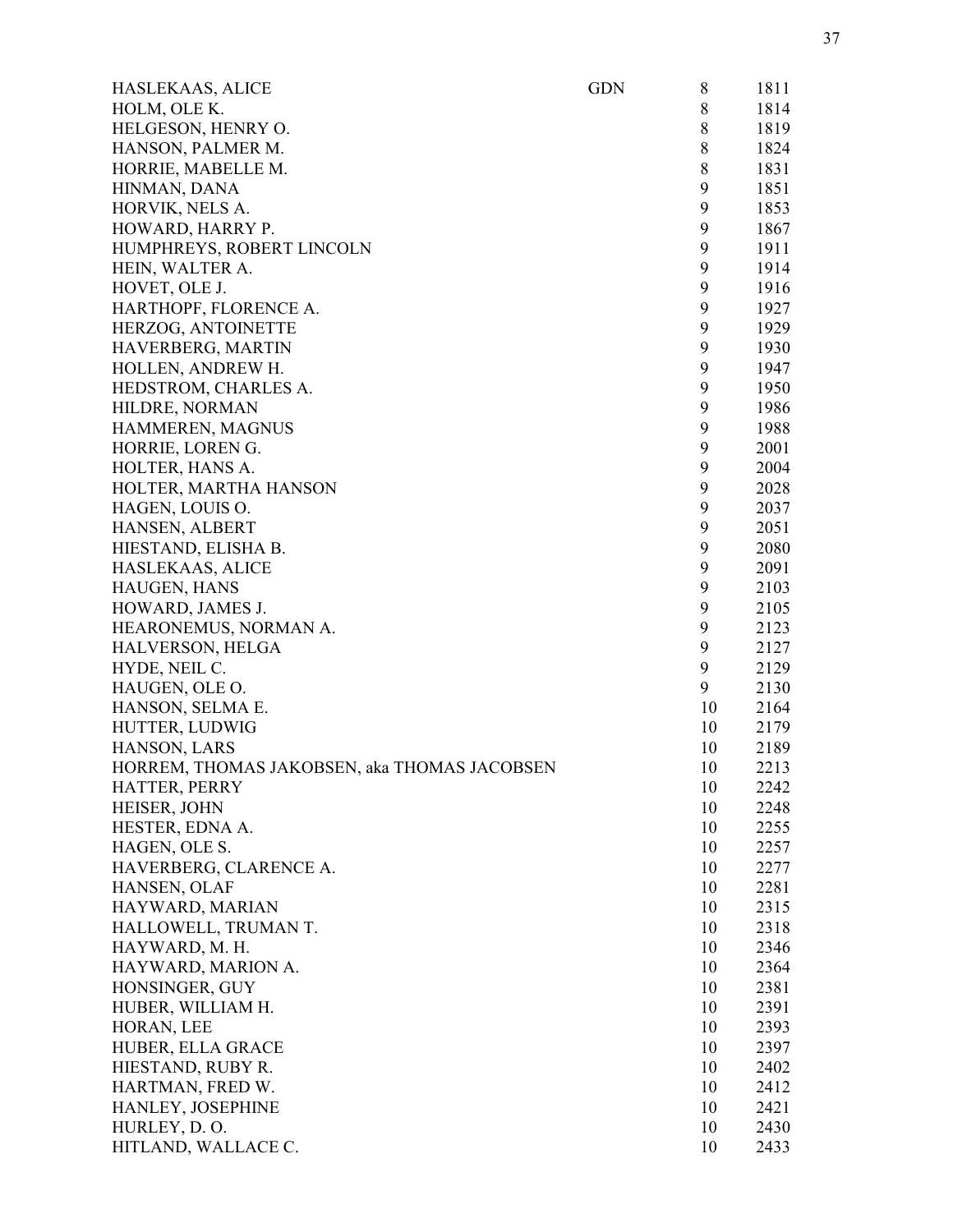| <b>HELLE, ARVEN</b>                                |              | 10       | 2436         |
|----------------------------------------------------|--------------|----------|--------------|
| <b>HELLIE, INGRID</b>                              |              | 10       | 2455         |
| HULL, GLEN W.                                      |              | 10       | 2460         |
| HANSON, JENNIE                                     |              | 10       | 2463         |
| HAMMEREN, KENNETH                                  | <b>MINOR</b> | 10       | 2464         |
| HOWARD, DALE EARL                                  | <b>GDN</b>   | 11       | 2486         |
| HERMANSON, MARK                                    | <b>GDN</b>   | 11       | 2500         |
| HORAN, JOHN                                        |              | 11       | 2506         |
| HANSON, THEODORE H.                                |              | 11       | 2507         |
| HORAN, THOMAS                                      |              | 11       | 2518         |
| HAUGEN, MARILYN                                    |              | 11       | 2522         |
| HENDERSON, BESSIE                                  |              | 11       | 2544         |
| HEDSTROM, CHARLES BENNETT                          |              | 11       | 2547         |
| HAGEN, SAM GERHARD                                 |              | 11       | 2554         |
| HAGEN, BRIAN PATRICK                               | <b>GDN</b>   | 11       | 2564         |
| HIGHLAND, AGNES C.                                 |              | 11       | 2572         |
| HAMMEREN, JOHAN M.                                 |              | 11       | 2574         |
| HAUGEN, OLE O.                                     |              | 11       | 2583         |
| HUSTON, IVA M.                                     |              | 11       | 2628         |
| HERRICK, NINA E.                                   |              | 11       | 2631         |
| HOOSLINE, ZELMON LONZO                             |              | 11       | 2647         |
| HAGEN, JOHN A.                                     |              | 11       | 2662         |
| HAUGEN, EDMUND B.                                  |              | 11       | 2688         |
| HEISER, KATIE                                      |              | 11       | 2698         |
| HOLT, ERVIN T.                                     |              | 11       | 2703         |
| HOLT, ERVIN T.                                     | <b>JTTEN</b> | 11       | 2704         |
| HELLING, THEODORE J.                               |              | 11       | 2719         |
| HELLING, PETER J.                                  |              | 11       | 2720         |
| HENDRICKSON, ETHEL POHRIBNAK                       | <b>GDN</b>   | 11       | 2743         |
| HEGG, EINAR, aka EINAR N.                          |              | 11       | 2756         |
| HAGEN, JOHN B.                                     |              | 11       | 2768         |
| HENDERSON, BESSIE                                  |              | 11       | 2769         |
| HILDRE, MARTIN N.                                  |              | 11       | 2775         |
| HANSON, RAY B.                                     |              | 11       | 2776         |
| HILDRE, LENA                                       |              | 11       | 2777         |
| HOLMAN, ALBERT                                     |              | 11       | 2792         |
| HAGEN, SINA                                        |              | 11       | 2794         |
| HARTMAN, ADOLPH F., aka ADOLPH FREDERICK, aka      |              |          |              |
| ADOLPH, aka FRITZ A.                               |              | 11       | 2803         |
| HARTMAN, DONALD WILLIAM                            | <b>JTTEN</b> | 12       | 2805         |
| HARTMAN, ELVA                                      | <b>JTTEN</b> | 12       | 2806         |
| HARTMAN, ADOLPH FREDERICK, aka FRITZ               | <b>JTTEN</b> | 12       | 2807         |
| HAUGEN, LUTHER C.                                  |              | 12       | 2811         |
| HAGEN, HENRY                                       |              | 12       | 2840         |
| HORVICK, LEWIS A., aka LOUIS HORVICK               |              | 12       | 2849         |
| HOEHN, MILDRED THYRA SIEMON                        |              | 12       | 2859         |
| HINMAN, JANET G.                                   |              | 12       | 2861         |
| HATTER, ESTHER                                     |              | 12       | 2883         |
| HAUGEN, DOROTHY E.                                 |              | 12       | 2886         |
|                                                    |              |          |              |
| HARMON, JOHN J.<br>HELGESON, ARTHUR, aka ARTHUR G. |              | 12<br>12 | 2888<br>2916 |
| HARDY, CHARLES B.                                  |              | 12       | 2935         |
| HANSON, INGBERTINE                                 |              | 12       | 2947         |
| HARMS, GUNTHER                                     |              | 12       | 2948         |
|                                                    |              |          |              |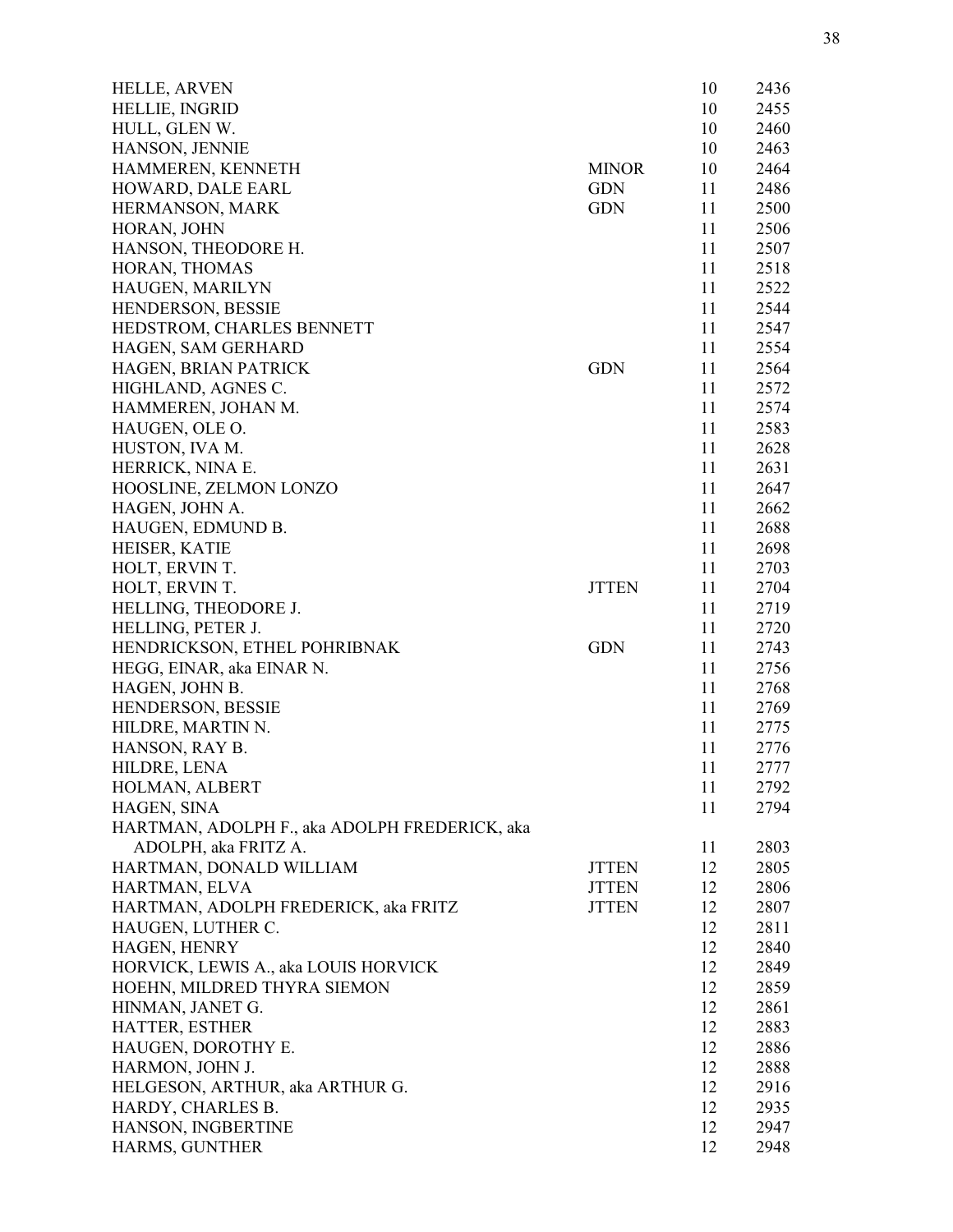| HENDRIXSON, M. F.                                   |               | 12       | 2963         |
|-----------------------------------------------------|---------------|----------|--------------|
| HANNA, WALTER L.                                    |               | 12       | 2973         |
| HAMLIN, CHARLES ALBERT                              |               | 12       | 2980         |
| HAUGEN, LESLIE CURTIS                               | <b>GDN</b>    | 12       | 2989         |
| HEGGEN, NEIL M.                                     |               | 12       | 2990         |
| HAUGAN, OLAF                                        |               | 12       | 3024         |
| HUSTON, HAROLD IRVING                               |               | 12       | 3052         |
| HELLANDSAAS, HANNAH CHRISTINE                       |               | 12       | 3061         |
| HANSON, MILLA J.                                    |               | 12       | 3072         |
| HANSON, CHRIS H.                                    |               | 12       | 3092         |
| HOVINBOLE, GURID                                    |               | 12       | 3096         |
| HOLM, ANNA L.                                       |               | 12       | 4001         |
| HAGEN, MARIA                                        | G/C           | 12       | 4013         |
| HARREN, CHRIST W.                                   |               | 13       | 4030         |
| HILGER, MILDRED M.                                  |               | 13       | 4032         |
| HOVINBOLE, GUNULF                                   |               | 13       | 4033         |
| HAGEN, MARIA                                        |               | 13       | 4034         |
| HEISER, ALBERT M.                                   |               | 13       | 4037         |
| HANSEN, INGEBORG HANSINE RASMINE                    |               | 13       | 4045         |
| HANSEN, HAROLD S.                                   |               | 13       | 4051         |
| HENDERSON, PAUL                                     |               | 13       | 4060         |
| <b>HELGESON, HELMER</b>                             |               | 13       | 4064         |
| HARTEL, ALECK S.                                    |               | 13       | 4082         |
| HARDEN, DOROTHY                                     |               | 13       | 4094         |
| HARMS, KIRSTEN                                      |               | 13       | 4097         |
| HARTMAN, EVANGELINE, aka EVANGELINE I.              |               | 13       | 4105         |
| <b>HOLEN, LAWRENCE</b>                              |               | 13       | 4110         |
| HEISER, MAGDALENA A.                                |               | 13       | 4111         |
| HENRY, LAWRENCE J.                                  |               | 13       | 4116         |
| HEDSTROM, CAL JAY                                   | <b>GDN</b>    | 13       | 4121         |
| HILDERMAN, ALEX                                     |               | 13       | 4130         |
| HEISER, CARY & LYNN                                 | <b>MINORS</b> | 13       | 4141         |
| HOLTE, EMMA CAROLINE                                |               | 13       | 4184         |
| HELM, INGEBORG J.                                   |               | 13       | 4192         |
| HAYDEN, KATHRYN N.                                  |               | 13       | 4198         |
| HARMON, BETTY L.                                    |               | 13       | 4223         |
| HENDERSON, EARL                                     |               | 13       | 4235         |
| HOFFMANN, CATHERINE                                 |               | 13       | 4261         |
| HENDRICKSON, RUTH N.                                |               | 13       | 4294         |
| HELGESON, SUSAN L.                                  | <b>GDN</b>    | 13       | 4328         |
| <b>HUBER, ELSIE</b>                                 |               | 13       | 4330         |
| HOMDROM, ANNIE, aka ANNIE O.                        |               | 13       | 4337         |
| HILDEBRAND, DOROTHY B.                              |               | 14       | 4364         |
| HAAVELSRUD, ANDERS O.                               |               | 14       | 4384         |
| HOGENSON, JOHN O.                                   |               | 14       | 4386         |
| HENDERSON, MARY HAZIEL                              |               | 14       | 4389         |
| HARTT, VIVIAN P.                                    |               | 14       | 4394         |
| HEIM, OLE                                           |               | 14       | 4408         |
|                                                     |               |          |              |
| HANSEN, OVIND                                       |               | 14<br>14 | 4412<br>4434 |
| HUSMANN, WILLIAM H.                                 |               |          |              |
| HOWARD, ALMA S.<br>HANSEN, PAUL                     |               | 14       | 4436<br>4446 |
|                                                     |               | 14<br>14 |              |
| HALVORSON, KERMIT SANVAN, SR.<br>HERZOG, LORETTA M. |               | 14       | 4457<br>4470 |
|                                                     |               |          |              |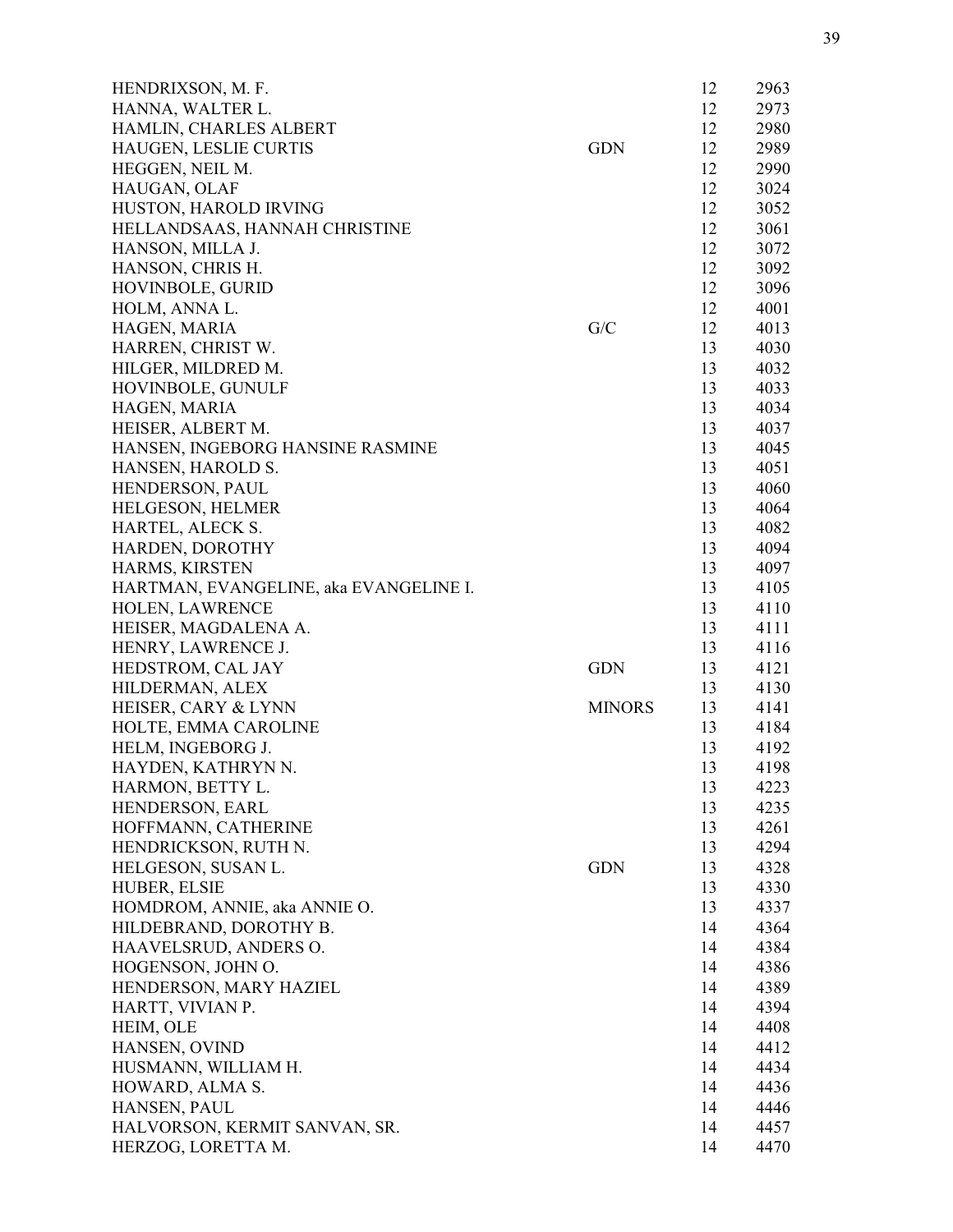| HERZOG, NORBERT F.                                  |            | 14 | 4476 |
|-----------------------------------------------------|------------|----|------|
| HOLLOWAY, EVELYN A.                                 |            | 14 | 4487 |
| HARVEY, LEONARD A.                                  |            | 14 | 4540 |
| HYSTAD, CALVIN DUANE                                |            | 14 | 4543 |
| HARTMAN, LOREN                                      |            | 14 | 4546 |
| HENDERSON, LYLE M. SR.                              |            | 14 | 4552 |
| HARVEY, IRENE E.                                    |            | 14 | 4563 |
| HARTMAN, DEAN                                       | <b>GDN</b> | 14 | 4567 |
| HUMPHREY, VIOLA W.                                  |            | 14 | 4591 |
| HOMSTAD, MAETTA                                     |            | 14 | 4595 |
| HOVDE, HJALMER                                      |            | 14 | 4606 |
| HAWRONSKY, EGNATZ                                   | <b>GDN</b> | 14 | 4607 |
| HOLVERSON, RALPH M.                                 |            | 14 | 4628 |
| HANSON, STENER W.                                   |            | 14 | 4632 |
| HEPPER, WILLIAM C.                                  |            | 14 | 4637 |
| HANEY, MYRLE                                        |            | 14 | 4639 |
| HOVERSON, HENRY C.                                  |            | 14 | 4642 |
| HAWRONSKY, EGNATZ                                   |            | 14 | 4655 |
| HOVEY, MARJORIE ELAINE                              |            | 14 | 4661 |
| HICKEL, ELLIS                                       | <b>GDN</b> | 14 | 4712 |
| HUGHES, PAULA D.                                    |            | 15 | 4714 |
| HOLO, AUSTIN E.                                     |            | 15 | 4735 |
| HUKILL, WALTER E.                                   |            | 15 | 4745 |
| HAMILL, CLAUD B.                                    |            | 15 | 4776 |
| HUBBARD, L. RON                                     |            | 15 | 4780 |
| HEDSTROM, ALVIN A.                                  |            | 15 | 4785 |
| HEDSTROM, CECYL M.                                  |            | 15 | 4786 |
| HAGEN, KNUTE M., aka KNUTE                          |            | 15 | 4837 |
| HOLM, WAYNE R.                                      |            | 15 | 4841 |
| HEAD, CLAIBORN LaFAYETTE, aka C. L., aka CLAIBORN L |            | 15 | 4842 |
| HAGEN, MANUEL                                       |            | 15 | 4845 |
| HAGEN, CLARENCE                                     |            | 15 | 4851 |
| HINMAN, ROBERT E., aka ROBERT                       |            | 15 | 4855 |
| HANSEN, ALBERT F.                                   |            | 15 | 4875 |
| HANNA, LEE                                          |            | 15 | 4896 |
| HELLAND, EDITH F., aka EDITH                        |            |    | 4923 |
| HAVERBERG, THORVEL E.                               |            |    | 4947 |
| HELM, CARL ADOLPH, aka CARL A.                      |            |    | 4948 |
| HAMUSEK, JULIA B.                                   |            |    | 4965 |
| HANSEN, CHRIS N.                                    |            |    | 4975 |
| HAGEN, ORVEN I.                                     |            |    | 4991 |
| HARTEL, RACHEL, aka RACHEL, aka RACHEL BETHINE      |            |    | 5006 |
| HAGEN, ANNE C.                                      |            |    | 5029 |
| HANNA, LEWIS FREDERICK, aka LEWIS F.                |            |    | 5081 |
| HARMON, FRANCIS E.                                  |            |    | 5085 |
| HARMON, OBERT J.                                    |            |    | 5087 |
| HAWRONSKY, JOHN, aka JOHN J.                        |            |    | 5098 |
| HAMMERVOLD, IDA                                     |            |    | 5106 |
| HAMMER, HENRY JAMES                                 | G/C        |    | 5113 |
| HEISER, LUCAS RONALD                                | <b>GDN</b> |    | 5117 |
| HEGG, DENIS L.                                      |            |    | 5120 |
| HOTCHKISS, ALPHA L.                                 |            |    | 5147 |
| HELM, OSCAR E., aka ERIC OSCAR                      |            |    | 5151 |
| HURLEY, LONNIE C.                                   |            |    | 5166 |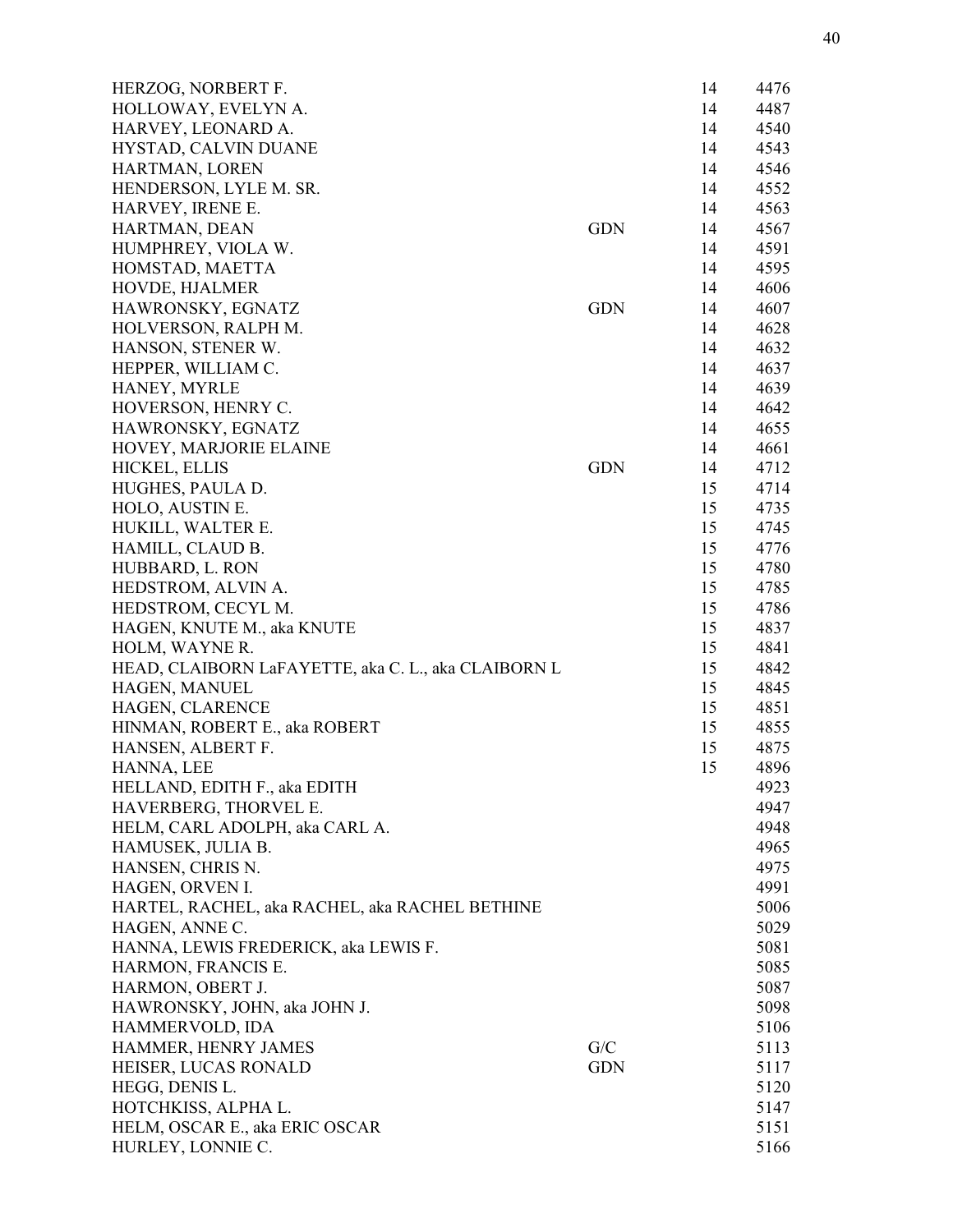| HERBERG, ROBERT, aka ROBERT K.                         |                  | 5168       |
|--------------------------------------------------------|------------------|------------|
| HERBERG, DARYN                                         |                  | 5169       |
| HAMMER, HENRY                                          | G/C              | 5180       |
| HOVLAND, OWEN                                          |                  | 5187       |
| HILLEREN, CHERYL LYNN                                  |                  | 5209       |
| HAWRONSKY, KATHERINE, aka KATIE                        |                  | 5212       |
| HELM, HELEN C.                                         |                  | 5216       |
| HURLEY, THORLENE L.                                    |                  | 5223       |
| HEARONEMUS, MABEL MARGARET, aka MABEL                  |                  | 5237       |
| HEINZ, RUTH LORRAINE, aka RUTH L.                      |                  | 5250       |
| HEGGEN, JULIA                                          |                  | 5258       |
| HAMRE, OLAV, aka OLAV NORMAN, aka OLAV N.              |                  | 5260       |
| HAUGEN, MAURICE A.                                     |                  | 5264       |
| HACKETT, BEVERLY D.                                    |                  | 5271       |
| HILLERUD, RAYMOND                                      |                  | 5277       |
| HAUGEN, ABNER E.                                       |                  | 5291       |
| HELLING, M. JEANETTE, aka MYRNA JEANETTE, aka JEANETTE |                  | 5292       |
| HAUGEN, CLARENCE                                       |                  | 5308       |
| HELLING, GLENN, aka GLENN P.                           |                  | 5312       |
| HARRELL, ALICE HEMMINGS                                |                  | 5334       |
| HOLIEN, CAROLINE G.                                    |                  | 5359       |
| HELM, JR., FREDERICK P.                                |                  | 96-P-5381  |
| HORN, AUDREY                                           |                  | 96-P-5386  |
| HEGGEM, IRENE C.                                       |                  | 96-P-5387  |
| HOLLER, RICHARD J., aka RICHARD JOHN                   |                  | 96-P-5396  |
| HILDERMAN, FLORENCE MATTIE                             |                  | 97-P-5459  |
| HOVET, WALTER                                          |                  | 97-P-5466  |
| HEGGEN, JOHN, aka JOHN PETER                           |                  | 97-P-5476  |
| HAUGEN, ORVILLE T.                                     |                  | 97-P-5484  |
| HENRY, LAURENCE O.                                     |                  | 98-P-5501  |
| HAGEN, BLENDA                                          |                  | 98-P-5506  |
| HEINZ, VALENTINE A.                                    |                  | 99-P-5549  |
| HOFFMANN, VICTOR                                       |                  | 99-P-5553  |
| HARDY, JOHN W.                                         |                  | 99-P-5556  |
| HOTCHKISS, LESTER CLEVE                                |                  | 99-P-5565  |
| HENDRICKSON, RAE ALVIN                                 |                  | 00-P-5610  |
| HOLMAN, CLYDE H                                        |                  | 00-P-5620  |
| HALCROW, ELVA M                                        |                  | 00-P-5636  |
| HELLANDSAAS, JULIET M.                                 |                  | 00-P-5641  |
| HANSON, LILLIAN M.                                     |                  | 00-P-5646  |
| HILLIER, GERDA                                         |                  | 00-P-5659  |
| HALCROW, RAYMOND R.                                    | <b>HEIRSHIP</b>  | 00-P-5688  |
| HOLM, JUDITH H. STENEHJEM                              |                  | 01-P-5695  |
| HARMS, EDITH                                           |                  | $01-P-016$ |
| HINMAN, FLORENCE                                       |                  | $01-P-031$ |
| HEGGEN, NORMAN J.                                      |                  | $02-P-09$  |
| HASSENSTAB, ORPAH ELIZABETH                            |                  | $02-P-42$  |
| HAGEN, LESTER O.                                       | <b>HEIRSHIP</b>  | $02-P-49$  |
| HUNTER, ELIZABETH                                      | <b>ANCILLARY</b> | $02-P-51$  |
| HOGAN, PATRICIA M.                                     | <b>ANCILLARY</b> | $02-P-58$  |
| HURLEY, ELROY R.                                       |                  | $02-P-62$  |
| HARTMAN, BRIAN A.                                      |                  | $03-P-02$  |
| HARRISON, CHARLES U.                                   | <b>HEIRSHIP</b>  | $03-P-06$  |
| HARTMAN, MARY                                          |                  | $03-P-22$  |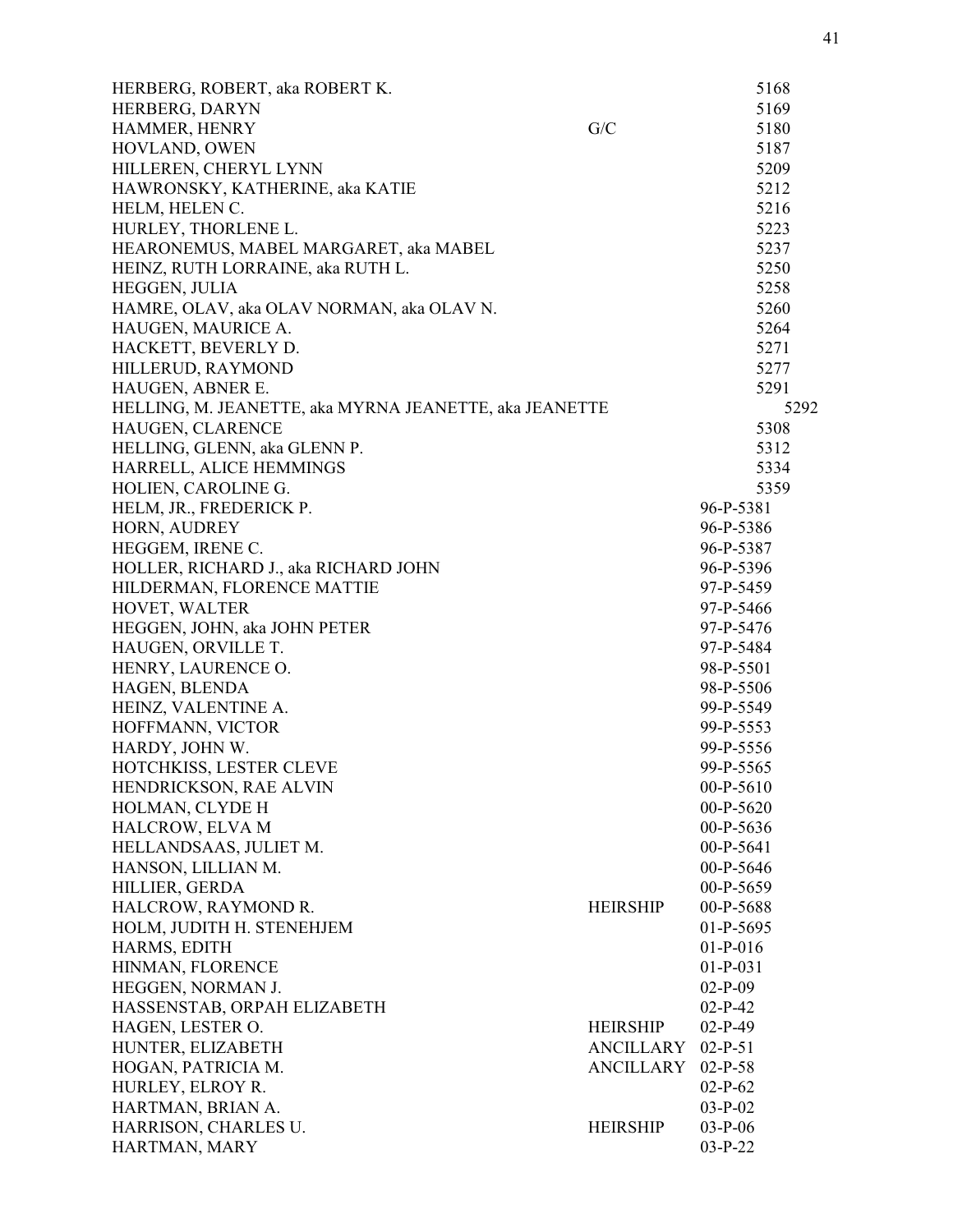| HARRINGTON, EILEEN F., AKA EILEEN FRANCES        | ANCILLARY 03-P-45 |                |      |
|--------------------------------------------------|-------------------|----------------|------|
| HAVERBERG, EDITH                                 | ANCILLARY 03-P-46 |                |      |
| HAYFORD, RALPH                                   |                   | $04-P-02$      |      |
| HURT, DARLENE BRENDA                             |                   | $04-P-06$      |      |
| HYSTAD, DALLAS H.                                |                   | $04-P-51$      |      |
| HENDERSON, IRENE                                 | G/C               | $04-P-52$      |      |
| HODGE, BILLIE ALEXANDER, aka B.D. ALEXANDER      |                   | $04-P-53$      |      |
| HALL, DESTINY                                    | G                 | $04-P-54$      |      |
| HANSON, MARJORIE O.                              |                   | $05-P-06$      |      |
| HOLM, ROBERT HENRY                               |                   | $05-P-23$      |      |
| HOLM, PEDER T.                                   |                   | $05-P-52$      |      |
| HOMSTAD, GORDON LESTER                           |                   | $06-P-37$      |      |
| HEWITT, KATHERINE ADELE                          |                   | $06-P-38$      |      |
| HARTKOPF, BYRON L.                               |                   | $06-P-52$      |      |
| HEISER, RALPH                                    |                   | $06-P-55$      |      |
| HALVORSON, OBERT M., aka OBERT MINER HALVORSON   |                   | $07-P-25$      |      |
| HOLLER, ANGELINE, aka ANGELINE IDA HOLLER        |                   | $07-P-27$      |      |
| HOMSTAD, ORVILLE ALVIN                           |                   | $07-P-50$      |      |
| HAUGEN, LOUISE A.                                |                   | $07-P-53$      |      |
| HART, IRENE A.                                   |                   | $07-P-54$      |      |
| HATTER, RUSSELL D.                               |                   | $07-P-78$      |      |
| HAGEN, ASTRID                                    |                   | $08-P-30$      |      |
| HARRINGTON, KENNETH O.                           |                   | 08-P-48        |      |
| HENRY, MICHAEL M.                                |                   | $08-P-62$      |      |
| HEDBERG, JR., ARTHUR THEODORE                    |                   | $08-P-65$      |      |
| HUSMAN, VIRGINIA M., aka VIRGINIA MCKRILL HUSMAN |                   | 08-P-72        |      |
| HAROLDSON, SELMER                                |                   | $08-P-93$      |      |
|                                                  |                   |                |      |
| HELLE, CLARA MARGARET                            |                   | 08-P-95        |      |
| HOFFMAN, HERMAN                                  |                   | 08-P-96        |      |
| HUTMACHER, WANDA I.                              |                   | $09-P-015$     |      |
| HAGEN, HENRY                                     |                   | $09-P-34$      |      |
| HULKE, BERNARD                                   |                   | $09-P-039$     |      |
| HULKE, HOWARD ARNOLD                             |                   | 09-P-047       |      |
| HEALD, SHIRLEY M.                                |                   | 09-P-052       |      |
| HAGEN, HAROLD R.                                 |                   | 09-P-076       |      |
| HURSH, ALICE B.                                  |                   | 09-P-079       |      |
| HAERTHER, DANIEL P.                              |                   | 09-P-080       |      |
| HANSON, MAXINE C.                                |                   | 09-P-087       |      |
| HAGEN, ORVILLE W.                                |                   | $09 - P - 105$ |      |
| HAGBERRY, EMMAR.                                 |                   | 09-P-106       |      |
| HAMRE, HELEN V.                                  |                   | 09-P-113       |      |
|                                                  |                   |                |      |
|                                                  |                   |                |      |
| <b>IRMEN, MATILDA</b>                            |                   | $\mathbf{1}$   | 35   |
| <b>IVERSON, ALBERT</b>                           |                   | $\overline{2}$ | 306  |
| INGLE, EARL A.                                   |                   | 6              | 1009 |
| <b>ISZLEY, HENRY</b>                             |                   | 7              | 1240 |
| <b>IVERSON, OLLA</b>                             |                   | $\tau$         | 1398 |
| IVERSON, O. J.                                   |                   | 8              | 1702 |
| <b>IVERSON, OLE R.</b>                           |                   | 9              | 1845 |
| <b>IVERSON, EDGAR J.</b>                         |                   | 9              | 2150 |
| <b>IVERSON, ELMER G.</b>                         |                   | 11             | 2498 |
| <b>ISZLEY, JOHN</b>                              |                   | 11             | 2553 |
|                                                  |                   |                |      |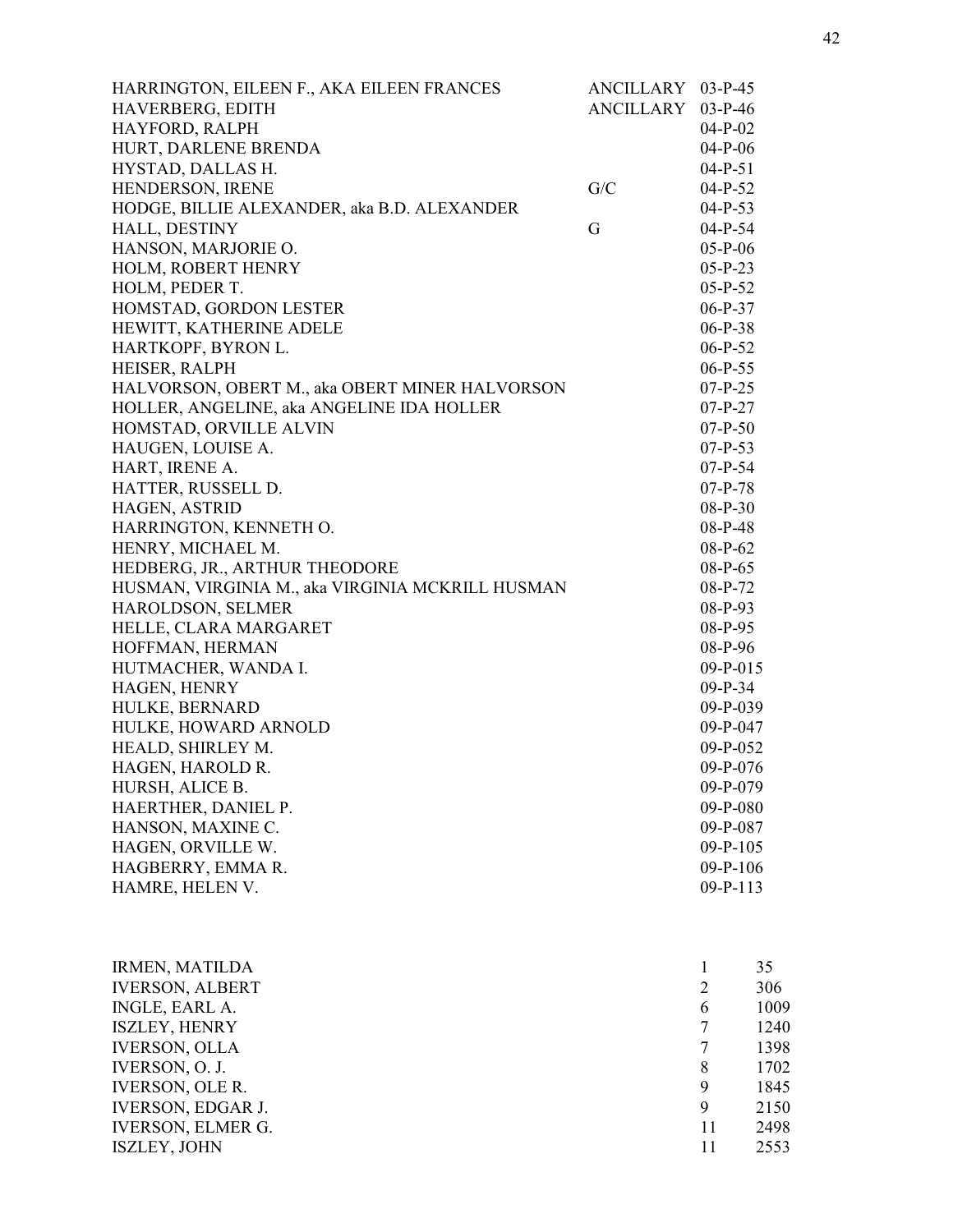| IRWIN, DALTON D.                         |                | 12                               | 2847 |
|------------------------------------------|----------------|----------------------------------|------|
| ISZLEY, HENRY, aka HENRY D.              |                | 12                               | 3097 |
| <b>INGLE, NOREEN BARBARA</b>             |                | 13                               | 4346 |
| INGLE, HARALD A.                         |                | 15                               | 4803 |
| <b>IVERSON, IVER BARNEY, aka IVER B.</b> |                |                                  | 4970 |
| INDERGARD, GEORGE C.                     |                |                                  | 5067 |
| <b>INGLE, SARA</b>                       |                |                                  | 5091 |
| <b>IVERSON, RUTH</b>                     |                |                                  | 5183 |
| <b>ISZLEY, MARIE A.</b>                  | ANCIL.         | 01-P-5699                        |      |
| <b>INDERGARD, MARY LOU</b>               | ANCIL          | $02-P-31$                        |      |
| <b>IVERSON, KEITH</b>                    |                | $07-P-80$                        |      |
| <b>IVERSEN, LUCILE I.</b>                |                | $08-P-21$                        |      |
| <b>IVERSON, IVER BRIAN</b>               |                | $09-P-055$                       |      |
| <b>JOHNSON, ALGOTT</b>                   |                | $\mathbf{1}$                     | 6    |
| JORGENSON, NORMA ELIDIA                  |                | $\mathbf{1}$                     | 10   |
| JAMES, WHITMAN R.                        |                | $\mathbf{1}$                     | 90   |
| JAMES, WHITMAN R.                        |                | $\mathbf{1}$                     | 91   |
| JOHNSON, JOHN                            |                | $\mathbf{1}$                     | 118  |
| <b>JOKSTAD, LARS</b>                     |                | $\mathbf{1}$                     | 129  |
| JOKSTAD, HALVOR AND HULDA                |                | $\mathbf{1}$                     | 138  |
| JOHNSON, AUGUST                          |                | $\overline{2}$                   | 164  |
| JOHNSON, LOUIS                           | <b>INCOMPT</b> | $\overline{2}$                   | 217  |
| JOHNSON, MRS. MILDRED                    |                | $\overline{2}$                   | 233  |
| JONSEN, THON A.                          |                | $\overline{3}$                   | 323  |
| JOHNSON, JACOB                           |                | 3                                | 333  |
| <b>JANSON, MARGARETTE</b>                |                | 3                                | 334  |
|                                          |                | 3                                | 363  |
| JUDKINS, GUY E.                          |                |                                  |      |
| JOHNSON, ENGEBRIGT                       |                | 3                                | 401  |
| <b>JONSRUD, OLE</b>                      |                | $\mathfrak{Z}$<br>$\overline{3}$ | 421  |
| JORE, OLE                                |                | $\overline{3}$                   | 429  |
| JACOBSON, GUSTAV                         |                |                                  | 443  |
| <b>JOHNSON, EDITH</b>                    |                | $\overline{3}$                   | 467  |
| <b>JORGENSON, NELS</b>                   |                | $\overline{4}$                   | 505  |
| JOHNSON, ANTON                           |                | $\overline{4}$                   | 506  |
| JACOBSON, MARIE                          |                | $\overline{4}$                   | 523  |
| JACOBSON, JOHN                           |                | $\overline{4}$                   | 534  |
| JOHNSON, WILLIAM C.                      |                | $\overline{4}$                   | 537  |
| <b>JOHNSRUD, OLEY</b>                    |                | $\overline{4}$                   | 554  |
| <b>JORGENS, ABRAHAM</b>                  |                | $\overline{4}$                   | 557  |
| JOHNSON, CHRIST                          |                | 4                                | 599  |
| JOHNSON, H. C.                           |                | $\overline{4}$                   | 598  |
| JOHNSON, MATHIAS C.                      |                | $\overline{4}$                   | 602  |
| JOHNSON, TORGER                          |                | $\overline{4}$                   | 610  |
| <b>JOHNSON, MARIE</b>                    |                | $\overline{4}$                   | 704  |
| <b>JUDKINS, FRED H.</b>                  |                | 4                                | 709  |
| <b>JACOBSON, JOHN</b>                    |                | 5                                | 751  |
| JONES, ALVIN R.                          |                | 5                                | 759  |
| <b>JORGENSON, GUSTAV</b>                 |                | 5                                | 790  |
| JACOBSON, CARL M. W.                     |                | 5                                | 804  |
| <b>JAMES, CHARLES</b>                    |                | 5                                | 805  |
| <b>JOHNSON, NELLIE</b>                   |                | 5                                | 816  |
| JOHNSRUD, WINTON, ET AL                  | <b>MINORS</b>  | 6                                | 902  |
|                                          |                |                                  |      |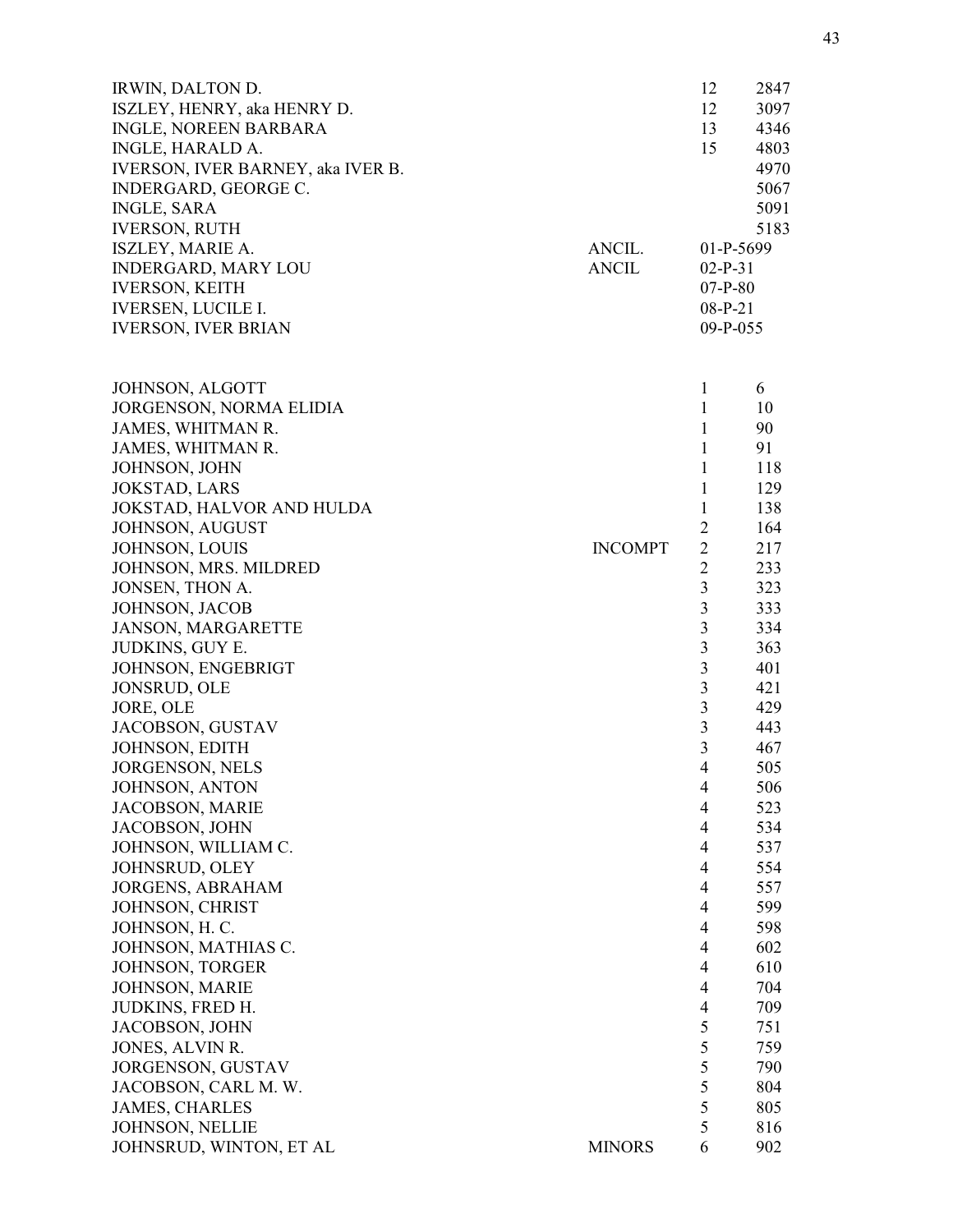| JOHNSON, EDDIE J.                   |               | 6                | 918  |
|-------------------------------------|---------------|------------------|------|
| JACOBSON, CAROLINE                  |               | 6                | 930  |
| JOHNSON, OSCAR H.                   |               | 6                | 1001 |
| JACOBSON, CHARLES A.                |               | 6                | 1012 |
| JOHNSON, TOMINE                     |               | 6                | 1024 |
| JOHNSON, MARIE                      |               | 6                | 1040 |
| JOHNSON, JOSEPHINE                  |               | 6                | 1099 |
| <b>JOHNSON, SEVERIN</b>             |               | 6                | 1121 |
| JOHNSRUD, HILMER J.                 |               | 6                | 1141 |
| JAS, CHAS. W.                       |               | 6                | 1147 |
| <b>JANES, ETTA</b>                  |               | 6                | 1158 |
| JOHNSON, ALFRED H.                  |               | 6                | 1185 |
| JOHNSON, JOHN B.                    |               | $\sqrt{ }$       | 1208 |
| JACK, ANETTA M.                     |               | $\boldsymbol{7}$ | 1217 |
| JACOBSON, MORRIS E.                 |               | $\boldsymbol{7}$ | 1231 |
| JOHNSON, ERNEST A.                  |               | $\tau$           | 1236 |
| JOHNSON, IVER D.                    |               | $\tau$           | 1247 |
|                                     |               | $\boldsymbol{7}$ | 1259 |
| JOHNSON, WALTER                     |               | $\tau$           |      |
| JACOBSON, EDNA SMITH                |               |                  | 1297 |
| JOHNSON, EDWARD T.                  |               | 7                | 1298 |
| JOHNSON, MARGARET ANN & ALAN CURTIS | <b>MINORS</b> | $\tau$           | 1299 |
| JAMES, FRED K.                      |               | $\boldsymbol{7}$ | 1367 |
| <b>JAMES, IONA</b>                  |               | $\tau$           | 1391 |
| JOHNSON, GEORGINA                   |               | 7                | 1400 |
| <b>JAMES, ROLAND &amp; LOIS</b>     | <b>MINORS</b> | $\tau$           | 1404 |
| JONES, MILTON E.                    |               | $\overline{7}$   | 1428 |
| <b>JONES, FLORENCE</b>              | <b>INCPT</b>  | 7                | 1482 |
| <b>JORGENSON, SERINE</b>            |               | $\boldsymbol{7}$ | 1493 |
| <b>JOHNSON, MARIE</b>               |               | 8                | 1525 |
| JOHNSON, GEORGE                     | <b>INCPT</b>  | 8                | 1532 |
| <b>JONES, FLORENCE</b>              |               | 8                | 1556 |
| JOHNSON, ARNOLD                     |               | 8                | 1564 |
| <b>JOHNSON, ARTHUR</b>              |               | 8                | 1569 |
| JOHNSON, GEORGE                     | <b>INCPT</b>  | 8                | 1571 |
| <b>JOHNSON, ANDREW</b>              |               | 8                | 1574 |
| JOHNSON, MERVIN ET AL               | <b>MINORS</b> | 8                | 1596 |
| <b>JOHNSON, SAKARIAS</b>            |               | 8                | 1657 |
| JIRICKA, JOHN                       |               | 8                | 1671 |
| JOHNSON, ANNA L.                    |               | 8                | 1682 |
| JOHNSON, WILLIAM                    | <b>GDN</b>    | 8                | 1718 |
| JACOBSON, ALEX & KENNETH            | <b>MINORS</b> | 8                | 1723 |
| <b>JENSEN, JORGEN</b>               |               | 8                | 1732 |
| JANSSEN, MARGARET                   |               | 8                | 1739 |
| JOHNSON, WILLIAM                    |               | 8                | 1741 |
| JOHNSON, ADOLF                      |               | 8                | 1802 |
| <b>JOHNSRUD, SOPHIA</b>             |               | 8                | 1822 |
| JACOBSON, JULIUS                    |               | 8                | 1820 |
| JENNER, LENA V.                     |               | 9                | 1849 |
| JACKSON, SOREN C.                   |               | 9                | 1873 |
|                                     |               |                  |      |
| JOHNSON, ROBERT E.                  |               | 9                | 1877 |
| <b>JOHNSON, HARRY</b>               |               | 9                | 1893 |
| JOHNSON (BERGE), KATHLEEN           | <b>MINOR</b>  | 9                | 1960 |
| JOHNSON, HORACE E.                  |               | 9                | 1975 |
| <b>JUVE, ARTHUR</b>                 |               | 9                | 1984 |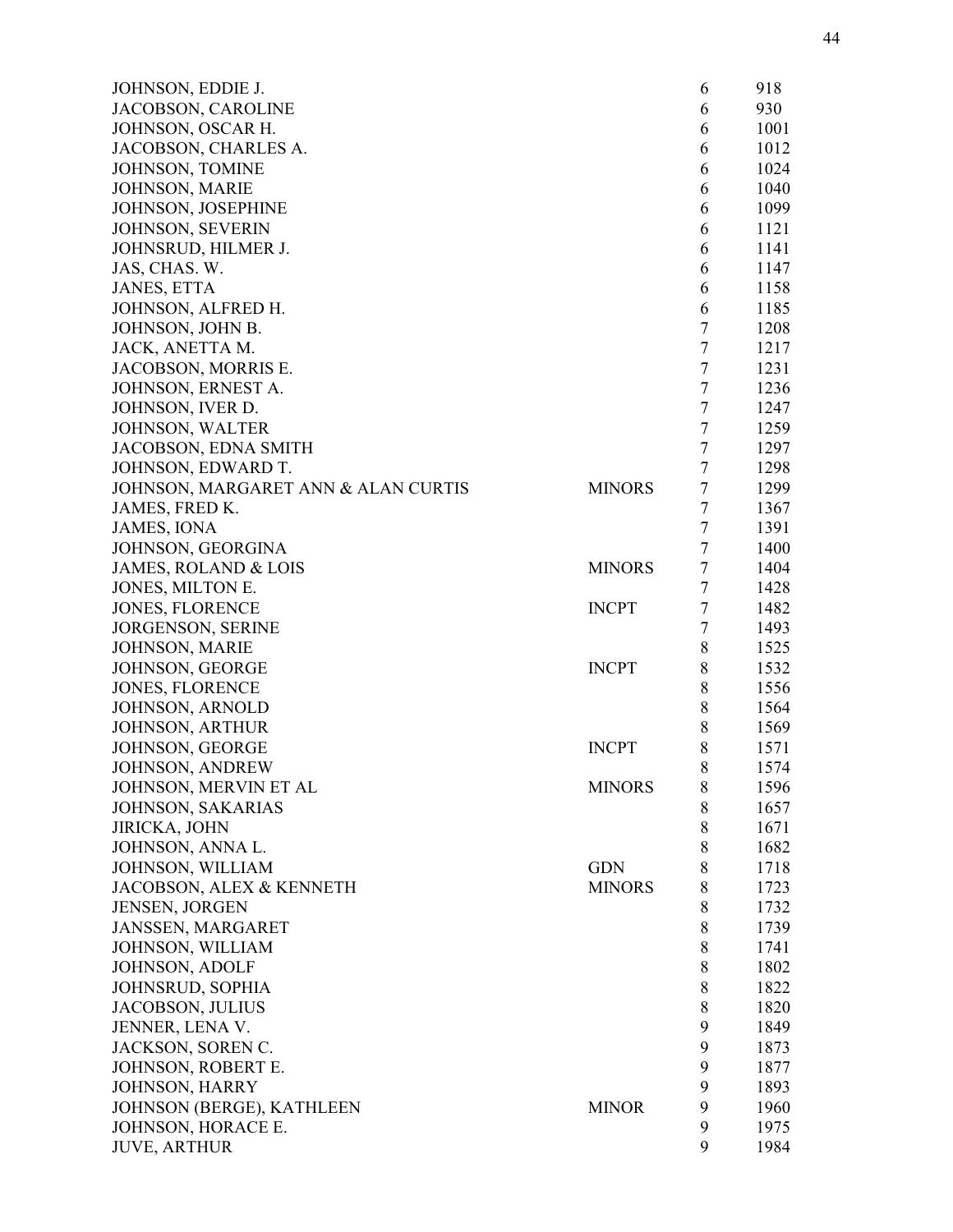| JORGENS, JOHN O.                             |               | 9  | 1991 |
|----------------------------------------------|---------------|----|------|
| <b>JOHNSRUD, GURI</b>                        |               | 9  | 1992 |
| <b>JOHNSON, MELVIN</b>                       |               | 9  | 1998 |
| JACOBSON, OLE                                | <b>INCPT</b>  | 9  | 2026 |
| JOHNSRUD, GILBERT                            |               | 9  | 2027 |
| JOHNSON, GUST A.                             |               | 9  | 2032 |
| JOHNS, FRED                                  |               | 9  | 2033 |
| JOHNSON, IVER L.                             |               | 9  | 2040 |
| JACOBSON, OLE J.                             |               | 9  | 2065 |
| JOHNSON, MAXWELL H. D., ET AL                | <b>MINORS</b> | 9  | 2069 |
| JOHNSON, HARRY C.                            |               | 9  | 2074 |
| JOHNSON, AXEL S.                             |               | 9  | 2088 |
| JOHNS, JESSIE                                | <b>INCPT</b>  | 9  | 2101 |
| JOHNSON, P.O.C.                              | <b>INCPT</b>  | 9  | 2106 |
| JOHNS, ELIZA                                 |               | 9  | 2109 |
| JOHNSON, P. O. C. (PETER)                    |               | 9  | 2111 |
| JOHNS, JESSIE                                |               | 9  | 2118 |
| JOHNSON, HANNAH J.                           |               | 9  | 2152 |
| JACOBSON, KERMIT H.                          |               | 10 | 2172 |
|                                              |               |    |      |
| JONES, ROBERT R.                             |               | 10 | 2196 |
| JANG, YEN                                    |               | 10 | 2210 |
| JOHNSON, ISABEL W.                           |               | 10 | 2212 |
| JACOBSEN, THOMAS, aka THOMAS JACOBSEN HORREM |               | 10 | 2213 |
| JOHNSON, CLYNORD                             |               | 10 | 2253 |
| <b>JOST, BARBARA</b>                         |               | 10 | 2327 |
| JUDKINS, STANLEY L.                          |               | 10 | 2328 |
| JOHNSON, ERNEST JR.                          |               | 10 | 2365 |
| JOHNS, GERTRUDE                              |               | 10 | 2379 |
| JOHNSTONE, CLARA, aka CLARA JOHNSTON         |               | 10 | 2429 |
| <b>JULYN, FRANK</b>                          |               | 11 | 2492 |
| JOHNSRUD, OLE O.                             |               | 11 | 2509 |
| JOHNSRUD, JANNA                              |               | 11 | 2514 |
| JORGENSON, EDWARD E.                         |               | 11 | 2537 |
| JOHNSON, CHRIST                              |               | 11 | 2624 |
| <b>JORE, SELMA</b>                           | <b>JTTEN</b>  | 11 | 2625 |
| JOHNSON, ELVIN R.                            |               | 11 | 2740 |
| JOHANSON, ALVIN R.                           |               | 11 | 2745 |
| JOHNSON, MARTIN                              |               | 11 | 2746 |
| JOHNSON, PHILIP O. C.                        |               | 11 | 2772 |
| JOHNSON, KAREN, DENNIS, CURTIS, & ANN        | <b>MINORS</b> | 11 | 2782 |
| <b>JOHNSTON, PETER</b>                       |               | 12 | 2829 |
| JOHNSON, WILLIAM AKA WILLIAM F.              |               | 12 | 2839 |
| JORGENSON, OLE MARTIN                        |               | 12 | 2847 |
| JOHNSON, JEROME                              | <b>SUMADM</b> | 12 | 2868 |
| JORGENSON, NEVADA                            | <b>GDN</b>    | 12 | 2872 |
| JONES, FRANK W.                              |               | 12 | 2878 |
| JOHNSON, BERTHA N.                           |               | 12 | 2908 |
| JOHNSON, INGA M.                             |               | 12 | 2937 |
| JORE, MYRTLE C.                              |               | 12 | 2950 |
| JOHNSON, ROY N.                              |               | 12 | 2952 |
| JOYCE, CARRIE                                |               | 12 | 2994 |
| JOHNSON, T. ELMER                            |               | 12 | 3010 |
| <b>JORGENS, MARIAN</b>                       |               | 12 | 3012 |
| JOHNSRUD, HAROLD                             |               | 12 | 3036 |
|                                              |               |    |      |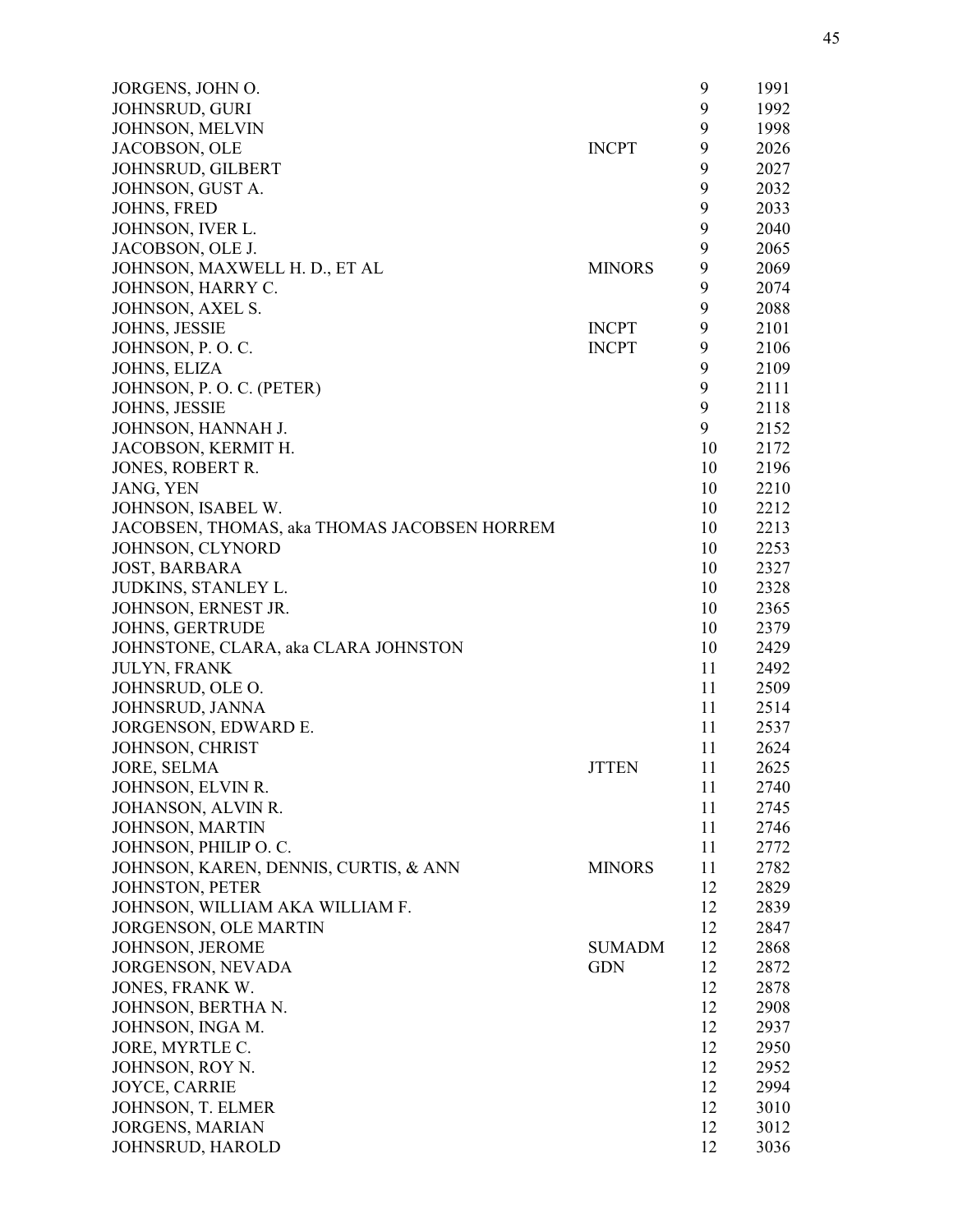| JOHNSEN, HUGO                                       |             | 12 | 3075 |
|-----------------------------------------------------|-------------|----|------|
| JORE, ALMER JOSEPH                                  |             | 12 | 4012 |
| JOHNSTON, DELORAS                                   |             | 12 | 4017 |
| JOHANNSEN, HANNE JENSINE                            |             | 13 | 4046 |
| JANSEN, CARL                                        |             | 13 | 4065 |
| JONSSON, STEFIA SIGRIDUR                            |             | 13 | 4119 |
| JENNER, BERNICE K.                                  |             | 13 | 4150 |
| JOHNSTON, WALTER                                    | <b>GDN</b>  | 13 | 4159 |
| JAYNES, HULBERT F.                                  |             | 13 | 4226 |
| JOHNSON, MARGARET A.                                |             | 13 | 4232 |
| <b>JAMES, IONA</b>                                  |             | 13 | 4239 |
| JAMBOR, LAWRENCE F.                                 |             | 13 | 4247 |
| JOHNSON, OLE T.                                     | <b>GDN</b>  | 13 | 4249 |
| <b>JOA, ANDERS</b>                                  |             | 13 | 4253 |
| JOA, LIVA                                           |             | 13 | 4254 |
| <b>JUDKINS, HARRY</b>                               |             | 13 | 4259 |
| JOHNSON, KIRK & KIMBERLY FALKENHAGEN                | <b>GDN</b>  | 13 | 4283 |
| JOHNSON, EMELIA SOPHIA                              |             | 13 | 4327 |
| JANSEN, ALVIN G.                                    |             | 13 | 4332 |
| JOHNSON, MINNIE, aka WILHELMINA, aka MRS. GUSTAV    |             | 14 | 4354 |
| JOHNSON, HERMAN W., aka HERMAN W., aka H. W.        |             | 14 | 4357 |
| JOHNSEN, MELVIN M.                                  |             | 14 | 4382 |
| JOHNSEN, SIGRID L.                                  |             | 14 | 4413 |
| JOST, ELMER AKA ELMER W.                            |             | 14 | 4429 |
| JONES, DILYS ODE                                    |             | 14 | 4478 |
| JENKINS, ELZORA B.                                  |             | 14 | 4532 |
| JACOBY, EARL J.                                     |             | 14 | 4534 |
| JOHNSON, IRVIN HARRY                                |             | 14 | 4566 |
| JOHNSRUD, ANDREW                                    |             | 14 | 4583 |
| JOHNSON, ARTHUR RICKARD                             |             | 14 | 4604 |
| JOHNSON, SERENA                                     | <b>CONS</b> | 14 | 4618 |
| JOKSTAD, HILDA, aka JORAND RANGHILDA, aka JEROND R. |             | 14 | 4650 |
| JENNER, CLARK H.                                    |             | 14 | 4656 |
| <b>JORE, SELMER</b>                                 |             | 14 | 4663 |
| JACOBSON, DEAN A.                                   |             | 14 | 4670 |
| JEVNE, FRANZ                                        |             | 14 | 4671 |
| JOHNSON, PHILIP O. C.                               |             | 15 | 4684 |
| JOKSTAD, HALVOR C.                                  |             | 15 | 4687 |
| <b>JOHNSTON, WALTER</b>                             |             | 15 | 4689 |
| JOHNSON, SERENA M.                                  |             | 15 | 4716 |
| JOHNSON, EVELYN B.                                  |             | 15 | 4727 |
| <b>JENSEN, ELDA</b>                                 |             | 15 | 4742 |
| JOHNSON, TRYGVE                                     |             | 15 | 4768 |
| JOHNSON, FREIDA K.                                  | <b>GDN</b>  | 15 | 4777 |
| JORE, ARTHUR J. AKA ART                             |             | 15 | 4835 |
| <b>JERMIASON, AXEL</b>                              |             | 15 | 4884 |
| JORGENSON, RAYMOND VICTOR, aka RAYMOND V.           |             |    | 4914 |
| JORGENSON, MELVIN L.                                |             |    | 4919 |
| JACOBSON, J. GARVIN                                 |             |    | 5036 |
| <b>JONSRUD, OSCAR</b>                               |             |    | 5066 |
| JOHNSTON, BEN                                       |             |    | 5083 |
| JAYNES, PAULINE B.                                  |             |    | 5139 |
| JORGENSON, CARL A., aka CARL                        |             |    | 5159 |
| JOHANSEN, DENNIS, aka DENNIS H.                     |             |    | 5164 |
|                                                     |             |    |      |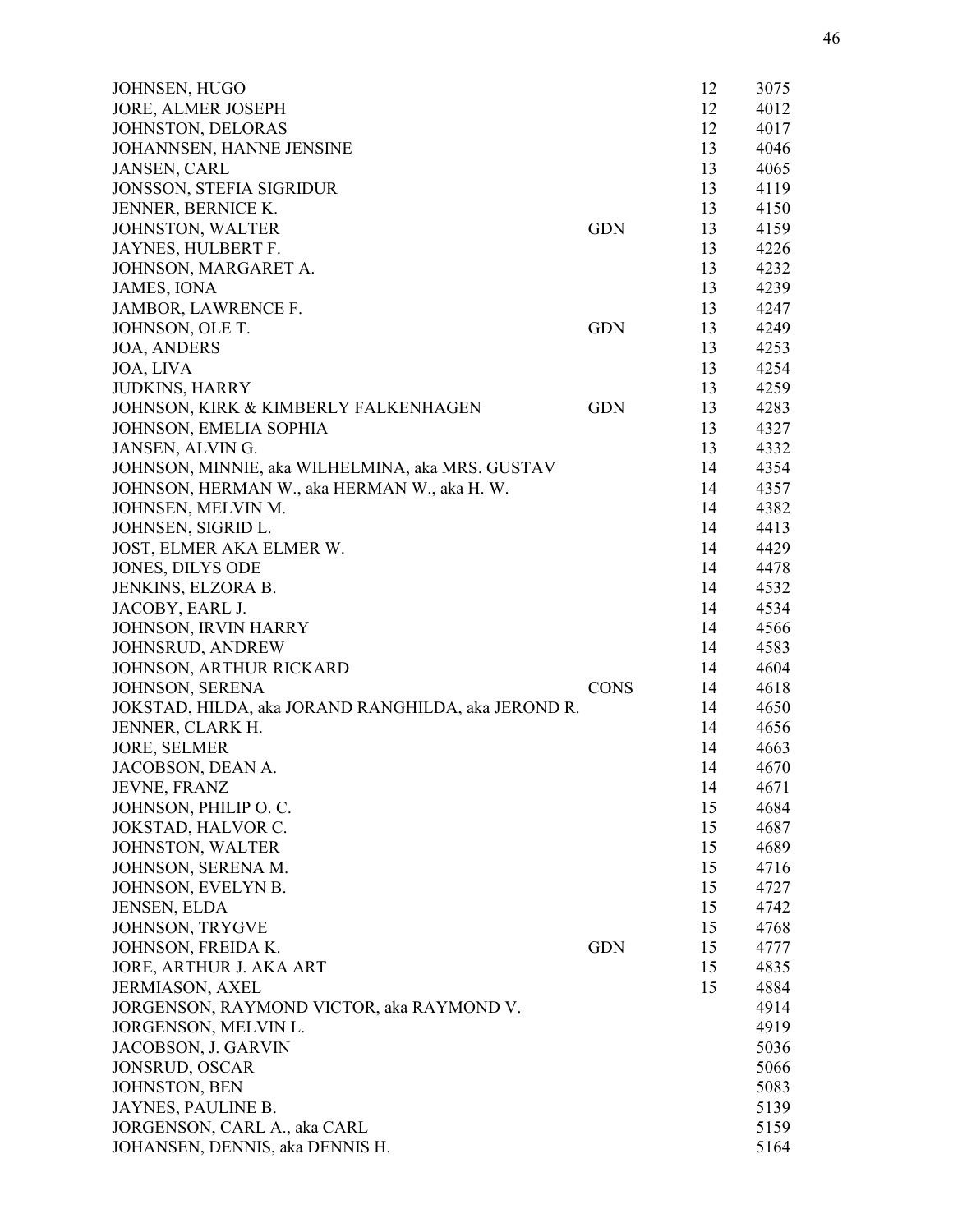| JOHNSON, CATHERINE E.                                |              | 5175       |
|------------------------------------------------------|--------------|------------|
| <b>JORGENSON, GEORGE ALF</b>                         |              | 5222       |
| JERMIASON, ORLYN J.                                  |              | 5257       |
| JACKSON, JAY                                         |              | 5265       |
| JOHNSRUD, ORVILLE H.                                 |              | 5316       |
| JOHNSON, NORMAN E.                                   |              | 5319       |
| JOHNSRUD, ARDEN L.                                   |              | 5333       |
| JACKSON, LYDIA C. aka LYDIA                          |              | 5340       |
| JOHNSON, LEAH AMANDA                                 |              | 5349       |
| JACOBS, KATHLEEN HENNEN                              |              | 5372       |
| JORGENSON, ANN                                       |              | 96-P-5414  |
| JOHNSON, ESTHER S., aka ESTHER H. JOHNSON            |              | 96-P-5421  |
| JOHNSON, MARJORIE A., aka MARJORIE ADELLA            |              | 97-P-5478  |
| <b>JORGENSON, EINAR</b>                              |              | 98-P-5495  |
| JOHNSRUD, WILMA ECKLUND                              |              | 98-P-5531  |
| JOHNSON, HERMAN D.                                   |              | 98-P-5534  |
| JORGENSON, FLOYD ELMER                               |              | 99-P-5558  |
| JOHNSON, MAE VIOLA                                   | C/G          | 99-P-5588  |
| JOHNSON, ARTHUR MELVIN                               |              | 00-P-5681  |
| JOHNSRUD, BARBARA                                    |              | 00-P-5689  |
| JOHNSON, CLARENCE                                    |              | 01-P-5693  |
| JOHNSON, FLORENCE L.                                 | C/G          | $01-P-030$ |
| <b>JAMES, FREDERICK KAY</b>                          |              | $01-P-040$ |
| JOHNSON, LLOYD VERNON                                |              | $01-P-049$ |
| JOHNSTON, JR, ROBERT E.                              |              | $01-P-056$ |
|                                                      |              | $02-P-15$  |
| JELLESED, ARNEL L.                                   | <b>ANCIL</b> |            |
| JOHNSEN, ARNE A.                                     |              | $02-P-43$  |
| JOHNSRUD, WINTON O.                                  |              | $03-P-27$  |
| JOHNSRUD, JOHN                                       |              | $03-P-43$  |
| JOHNSRUD, CARL T.                                    |              | $03-P-56$  |
| JOST, INGA                                           |              | $03-P-60$  |
| <b>JORE, SANDRA</b>                                  |              | $05-P-21$  |
| JOHNSRUD, WILMA C., fka WILMA C. EKLUND              |              | $05-P-57$  |
| JOHNSON, BORNY A.                                    |              | $05-P-64$  |
| JOHNSTON, AGNES M.                                   | <b>ANC</b>   | $06-P-11$  |
| JOHNSON, ELMER R.                                    |              | $06-P-13$  |
| JOHNSON, MERVIN P.                                   |              | $06-P-18$  |
| JOHNSON, MARIETTA                                    |              | $06-P-45$  |
| JOHNSON, LEONARD STANLEY                             |              | $06-P-48$  |
| JOHNSON, MERVIN D.                                   |              | $06-P-60$  |
| JOHNSON, MILDRED T.                                  |              | $06-P-61$  |
| JOHNSON, GARY                                        |              | $07-P-26$  |
| JOST, RALPH, aka RALPH W. JOST                       |              | $07-P-32$  |
| JOHNSON, DELLA M.                                    |              | $07-P-38$  |
| JOHNSON, MAE VIOLET                                  |              | $07-P-43$  |
| JUDKINS, ROY J.                                      |              | $07-P-59$  |
| JOHNSRUD, LEWIS M.                                   |              | $08-P-19$  |
| JOHNSON, VERNON G/C                                  |              | 08-P-26    |
| JENSEN, JUDITH C., aka JUDITH CLAIRE JENSEN          |              | 08-P-32    |
| JOHNSON, WILLIAM LEO                                 |              | 08-P-33    |
| JOHNSON, LOWELL E.                                   |              | 08-P-42    |
| JONES, DONALD F.                                     |              | $08-P-45$  |
| JOHNSON, WILLIAM C.                                  |              | 08-P-54    |
| JACOBSON, LOUIE JEAN aka JEAN PELISSIER JACOBSON and |              |            |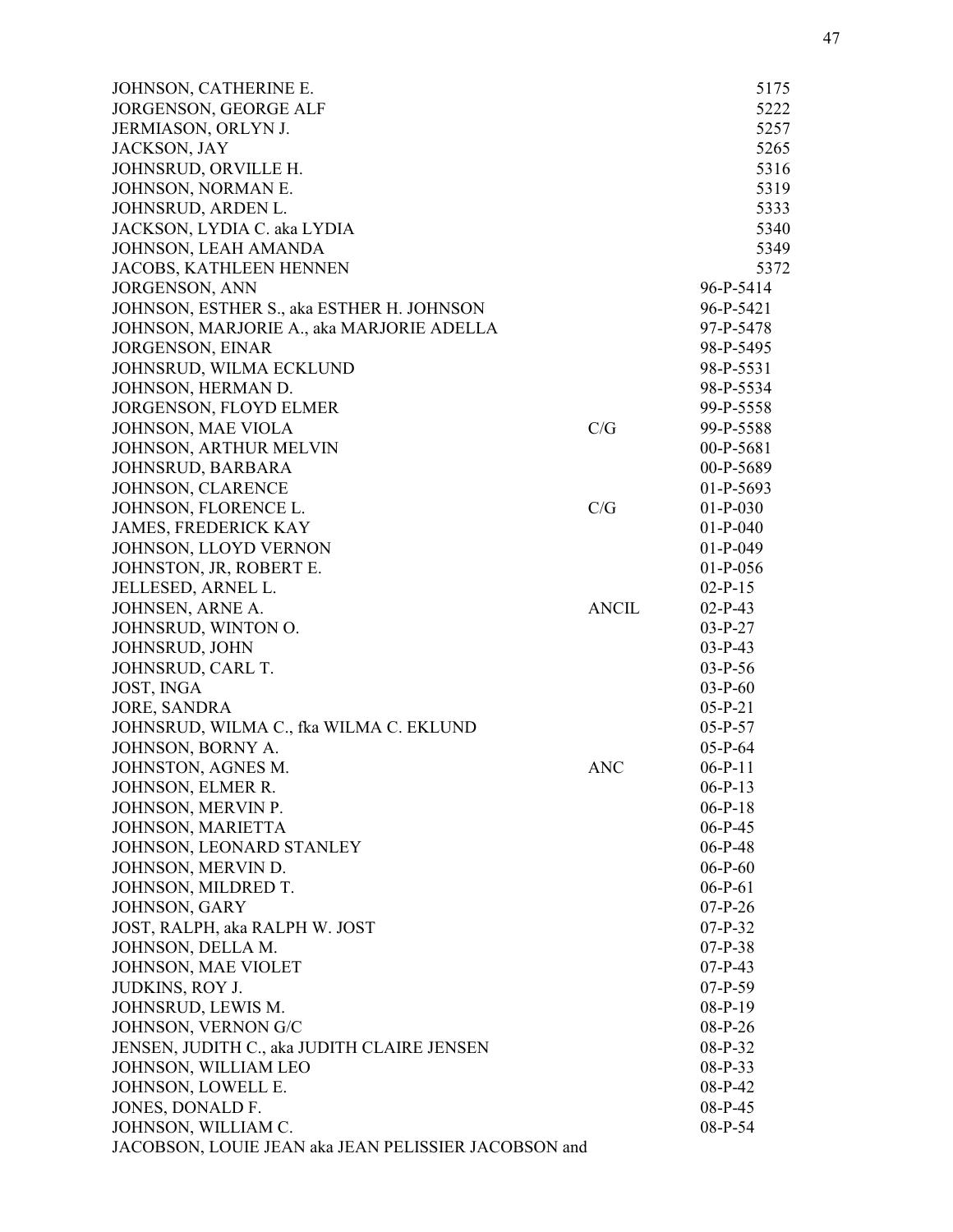| <b>JEAN JACOBSON</b>  |     | 08-P-82    |
|-----------------------|-----|------------|
| <b>JELLESED, KYLE</b> | G/C | $08-P-86$  |
| JOHNSON, MARTIN H.    |     | $09-P-016$ |
| JONES, JOHN CALVIN    |     | $09-P-017$ |

| KNIPE, STANLEY D.             |               | 1              | 5    |
|-------------------------------|---------------|----------------|------|
| KALLSTED, NELS J.             |               | 1              | 18   |
| KEEBAUGH, JOEL                |               | 1              | 19   |
| KENYON, GEORGE P.             |               | 1              | 39   |
| KITTELSON, CHRISTOPHER C.     |               | 1              | 67   |
| KUNSELMAN, JOHN J.            |               | $\overline{2}$ | 193  |
| <b>KRASS, LESTER</b>          |               | $\overline{2}$ | 198  |
| KARPYAK, MAXINE               |               | $\overline{2}$ | 216  |
| KIEFFER, SUSANNA              |               | $\overline{2}$ | 218  |
| KEOGH, SARAH                  |               | $\overline{c}$ | 227  |
|                               |               | $\overline{2}$ |      |
| KARPYAK, KATHERINE            |               |                | 232  |
| KANNAR, WILLIAM C.            |               | $\overline{2}$ | 246  |
| KLASSEN, NICHOLAS JR.         |               | $\overline{2}$ | 261  |
| KLANDL, JOSEPH                |               | $\overline{2}$ | 299  |
| KULLBERG, GUSTAV              |               | $\overline{2}$ | 308  |
| KNARREBERG, DORCAS            |               | 3              | 351  |
| KEEBAUGH, AMELIA              |               | 3              | 366  |
| KUNSELMAN, ROSE E. & CAROLINE |               | 3              | 373  |
| KNIGHT, MARY A.               |               | 3              | 383  |
| KOWIS, CONRAD                 |               | 3              | 440  |
| KJELBERG, TORGRIM O.          |               | 3              | 447  |
| <b>KLURDAL, ANDREW</b>        |               | 3              | 468  |
| <b>KOVIS CHILDREN</b>         |               | $\overline{4}$ | 489  |
| KARLSTAD, CHRIST              |               | 4              | 500  |
| KELTER, PETER JOSEPH          |               | $\overline{4}$ | 582  |
| KNUTSON, A. G.                |               | $\overline{4}$ | 627  |
| KINNER, ESTELLE H.            |               | $\overline{4}$ | 677  |
| <b>KRON, ALFRED</b>           |               | 5              | 724  |
| <b>KRAMER, MARY</b>           |               | 5              | 780  |
| <b>KLANDL MINORS</b>          |               | 5              | 807  |
| KNOSPE, FRED W.               |               | 5              | 837  |
| KLANDL, CLARENCE              | <b>MINORS</b> | 5              | 871  |
| KELLOGG, LIELA A.             |               | 6              | 895  |
| KEMNA, ERNEST                 |               | 6              | 941  |
| KLEIN, MARY BARBARA           |               | 6              | 1046 |
| KLEIN, DORA B.                |               | 6              | 1047 |
| KJELBERG, OLE T.              |               | 6              | 1078 |
| KAASA, THOR T.                |               | 6              | 1080 |
| <b>KRONE, DORENE</b>          |               | 6              | 1105 |
| KINNING, HARRY                |               | 6              | 1106 |
| KUTCHER, CARL                 |               | 6              | 1118 |
| KNARREBORG, JENS L.           |               | 6              | 1137 |
| KJILBAK, BEVERLY ANN          |               | 6              | 1138 |
| KJELBERG, THOMAS T.           |               | 6              | 1151 |
| KJILBAK, OSWALD P.            |               | 6              | 1155 |
| KISTLER, EMMA C. INGRAM       |               | 6              | 1159 |
|                               |               |                |      |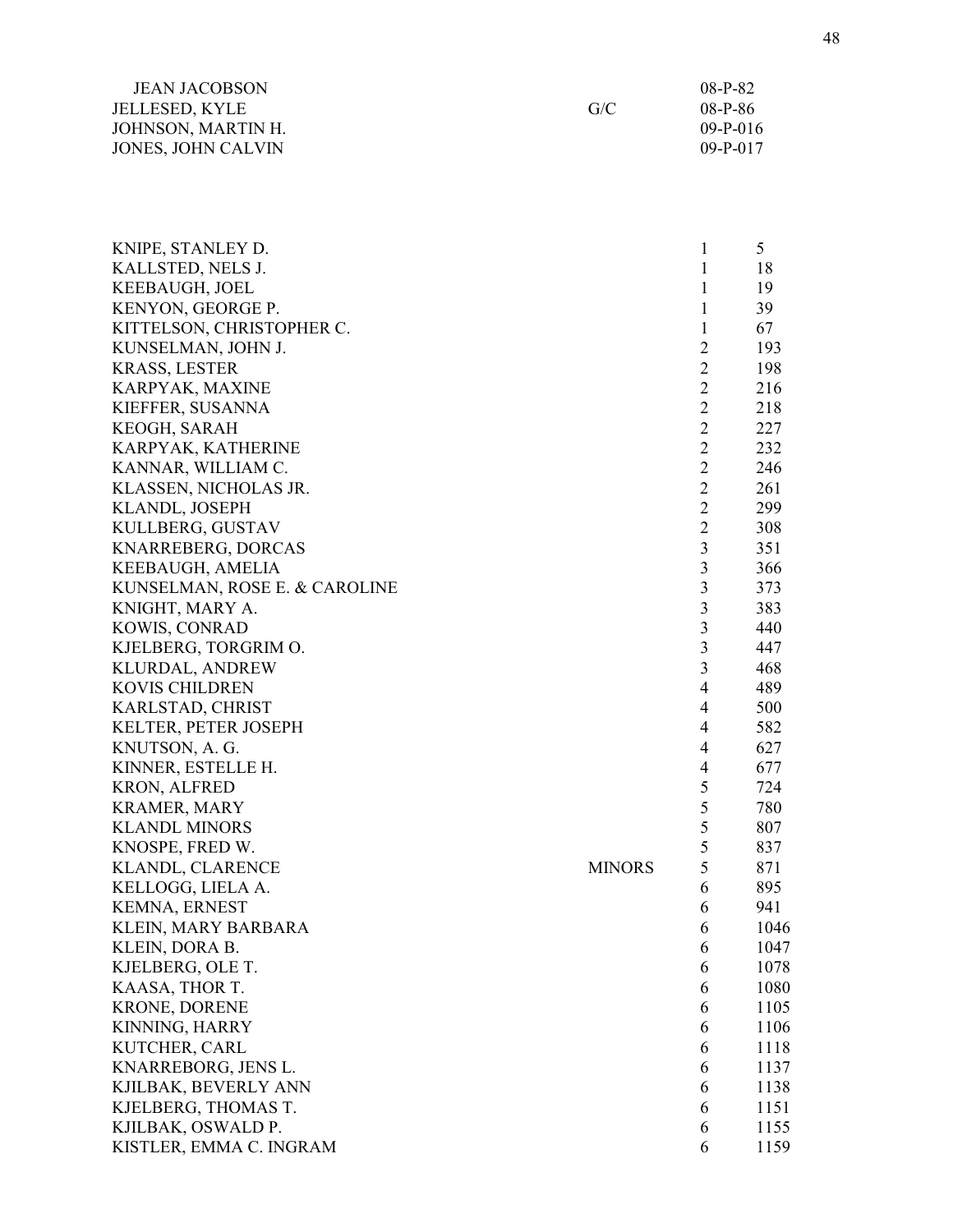| KUMMER, LAWRENCE                      |               | 6              | 1173 |
|---------------------------------------|---------------|----------------|------|
| KITTELSON, GUSTA                      |               | $\tau$         | 1245 |
| KJELBAK, O.                           |               | $\tau$         | 1281 |
| <b>KRAFT, CHARLES</b>                 | <b>INCPT</b>  | $\tau$         | 1314 |
| KULCZYK, MARY                         |               | $\tau$         | 1316 |
| KNUDTSON, ANTON B.                    |               | 7              | 1330 |
| KLEVMOEN, ASMUND                      |               | $\tau$         | 1372 |
| KNUTSON, ALBIN CLARENCE               |               | $\tau$         | 1375 |
| KOCH, MATHIAS, aka MATH               |               | $\tau$         | 1383 |
| KNUTSON, ALBIN G.                     |               | $\overline{7}$ | 1456 |
| KNIGHT, GEORGIA ANN                   |               | $\tau$         | 1506 |
| KLOSE, VERNON A.                      | <b>GDN</b>    | $\tau$         | 1523 |
| KAMBESTAD, ODMUND                     |               | 8              | 1533 |
| KOSHMAN, W. H., SR.                   |               | 8              | 1603 |
| <b>KENNEDY, JESSIE</b>                |               | 8              | 1698 |
| <b>KRAMER, FRED</b>                   |               | $\,8\,$        | 1712 |
| KLOHS, WILLIAM E.                     | <b>GDN</b>    | $\,8\,$        | 1747 |
| <b>KELTER, JOHN</b>                   |               | $\,8\,$        | 1752 |
| KENNEDY, ANGUS K. JR.                 |               | $8\,$          | 1758 |
| KENNEDY, BARBRA KAY, ANGUS            | <b>MINORS</b> | 8              | 1798 |
| KJELSTAD, IVAR                        |               | 9              | 1900 |
| <b>KRAFT, CARL</b>                    |               | 9              | 1922 |
| KNARREBORG, ANNA                      | <b>INCPT</b>  | 9              | 1935 |
| KRAFT, ANNA MARIE                     |               | 9              | 1936 |
|                                       |               | 9              | 1948 |
| <b>KRINGLAAK, KNUT</b>                |               | 9              | 1970 |
| KRINGLAAK, AMANDA                     |               | 9              |      |
| KITTLESON, HANS                       |               |                | 2047 |
| KLASSON (CLAUSON), KARL ALBERT        |               | 9              | 2073 |
| KNARREBORG, ANNA AMELIA               |               | 9              | 2076 |
| KINCAID, IDA C.                       |               | 9              | 2079 |
| KOBERNICK, SHERMAN, ALLEN, ET AL      | <b>MINORS</b> | 9              | 2092 |
| KURTZ, ALTA R.                        |               | 9              | 2121 |
| KUMMER, LOUIS                         |               | 9              | 2126 |
| KUMMER, JOHN F.                       |               | 9              | 2139 |
| KONO, CARL J.                         |               | 9              | 2145 |
| KUMMER, DAVID, KENNETH ET AL          | <b>GDN</b>    | 9              | 2148 |
| KUMMER, MINNIE                        |               | 9              | 2181 |
| KINNEBERG, PEDER                      |               | 10             | 2191 |
| KNUTSON, HELMER I.                    |               | 10             | 2208 |
| <b>KRUGER, FRANK</b>                  |               | 10             | 2219 |
| KNUDSON, CHARLES                      | <b>GDN</b>    | 10             | 2245 |
| KRINGLAAK, ASLAK, aka ALEX S.         |               | 10             | 2320 |
| <b>KENNEDY, ANGUS</b>                 |               | 10             | 2334 |
| KRINGLAAK, KNUT                       |               | 10             | 2360 |
| KIESON, ESTHER                        |               | 10             | 2408 |
| KUEHL, EDWIN A. F.                    |               | 10             | 2478 |
| <b>KLANDL, ALOIS</b>                  |               | 10             | 2483 |
| KURTZ, CHARLES                        |               | 11             | 2499 |
| KOGEAR, ETHEL                         | <b>GDN</b>    | 11             | 2525 |
| KERR, CHARLES W.                      |               | 11             | 2546 |
| KELLOGG, BRYANT R.                    |               | 11             | 2560 |
| KLAMM, JACOB                          |               | 11             | 2561 |
| KNUTSON, JOHN M.                      |               | 11             | 2568 |
| KRAUSE, ALFRED R., aka "MISSOURI IKE" |               | 11             | 2573 |
|                                       |               |                |      |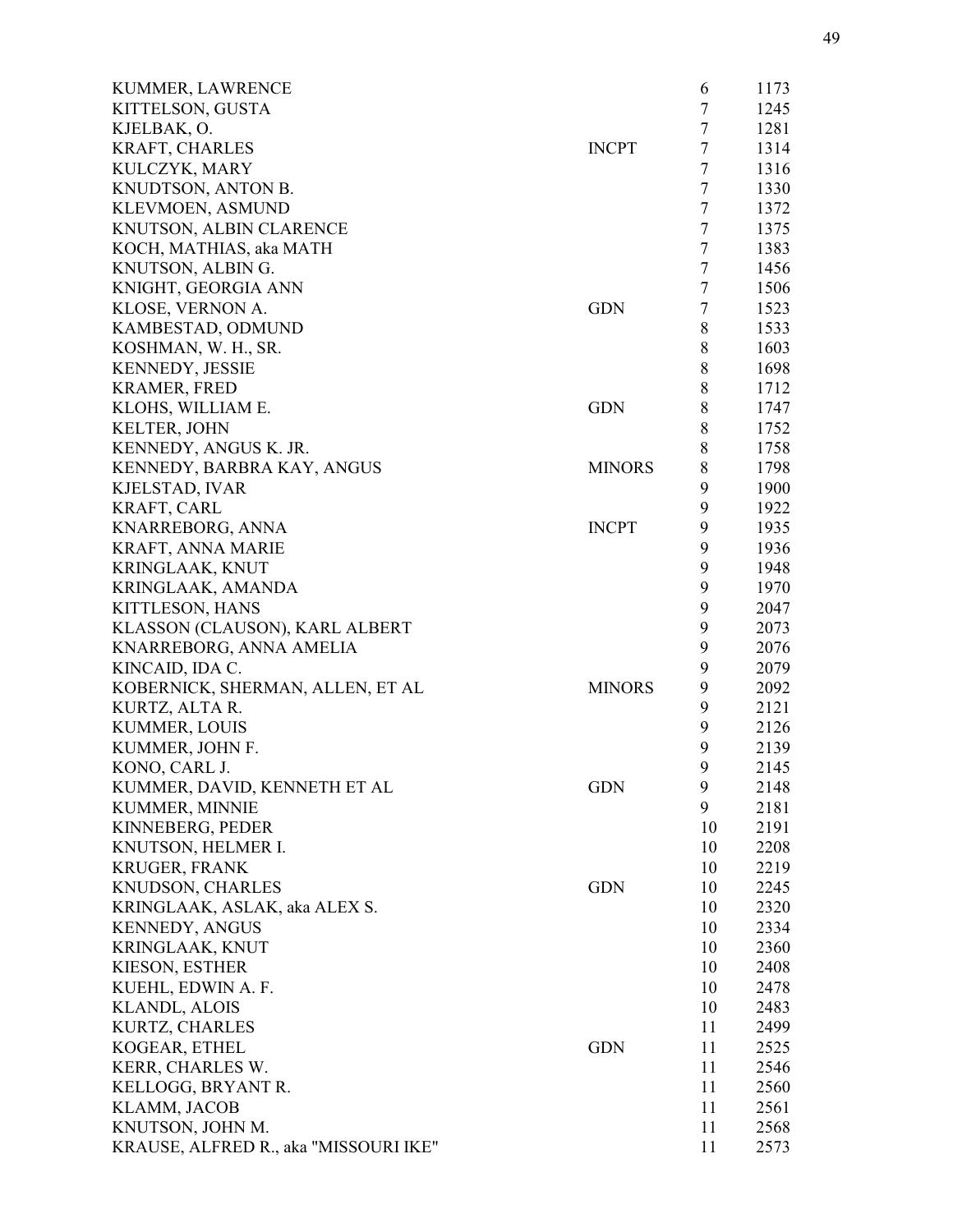| KUMMER, RENSEL, aka R. J.                   |               | 11       | 2596 |
|---------------------------------------------|---------------|----------|------|
| KUMMER, RAYMOND C.                          |               | 11       | 2598 |
| KNIGHT, JULIE LYNN & SHERRI LEAH            | <b>GDN</b>    | 11       | 2618 |
| KNUTSON, CLARKE ELLIS & SANDRA BRAATEN      | <b>GDN</b>    | 11       | 2622 |
| KRUGER, EMMET                               |               | 11       | 2634 |
| <b>KRUGER, HARRY</b>                        |               | 11       | 2642 |
| KRUGER, VIVIAN V., fka VIVIAN V. BARNES     |               | 11       | 2643 |
| KROLL, JAMES ROBERT & THOMAS EVAN           | <b>MINORS</b> | 11       | 2667 |
| <b>KUMMER, FRED</b>                         |               | 11       | 2671 |
| KOSTENKO, FRANCES                           |               | 11       | 2701 |
| KEOGH, KATHLEEN                             |               | 11       | 2709 |
| KUMMER, MIKE, MYLES, DONNA, STANLEY,        |               |          |      |
| DEBBIE & CINDY                              | <b>MINORS</b> | 11       | 2727 |
| KUMMER, CARL, aka CARL S.                   |               | 11       | 2741 |
| KUMMER, CARL, aka CARL S.                   |               | 11       | 2748 |
| KNUDSEN, HENRY M.                           | <b>JTTEN</b>  | 11       | 2765 |
| KENNEDY, JAMES M.                           |               | 12       | 2858 |
| KNIGHT, PEARL                               |               | 12       | 2921 |
| KETTERLING, JACOB J.                        |               | 12       | 2932 |
| KENNEDY, DOUGLAS R.                         |               | 12       | 3064 |
| KLANDL, CLARENCE                            |               | 12       | 3078 |
| KONGELF, ANNE                               |               | 12       | 3094 |
| KUMMER, ARMILDA                             |               | 12       | 4014 |
|                                             |               |          |      |
| KELLOGG, LETTIE UHLMAN                      |               | 13<br>13 | 4107 |
| KONKEL, HOWARD W.                           |               |          | 4145 |
| KADANE, MIKE                                |               | 13       | 4155 |
| <b>KORB, PAULINE</b>                        |               | 13       | 4168 |
| KNUTSEN, ALMA T., aka ALMA T. KNUTSON       |               | 13       | 4175 |
| KUNSELMAN, JOSEPH AUGUSTINE, aka JOSEPH     |               | 13       | 4178 |
| KRINGLAK, RUTH                              |               | 13       | 4218 |
| KELLOGG, CLARA                              |               | 13       | 4236 |
| KUHSMANN, ELLEN                             |               | 13       | 4251 |
| KARPYAK, ADAM JOSEPH                        |               | 13       | 4267 |
| <b>KRONICK, MONROE</b>                      |               | 13       | 4298 |
| KUHN, SHAWN                                 | <b>GDN</b>    | 13       | 4316 |
| KUKLA, JOHN                                 |               | 14       | 4381 |
| KUEFFLER, LAWRENCE JOSEPH, aka LAWRENCE J., |               |          |      |
| <b>Aka LAWRENCE</b>                         |               | 14       | 4404 |
| KERR, MABEL BLANCHE, aka MABEL B.           |               | 14       | 4407 |
| KNUTSON, ODIN, aka ODIN K.                  |               | 14       | 4422 |
| KREPS, LILLIAN I.                           |               | 14       | 4431 |
| KENNEDY, DAVID M.                           |               | 14       | 4481 |
| KLAMM, JOHN J., aka JOHN JACOB              |               | 14       | 4485 |
| KOCH, MYRON MATHIAS                         |               | 14       | 4501 |
| KETTERLING, METHA                           |               | 14       | 4536 |
| KINDEN, ROBERT LESLIE                       |               | 14       | 4539 |
| KALBERER, THOMAS W.                         |               | 14       | 4585 |
| KEOGH, BROOKS J.                            |               | 14       | 4596 |
| KELLEY, LORETTA J.                          |               | 14       | 4603 |
| KEETON, WILLIAM T.                          |               | 14       | 4666 |
| KLAUS, DOROTHY MARGARET JACKSON             |               | 14       | 4667 |
| KEMPE, MADGE S.                             |               | 15       | 4681 |
| KRUEGER, FRANCIS                            |               | 15       | 4685 |
| KORBER, THOMAS J.                           |               | 15       | 4715 |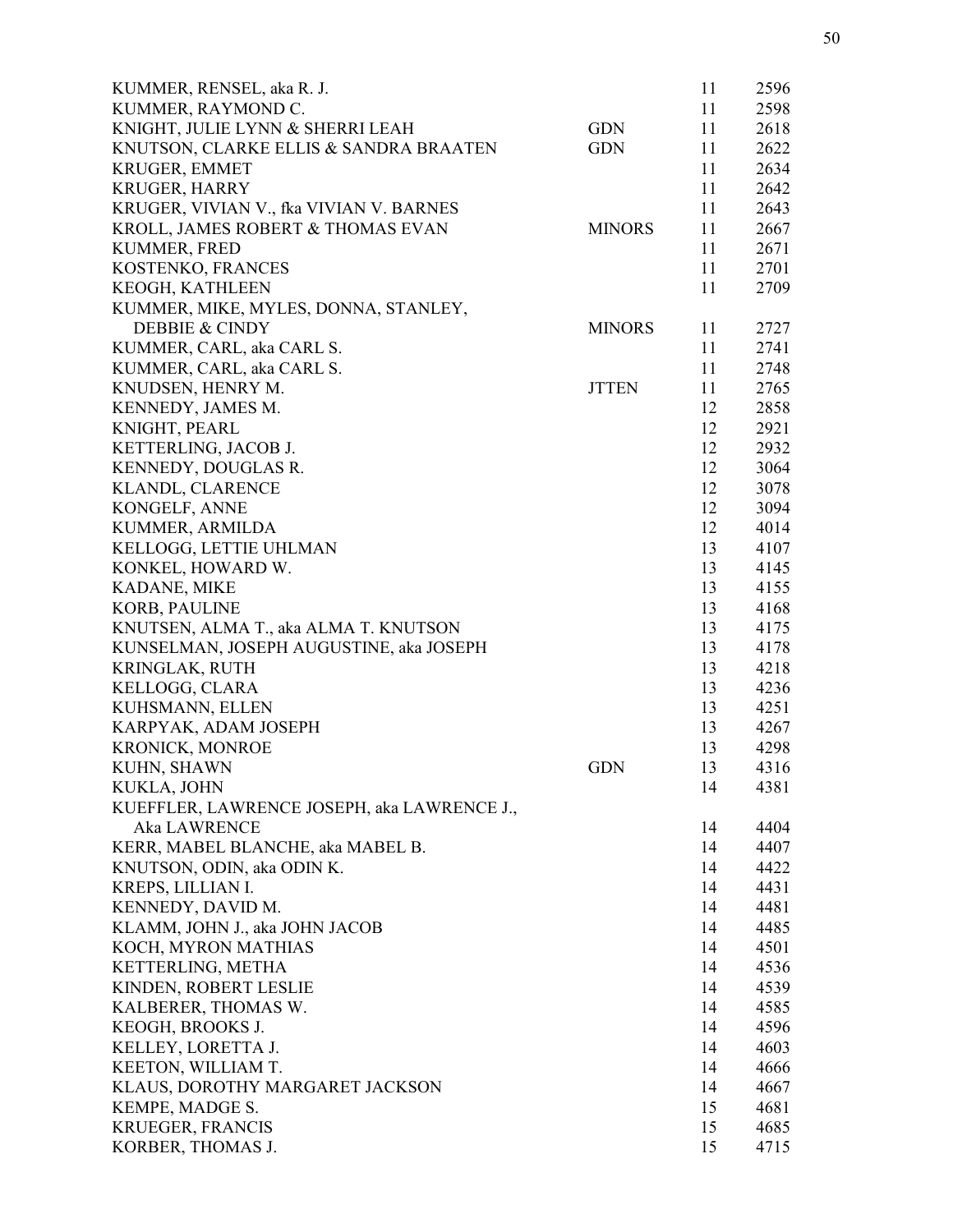| KINDEN, JAMES LEE                      |                 | 15          | 4733 |
|----------------------------------------|-----------------|-------------|------|
| KRAETSCH, TERESE D.                    |                 | 15          | 4811 |
| KOESER, RALPH                          | G/C             | 15          | 4871 |
| KAADA, MARIE                           |                 | 15          | 4887 |
| KNUDTSON, OSCAR L, aka OSCAR L. SR.    |                 |             | 4937 |
| KLUKAS, HERMAN, aka HERMAN A.          |                 |             | 4988 |
| KRINGLAK, INGVALD                      |                 |             | 4992 |
| KLAUS, ERICH W.                        |                 |             | 4997 |
| KUMMER, JEFFERY COLE                   | <b>CONS</b>     |             | 5019 |
| KOSTENKO, FRANKLIN CHARLES             |                 |             | 5020 |
| KARLSTAD, ELLA C.                      |                 |             | 5054 |
| KLANDL, BEVERLY FAY                    |                 |             | 5056 |
| KUMMER, ALBERT J.                      |                 |             | 5078 |
| KARPYAK, LYDIA                         |                 |             | 5082 |
| KUMMER, GERTRUDE L., aka LILLIAN       |                 |             | 5107 |
| KAPPEL, MARY                           |                 |             | 5133 |
| KNUTSON, MARVIN                        |                 |             | 5143 |
| KUYKENDALL, JAMES, aka JAMES H.        |                 |             | 5146 |
| KNIGHT, ERNEST                         |                 |             | 5173 |
| KNIGHT, ILLAH                          |                 |             | 5185 |
| <b>KELTER, DARLENE</b>                 |                 |             | 5218 |
| KENNEDY, HELEN E.                      |                 |             | 5238 |
| KOSHMAN, WILLIAM H.                    |                 |             | 5253 |
| KUPPER, KENNETH P aka KENNETH          |                 |             | 5276 |
| KOESER, LILLIAN, aka LILLIAN A.        |                 |             | 5280 |
| KRAMER, ARNOLD T.                      |                 |             | 5338 |
| KARST, JR., FRED                       |                 | 96-P-5392   |      |
| KANESHIGE, MARCEY BAIR                 |                 | 96-P-5417   |      |
| KUMMER, JADA                           | <b>GDN</b>      | 96-P-5422   |      |
| KRICK, AMY M                           |                 | 97-P-5448   |      |
| KNELS, JOHN G.                         |                 | 97-P-5455   |      |
| KUMMER, WILLIAM JOHN, aka JACK         |                 | 98-P-5519   |      |
| KELLER, KATHERN TIRVENIA               |                 | 98-P-5527   |      |
| KOESER, EDWIN E.                       |                 | 99-P-5550   |      |
| KIESON, WILLARD H.                     |                 | 99-P-5559   |      |
| KNELS, JOHN W.                         |                 | 99-P-5589   |      |
| KNUTSON, GINA                          | <b>HEIRSHIP</b> | 00-P-5679   |      |
| KUYKENDALL, DORIS W.                   | C/G             | $01-P-5692$ |      |
| KAISERSATT, ALFVA                      |                 | $01-P-050$  |      |
| KJELSTAD, PHILIP N.                    |                 | $02-P-04$   |      |
| KUMMER, BREY                           | C/G             | $04-P-25$   |      |
| KELLEY, MARGARET I.                    |                 | $04-P-27$   |      |
| KNUTSON, JULIA R.                      |                 | $04-P-48$   |      |
| KUMMER, STANLEY EUGENE                 |                 | $04-P-50$   |      |
| KIAMAS, DONNA MAE                      |                 | $05-P-05$   |      |
| KNIGHT, JR., THEODORE B.               |                 | $07-P-15$   |      |
| KING, JEAN L., aka JEAN G. KING        |                 | $07-P-17$   |      |
| KNUDTSON, FRANCES                      |                 | $07-P-31$   |      |
| KLAS, JOAN LILLY, aka JOAN WILSON KLAS |                 | $07-P-67$   |      |
| KNUDSEN, OLAF M.                       |                 | $07-P-76$   |      |
| KNIGHT, ETHELEEN S.                    |                 | $07-P-87$   |      |
| KLANDL, JULIUS A.                      |                 | $08-P-05$   |      |
| KLEPPEN, MERLE BURTON                  |                 | $08-P-25$   |      |
| KENNEDY, VIOLA                         |                 | 08-P-38     |      |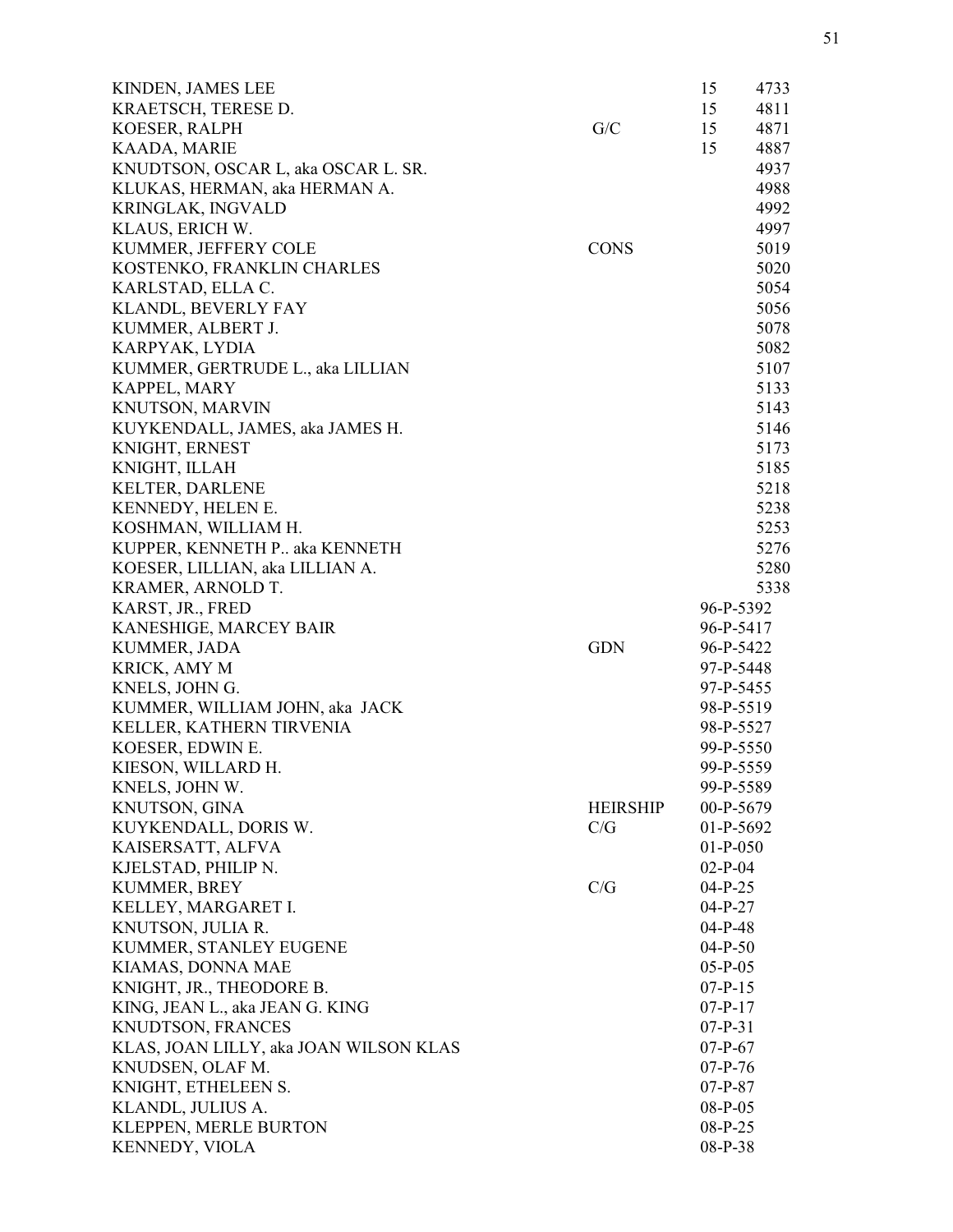| KUVAAS, YVONNE NOREEN               | G/C | 08-P-76                          |            |
|-------------------------------------|-----|----------------------------------|------------|
| KENT, IDA MAE, aka IDA MAE KNAPP    |     | $08-P-81$                        |            |
| KONKEL, CECELIA M.                  |     | 08-P-84                          |            |
| KILDOW, JAMES S.                    |     | 08-P-90                          |            |
| KILDOW, OLIVE MARIE                 |     | 08-P-98                          |            |
| KENNEDY, MICHAEL J.                 |     | $09-P-023$                       |            |
| KEMPER, DOROTHY G.                  |     | $09-P-081$                       |            |
| KELTER, GLEN EVERETT                |     | 09-P-086                         |            |
| KENNEDY, DONALD J.                  |     | 09-P-097                         |            |
|                                     |     |                                  |            |
| LINNEBERG, ABRAHAM                  |     | $\mathbf{1}$                     | 26         |
| LASH, HORTENSIUS W.                 |     | $\mathbf{1}$                     | 63         |
| LAYMAN, C. H.                       |     | $\mathbf{1}$                     | 64         |
| LASH, HORTENSIUS W.                 |     | $\mathbf{1}$                     | 71         |
| LOHN, LOUIS                         |     | $\mathbf{1}$                     | 88         |
| LARSON, BERTHA                      |     | $\mathbf{1}$                     | 109        |
| LALONDE, EVANGELISTE                |     | $\mathbf{1}$                     | 135        |
| LARSON, HELMER LEWIS                |     | $\mathbf{1}$                     | 137        |
| LINDBOCK, HANS                      |     | $\overline{2}$                   | 169        |
| LARSON, ANTON                       |     | $\overline{2}$                   | 190        |
| LALONDE, NELLIE                     |     | $\overline{2}$                   | 200        |
| LARSON, MRS. MARY                   |     | $\overline{2}$                   | 205        |
| LINNEBERG, ABRAHAM                  |     | $\overline{2}$                   | 240        |
| LUCKOW, ALBERT                      |     | $\overline{2}$                   | 277        |
| LUCAS, FRANK                        |     | $\overline{2}$                   | 282        |
| LANG, GEORGE                        |     | $\overline{2}$                   | 284        |
| LENHART, H. E.                      |     | $\overline{2}$                   | 293        |
| LINNEBERG, LILLIAN                  |     | $\overline{2}$                   | 298        |
| LEE, JOHN NELSON                    |     | $\overline{2}$                   | 353        |
| LEIN, ELLA                          |     | 3                                | 385        |
| LARSON, ANTON C.                    |     | $\mathfrak{Z}$                   | 394        |
| LARSON, WILLIE                      |     | $\overline{\mathbf{3}}$          | 407        |
| LARSON, SMITH                       |     | 3                                | 415        |
| LADD, CALVIN                        |     | 3                                | 420        |
| LILLIBRIDGE, WILLIAM HOWARD         |     | 3                                | 454        |
| <b>LARSON, BERNICE FRANCES</b>      |     | $\overline{4}$                   | 487        |
| LYDERSON, JOHN                      |     | $\overline{4}$                   | 488        |
| LEWIS, F. H.                        |     | $\overline{4}$<br>$\overline{4}$ | 492        |
| LUNDIN, L. P.                       |     | $\overline{4}$                   | 498<br>515 |
| LYDERSON, NORMAN<br>LUNDIN, FRED A. |     | $\overline{4}$                   | 562        |
| LUNDIN, MARIE                       |     | $\overline{4}$                   | 563        |
| LANHART, HENRY E.                   |     | $\overline{4}$                   | 565        |
| LEHMANN, FREDERICK W.               |     | $\overline{4}$                   | 581        |
|                                     |     | $\overline{4}$                   | 607        |
| LANDERS, BERTHA M.<br>LEE, MARTINUS |     | $\overline{4}$                   | 632        |
| LUEDTKE, JOHN W.                    |     | $\overline{4}$                   | 637        |
| LAYMAN, C. H.                       |     | $\overline{4}$                   | 669        |
| LEADON, MICHAEL                     |     | $\overline{4}$                   | 673        |
| LACEY, JOHN                         |     | $\overline{4}$                   | 706        |
| LANE, BOSTON G.                     |     | 5                                | 720        |
| LEISETH, ALDA                       |     | 5                                | 722        |
|                                     |     |                                  |            |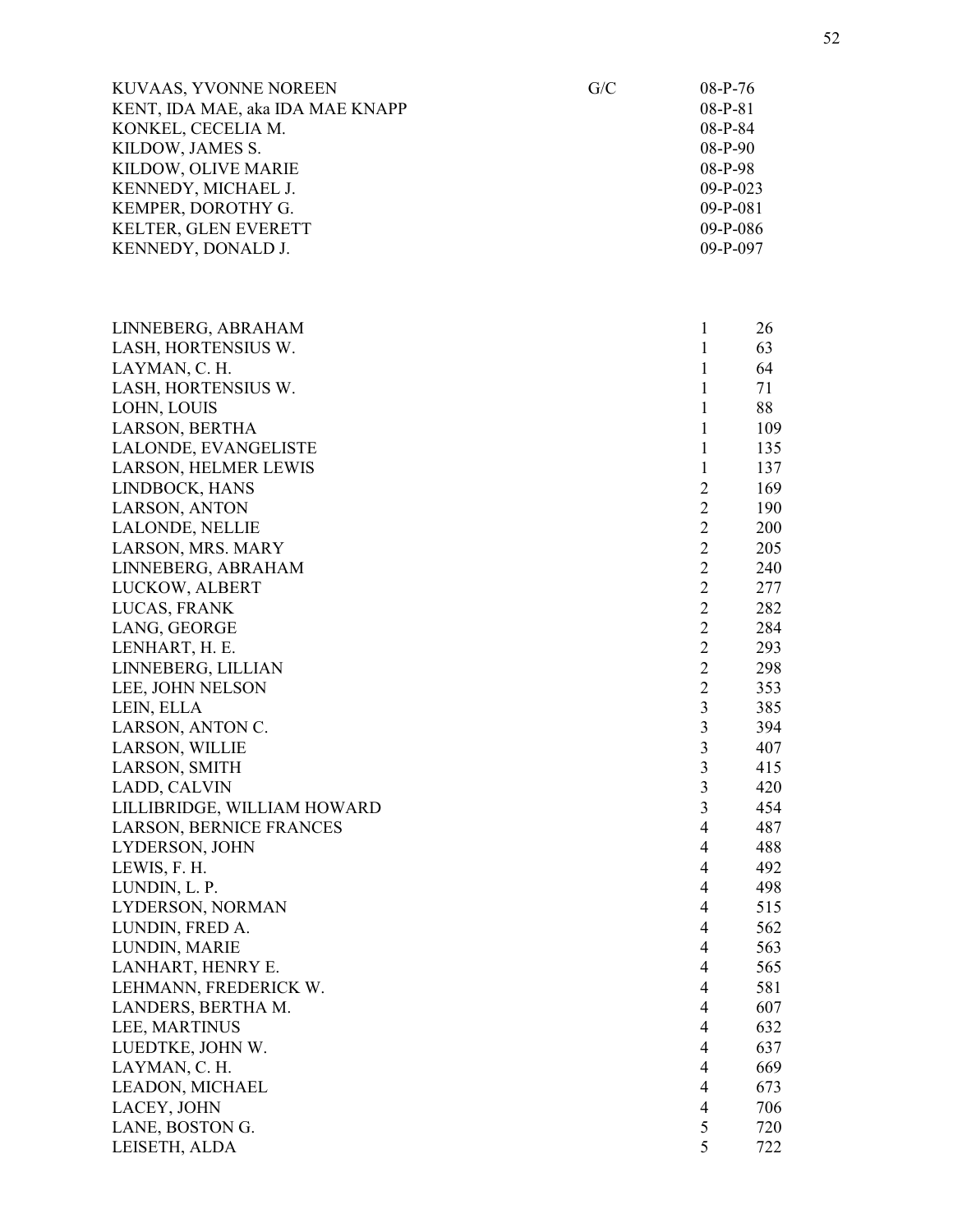| LARSON, EVELYN M. ET AL | <b>MINORS</b> | 5              | 733  |
|-------------------------|---------------|----------------|------|
| LARSON, JENNY C.        |               | 5              | 734  |
| LANDERS, S. A.          |               | 5              | 744  |
| LANDERS, S. A.          |               | 5              | 750  |
| LIVINGSTON, PRISCILLA   |               | 5              | 779  |
| LUEHRS, HENRY F.        |               | 5              | 788  |
| LARSON, HARRY J.        |               | 5              | 809  |
| LINDELL, ALBIN          |               | 5              | 818  |
| LARKIN, DORA            |               | 5              | 823  |
| LUNN, MELINDA           |               | 5              | 861  |
| LANDSVERK, T. B.        |               | 5              | 874  |
| LAWLAR, NELLIE          |               | 5              | 878  |
| LARSON, FRED            |               | 6              | 896  |
| LOKKEN, HANS            |               | 6              | 906  |
| LEMAY, WILLIAM H.       |               | 6              | 908  |
| LARSON, ELVIN           |               | 6              | 915  |
| LARSON, GARFIELD        |               | 6              | 931  |
| LANG, CHARLES F.        |               | 6              | 951  |
| LEE, JOHN O.            |               | 6              | 974  |
| LILLIBRIDGE, WM. H.     |               | 6              | 978  |
| LILLESLET, JOHN         |               | 6              | 1000 |
| LARSON, RACHEL          |               | 6              | 1005 |
| LEISETH, JOHN           |               | 6              | 1028 |
| LARSON, RAGNVALD        |               | 6              | 1032 |
| LEE, IDA                |               | 6              | 1069 |
| LEISETH, ELSE           |               | 6              | 1114 |
| LARSON, LEWIS H.        |               | 6              | 1116 |
| LAWLAR, JOSEPH          |               | 6              | 1120 |
| LUDINGTON, HARRISON D.  |               | 6              | 1129 |
| LINDVIG, OLEA           |               | 6              | 1132 |
| LANGDON, BARNEY         |               | 6              | 1148 |
| LANGE, AMELIA           |               | 6              | 1153 |
| LUND, MARTIN            |               | 6              | 1162 |
| LETCHER, MYRTLE         |               | 6              | 1170 |
| LOTTS, ELLA             |               | 6              | 1190 |
| LARSON, JACOB M.        |               | 7              | 1223 |
| LARSON, SEVERINE MARIE  |               | $\overline{7}$ | 1238 |
| LUNN, MLINDA            |               | 7              | 1251 |
| LONG, LULU L.           |               | $\tau$         | 1253 |
| LANE, ARTHUR W.         |               | $\tau$         | 1262 |
| LIGHT, HARRY O.         |               | $\tau$         | 1273 |
| LEE, GILBERT            |               | 7              | 1275 |
| LAW, JOHN               |               | $\overline{7}$ | 1315 |
| LARSEN, LOUIS           |               | $\tau$         | 1320 |
| LARSON, THEA            |               | $\tau$         | 1341 |
| LUNDEEN, CLAUS P.       |               | $\tau$         | 1359 |
| LEVANG, PETER G.        |               | 7              | 1363 |
| LARSEN, OLAF            |               | $\tau$         | 1374 |
| LARSON, GINA            |               | $\tau$         | 1382 |
| LUNDSTEN, OLE           |               | $\tau$         | 1409 |
| LANHART, ANNIE          |               | $\tau$         | 1440 |
| LINDECKER, AUGUST       |               | $\tau$         | 1461 |
| LARSON, LARS E.         |               | 7              | 1469 |
| LUTTRELL, ROSS W.       |               | $\tau$         | 1470 |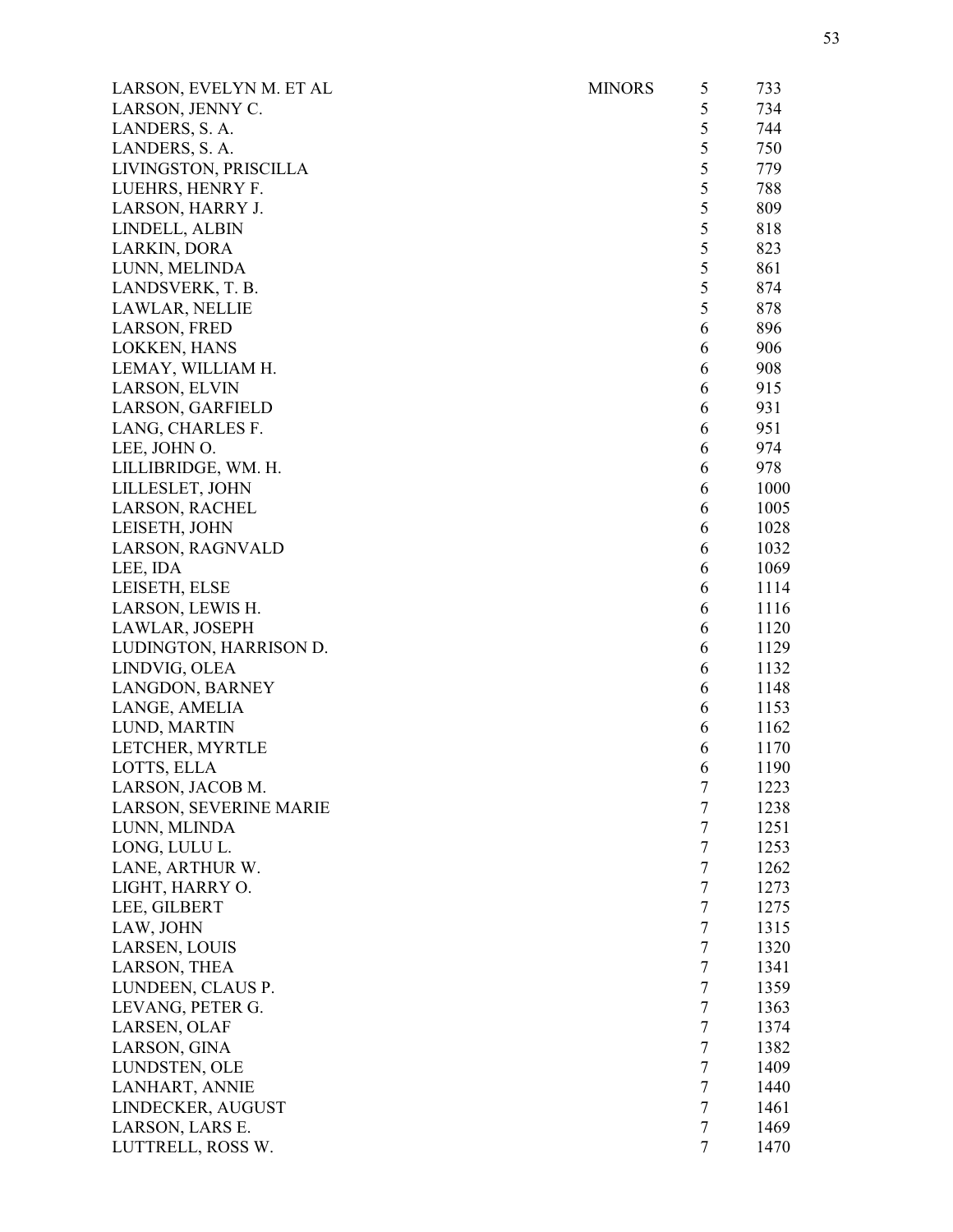| LUDINGTON, CAROLINE E.              |               | 8           | 1549 |
|-------------------------------------|---------------|-------------|------|
| LEE, AUGUSTA                        |               | $\,8\,$     | 1601 |
| LUND, MARY                          |               | $\,8\,$     | 1607 |
| LUDINGTON, E. J.                    |               | $\,8\,$     | 1618 |
| LANDES, CHARLES A.                  |               | $8\,$       | 1647 |
| LEE, MAGNUS                         |               | 8           | 1654 |
| LEISETH, ELSE                       |               | 8           | 1664 |
| LEE, AUGUSTA                        |               | 8           | 1674 |
| LAUDENSCHLAGER, EDWIN               |               | $8\,$       | 1684 |
| LYNCH, ANNA GROSS                   |               | $8\,$       | 1734 |
| LYNCH, MARTIN B.                    |               | $\,$ 8 $\,$ | 1735 |
| LONG, WILLIAM H.                    |               | $8\,$       | 1763 |
| LYNNER, HILDA                       |               | 8           | 1770 |
| LUDINGTON, IDA                      |               | 8           | 1783 |
| LAWLAR, JOHN                        |               | $\,8\,$     | 1827 |
| LILLIBRIDGE, WILLIAM HAROLD         |               | $8\,$       | 1832 |
| LORNSON, PEDER E.                   |               | $8\,$       | 1834 |
| LEE, MARTHA                         |               | $8\,$       | 1836 |
| LUTTRELL, ROSS W.                   |               | $8\,$       | 1838 |
| LIEN, JOE                           |               | 8           | 1839 |
| LEVANG, K. E.                       |               | 8           | 1848 |
| LARSON, LLOYD R.                    |               | 9           | 1862 |
| LANGDON, ARTHUR A.                  |               | 9           | 1863 |
| LARSON, LLOYD R.                    |               | 9           | 1874 |
| LETCHER, EDWIN                      |               | 9           | 1894 |
|                                     | <b>INCPT</b>  | 9           | 1963 |
| LEE, JOHN N.                        |               | 9           |      |
| LIZER, L. D.                        |               |             | 1966 |
| LARSON, OSCAR                       |               | 9           | 1971 |
| LEAKEY, JOHN                        |               | 9           | 1972 |
| LILLESLET, ARNE                     |               | 9           | 1973 |
| LJAADAL, JORGEN                     |               | 9           | 1993 |
| LINDECKER, ERNEST                   |               | 9           | 2043 |
| LAWLAR, HARRIET                     |               | 9           | 2053 |
| LEE, JOHN N.                        |               | 9           | 2068 |
| LEE, ALVIN                          |               | 9           | 2071 |
| LEVANG, LEONE                       |               | 9           | 2098 |
| LATTIN, ESTHER                      |               | 9           | 2143 |
| LINDSLEY, HERBERT S.                |               | 9           | 2155 |
| LEE, MORRIS MAGNUS                  |               | 10          | 2169 |
| LINSETH, SEVERIN P.                 |               | 10          | 2178 |
| LEER, OLE K.                        | <b>GDN</b>    | 10          | 2184 |
| LATTIN, KATHERINE                   |               | 10          | 2275 |
| LILLIBRIDGE, LESTER                 |               | 10          | 2300 |
| LARSON, BONNIE JO & RICKY LEE       | <b>MINORS</b> | 10          | 2307 |
| LEER, OLE K.                        |               | 10          | 2319 |
| LILLIBRIDGE, WESLEY & JEAN          | <b>MINORS</b> | 10          | 2339 |
| LOOMER, CHARLEY MINARD              |               | 10          | 2362 |
| LARSON, OTIS T.                     |               | 10          | 2366 |
| LIZER, ELIZABETH                    |               | 10          | 2386 |
| LACEY, ELLEN C.                     |               | 10          | 2403 |
| LARSON, ORVILLE                     |               | 10          | 2432 |
| LEEK, GOTLIEB WILLIAM               | <b>JTTEN</b>  | 10          | 2439 |
| LOOMER, LILA, SUSAN, DAVID, PHILIP, |               |             |      |
| <b>OLAF, CAROLINE &amp; CLINTON</b> | <b>MINORS</b> | 10          | 2440 |
|                                     |               |             |      |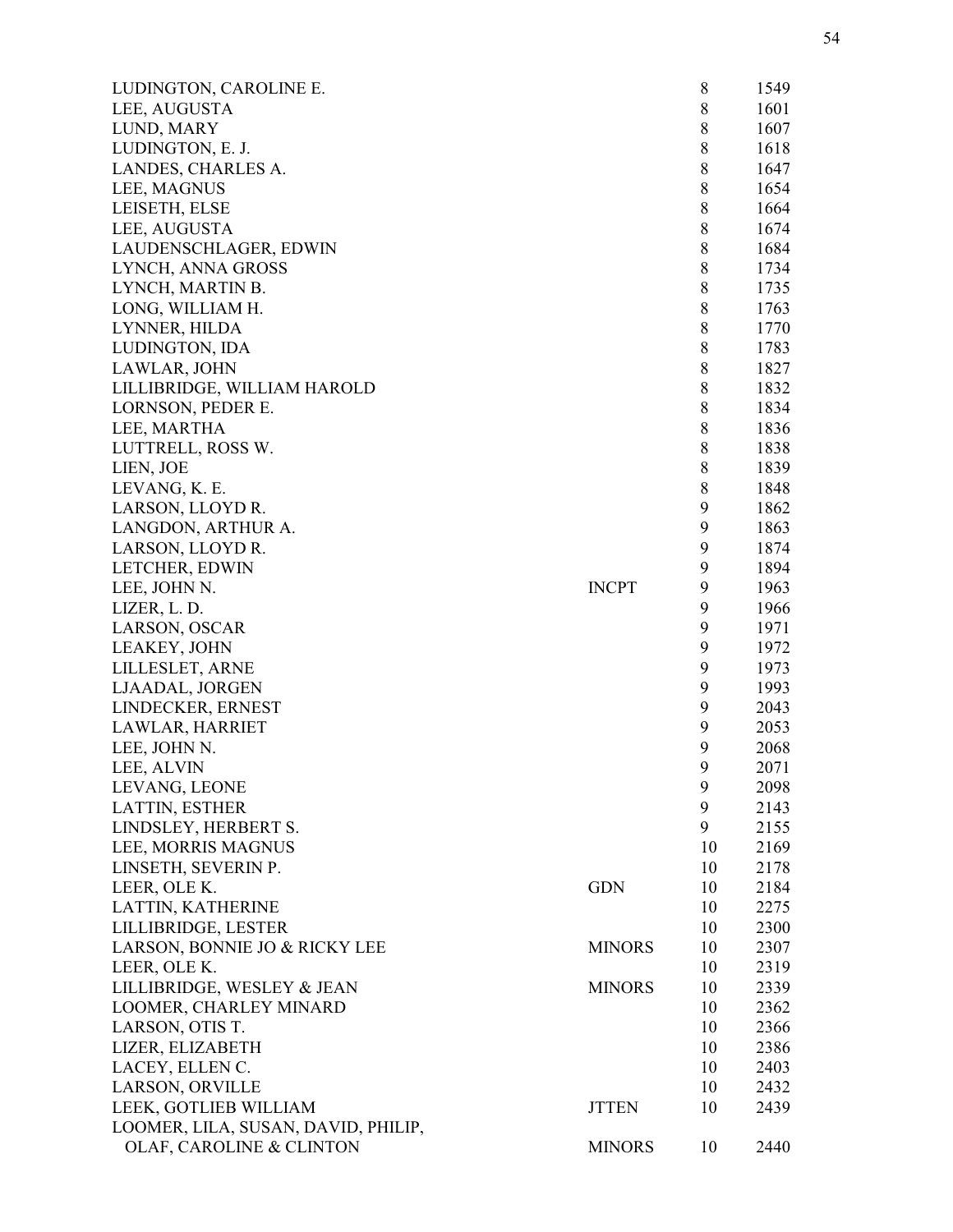| LUCKOW, GLADYS                |                | 10 | 2469 |
|-------------------------------|----------------|----|------|
| LONG, JOE C.                  |                | 10 | 2473 |
| LANDON, HARRY W.              |                | 11 | 2516 |
| LEVANG, MELVIN                |                | 11 | 2529 |
| LEVANG, EUGENE T.             |                | 11 | 2532 |
| LEVANG, LEONE M.              |                | 11 | 2550 |
| LARSON, LARS J.               |                | 11 | 2562 |
| LARSON, LARS J.               | <b>JTTEN</b>   | 11 | 2563 |
| LUCKOW, WILLIAM               |                | 11 | 2566 |
| LUNDIN, HILDING P.            |                | 11 | 2580 |
| LOOMER, CLINTON M.            | <b>GDN</b>     | 11 | 2599 |
| LOOMER, MARY C.               | <b>GDN</b>     | 11 | 2600 |
| LaBRANT, ARTHUR A.            | <b>JTTEN</b>   | 11 | 2602 |
| LOFTHUS, ASLAK                |                | 11 | 2621 |
| LJAADAL, SOPHIA               |                | 11 | 2646 |
| LAWLAR, DOLLY                 | <b>LIFEEST</b> | 11 | 2685 |
| LEVANG, OLENA                 |                | 11 | 2707 |
| LEVANG, DUANE                 | <b>GDN</b>     | 11 | 2710 |
| LANZ, WILLIAM                 |                | 11 | 2747 |
| LEWIS, GEORGE W.              | <b>JTTEN</b>   | 11 | 2755 |
| LUND, SIGURD                  |                | 11 | 2757 |
| LYNNER, HAROLD, aka HAROLD S. |                | 11 | 2759 |
| LUND, ANNE, aka ANNA          |                | 11 | 2761 |
| LOOMER, MARY C.               |                | 11 | 2780 |
| LASSEY, EMIL                  |                | 11 | 2790 |
| LIEN, KNUT                    |                | 12 | 2833 |
| LINDSAY, FORREST H.           |                | 12 | 2834 |
| LINK, ANNA                    |                | 12 | 2835 |
| LOOMER, CLINTON M.            |                | 12 | 2842 |
| LONG, LOUIS                   |                | 12 | 2851 |
| LEVANG, CARMEN                |                | 12 | 2860 |
| LEISETH, CLARENCE             |                | 12 | 2866 |
| LINDVIG, HENRY G., aka H. G.  |                | 12 | 2885 |
| LANG, LILLIAN DALE            |                | 12 | 2895 |
| LYNNER, OSCAR A.              |                | 12 | 2926 |
| LOFTHUS, AGNES, aka AGNES J.  |                | 12 | 2927 |
| LORENTSON, HAROLD             |                | 12 | 2945 |
| LORENTSON, HANS               |                | 12 | 2946 |
| LEVANG, ORIAN CRAWFORD        |                | 12 | 2956 |
| LEWIS, MACY L.                |                | 12 | 2957 |
| LANGE, CHARLES F.             |                | 12 | 2969 |
| LEE, GEORGE OWEN              |                | 12 | 2972 |
| LACEY, THOMAS L.              |                | 12 | 3025 |
| LARSEN, GEORGE G.             |                | 12 | 3030 |
| LANDSAY, HARRIET A.           |                | 12 | 3049 |
| LEER, ESTHER C.               |                | 12 | 3054 |
| LEMON, JAMES O.               |                | 12 | 4006 |
| LAWLAR, KEITH ZANE            | <b>CONS</b>    | 13 | 4052 |
| LARSON, MARIE B.              |                | 13 | 4053 |
| LILLIBRIDGE, AGNES            |                | 13 | 4054 |
| LOFTHUS, THOMAS               |                | 13 | 4055 |
| LINK, JOHN                    |                | 13 | 4061 |
| LARSON, CLARA                 |                | 13 | 4069 |
| LACY, JESSE BYRON             |                | 13 | 4075 |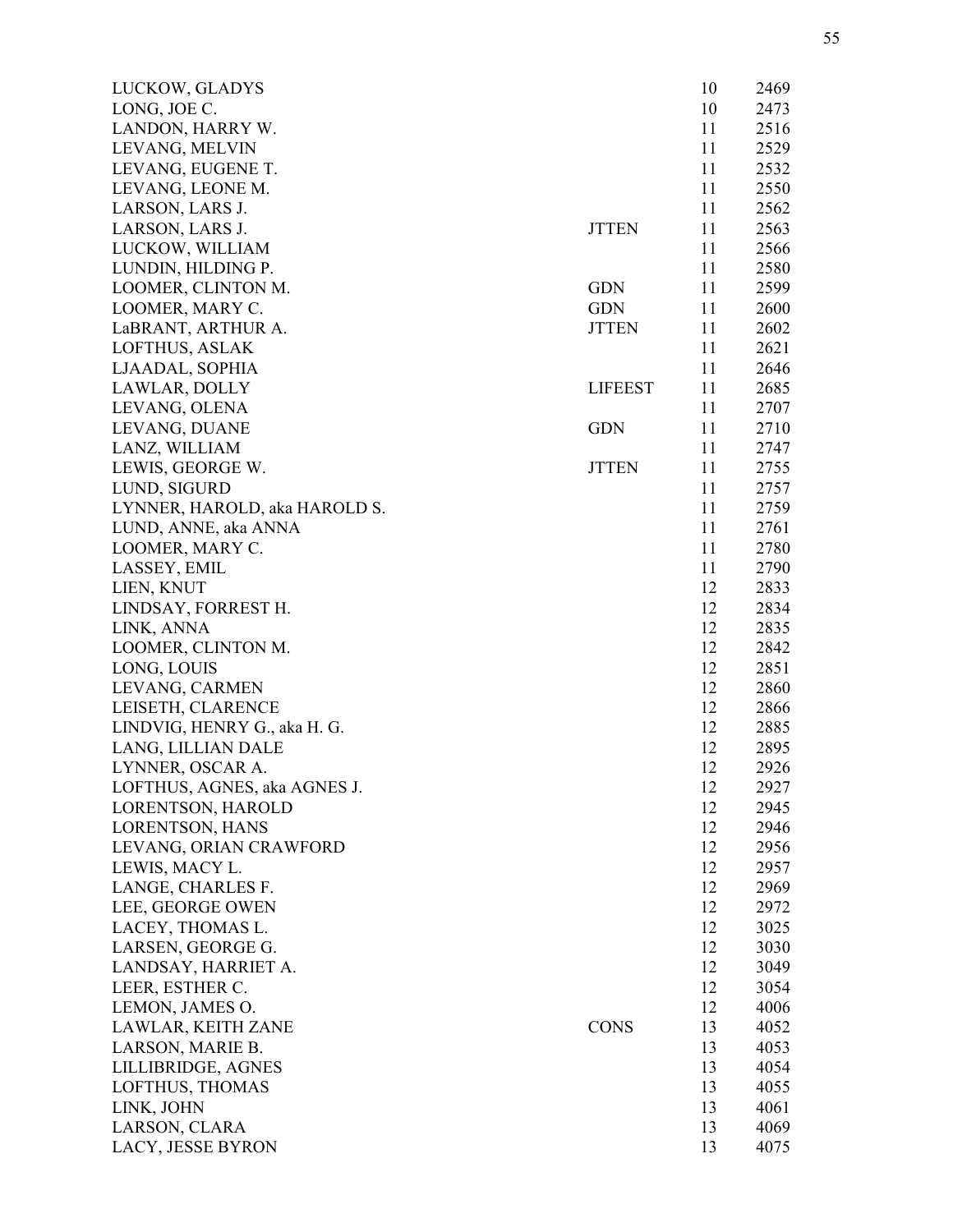| LEISETH, OLAF                                    |               | 13 | 4090 |
|--------------------------------------------------|---------------|----|------|
| LEENS, EMMA L., aka EMMA L. LIENS                |               | 13 | 4099 |
| LAWLAR, CARROLL ZANE                             |               | 13 | 4104 |
| LASSEY, HELEN L., aka HELEN                      |               | 13 | 4131 |
| LEVANG, TELFORD K.                               |               | 13 | 4144 |
| LUNDIN, HERBERT H., aka HERB & H. H.             |               | 13 | 4171 |
| LILLESLET, CHRISTINE                             |               | 13 | 4174 |
| LYNNER, CARL MARCUS                              |               | 13 | 4191 |
| LAWLAR, RICHARD A.                               |               | 13 | 4215 |
| LEMON, LOUISE A.                                 |               | 13 | 4217 |
| LYSAKER, ADOLPH, aka ADOLPH LYSAGER              |               | 13 | 4233 |
| LOVEL, KEVIN LYNN                                | <b>GDN</b>    | 13 | 4271 |
| LAWLAR, KEITH ZANE                               | G/C           | 13 | 4278 |
| LOFTHUS, HANS                                    | <b>CONS</b>   | 13 | 4304 |
| LAWLAR, DOROTHY, aka DOROTHY OKLAND LAWLAR       |               | 13 | 4305 |
| LAWLAR, NOLAN E. aka EUGENE, aka NOLAN EUGENE    |               | 13 | 4308 |
| LEISETH, SYLVIA BEATRICE                         | <b>GDN</b>    | 13 | 4309 |
| LOUGHEAD, EVAN A.                                |               | 13 | 4317 |
| LAZORENKO, JOHN                                  |               | 13 | 4331 |
| LOFTHUS, HANS                                    |               |    | 4366 |
|                                                  |               | 14 |      |
| LONG, ANDREW JAMES & MATHEW CHISHOLM             | <b>MINORS</b> | 14 | 4391 |
| LARSEN, MARGARET                                 | <b>GDN</b>    | 14 | 4491 |
| LOFLAND, RALPH F.                                |               | 14 | 4518 |
| LEONARD, J. WALTER                               |               | 14 | 4542 |
| LEER, HULDA                                      | <b>CONS</b>   | 14 | 4553 |
| LARSON, MARY K.                                  |               | 14 | 4556 |
| LUSBY, ALBERT EDWARD JR.                         |               | 14 | 4574 |
| LAWLAR, MERRILL J. "BUD"                         |               | 14 | 4582 |
| LYLE, KATIE B.                                   |               | 14 | 4587 |
| LANDERS, JOHN W.                                 |               | 14 | 4599 |
| LOKEN, THOMAS KENNETH                            |               | 14 | 4645 |
| LEER, HULDA                                      |               | 14 | 4662 |
| LEISETH, ARNOLD                                  |               | 14 | 4664 |
| <b>LARSON, IRENE HAZEL</b>                       |               | 14 | 4669 |
| LOVAAS, BERTHA                                   |               | 15 | 4726 |
| LUDDINGTON, ROBERT                               | <b>CONS</b>   | 15 | 4739 |
| LONG, EMMA LOU                                   |               | 15 | 4747 |
| LEISETH, JULIUS C.                               |               | 15 | 4749 |
| LEISETH, ELLA M., aka ELLA MILDRED               |               | 15 | 4750 |
| LARSEN, KAREN                                    |               | 15 | 4759 |
| LARGE, BESS B.                                   |               | 15 | 4769 |
| LORD, ANNA L., aka ANNA LOUISA, aka ANNA LOUISE  |               | 15 | 4793 |
| LEISETH, JULIA                                   |               | 15 | 4809 |
| LEWIS, LARRY, aka LARRY G.                       |               | 15 | 4816 |
| LAZORENKO, SIRHY                                 |               | 15 | 4863 |
| LUNDEEN, GEORGE L.                               |               | 15 | 4870 |
| LELAND, ERNEST                                   |               | 15 | 4881 |
| LONG, WILLIAM F.                                 |               |    | 4908 |
| LARSON, THELMA N.                                |               |    | 4916 |
| LANPHEAR, MARGARET                               | G/C           |    | 4962 |
| LYNNER, ELSIE                                    |               |    | 4989 |
| LYSTAD, LYLE C., aka LYLE C., aka LYLE CHRISTIAN |               |    | 4993 |
| LANPHEAR, MARGARET M.                            |               |    | 5057 |
| LUZAR, HAZEL Y.                                  |               |    | 5064 |
|                                                  |               |    |      |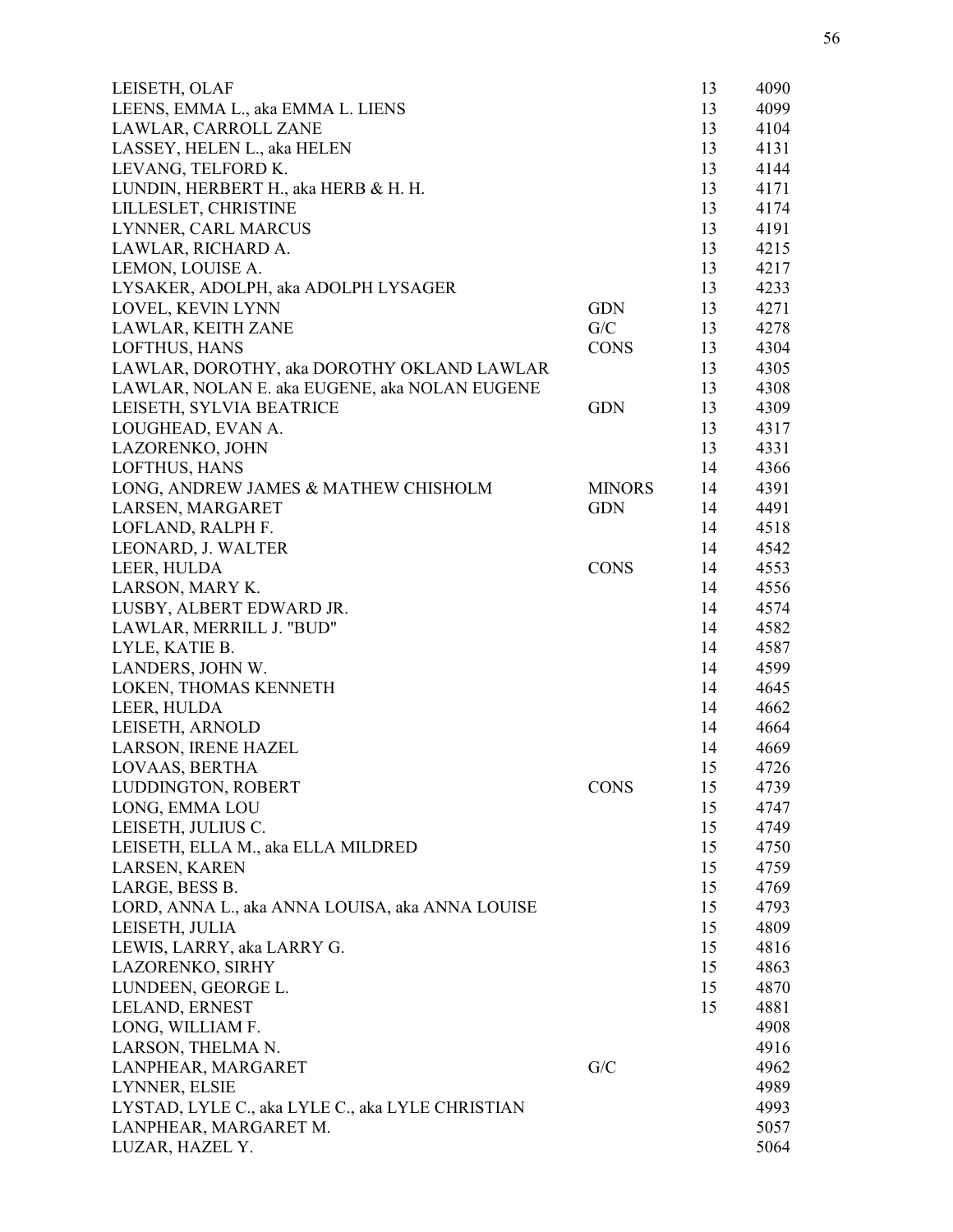| LAGERBERG, ETHEL A.                        |     | 5068        |
|--------------------------------------------|-----|-------------|
| LEVANG, DUANE EDGER                        |     | 5119        |
| LANGWALD, MARIA B.                         |     | 5122        |
| LEE, STANLEY ORVILLE                       |     | 5161        |
| LESTER, CHARLEEN M.                        |     | 5163        |
| LOVAAS, CLARENCE, aka CLARENCE M.          |     | 5177        |
| LUNDEEN, MARTHA J.                         |     | 5188        |
| LEVANG, MYRTLE E.                          |     | 5198        |
| LARSON, OLIVER E.                          |     | 5227        |
| LONEFIGHT, THEODORE                        | G/C | 5251        |
| LYNOTT, EILEEN                             |     | 5286        |
| LOE, GLORIA                                |     | 5289        |
| LEVIE, WILLIAM ROBERTSON                   |     | 5297        |
| LINSETH, RUTH EVELYN                       | G/C | 5315        |
| LENZ, DONALD D.                            |     | 5339        |
| LOKEN, LENORA                              |     | 5367        |
| LUTTRELL, RICHARD A.                       |     | 5368        |
| LAWLAR, GLEN T., aka GLEN LAWLAR           |     | 5370        |
| LINSETH, RUTH EVELYN                       |     | 96-P-5383   |
| LINAM, WINSTON BRYAN                       |     | 96-P-5390   |
| LUND, MARY LOU                             |     | 96-P-5406   |
| LIEBEL, EARL N., aka EARL NORBERT          |     | 97-P-5435   |
| LAWLAR, ROSE                               |     | 97-P-5440   |
| LEE, MELVIN A.                             |     | 97-P-5445   |
| LARSON, LYNN                               |     | 97-P-5446   |
| LASSEY, GRACE, aka GRACE PRINCESS          |     | 97-P-5447   |
| LUDINGTON, MARTHA                          |     | 98-P-5489   |
| LUNDIN, ESTHER B.                          |     | 98-P-5499   |
| LINDLEY, ABBY LOUISE                       | G   | 98-P-5529   |
| LANPHEAR, LYNDON RICHARD                   |     | 98-P-5538   |
| LEWIS, GERALD DEAN, aka JERRY              |     | 99-P-5551   |
| LONGDO, LILLIAN A.                         |     | 99-P-5603   |
| LASSEY, MARIAN L.                          |     | 00-P-5609   |
| LARSON, ARLENE PHYLLIS                     |     | $00-P-5618$ |
| LEWIS, VALERIE KAY                         |     | 00-P-5634   |
| LAYER, ANNA                                |     | 00-P-5650   |
| LILLIBRIDGE, FERN                          |     | 00-P-5660   |
| LUND, LOIS                                 | G/C | 00-P-5664   |
| LONEFIGHT, THEODORE JR.                    |     | 00-P-5685   |
| LYSTIG, HARRIET ANNA                       |     | 00-P-5684   |
| LAYMAN, RACHEL                             |     | 01-P-5704   |
| LAW, JOHN W.                               |     | $01-P-043$  |
| LIEN, CLARA JOAN, aka CLARA S.             |     | $01-P-053$  |
| LARSON, NAOMI FAE                          |     | $01-P-054$  |
| LEE, IRVIN A.                              |     | $01-P-055$  |
| LANGWALD, KARL                             |     | $02-P-05$   |
| LARSON, GUNSTEN, aka GUNSTEIN G., aka GUST |     | $02-P-17$   |
| LYSTAD, MURIEL                             |     | $02-P-22$   |
| LARSEN, WALTER C.                          |     | $03-P-16$   |
| LUCKOW, ALVIN R.                           |     | $03-P-19$   |
| LUCAS, JAMES                               |     | $03-P-53$   |
| LEE, CLARA                                 |     | $04-P-32$   |
| LAWLAR, LAURAINE                           |     | $04-P-37$   |
| LYNNER, GRETA                              | G/C | $04-P-55$   |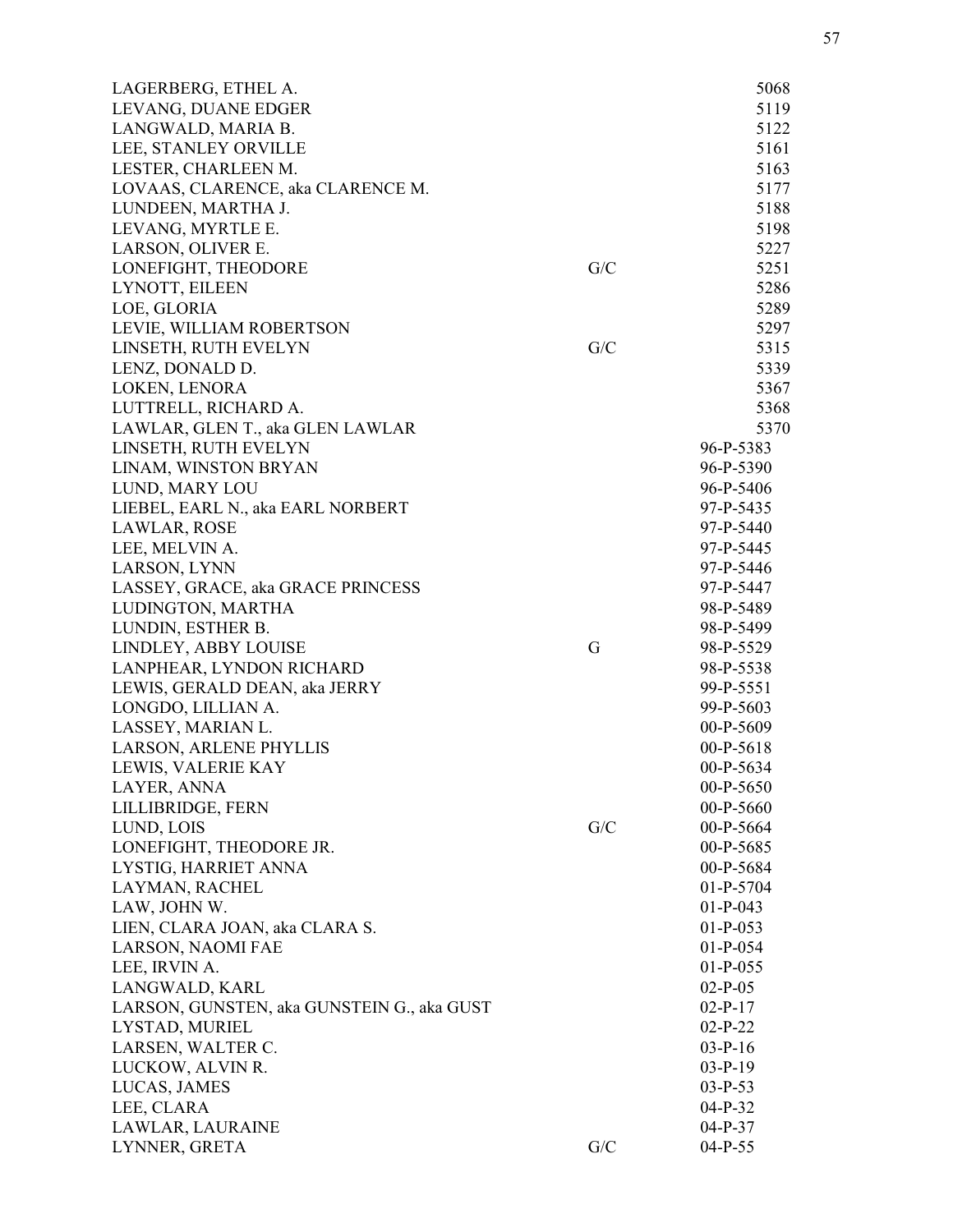| LERVICK, CARRIE                           | $05-P-20$  |
|-------------------------------------------|------------|
| LONGDO, MERLE R.                          | $05-P-32$  |
| LEVANG, JESSIE                            | $05-P-40$  |
| LINDLAND, MARY AGNES                      | $05-P-50$  |
| LARSON, LOIS J.                           | $05-P-51$  |
| LINDLAND, EUNICE MARGARET                 | $05-P-56$  |
| LEE, DUANE G., aka DUANE GILBERT LEE      | $05-P-74$  |
| LASSEY, ROGER WAYNE                       | $06-P-32$  |
| LINDVIG, LAWRENCE H.                      | $06-P-39$  |
| LEE, RAYMOND L., aka RAYMOND LAWRENCE LEE | $06-P-43$  |
| LUCY, KENNETH L.                          | $06-P-56$  |
| LEE, JOHN OWEN                            | $07-P-11$  |
| LAWLAR, CAMILLA SWANSON BORDEN            | $07-P-39$  |
| LOGIE, BYRON E.                           | $07-P-72$  |
| LAYMAN, DONIPHAN C.                       | $08-P-13$  |
| LANG, RUBY L.                             | $08-P-23$  |
| LEISETH, JR., OLAF C.                     | $08-P-27$  |
| <b>LOOMER, SIGRID</b>                     | $08-P-57$  |
| LAZIER, WILMA                             | $09-P-20$  |
| LOUGHEED, ARTHUR L.                       | $09-P-037$ |
|                                           |            |

| MOON, JAMES P.           | 1                       | 9   |
|--------------------------|-------------------------|-----|
| MALKEWICK, JACOB J.      | 1                       | 22  |
| MARCOTT, ALEXANDER       | 1                       | 52  |
| MORTENSON, HENRY C.      | 1                       | 70  |
| <b>MEINER, ANDREW</b>    | 1                       | 78  |
| MELLAND, J.C.            | 1                       | 92  |
| MOEN, BENT               | 1                       | 98  |
| MOSES, JOHN              | $\mathbf{1}$            | 105 |
| MILLHOUSE, GEORGE W.     | $\mathbf{1}$            | 122 |
| MUMBY, WILLIAM R. SR.    | 1                       | 143 |
| MARTIN, JOHN E.          | 1                       | 144 |
| MILLER, CARL             | $\mathbf{1}$            | 149 |
| MOULTON, FRED N.         | $\mathbf{1}$            | 150 |
| MOULTON, GLEN R.         | $\mathbf{1}$            | 155 |
| MADERSON, SELMA          | 1                       | 157 |
| MARTELL, ANNA W.         | $\overline{2}$          | 167 |
| MAXWELL, MARGARET        | $\overline{2}$          | 170 |
| MINTON, ALGENON S.       | $\overline{2}$          | 188 |
| MOAD, CORA L.            | $\overline{2}$          | 189 |
| MAY, JACOB               | $\overline{2}$          | 206 |
| MOEN, IVER O.            | $\overline{2}$          | 212 |
| MAHONEY, JOHN            | $\overline{2}$          | 222 |
| MANN, GORDAN             | $\overline{2}$          | 223 |
| MIDTHUN, ELLEN M.        | 3                       | 324 |
| MENCL, FRANK JR.         | $\overline{3}$          | 329 |
| MELTON, ORVAL E.         | 3                       | 332 |
| MELTON, WILLIAM & PHILIP | $\overline{\mathbf{3}}$ | 335 |
| <b>MYERS, JAMES</b>      | $\overline{\mathbf{3}}$ | 359 |
| MAXAM, ROLLIN W.         | $\overline{3}$          | 376 |
| MARTIN, ESTHER CAROLINE  | $\overline{\mathbf{3}}$ | 380 |
| MANDAHL, ANNA            | 3                       | 381 |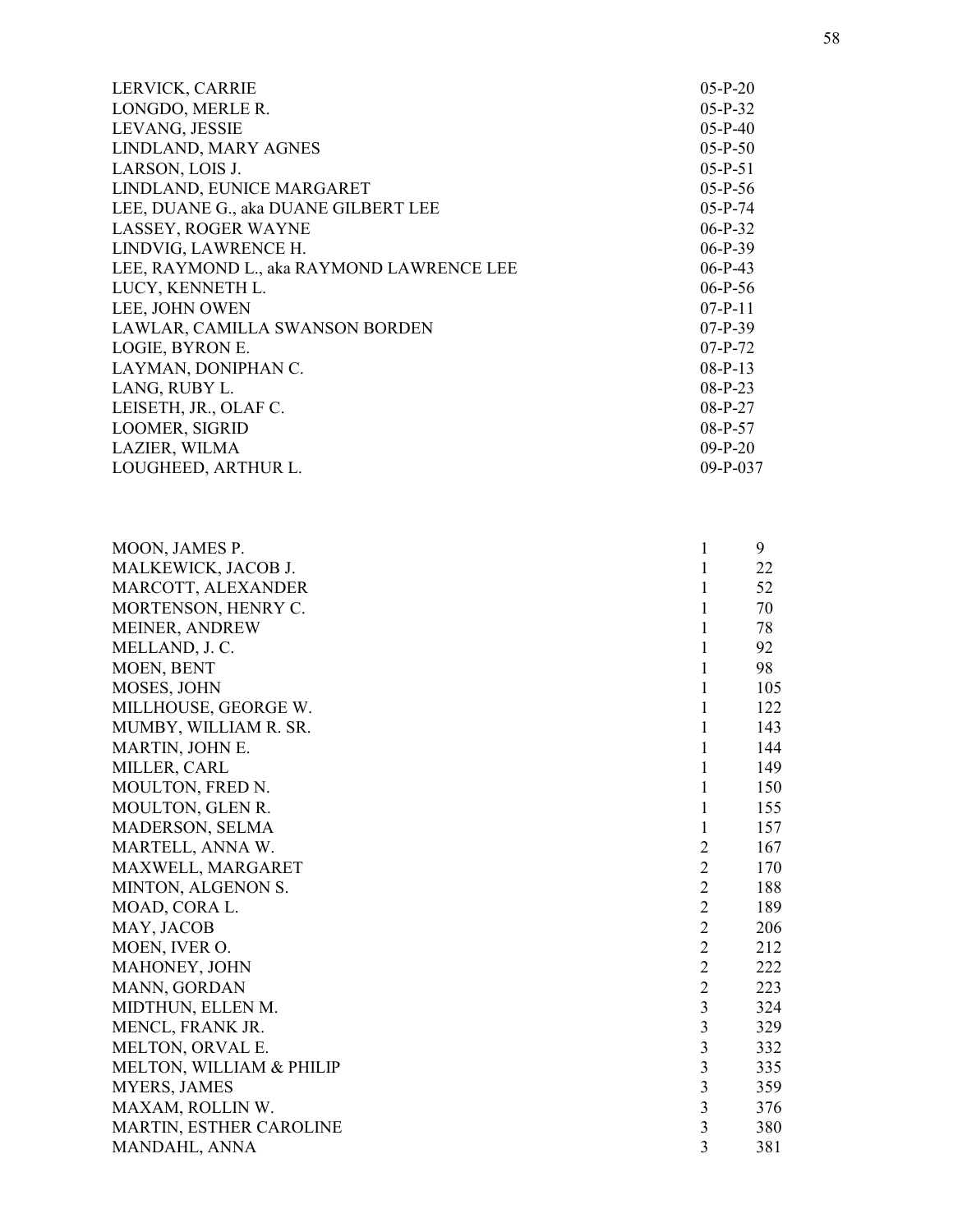| MANDAHL, ODIN                |              | 3              | 382  |
|------------------------------|--------------|----------------|------|
| MAHONEY, ARTHUR J.           |              | 3              | 402  |
| MEARKLE, ERASTUS F.          |              | 3              | 412  |
| MOO, HENRY                   |              | 3              | 416  |
| <b>MOEN, RAYNILD</b>         |              | 3              | 459  |
| MORRILL, ALMERON             |              | 3              | 464  |
| MIDTHUN, MELS O.             |              | 4              | 490  |
| MIDTHUN, ANNA T.             |              | $\overline{4}$ | 530  |
| MOREY, FRANK S.              |              | 4              | 536  |
| MUNSON, GUST                 |              | 4              | 542  |
| MOORE, JOHN O.               |              | 4              | 571  |
| MOURSUND, SARAH              |              | 4              | 616  |
| MUZZY, ROLAND T.             |              | 4              | 619  |
| MEFS, AUGUST C.              |              | 4              | 624  |
| MARTELL, ERNEST J.           |              | 4              | 641  |
|                              |              | 4              | 642  |
| MELLUM, PETER O.             |              |                |      |
| MOBERG, J. A.                |              | 4              | 685  |
| MOE, TORSTEIN L.             |              | $\overline{4}$ | 689  |
| MYHRE, TAGNA C.              |              | 4              | 703  |
| MENCL, THERESA               |              | 4              | 713  |
| MACDONALD, CATHERINE         |              | 5              | 721  |
| MARUM, JOHN P.               |              | 5              | 736  |
| MOLITOR, LEO, GORDON, MORRIS |              | 5              | 748  |
| MILLER, CLARA D.             | <b>INCPT</b> | 5              | 787  |
| MATHEWS, F. P.               |              | 5              | 815  |
| MOGENSON, BEN J.             |              | 6              | 893  |
| MUNSON, JOHN                 |              | 6              | 910  |
| <b>MANN, GORDON</b>          |              | 6              | 938  |
| <b>MASTON, ROY B.</b>        |              | 6              | 944  |
| MYELLE, KENNETH ELERT        | <b>GDN</b>   | 6              | 957  |
| MURPHY, FRANK W.             |              | 6              | 969  |
| MACIK, WM. A.                |              | 6              | 975  |
| MARTELL, RAY P.              |              | 6              | 988  |
| MACK, CLAUDIA JEAN           |              | 6              | 1007 |
| <b>MIDTHUN, ANNA</b>         |              | 6              | 1017 |
| MIDTHUN, HENRY J.            |              | 6              | 1020 |
| MYERS, WILLIAM W.            |              | 6              | 1027 |
| MELLAND, GEORGE K.           |              |                |      |
|                              |              | 6              | 1054 |
| MOE, MARITH J.               |              | 6              | 1074 |
| MEITRODT, GUSTAV             |              | 6              | 1103 |
| MELLAND, JOHN M. C.          |              | 6              | 1117 |
| MORK, HALFDIN                |              | 6              | 1127 |
| MILLIGAN, EMMA (KOENIG)      |              | 6              | 1169 |
| MALME, KARL                  |              | 6              | 1183 |
| MOODY, H.L.                  |              | 6              | 1184 |
| MOLENSKY, JOHN               |              | 6              | 1192 |
| MOE, HALVOR L.               |              | 7              | 1207 |
| MOE, INGA                    |              | 7              | 1292 |
| MONSON, MATH                 |              | 7              | 1338 |
| MONSEN, KRISTIAN             |              | $\tau$         | 1345 |
| MONSEN, MATHEA               |              | 7              | 1346 |
| MOE, BERTINUS L.             |              | 7              | 1348 |
| MOE, TORSTEN L.              |              | $\tau$         | 1349 |
| MANN, RACHEL                 | <b>INCPT</b> | $\overline{7}$ | 1362 |
|                              |              |                |      |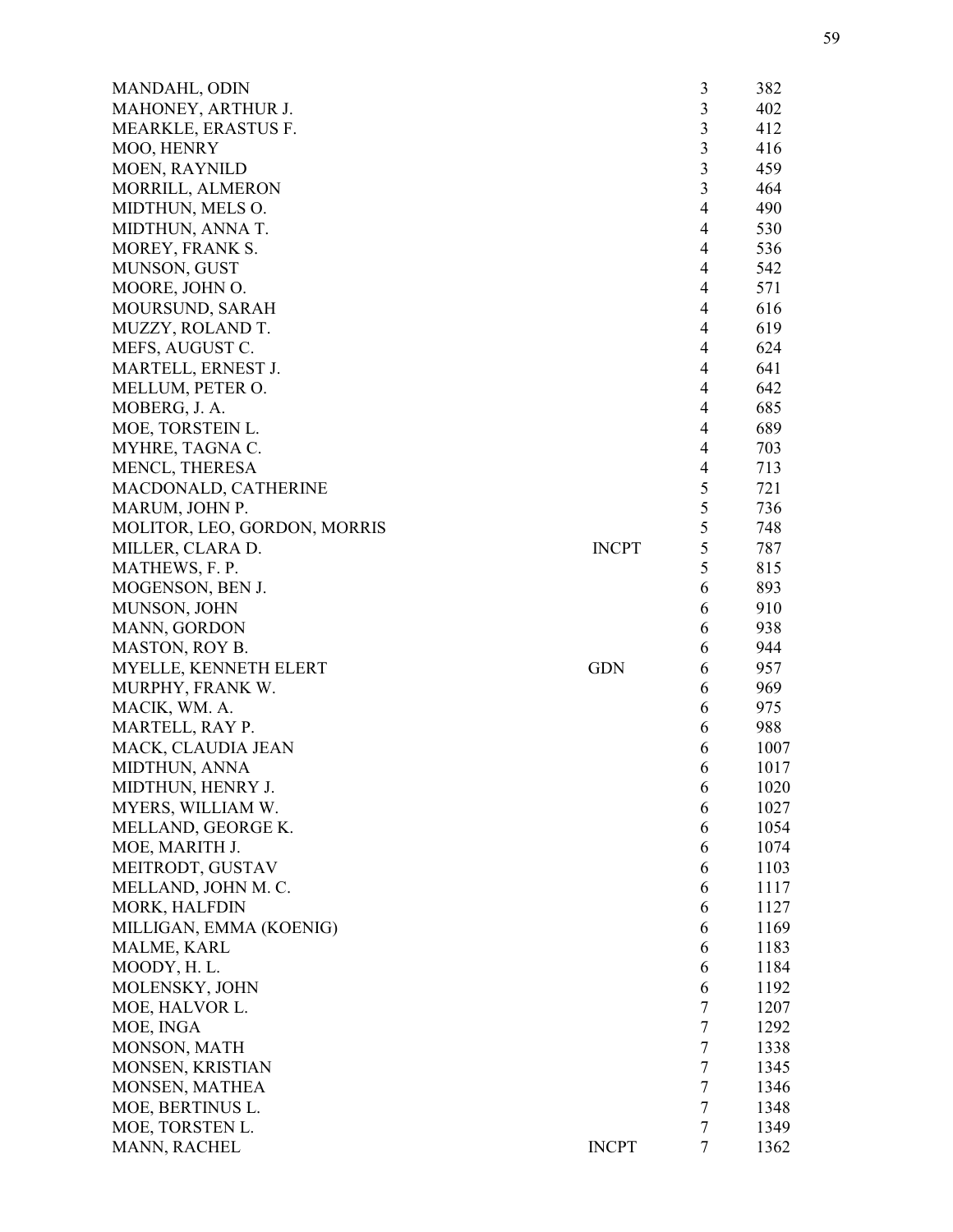| MASON, WILLIAM          |              | $\overline{7}$ | 1385 |
|-------------------------|--------------|----------------|------|
| MARUCHECK, JOHN H.      |              | $\tau$         | 1394 |
| MONSON, SINA            |              | $\overline{7}$ | 1396 |
| MYERS, WILLIAM W.       |              | $\tau$         | 1405 |
| MILLHOUSE, AUGUST J.    |              | $\overline{7}$ | 1448 |
| MILLHOUSE, MAUDE B.     |              | $\tau$         | 1449 |
| MILLHOUSE, GEORGE T.    |              | $\overline{7}$ | 1450 |
| MONSON, THEA BERG       |              | $\tau$         | 1472 |
| MIDSTOKKE, EINAR P.     | <b>INCPT</b> | $\overline{7}$ | 1477 |
| MITTEN, ROY             |              | $\tau$         | 1478 |
| <b>MADSEN, ALBERT</b>   |              | $\tau$         | 1509 |
| MOORE, EDWARD E. R.     |              | $\overline{7}$ | 1519 |
| MADISON, CLARENCE C.    |              | 8              | 1530 |
| MILLER, JOHN Z.         | <b>INCPT</b> | 8              | 1527 |
| MADISON, H. W.          |              | 8              | 1536 |
| MANN, ANNIE G.          |              | $\,8\,$        | 1594 |
| MIDSTOKKE, ANNA         |              | $\,8\,$        | 1599 |
| MATHISTAD, SYVERT       |              | 8              | 1606 |
| <b>MEYERS, AUGUST</b>   |              | $\,8\,$        | 1617 |
| <b>MYERS, FRED</b>      |              | 8              | 1621 |
| MYERS, JOHN P.          |              | 8              | 1622 |
| MENDENHALL, HARRY B.    |              | 8              | 1637 |
| MIDGARDEN, GILBERT      |              | $\,8\,$        | 1646 |
| MONSEN, MARTIN          |              | $\,8\,$        | 1648 |
| MONSON, HANS B.         |              | $\,8\,$        | 1677 |
| <b>MORTENSON, JOSIE</b> |              | $\,8\,$        | 1773 |
| MILLER, MABEL M.        |              | 8              | 1782 |
| MYERS, FRANK I.         |              | 8              | 1804 |
| MORK, OLE               |              | 8              | 1816 |
| MAYLAND, MARTIN L. JR.  |              | 9              | 1850 |
| MOO, WILLIAM M.         |              | 9              | 1856 |
| MURRAY, ORLETTE A.      |              | 9              | 1858 |
| MRACHEK, ALBERT         |              | 9              | 1868 |
| MAYLAND, JAMES ET AL    | <b>GDN</b>   | 9              | 1876 |
| MEGRUND, CHRIST         |              | 9              | 1918 |
| MORIN, FRED             |              | 9              | 1951 |
| MRACHEK, FRANCIS        |              | 9              | 1953 |
| MOGEN, CHARLES C.       |              | 9              | 1959 |
| MAYER, MARTIN           |              | 9              | 1968 |
| MARSTON, ANNA M.        |              | 9              | 2003 |
| MONSON, MATH            |              | 9              | 2005 |
| MOFFATT, GEORGE         |              | 9              | 2007 |
| MURTON, KENNETH S.      |              | 9              | 2038 |
| MELBY, OLE              |              | 9              | 2083 |
| <b>MURIE, IVER</b>      |              | 9              | 2097 |
| MAYLAND, JOSEPHINE O.   |              | 9              | 2102 |
| MELBY, MARGARET         |              | 9              | 2116 |
| MELBY, CHRISTOPHER      |              | 9              | 2134 |
| MOE, RAGNA              |              | 9              | 2146 |
| MENNENGA, JENNIE        |              | 9              | 2161 |
| MONSON, COLEEN          | <b>MINOR</b> | 10             | 2168 |
| MURRAY, GEORGIA         |              | 10             | 2177 |
| MURRAY, WALTER TOM      |              | 10             | 2186 |
| MENNENGA, FRED          |              | 10             | 2195 |
|                         |              |                |      |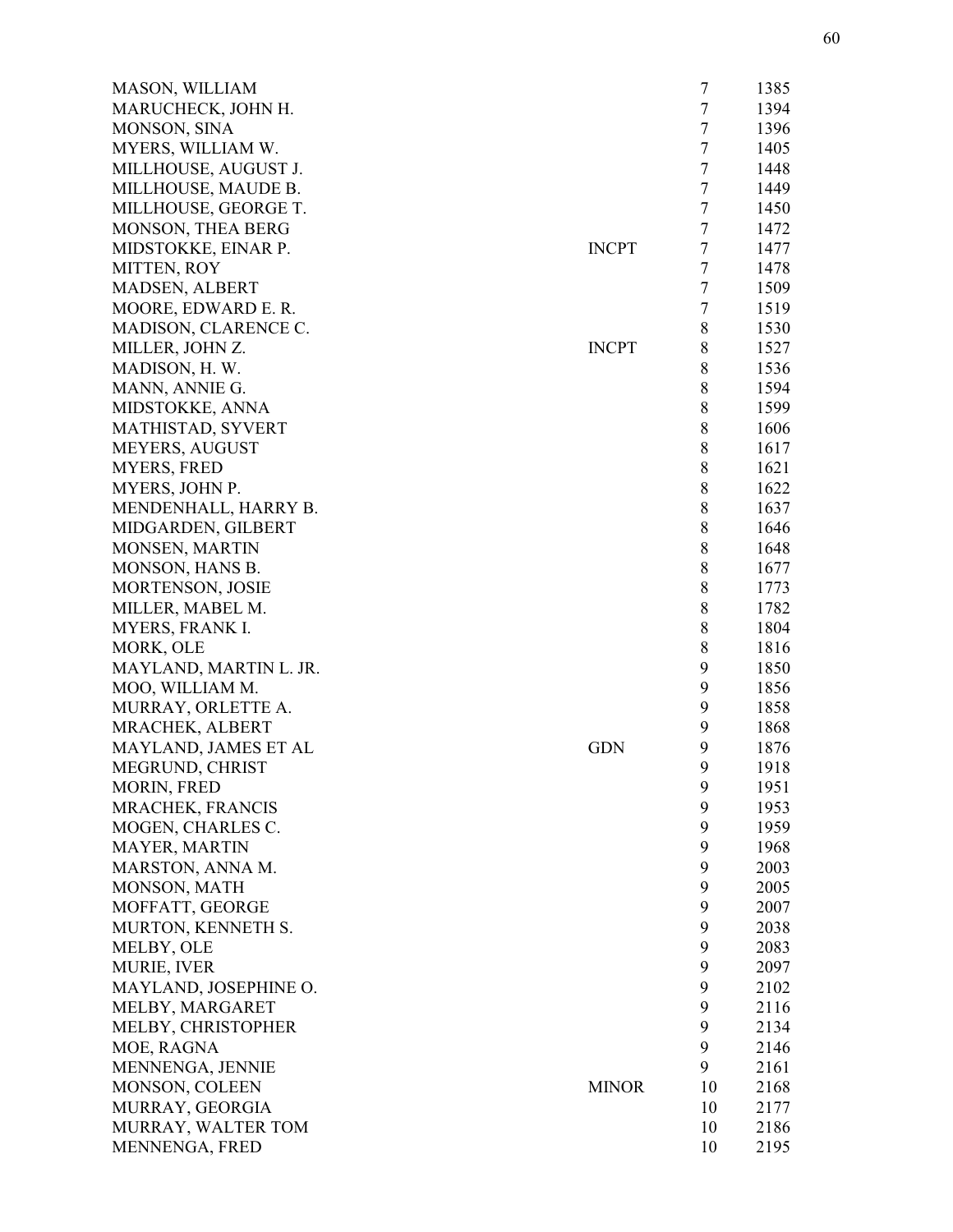| MOORE, BERENICE E.            |               | 10 | 2198 |
|-------------------------------|---------------|----|------|
| MRACHEK, JAMES & CAROLINE     | <b>INCPTS</b> | 10 | 2237 |
| MONROE, RANDOLPH B.           |               | 10 | 2291 |
| MONROE, RUTH K.               |               | 10 | 2295 |
| MOE, CHRIST P.                |               | 10 | 2345 |
| MIDSTOKKE, EINAR P.           |               | 10 | 2351 |
| MILLER, MARY ANN              | <b>MINOR</b>  | 10 | 2355 |
| MARTELL, CHARLES FRANKLIN     |               | 10 | 2451 |
| MURRAY, IVAN                  |               | 10 | 2454 |
| MAUER, MYRTLE                 |               | 10 | 2458 |
| MOSBY, ROY                    |               | 10 | 2467 |
| MALONEY, EDWARD               |               | 11 | 2510 |
| MJELSTAD, ARDEN B.            |               | 11 | 2521 |
| MONSON, CLARICE I.            | <b>GDN</b>    | 11 | 2535 |
| MALMBERG, JEANNETTE           |               | 11 | 2536 |
| MOEN, ARTHUR O.               |               | 11 | 2541 |
| MALONEY, EDWARD J., aka EDDIE |               | 11 | 2570 |
| MULLANEY, JOHN F.             |               | 11 | 2578 |
|                               |               |    |      |
| MADISON, SYLVIA T.            |               | 11 | 2623 |
| MELBY, JENS                   |               | 11 | 2654 |
| MARTINSON, ERNEST             |               | 11 | 2668 |
| <b>MARTINSON LLOYD</b>        |               | 11 | 2669 |
| MARTINSON, CHESTER            |               | 11 | 2670 |
| MORAN, JESSE A.               |               | 11 | 2672 |
| <b>MADSON, ANDERS</b>         |               | 11 | 2673 |
| MORAN, GEORGE A.              |               | 11 | 2676 |
| MARTELL, CHARLES FRANKLIN JR. |               | 11 | 2680 |
| MRACHEK, CAROLINE             |               | 11 | 2706 |
| MACAULEY, HAROLD P. AKA H. P. |               | 11 | 2713 |
| MESSNER, EFERHAM              | <b>JTTEN</b>  | 11 | 2718 |
| MURPHY, ESTELLE M.            |               | 11 | 2744 |
| MACDONALD, JONATHAN           |               | 11 | 2778 |
| MADSON, EVA                   |               | 11 | 2787 |
| MARSTEN, THORVALD             | <b>JTTEN</b>  | 11 | 2791 |
| MARSTEN, THORVALD             | <b>SUMADM</b> | 11 | 2800 |
| MADSON, NELS                  |               | 11 | 2802 |
| MURRAY, GEORGE H.             |               | 12 | 2818 |
| <b>MADSON, OSCAR</b>          |               | 12 | 2827 |
| <b>MYERS, ELVERA</b>          |               | 12 | 2836 |
| MRACHEK, ELIZABETH            |               | 12 | 2845 |
| MONTCLAIR, DORINDA & ROY JR.  | <b>GDN</b>    | 12 | 2856 |
| MANGOLD, GEORGE M.            |               | 12 | 2871 |
| MRACHEK, MIKE                 | <b>GDN</b>    | 12 | 2904 |
| MILLS, FRANKLIN DON           | <b>GDN</b>    | 12 | 2940 |
| MARSTEN, EMMA E.              |               | 12 | 2944 |
| MIRIE, HERMAN                 |               | 12 | 2949 |
|                               |               |    |      |
| <b>MARTIN, CHARLIE</b>        |               | 12 | 2955 |
| MRACHEK, MIKE                 |               | 12 | 2982 |
| MILLHOUSE, GEORGE T.          |               | 12 | 3002 |
| MANN, JOHN                    | <b>GDN</b>    | 12 | 3040 |
| MADSON, ETHEL SARAH           |               | 12 | 3041 |
| MEAD, JAY C.                  |               | 12 | 3043 |
| MORTENSEN, GUNNER             |               | 12 | 3077 |
| MOBERG, EARL GENE             |               | 12 | 3083 |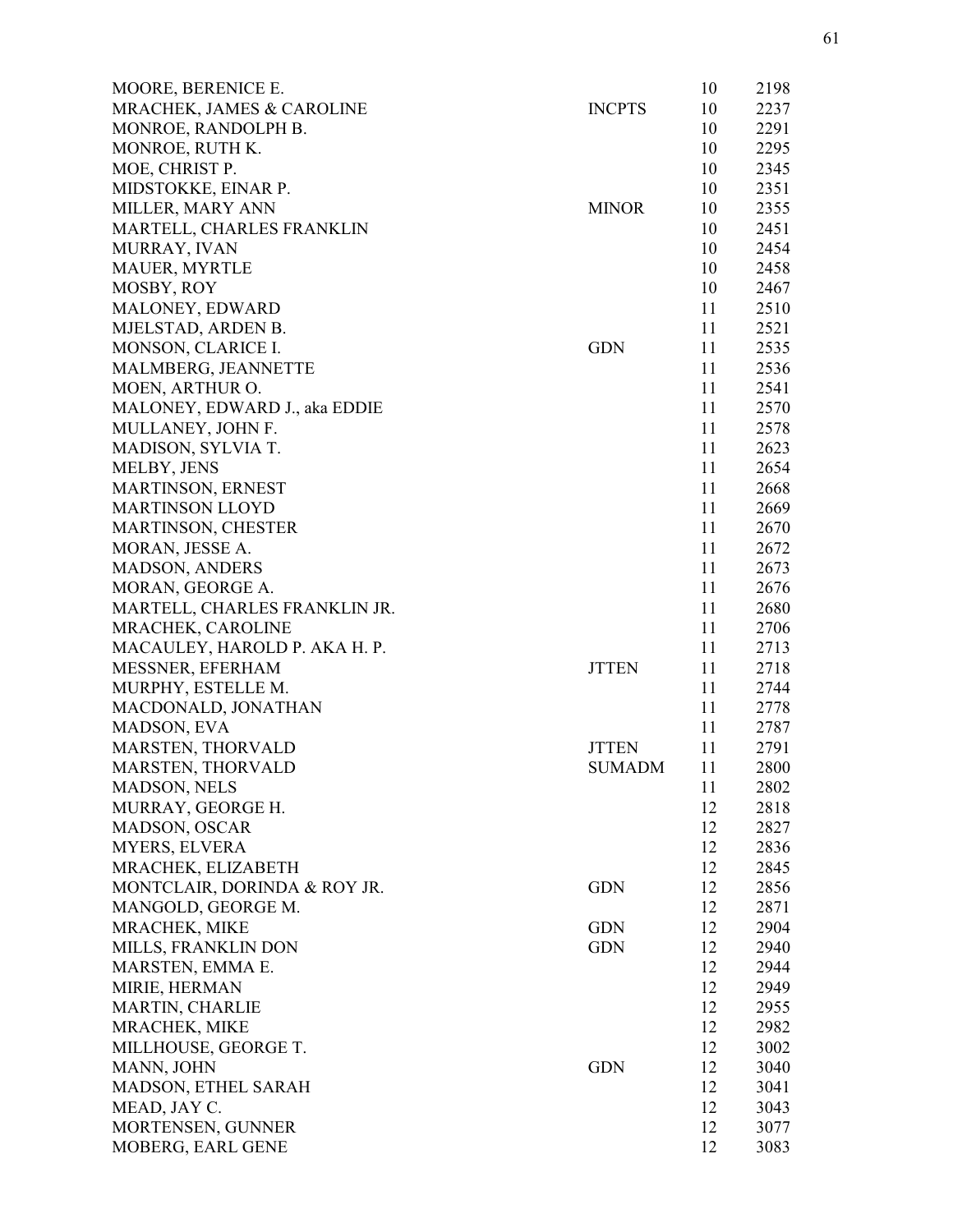| MOSBY, IRENE                      |            | 12 | 3086 |
|-----------------------------------|------------|----|------|
| MARKMAN, OTTO                     |            | 12 | 4011 |
| MELBY, LOUISE                     |            | 12 | 4015 |
| MOORE, LILLBURN P.                |            | 13 | 4047 |
| MYERS, ANNA D.                    |            | 13 | 4080 |
| MILLER, R. F., aka REYNOLD F.     |            | 13 | 4089 |
| MOSHOLDER, MINNIE LOUISE          | <b>GDN</b> | 13 | 4100 |
| MICKELSEN, LUELLA C.              |            | 13 | 4101 |
| MYRHAUGEN, GUTTORM K.             |            | 13 | 4129 |
| MACDONALD, ARCHIE A.              |            | 13 | 4135 |
| MONSON, NORRIS TRUEMAN            |            | 13 | 4143 |
| MAYER, LOUIS B.                   |            | 13 | 4152 |
| <b>MASTON, MARIE VICTORIA</b>     |            | 13 | 4164 |
| MILLER, LAVERN LEE                |            | 13 | 4180 |
| MERCER, EDITH M., aka EDITH MABEL |            | 13 | 4243 |
| MONNAHAN, JAMES L.                |            | 13 | 4269 |
| MADSEN, PAUL B.                   |            | 13 | 4279 |
| MOGEN, MARGIT                     |            | 13 | 4296 |
| MALME, CHARLES M.                 |            | 13 | 4300 |
| MEIGS, BESSIE B.                  |            | 13 | 4310 |
| MONSON, EDNA S.                   |            | 14 | 4350 |
| MONSON, CARROLL H.                |            | 14 | 4356 |
| MELLUM, HELGA                     |            | 14 | 4359 |
| <b>MAURER, FRED</b>               |            | 14 | 4363 |
| MOE, HAROLD M.                    |            | 14 | 4365 |
| <b>MATHISTAD, IVER</b>            |            | 14 | 4405 |
| MUSHKIN, BEN                      |            | 14 | 4414 |
| MAYER, MARY                       |            | 14 | 4418 |
| MELLAND, JOHN K.                  |            | 14 | 4452 |
| MATHISTAD, MORMAN WENDELL         |            | 14 | 4460 |
| MOSHOLDER, MINNIE LOUISE          |            | 14 | 4465 |
| MOBECK, ROY B.                    |            | 14 | 4473 |
| MENDENHALL, ANNA C.               |            | 14 | 4475 |
| MACHICA, RENEE LANI               |            | 14 | 4502 |
| MELLAND, TIMOTHY D.               | <b>GDN</b> | 14 | 4513 |
| MICKLESEN, WALTER H.              |            | 14 | 4526 |
| MICKLESEN, BLANCHE                |            | 14 | 4527 |
| MATHISTAD, MATHIAS H.             |            | 14 | 4537 |
| MOSES, JAMES C.                   |            | 14 | 4554 |
| MOE, MELVIE F.                    |            | 14 | 4588 |
| MONSON, MARGARY C.                |            | 14 | 4654 |
| MACK, PATRICIA                    |            | 15 | 4686 |
| MEIER, BRANDY LYNN                | <b>GDN</b> | 15 | 4696 |
| MALME, IDELIA                     |            | 15 | 4702 |
| MAYFIELD, GIDEON C.               |            | 15 | 4704 |
| MADISON, HARRY O.                 |            | 15 | 4706 |
| MOCK, LOUISE, aka LOUISE REIDLE   |            | 15 | 4710 |
| MUIRHEAD, SIDNEY GORDON           |            | 15 |      |
|                                   |            |    | 4720 |
| MOGEN, SYLVIA                     |            | 15 | 4730 |
| MILLER, DAVID A.                  |            | 15 | 4738 |
| MARTIN, EMMA                      |            | 15 | 4751 |
| MURRAY, MARY E.                   |            | 15 | 4773 |
| MEAD, ROBERT L.                   |            | 15 | 4794 |
| MERRILL, M. LUCILLE               |            | 15 | 4797 |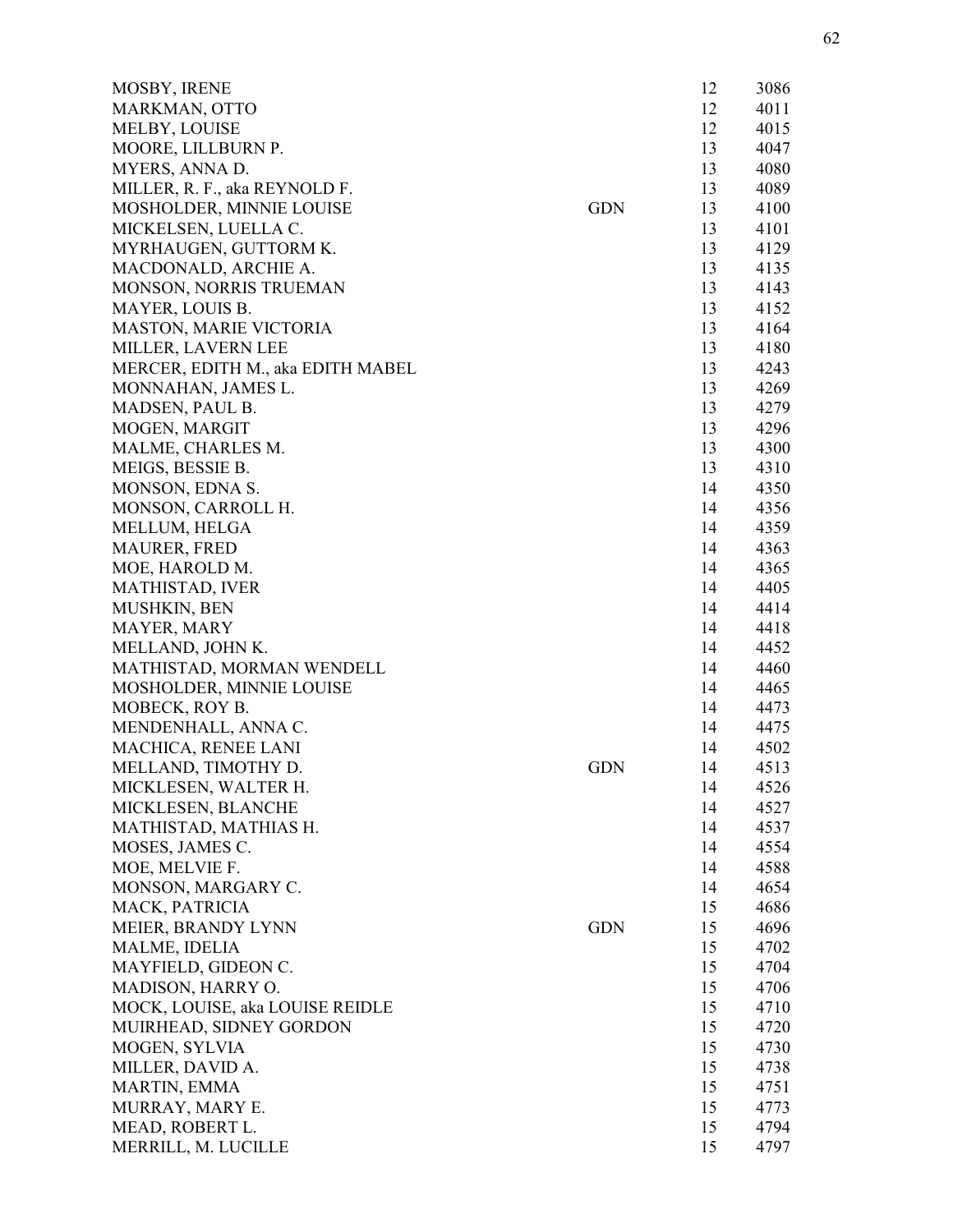| MAYFIELD, GIDEON C.                                 |             | 15        | 4802 |
|-----------------------------------------------------|-------------|-----------|------|
| MILLER, HELEN                                       |             | 15        | 4844 |
| MINDRUM, MARGARET O'BRIEN                           |             | 15        | 4849 |
| MOORE, STEPHEN SCOTT                                |             | 15        | 4882 |
| MULLIN, JESSIE F.                                   |             | 15        | 4894 |
| <b>MESSNER, CAROLINE</b>                            |             |           | 4897 |
| MOSHOLDER, RUSSELL HOWARD, aka HOWARD, aka R.H.     |             |           | 4917 |
| <b>MATHISTAD, JOHN</b>                              |             |           | 4926 |
| MYERS, CLAUDE, aka CLAUDE F.                        |             |           | 4929 |
| MJELSTAD, BERNICE                                   |             |           | 4934 |
| MOE, SIGRID W.                                      |             |           | 4951 |
| MEAD, MELISSA ANN                                   | <b>CONS</b> |           | 4985 |
| MOGEN, BERNICE H.                                   |             |           | 4990 |
| MENGEL, ELEANOR V., aka ELEANOR VIRGINIA            |             |           | 5007 |
| MOEN, EVELYN                                        | G/C         |           | 5028 |
| MRACHEK, ELLA                                       |             |           | 5044 |
| MONSON, MARY EILEEN                                 |             |           | 5070 |
| MORAN, BESSIE M., aka BESSIE MARIE                  |             |           | 5079 |
| MELBY, NORMAN                                       |             |           | 5080 |
| MOEN, ROY                                           |             |           | 5088 |
| MRACHEK, STANLEY M.                                 |             |           | 5089 |
| MOEN, EVELYN                                        |             |           | 5105 |
| <b>MADSON, BESSIE</b>                               |             |           | 5108 |
| MADISON, HENRY W., aka HENRY WILLIAM, aka HENRY JR. |             |           | 5125 |
| MARCHAND, FREDDIE J.                                |             |           | 5128 |
| MOE, OSCAR (PRESUMPTION OF DEATH)                   |             |           | 5132 |
| MOE, OSCAR                                          |             |           | 5138 |
| MILLER, ALFRED J., aka ALFRED                       |             |           | 5149 |
| MILLER, DUNCAN                                      |             |           | 5182 |
| MRACHEK, ALBERT B.                                  |             |           | 5201 |
| MIER, S. JOAN                                       |             |           | 5204 |
| MOEN, KITTY                                         |             |           | 5233 |
| MELBY, JOHN O.                                      |             |           | 5268 |
| MOORE, WILLIAM M.                                   |             |           | 5269 |
| MARTELL, PATRICIA ANN                               |             |           | 5284 |
| MOZINGO, AUSTIN                                     | <b>GDN</b>  |           | 5288 |
| MOGEN, ARTHUR, aka ART MOGEN, aka ARTHUR C. MOGEN,  |             |           |      |
| Aka OLE ARTHUR CHRISTOPHER MOGEN                    |             |           | 5371 |
| MILKEY, REUBEN CARL, aka CARL ALFRED REUBEN MILKEY, |             |           |      |
| Aka REUBEN MILKEY                                   |             | 96-P-5377 |      |
| MEAD, ROBERT                                        | CONS.       | 96-P-5402 |      |
| MORK, MARWYLL P.                                    |             | 96-P-5404 |      |
| MYERS, SAMUEL P.                                    |             | 96-P-5407 |      |
| MASTON, GORDON W.                                   |             | 96-P-5409 |      |
| MORAN-COX, ANNE E.                                  |             | 96-P-5418 |      |
| MILLS, OLGA E.                                      |             | 97-P-5428 |      |
| MARTIN, LOREN D.                                    |             | 97-P-5441 |      |
| MONSON, HARVEY O.                                   |             | 97-P-5462 |      |
| MARENTETTE, MABEL V., aka MABEL MARENTETTE,         |             |           |      |
| aka MABEL LEER, aka MABEL HEGGEN MARENTETTE         |             | 97-P-5481 |      |
| MITTEN, LESTER ROY                                  |             | 97-P-5488 |      |
| MILLARD, VIGINETTE CORINNE                          |             | 98-P-5502 |      |
| MEYERS, MARIAN E.                                   |             | 98-P-5510 |      |
| MOE, LEILA                                          |             | 99-P-5555 |      |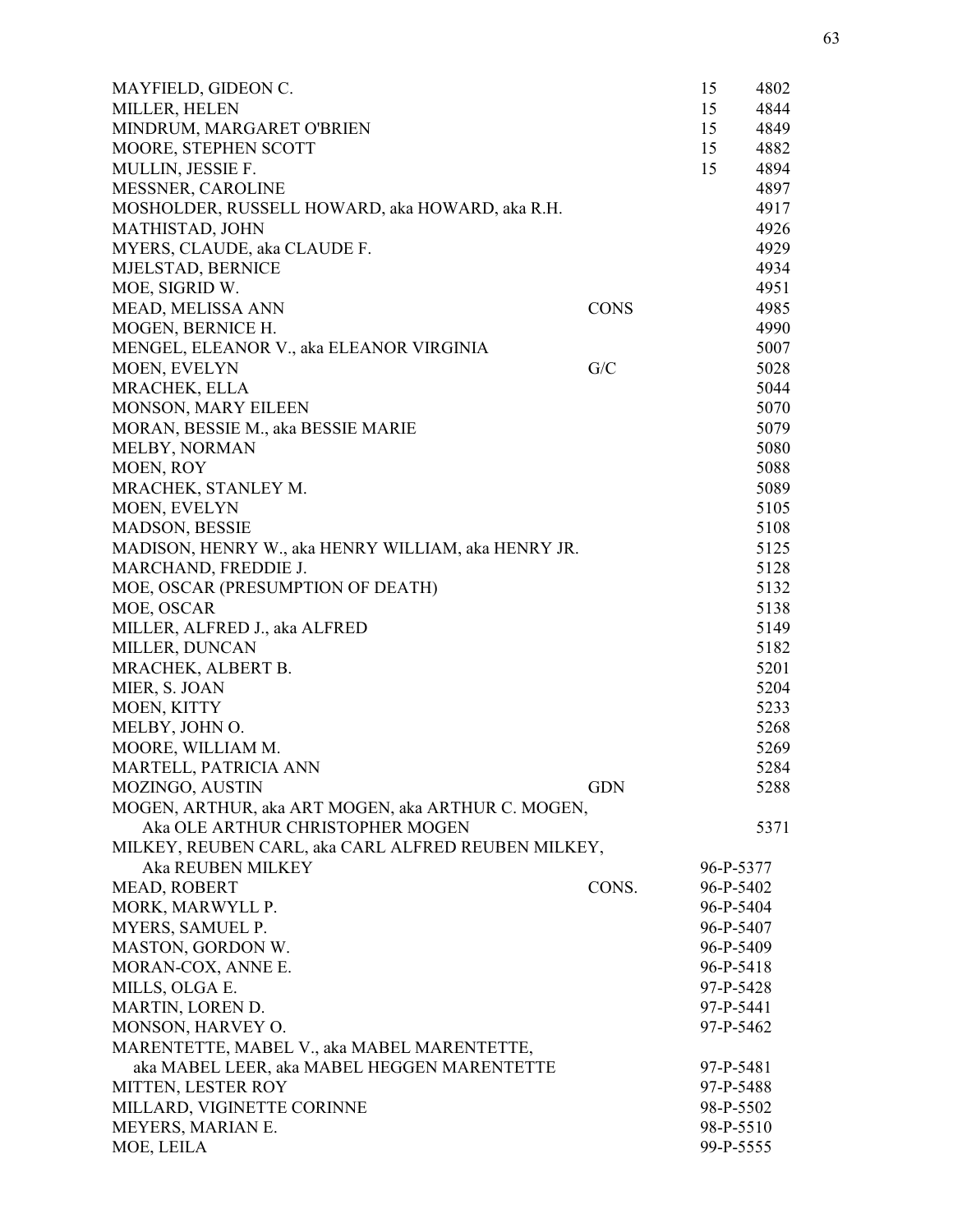| MONSON, GLADYS V.                     |                 | 99-P-5571   |
|---------------------------------------|-----------------|-------------|
| MONSON, WILMA                         |                 | 99-P-5586   |
| MELLUM, RUTH                          | G/C             | 99-P-5591   |
| MONSON, LEONA MAUDE                   |                 | $00-P-5613$ |
| <b>MARTIN, MILDRED</b>                | G/C             | $00-P-5615$ |
| MEANS, PAUL WILLIAM                   | HEIRSHIP        | $00-P-5626$ |
| MEANS, NAOMI RUTH                     | <b>HEIRSHIP</b> | $00-P-5627$ |
| MONSON, FLOYD A.                      |                 | $00-P-5642$ |
| <b>MASTON, ANN MAE</b>                |                 | 00-P-5647   |
| <b>MAURER, EDWIN</b>                  |                 | $00-P-5658$ |
| MEISENHEIMER, MILDRED PETERSON        | <b>HEIRSHIP</b> | $00-P-5663$ |
| MINOW, JAMES G.                       |                 | 00-P-5666   |
| MELLUM, RUTH BEULAH                   |                 | 00-P-5683   |
| MELLAND, GERALD O.                    |                 | $00-P-5690$ |
| MOBERG, JOHN ALLEN                    |                 | $01-P-029$  |
| MONSON, FLOYD S.                      |                 | $02-P-08$   |
| MARIANA, EMMA M.                      |                 | $02-P-33$   |
| <b>MARKUSON</b>                       | ANCIL.          | $02-P-35$   |
| MATTSON, MYRTLE H.                    |                 | $02-P-60$   |
| MAURER, HERMAN                        |                 | $03-P-12$   |
| MELBY, HAZEL, aka HAZEL V. MELBY      |                 | $04-P-26$   |
| MILLER, ALBERT F.                     |                 | $04-P-36$   |
| MILLER, JOHAN F.                      |                 | $04-P-42$   |
| MANGEL, PHYLLIS H.                    |                 | $04-P-58$   |
| MINCKLER, LAWRENCE                    |                 | $05-P-22$   |
| MADISON, JOHN                         |                 | $05-P-27$   |
| <b>MADISON, VERONICA</b>              |                 | $05-P-28$   |
| MUNGER, STANLEY P.                    |                 | $05-P-66$   |
| MELLAND, CLARENCE A.                  |                 | $05-P-78$   |
| MATHEISEN, IRENE M.                   |                 | $06-P-02$   |
| MORRILL, DONALD A.                    |                 | $06-P-34$   |
| MARTIN, EVELYN V.                     |                 | $07-P-16$   |
| MOGEN, KENNETH A.                     |                 | $07-P-29$   |
| MESSNER, LLOYD H.                     |                 | $07-P-30$   |
| MACKENZIE, GEORGE M.                  |                 | $07-P-40$   |
| MATHISTAD, ANN, aka ANNA P. MATHISTAD |                 | $07-P-48$   |
| MERCER, SYLVIA                        |                 | $07-P-55$   |
| MORRILL, GERALD W.                    |                 | $07-P-62$   |
| MELLAND, MARIANNE                     |                 | $07-P-64$   |
| MURI, CLEMENTINE E.                   |                 | $08-P-15$   |
| MURI, MELVIN ANFIN                    |                 | $08-P-16$   |
| MASTVELTEN, EVELYN P.                 |                 | 08-P-34     |
| MONROE, JOHN ASBURY                   |                 | 08-P-47     |
| MONROE, MURIEL KATHERINE              |                 | 08-P-49     |
| METCALF, KENNETH                      |                 | $08-P-61$   |
| MADISON, ANNA IRENE                   |                 | 08-P-78     |
|                                       |                 |             |

| MCARTHUR, ARTHUR  |                | -28 |
|-------------------|----------------|-----|
| McCAULLA, JAMES   | $\frac{1}{75}$ |     |
| McCLIMANS, LOUISA |                | -96 |
| McLUCAS, JAMES B. | $\gamma$       | 174 |
| McLATCHY, JAMES   | $\mathcal{D}$  | 176 |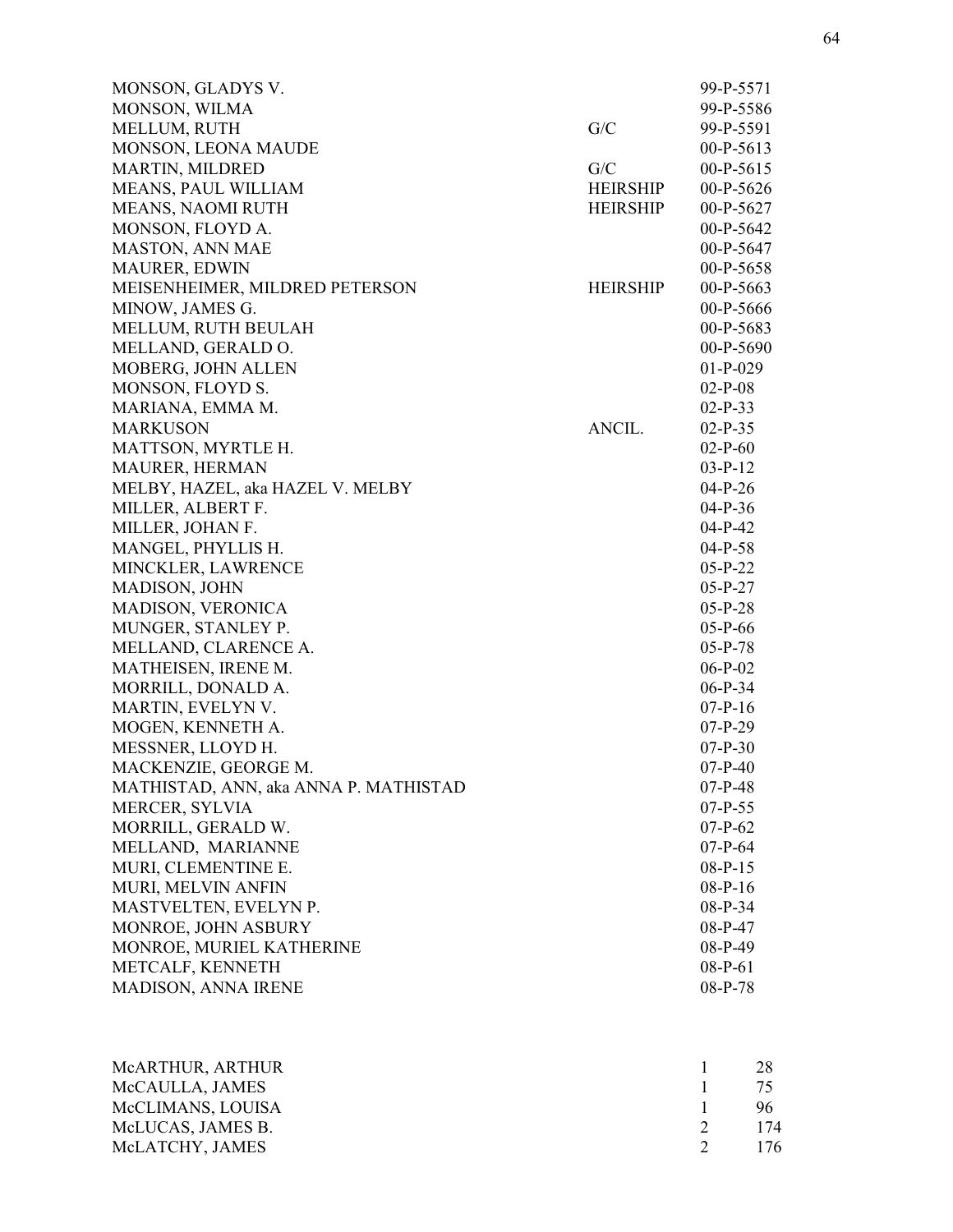| McNUTT, DOLROSE C.                                   |            | 3                       | 423     |
|------------------------------------------------------|------------|-------------------------|---------|
| McCALL, ALEXANDER                                    |            | $\overline{\mathbf{3}}$ | 426     |
| McLAUGHLIN, AUGUSTA N.                               |            | $\overline{\mathbf{3}}$ | 430     |
| McKEEN, EDWARD POTER                                 |            | $\overline{3}$          | 433     |
| McLAUGHLIN, JAMES                                    |            | $\overline{4}$          | 519     |
| McINTOSH, FLORENCE D.                                |            | $\overline{4}$          | 526     |
| McCURDY, JAMES S.                                    |            | $\overline{4}$          | 569     |
| McCAMMON, WILLIAM H.                                 |            | $\overline{4}$          | 609     |
| McLEAN, COLIN                                        |            | $\overline{4}$          | 617     |
| McLEAN, COLIN                                        |            | $\overline{4}$          | 618     |
| McKINNON, ANDREW W.                                  |            | 5                       | 826     |
| McKENZIE, DONALD                                     |            | 5                       | 845     |
| McNAMERA, EDWARD C.                                  |            | 6                       | 943     |
| McCOLL, ROBERT T.                                    |            | 6                       | 1029    |
| McLAUGHLIN, MRS. ANNA                                |            | 6                       | 1115    |
| McCORMICK, P. H.                                     |            | 6                       | 1180    |
| McGREGOR, THOMAS E.                                  |            | $\tau$                  | 1219    |
| McGLYNN, ELIZABETH AGNES                             |            | $\tau$                  | 1263    |
| McCARTHY, BRIDGET                                    |            | $\tau$                  | 1308    |
| McCARTY, M. A.                                       |            | $\tau$                  | 1354    |
| McCLELLAND, JOHN C.                                  |            | $\tau$                  | 1365    |
| McCARTEN, J. S.                                      |            | $\tau$                  | 1491    |
| McNULTY, ELIZABETH COYNE                             |            | $\tau$                  | 1515    |
| McGRATH, PATRICK                                     |            | $\,$ 8 $\,$             | 1719    |
| McMASTER, LAWRENCE                                   |            | $\,$ 8 $\,$             | 1733    |
| McCOLL, ROY ALBERT                                   |            | $\,8\,$                 | 1794    |
| McGREGOR, KATE E.                                    |            | 9                       | 1915    |
| McCOWAN, J. R.                                       |            | 9                       | 1962    |
| McCALL, CATHERINE                                    |            | 9                       | 2024    |
| McGUIRE, JOHN F.                                     |            | 10                      | 2254    |
| McCARTY, CLYDE G.                                    |            | 11                      | 2524    |
| McRAY, GLENN S.                                      |            | 11                      | 2752    |
| McMASTER, LYDIA E.                                   |            | 12                      | 2906    |
| McMAHEN, LUCILLE                                     |            | 12                      | 2974    |
| McNULTY, THOMAS PATRICK                              |            | 13                      | 4039    |
| McLEES, WILLIAM W.                                   |            | 13                      | 4040    |
| McNULTY, JOSEPH P.                                   |            | 13                      | 4114    |
| McCARTEN, JAMES A aka JIM A.                         |            | 13                      | 4170    |
| McWILLIAMS, JULIA                                    |            | 13                      | 4203    |
| McCABE, ARDELLA G.                                   |            | 13                      | 4207    |
| McINTYRE, ELSIE J.                                   |            | 13                      | 4266    |
| McINTOSH, CLIFFORD                                   |            | 13                      | 4291    |
| McDANIEL, EUGENE ARTHUR                              |            | 14                      | 4406    |
| McMURRAY, ANNIE LEE, aka ANNE PALMER, aka ANN PALMER |            |                         | 14 4427 |
| McGINNIS, FRANK                                      |            | 14                      | 4442    |
| McMAHEN, THOMAS W.                                   |            | 14                      | 4541    |
| McDONALD, HELEN M., aka HELEN M. WALKER              |            | 14                      | 4590    |
| McGLYNN, TERRENCE D.                                 |            | 14                      | 4602    |
| McGREGOR, THOMAS                                     | <b>GDN</b> | 14                      | 4709    |
| McCLOSKEY, BERTHA                                    |            | 15                      | 4830    |
| McKENNA, JOSEPH, aka JOSEPH M.                       |            | 15                      | 4866    |
| McKEE, LORRAINE A.                                   |            | 15                      | 4880    |
| McKENNA, HELEN M.                                    |            |                         | 4936    |
| McNANEY, MARTIN R., aka MARTIN                       |            |                         | 4983    |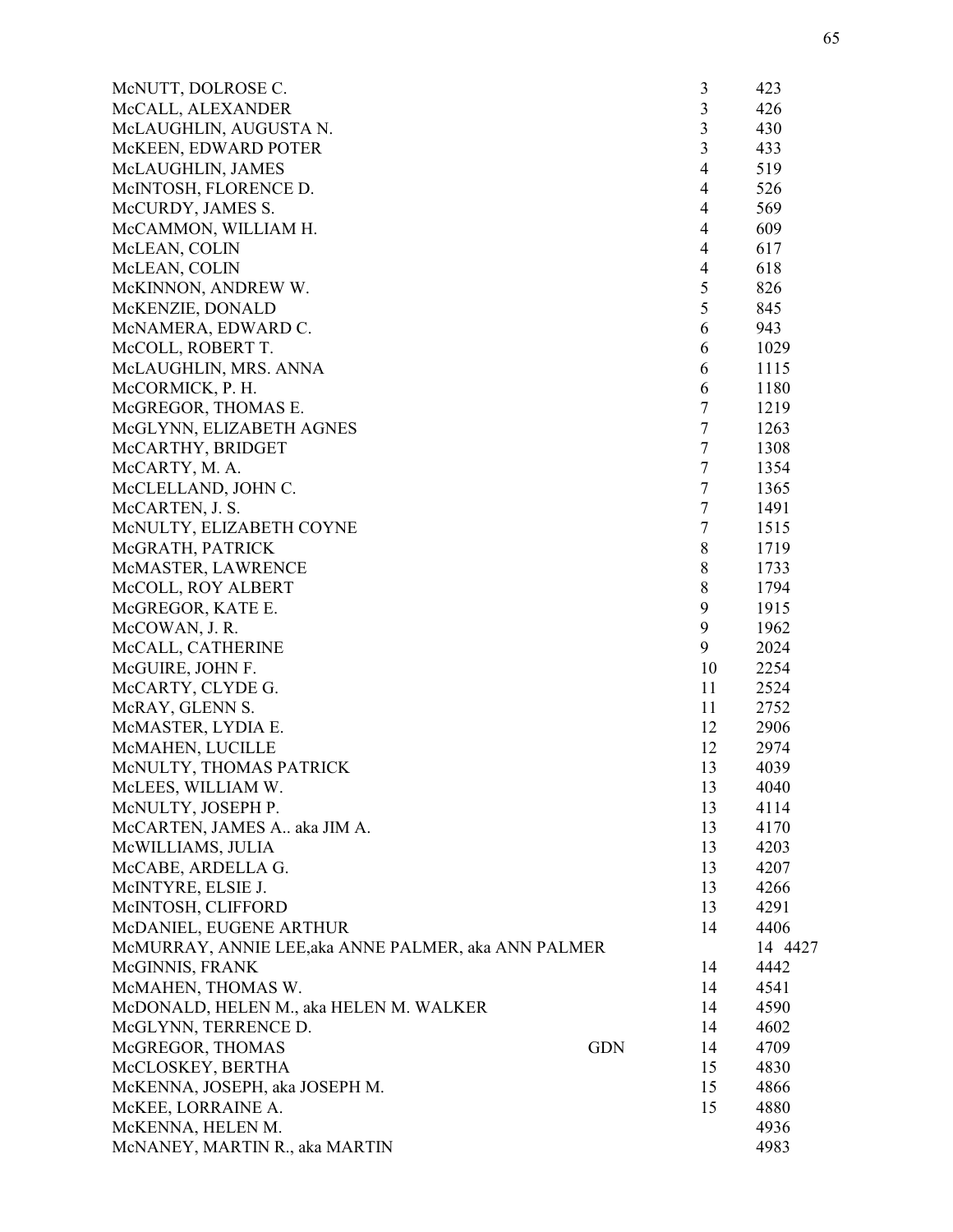| McKEEN, CHARLES EDWARD<br>McGREGOR, THOMAS M.<br>McCOY, LUCILLE ELMINA<br>McKEEN, FLOYD E. aka FLOYD MCKEEN<br>McMASTER, DONALD L.<br>McMASTER, MYRTIS W.<br>McLEES, PHYLLIS<br>McKIVER, DALE<br>McNANEY, SARAH ANN<br>McCABE, ORVILLE R.<br>McLEAN, JAMES D.<br>McMASTER, JOHN C.<br>MCCLOSKEY, MAXINE G.<br>MCCLOSKEY, LOUIS W.<br>MCCLURE, NADINE S.<br>MCCLARTY, EDWARD L.<br>MCCUTCHEON, PAUL<br>MCCUTCHEON, ETHEL<br>MCCHESNEY, LOIS IRENE<br>MCNULTY, FRANCES E.<br>MORK, JOHN A.<br>MEUTH, SYLVIA<br>MCMASTER, LYDIA E.<br>MORGAN, CLIFFORD L.<br>MCEWEN, JANE HELSETH<br>MCCANN, LLOYD JOSEPH<br>MCCANN, LLOYD MICHAEL |              | $01-P-028$<br>$01-P-047$<br>$04-P-47$<br>$05-P-69$<br>$06-P-46$<br>$07-P-03$<br>$07-P-60$<br>$07-P-61$<br>08-P-55<br>$09-P-044$<br>$09-P-050$<br>09-P-056<br>$09-P-063$<br>$09-P-090$<br>$09-P-101$<br>$09-P-111$<br>$09-P-112$ | 5013<br>5144<br>5224<br>5302<br>5325<br>5326<br>97-P-5480<br>97-P-5482<br>$00-P-5630$<br>00-P-5652 |
|---------------------------------------------------------------------------------------------------------------------------------------------------------------------------------------------------------------------------------------------------------------------------------------------------------------------------------------------------------------------------------------------------------------------------------------------------------------------------------------------------------------------------------------------------------------------------------------------------------------------------------|--------------|---------------------------------------------------------------------------------------------------------------------------------------------------------------------------------------------------------------------------------|----------------------------------------------------------------------------------------------------|
| NORSBY, JACOB                                                                                                                                                                                                                                                                                                                                                                                                                                                                                                                                                                                                                   | <b>MINOR</b> | 1                                                                                                                                                                                                                               | 42                                                                                                 |
| NAPRAVNIK, CARL K.                                                                                                                                                                                                                                                                                                                                                                                                                                                                                                                                                                                                              |              | $\mathbf{1}$                                                                                                                                                                                                                    | 106                                                                                                |
| NELSON, OSCAR                                                                                                                                                                                                                                                                                                                                                                                                                                                                                                                                                                                                                   |              | 1                                                                                                                                                                                                                               | 111                                                                                                |
| <b>NAIR, HARRIET</b>                                                                                                                                                                                                                                                                                                                                                                                                                                                                                                                                                                                                            |              | 1                                                                                                                                                                                                                               | 128                                                                                                |
| <b>NEILSON, HANS</b>                                                                                                                                                                                                                                                                                                                                                                                                                                                                                                                                                                                                            |              | 1                                                                                                                                                                                                                               | 140                                                                                                |
| NAKKIN, JOHN                                                                                                                                                                                                                                                                                                                                                                                                                                                                                                                                                                                                                    |              | $\overline{2}$                                                                                                                                                                                                                  | 179                                                                                                |
| NORBY, EDDY, ARTHUR & ALMA                                                                                                                                                                                                                                                                                                                                                                                                                                                                                                                                                                                                      |              | $\overline{2}$                                                                                                                                                                                                                  | 204                                                                                                |
| NELSON, ARTHUR J.                                                                                                                                                                                                                                                                                                                                                                                                                                                                                                                                                                                                               |              | $\overline{2}$                                                                                                                                                                                                                  | 245                                                                                                |
| NAKKIN, JOHN                                                                                                                                                                                                                                                                                                                                                                                                                                                                                                                                                                                                                    |              | 3                                                                                                                                                                                                                               | 384                                                                                                |
| NOHLE, GEO. W.                                                                                                                                                                                                                                                                                                                                                                                                                                                                                                                                                                                                                  |              | 3                                                                                                                                                                                                                               | 422                                                                                                |
| NAPRAVNIK, CARL K.                                                                                                                                                                                                                                                                                                                                                                                                                                                                                                                                                                                                              |              | $\overline{3}$                                                                                                                                                                                                                  | 449                                                                                                |
| NOHLE, A. F.                                                                                                                                                                                                                                                                                                                                                                                                                                                                                                                                                                                                                    |              | $\overline{4}$                                                                                                                                                                                                                  | 481                                                                                                |
| <b>NOVAK, FRANK</b>                                                                                                                                                                                                                                                                                                                                                                                                                                                                                                                                                                                                             |              | $\overline{4}$                                                                                                                                                                                                                  | 528                                                                                                |
| <b>NELSON, LAWRENCE</b>                                                                                                                                                                                                                                                                                                                                                                                                                                                                                                                                                                                                         |              | 4                                                                                                                                                                                                                               | 538                                                                                                |
| NIEHUUS, WILLIAM D.                                                                                                                                                                                                                                                                                                                                                                                                                                                                                                                                                                                                             |              | 4                                                                                                                                                                                                                               | 588                                                                                                |
| NIEHUUS, MARSHALL                                                                                                                                                                                                                                                                                                                                                                                                                                                                                                                                                                                                               |              | $\overline{4}$                                                                                                                                                                                                                  | 649                                                                                                |
| NYBERG, JOHN AND PETRA J.                                                                                                                                                                                                                                                                                                                                                                                                                                                                                                                                                                                                       |              | $\overline{4}$                                                                                                                                                                                                                  | 699                                                                                                |
| NECKELS, CHARLES                                                                                                                                                                                                                                                                                                                                                                                                                                                                                                                                                                                                                |              | $\overline{4}$                                                                                                                                                                                                                  | 712                                                                                                |
| NORGARD, ALBERT I.                                                                                                                                                                                                                                                                                                                                                                                                                                                                                                                                                                                                              |              | 4                                                                                                                                                                                                                               | 718                                                                                                |
| NOWAK, HENRY                                                                                                                                                                                                                                                                                                                                                                                                                                                                                                                                                                                                                    |              | 5                                                                                                                                                                                                                               | 732                                                                                                |
| NESS, OLE N.                                                                                                                                                                                                                                                                                                                                                                                                                                                                                                                                                                                                                    |              | 5                                                                                                                                                                                                                               | 761                                                                                                |
| NELSON, ANTON H.                                                                                                                                                                                                                                                                                                                                                                                                                                                                                                                                                                                                                |              | 6                                                                                                                                                                                                                               | 921                                                                                                |
| NOTEBOOM, W. N.                                                                                                                                                                                                                                                                                                                                                                                                                                                                                                                                                                                                                 |              | 6                                                                                                                                                                                                                               | 972                                                                                                |
| NOVAK, JACOB A.                                                                                                                                                                                                                                                                                                                                                                                                                                                                                                                                                                                                                 |              | 6                                                                                                                                                                                                                               | 973                                                                                                |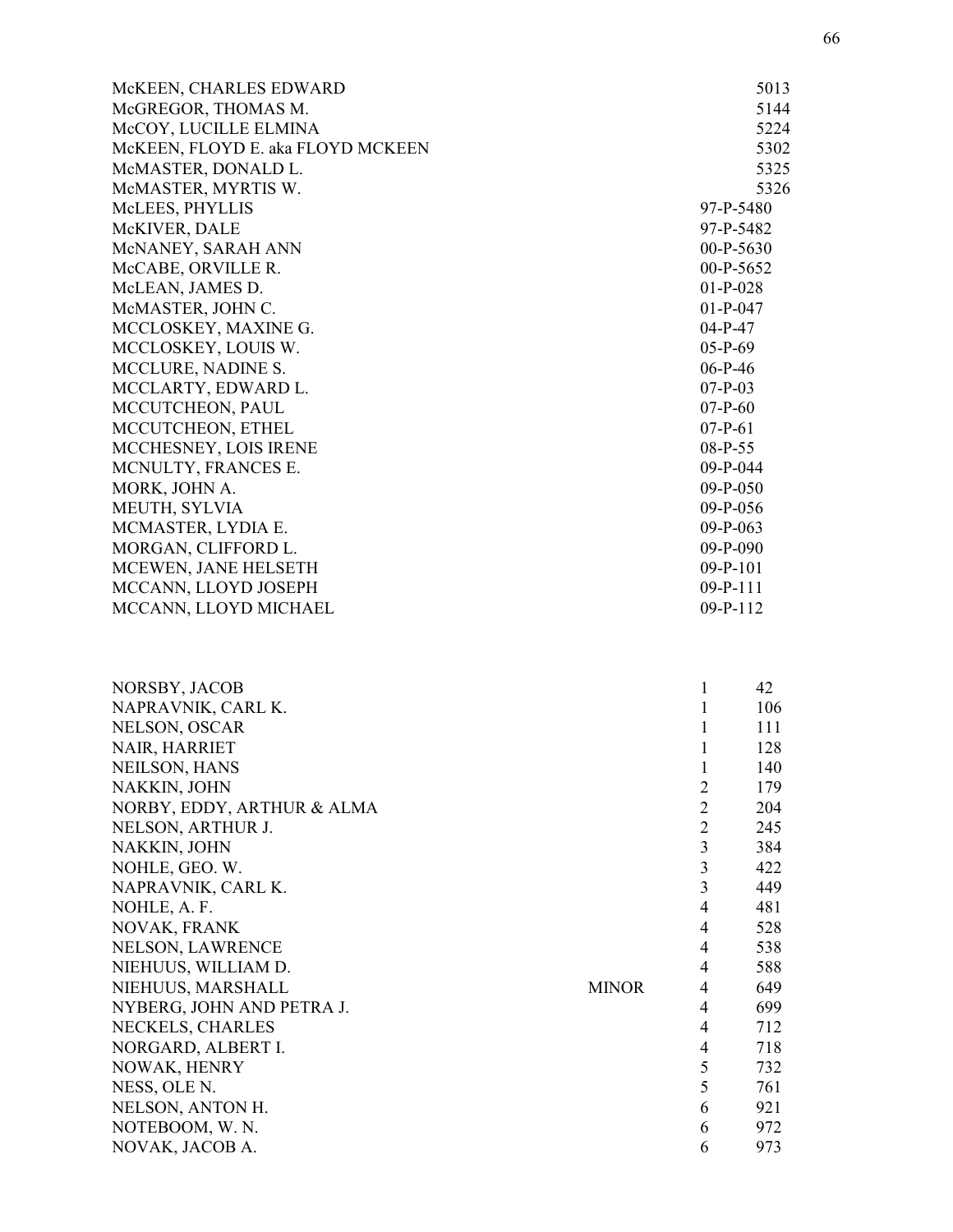| NEFSER, WILLIAM A.       |               | 6                | 976  |
|--------------------------|---------------|------------------|------|
| NEWMAN, ROY R.           |               | 6                | 1018 |
| NEWMAN, ROYCE W.         |               | 6                | 1019 |
| NELSON, EDD              |               | 6                | 1042 |
| NORGARD, EMIL            |               | 6                | 1050 |
| NORSTOG, BJORGULV        |               | 6                | 1086 |
| NORBY, H.D.              |               | 6                | 1110 |
| NEUBAUER, WENZEL         |               | 6                | 1139 |
| NEER, ARTHUR M.          |               | 6                | 1143 |
| NYGAARD, G. A.           |               | 6                | 1188 |
| NESSETH, MARIT OLSEN     |               | 6                | 1191 |
| NEVINS, GILBER HEATH     |               | $\tau$           | 1243 |
| NELLING, JULIA           |               | 7                | 1248 |
| NICHOLS, KATE A.         |               | $\tau$           | 1260 |
| NYLAND, LIVAR            |               | $\tau$           | 1261 |
| NYGAARD, PAULINE         |               | $\tau$           | 1274 |
| <b>NAVERNES, ELIAS</b>   | <b>INCPT</b>  | $\tau$           | 1313 |
| NELSON, DAVID A.         | <b>MINOR</b>  | $\tau$           | 1328 |
| NICOLL, FRANK P.         |               | 7                | 1366 |
| NYGAARD, LOIS L.         |               | $\tau$           | 1379 |
| NORDBY, ASGANDT          |               | 7                | 1500 |
| NYBERG, CLARA J.         |               | $\tau$           | 1513 |
|                          |               | $\boldsymbol{7}$ | 1520 |
| NELSON, HJALMAR          |               | $\,8$            | 1560 |
| NASH, CARL               |               | 8                | 1619 |
| NYLAND, JENNIE           |               |                  |      |
| NELSON, ADOLPH FREDERICK |               | $\,8$            | 1659 |
| NEHRING, ALBERT F.       |               | 8                | 1686 |
| NELSON, HENRY M.         |               | 8                | 1692 |
| NEWMAN, JANICE           | <b>INCPT</b>  | 8                | 1738 |
| NEUBAUER, MABEL J.       |               | $\,8$            | 1750 |
| NASH, MAY                |               | 8                | 1771 |
| NOLLE, CHARLOTTE         | <b>INCPT</b>  | 8                | 1777 |
| NELSON, JOHN E.          |               | 8                | 1780 |
| NOHLE, CHARLOTTE C.      |               | 8                | 1793 |
| NEUBAUER, WENZEL         |               | 8                | 1823 |
| NEER, CORA A.            |               | 8                | 1833 |
| NORDENG, ERICK           |               | 9                | 1854 |
| NICE, SIGNE              |               | 9                | 1881 |
| NORDENG, RENA            |               | 9                | 1891 |
| NYGARD, PETER A. ET AL   | <b>MINORS</b> | 9                | 1898 |
| NOLLE, CHARLOTTE         |               | 9                | 1921 |
| NORTON, WILLIAM T.       |               | 9                | 1939 |
| NAVERNESS, ELIAS L.      |               | 9                | 1954 |
| NYBERG, BENNIE           |               | 9                | 1985 |
| NICHOLS, MARY W.         |               | 9                | 2030 |
| NORBY, JAMES B.          |               | 9                | 2112 |
| NITTEBERG, OSCAR         |               | 9                | 2158 |
| NATWICK, GEORGE S.       |               | 10               | 2187 |
| NELSON, NELS HELMER      |               | 10               | 2283 |
| NYE, SARAH ZELMA         |               | 10               | 2299 |
| NORGARD, MARIE           |               | 10               | 2425 |
| NEER, JUDITH P.          |               | 10               | 2431 |
| NAY, DOLLY               |               | 10               | 2475 |
| NAY, MACK                |               | 10               | 2476 |
|                          |               |                  |      |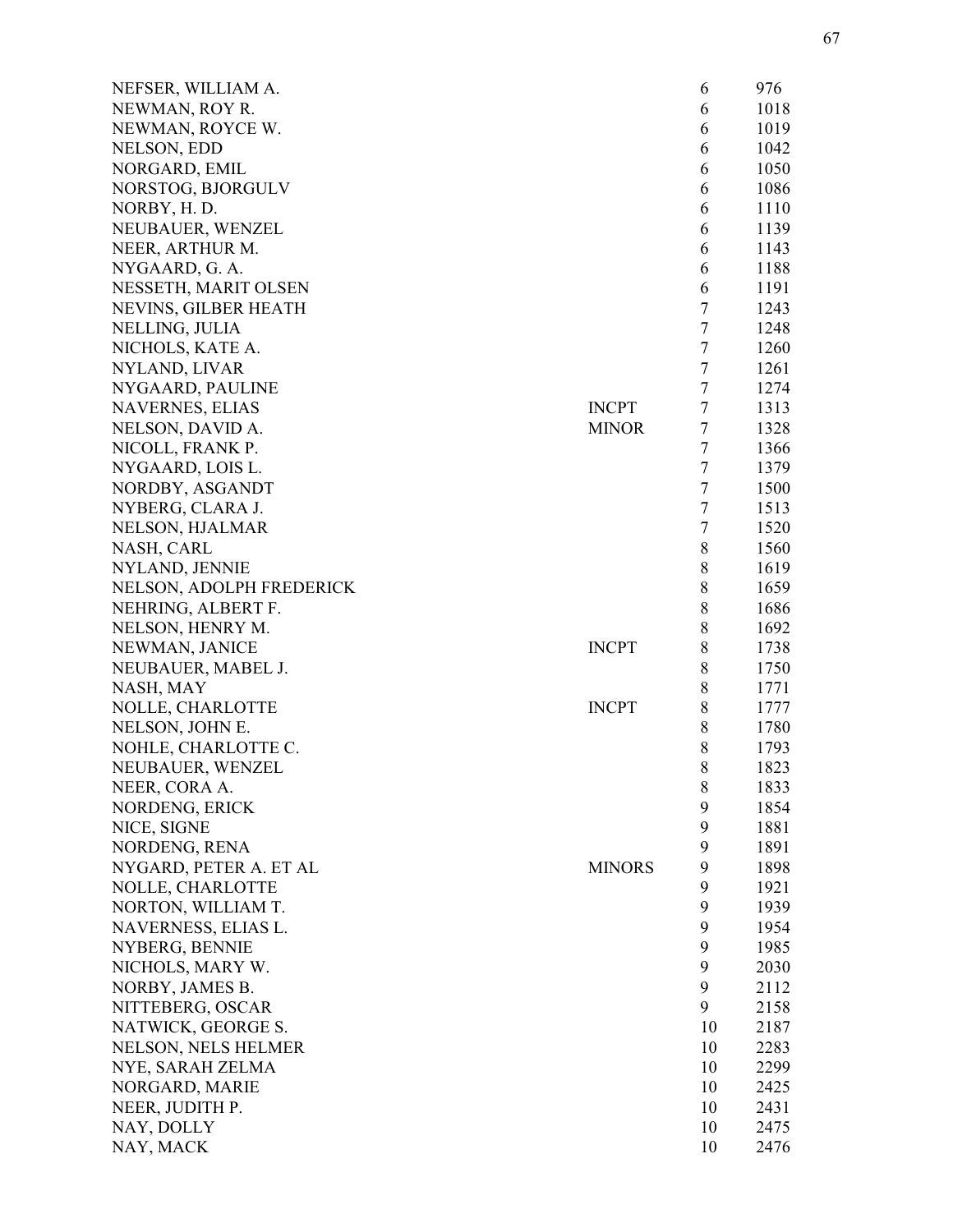| 11<br>2484<br><b>GDN</b><br><b>GDN</b><br>11<br>2485<br>11<br>2505<br>11<br>2542<br>11<br>2609<br>11<br>2614<br>2656<br>11<br>2731<br><b>JTTEN</b><br>11<br>11<br>2758<br><b>GDN</b><br>11<br>2814<br>NYLAND, CORNELIUS<br>12<br>2848<br>NAVERNESS, ELINE E.<br>2960<br>NOTEBOOM, PAUL<br>12<br>NORDBY, MARY<br>2970<br>12<br>NORDBY, JOHN ARTHUR<br>2975<br>12<br>NELSON, AL N.<br><b>GDN</b><br>2983<br>12<br><b>NELSON, AGNES</b><br>2985<br>12<br>NELSON, INGRID<br><b>GDN</b><br>2991<br>12<br>NORDBY, CARL J.<br>12<br>2995<br>NOTEBOOM, DONALD E.<br>12<br>2997<br>12<br>3003<br><b>NELSON, ANDREW</b><br>NELSON, AL N.<br>12<br>3013<br>NORGARD, EDON M.<br>3048<br>12<br>NYBERG, ALMA C.<br><b>GDN</b><br>3051<br>12<br>12<br>3059<br>NELSON, ARTHUR C.<br>13<br>4038<br>NORBY, COLEEN F.<br><b>CONS</b><br>4043<br><b>NELSON, DONALD</b><br>13<br>NELSON, STEVEN<br><b>CONS</b><br>4044<br>13<br>4120<br>NORDENG, ENOCH<br>13<br>NORDENG, ALFRED<br>13<br>4193<br>NORBY, IVONETTA<br>4292<br>13<br>NASH, PEDER I.<br>13<br>4336<br>14<br>NYLAND, CORNELIUS<br>4458<br>NOVAK, JOHN C.<br>14<br>4492<br>NORBY, EDDIE<br>4503<br>14<br>NELLERMOE, HOLLACE B.<br>4734<br>15<br>NYLAND, THEODORE<br>4741<br>15<br>NIDORF, LORNA MAYER<br>15<br>4762<br>NELSON, ANTON P.<br>15<br>4771<br>NICHOLS, CLALYA MARIE<br>15<br>4796<br>NORBY, ALFRED SR.<br>15<br>4807<br>NELSON, MABEL C. G.<br>15<br>4821<br>NORSTOG, OLAF<br>4831<br>15<br>NICHOLS, ALONZO PARKER<br>15<br>4877<br>NITTEBERG, CARL T., aka CARL<br>4912<br>NITTEBERG, DELIA C., aka DELIA<br>4915<br>NORBY, ALMA, aka ALMA B.<br>4928<br>4942<br>4980<br>5012<br>5027<br>5063<br>5075<br>5112 | NORBY, HENRY                                 | 10 | 2481 |
|----------------------------------------------------------------------------------------------------------------------------------------------------------------------------------------------------------------------------------------------------------------------------------------------------------------------------------------------------------------------------------------------------------------------------------------------------------------------------------------------------------------------------------------------------------------------------------------------------------------------------------------------------------------------------------------------------------------------------------------------------------------------------------------------------------------------------------------------------------------------------------------------------------------------------------------------------------------------------------------------------------------------------------------------------------------------------------------------------------------------------------------------------------------------------------------------------------------------------------------------------------------------------------------------------------------------------------------------------------------------------------------------------------------------------------------------------------------------------------------------------------------------------------------------------------------------------------------------------------------------------------------------------------------|----------------------------------------------|----|------|
|                                                                                                                                                                                                                                                                                                                                                                                                                                                                                                                                                                                                                                                                                                                                                                                                                                                                                                                                                                                                                                                                                                                                                                                                                                                                                                                                                                                                                                                                                                                                                                                                                                                                | NORGARD, MELVIN                              |    |      |
|                                                                                                                                                                                                                                                                                                                                                                                                                                                                                                                                                                                                                                                                                                                                                                                                                                                                                                                                                                                                                                                                                                                                                                                                                                                                                                                                                                                                                                                                                                                                                                                                                                                                | NORGARD, BERTIL                              |    |      |
|                                                                                                                                                                                                                                                                                                                                                                                                                                                                                                                                                                                                                                                                                                                                                                                                                                                                                                                                                                                                                                                                                                                                                                                                                                                                                                                                                                                                                                                                                                                                                                                                                                                                | NORTON, KATIE, aka KATIE KALINCHENKO         |    |      |
|                                                                                                                                                                                                                                                                                                                                                                                                                                                                                                                                                                                                                                                                                                                                                                                                                                                                                                                                                                                                                                                                                                                                                                                                                                                                                                                                                                                                                                                                                                                                                                                                                                                                | NORBY, BARBARA AND LINDA NORBY HOLTER        |    |      |
|                                                                                                                                                                                                                                                                                                                                                                                                                                                                                                                                                                                                                                                                                                                                                                                                                                                                                                                                                                                                                                                                                                                                                                                                                                                                                                                                                                                                                                                                                                                                                                                                                                                                | NORHEIM, IDA E.                              |    |      |
|                                                                                                                                                                                                                                                                                                                                                                                                                                                                                                                                                                                                                                                                                                                                                                                                                                                                                                                                                                                                                                                                                                                                                                                                                                                                                                                                                                                                                                                                                                                                                                                                                                                                | NYGARD, OSCAR                                |    |      |
|                                                                                                                                                                                                                                                                                                                                                                                                                                                                                                                                                                                                                                                                                                                                                                                                                                                                                                                                                                                                                                                                                                                                                                                                                                                                                                                                                                                                                                                                                                                                                                                                                                                                | NYLAND, OLAF                                 |    |      |
|                                                                                                                                                                                                                                                                                                                                                                                                                                                                                                                                                                                                                                                                                                                                                                                                                                                                                                                                                                                                                                                                                                                                                                                                                                                                                                                                                                                                                                                                                                                                                                                                                                                                | NEUBAUER, MAGDALEN                           |    |      |
|                                                                                                                                                                                                                                                                                                                                                                                                                                                                                                                                                                                                                                                                                                                                                                                                                                                                                                                                                                                                                                                                                                                                                                                                                                                                                                                                                                                                                                                                                                                                                                                                                                                                | NYBERG, CLIFFORD                             |    |      |
|                                                                                                                                                                                                                                                                                                                                                                                                                                                                                                                                                                                                                                                                                                                                                                                                                                                                                                                                                                                                                                                                                                                                                                                                                                                                                                                                                                                                                                                                                                                                                                                                                                                                |                                              |    |      |
|                                                                                                                                                                                                                                                                                                                                                                                                                                                                                                                                                                                                                                                                                                                                                                                                                                                                                                                                                                                                                                                                                                                                                                                                                                                                                                                                                                                                                                                                                                                                                                                                                                                                |                                              |    |      |
|                                                                                                                                                                                                                                                                                                                                                                                                                                                                                                                                                                                                                                                                                                                                                                                                                                                                                                                                                                                                                                                                                                                                                                                                                                                                                                                                                                                                                                                                                                                                                                                                                                                                |                                              |    |      |
|                                                                                                                                                                                                                                                                                                                                                                                                                                                                                                                                                                                                                                                                                                                                                                                                                                                                                                                                                                                                                                                                                                                                                                                                                                                                                                                                                                                                                                                                                                                                                                                                                                                                |                                              |    |      |
|                                                                                                                                                                                                                                                                                                                                                                                                                                                                                                                                                                                                                                                                                                                                                                                                                                                                                                                                                                                                                                                                                                                                                                                                                                                                                                                                                                                                                                                                                                                                                                                                                                                                |                                              |    |      |
|                                                                                                                                                                                                                                                                                                                                                                                                                                                                                                                                                                                                                                                                                                                                                                                                                                                                                                                                                                                                                                                                                                                                                                                                                                                                                                                                                                                                                                                                                                                                                                                                                                                                |                                              |    |      |
|                                                                                                                                                                                                                                                                                                                                                                                                                                                                                                                                                                                                                                                                                                                                                                                                                                                                                                                                                                                                                                                                                                                                                                                                                                                                                                                                                                                                                                                                                                                                                                                                                                                                |                                              |    |      |
|                                                                                                                                                                                                                                                                                                                                                                                                                                                                                                                                                                                                                                                                                                                                                                                                                                                                                                                                                                                                                                                                                                                                                                                                                                                                                                                                                                                                                                                                                                                                                                                                                                                                |                                              |    |      |
|                                                                                                                                                                                                                                                                                                                                                                                                                                                                                                                                                                                                                                                                                                                                                                                                                                                                                                                                                                                                                                                                                                                                                                                                                                                                                                                                                                                                                                                                                                                                                                                                                                                                |                                              |    |      |
|                                                                                                                                                                                                                                                                                                                                                                                                                                                                                                                                                                                                                                                                                                                                                                                                                                                                                                                                                                                                                                                                                                                                                                                                                                                                                                                                                                                                                                                                                                                                                                                                                                                                |                                              |    |      |
|                                                                                                                                                                                                                                                                                                                                                                                                                                                                                                                                                                                                                                                                                                                                                                                                                                                                                                                                                                                                                                                                                                                                                                                                                                                                                                                                                                                                                                                                                                                                                                                                                                                                |                                              |    |      |
|                                                                                                                                                                                                                                                                                                                                                                                                                                                                                                                                                                                                                                                                                                                                                                                                                                                                                                                                                                                                                                                                                                                                                                                                                                                                                                                                                                                                                                                                                                                                                                                                                                                                |                                              |    |      |
|                                                                                                                                                                                                                                                                                                                                                                                                                                                                                                                                                                                                                                                                                                                                                                                                                                                                                                                                                                                                                                                                                                                                                                                                                                                                                                                                                                                                                                                                                                                                                                                                                                                                |                                              |    |      |
|                                                                                                                                                                                                                                                                                                                                                                                                                                                                                                                                                                                                                                                                                                                                                                                                                                                                                                                                                                                                                                                                                                                                                                                                                                                                                                                                                                                                                                                                                                                                                                                                                                                                |                                              |    |      |
|                                                                                                                                                                                                                                                                                                                                                                                                                                                                                                                                                                                                                                                                                                                                                                                                                                                                                                                                                                                                                                                                                                                                                                                                                                                                                                                                                                                                                                                                                                                                                                                                                                                                |                                              |    |      |
|                                                                                                                                                                                                                                                                                                                                                                                                                                                                                                                                                                                                                                                                                                                                                                                                                                                                                                                                                                                                                                                                                                                                                                                                                                                                                                                                                                                                                                                                                                                                                                                                                                                                |                                              |    |      |
|                                                                                                                                                                                                                                                                                                                                                                                                                                                                                                                                                                                                                                                                                                                                                                                                                                                                                                                                                                                                                                                                                                                                                                                                                                                                                                                                                                                                                                                                                                                                                                                                                                                                |                                              |    |      |
|                                                                                                                                                                                                                                                                                                                                                                                                                                                                                                                                                                                                                                                                                                                                                                                                                                                                                                                                                                                                                                                                                                                                                                                                                                                                                                                                                                                                                                                                                                                                                                                                                                                                |                                              |    |      |
|                                                                                                                                                                                                                                                                                                                                                                                                                                                                                                                                                                                                                                                                                                                                                                                                                                                                                                                                                                                                                                                                                                                                                                                                                                                                                                                                                                                                                                                                                                                                                                                                                                                                |                                              |    |      |
|                                                                                                                                                                                                                                                                                                                                                                                                                                                                                                                                                                                                                                                                                                                                                                                                                                                                                                                                                                                                                                                                                                                                                                                                                                                                                                                                                                                                                                                                                                                                                                                                                                                                |                                              |    |      |
|                                                                                                                                                                                                                                                                                                                                                                                                                                                                                                                                                                                                                                                                                                                                                                                                                                                                                                                                                                                                                                                                                                                                                                                                                                                                                                                                                                                                                                                                                                                                                                                                                                                                |                                              |    |      |
|                                                                                                                                                                                                                                                                                                                                                                                                                                                                                                                                                                                                                                                                                                                                                                                                                                                                                                                                                                                                                                                                                                                                                                                                                                                                                                                                                                                                                                                                                                                                                                                                                                                                |                                              |    |      |
|                                                                                                                                                                                                                                                                                                                                                                                                                                                                                                                                                                                                                                                                                                                                                                                                                                                                                                                                                                                                                                                                                                                                                                                                                                                                                                                                                                                                                                                                                                                                                                                                                                                                |                                              |    |      |
|                                                                                                                                                                                                                                                                                                                                                                                                                                                                                                                                                                                                                                                                                                                                                                                                                                                                                                                                                                                                                                                                                                                                                                                                                                                                                                                                                                                                                                                                                                                                                                                                                                                                |                                              |    |      |
|                                                                                                                                                                                                                                                                                                                                                                                                                                                                                                                                                                                                                                                                                                                                                                                                                                                                                                                                                                                                                                                                                                                                                                                                                                                                                                                                                                                                                                                                                                                                                                                                                                                                |                                              |    |      |
|                                                                                                                                                                                                                                                                                                                                                                                                                                                                                                                                                                                                                                                                                                                                                                                                                                                                                                                                                                                                                                                                                                                                                                                                                                                                                                                                                                                                                                                                                                                                                                                                                                                                |                                              |    |      |
|                                                                                                                                                                                                                                                                                                                                                                                                                                                                                                                                                                                                                                                                                                                                                                                                                                                                                                                                                                                                                                                                                                                                                                                                                                                                                                                                                                                                                                                                                                                                                                                                                                                                |                                              |    |      |
|                                                                                                                                                                                                                                                                                                                                                                                                                                                                                                                                                                                                                                                                                                                                                                                                                                                                                                                                                                                                                                                                                                                                                                                                                                                                                                                                                                                                                                                                                                                                                                                                                                                                |                                              |    |      |
|                                                                                                                                                                                                                                                                                                                                                                                                                                                                                                                                                                                                                                                                                                                                                                                                                                                                                                                                                                                                                                                                                                                                                                                                                                                                                                                                                                                                                                                                                                                                                                                                                                                                |                                              |    |      |
|                                                                                                                                                                                                                                                                                                                                                                                                                                                                                                                                                                                                                                                                                                                                                                                                                                                                                                                                                                                                                                                                                                                                                                                                                                                                                                                                                                                                                                                                                                                                                                                                                                                                |                                              |    |      |
|                                                                                                                                                                                                                                                                                                                                                                                                                                                                                                                                                                                                                                                                                                                                                                                                                                                                                                                                                                                                                                                                                                                                                                                                                                                                                                                                                                                                                                                                                                                                                                                                                                                                |                                              |    |      |
|                                                                                                                                                                                                                                                                                                                                                                                                                                                                                                                                                                                                                                                                                                                                                                                                                                                                                                                                                                                                                                                                                                                                                                                                                                                                                                                                                                                                                                                                                                                                                                                                                                                                |                                              |    |      |
|                                                                                                                                                                                                                                                                                                                                                                                                                                                                                                                                                                                                                                                                                                                                                                                                                                                                                                                                                                                                                                                                                                                                                                                                                                                                                                                                                                                                                                                                                                                                                                                                                                                                |                                              |    |      |
|                                                                                                                                                                                                                                                                                                                                                                                                                                                                                                                                                                                                                                                                                                                                                                                                                                                                                                                                                                                                                                                                                                                                                                                                                                                                                                                                                                                                                                                                                                                                                                                                                                                                |                                              |    |      |
|                                                                                                                                                                                                                                                                                                                                                                                                                                                                                                                                                                                                                                                                                                                                                                                                                                                                                                                                                                                                                                                                                                                                                                                                                                                                                                                                                                                                                                                                                                                                                                                                                                                                |                                              |    |      |
|                                                                                                                                                                                                                                                                                                                                                                                                                                                                                                                                                                                                                                                                                                                                                                                                                                                                                                                                                                                                                                                                                                                                                                                                                                                                                                                                                                                                                                                                                                                                                                                                                                                                |                                              |    |      |
|                                                                                                                                                                                                                                                                                                                                                                                                                                                                                                                                                                                                                                                                                                                                                                                                                                                                                                                                                                                                                                                                                                                                                                                                                                                                                                                                                                                                                                                                                                                                                                                                                                                                |                                              |    |      |
|                                                                                                                                                                                                                                                                                                                                                                                                                                                                                                                                                                                                                                                                                                                                                                                                                                                                                                                                                                                                                                                                                                                                                                                                                                                                                                                                                                                                                                                                                                                                                                                                                                                                |                                              |    |      |
|                                                                                                                                                                                                                                                                                                                                                                                                                                                                                                                                                                                                                                                                                                                                                                                                                                                                                                                                                                                                                                                                                                                                                                                                                                                                                                                                                                                                                                                                                                                                                                                                                                                                | NELSON, INGRID E., aka INGRID                |    |      |
|                                                                                                                                                                                                                                                                                                                                                                                                                                                                                                                                                                                                                                                                                                                                                                                                                                                                                                                                                                                                                                                                                                                                                                                                                                                                                                                                                                                                                                                                                                                                                                                                                                                                | NERMYR, DALE RODNEY                          |    |      |
|                                                                                                                                                                                                                                                                                                                                                                                                                                                                                                                                                                                                                                                                                                                                                                                                                                                                                                                                                                                                                                                                                                                                                                                                                                                                                                                                                                                                                                                                                                                                                                                                                                                                | NORBY, MABEL                                 |    |      |
|                                                                                                                                                                                                                                                                                                                                                                                                                                                                                                                                                                                                                                                                                                                                                                                                                                                                                                                                                                                                                                                                                                                                                                                                                                                                                                                                                                                                                                                                                                                                                                                                                                                                | NOTEBOOM, GOLDY                              |    |      |
|                                                                                                                                                                                                                                                                                                                                                                                                                                                                                                                                                                                                                                                                                                                                                                                                                                                                                                                                                                                                                                                                                                                                                                                                                                                                                                                                                                                                                                                                                                                                                                                                                                                                | NEER, GORDON R., aka GORDON ROGER AKA GORDON |    |      |
|                                                                                                                                                                                                                                                                                                                                                                                                                                                                                                                                                                                                                                                                                                                                                                                                                                                                                                                                                                                                                                                                                                                                                                                                                                                                                                                                                                                                                                                                                                                                                                                                                                                                | NORGARD, BERTIL                              |    |      |
|                                                                                                                                                                                                                                                                                                                                                                                                                                                                                                                                                                                                                                                                                                                                                                                                                                                                                                                                                                                                                                                                                                                                                                                                                                                                                                                                                                                                                                                                                                                                                                                                                                                                | NORBY, FRANCIS                               |    |      |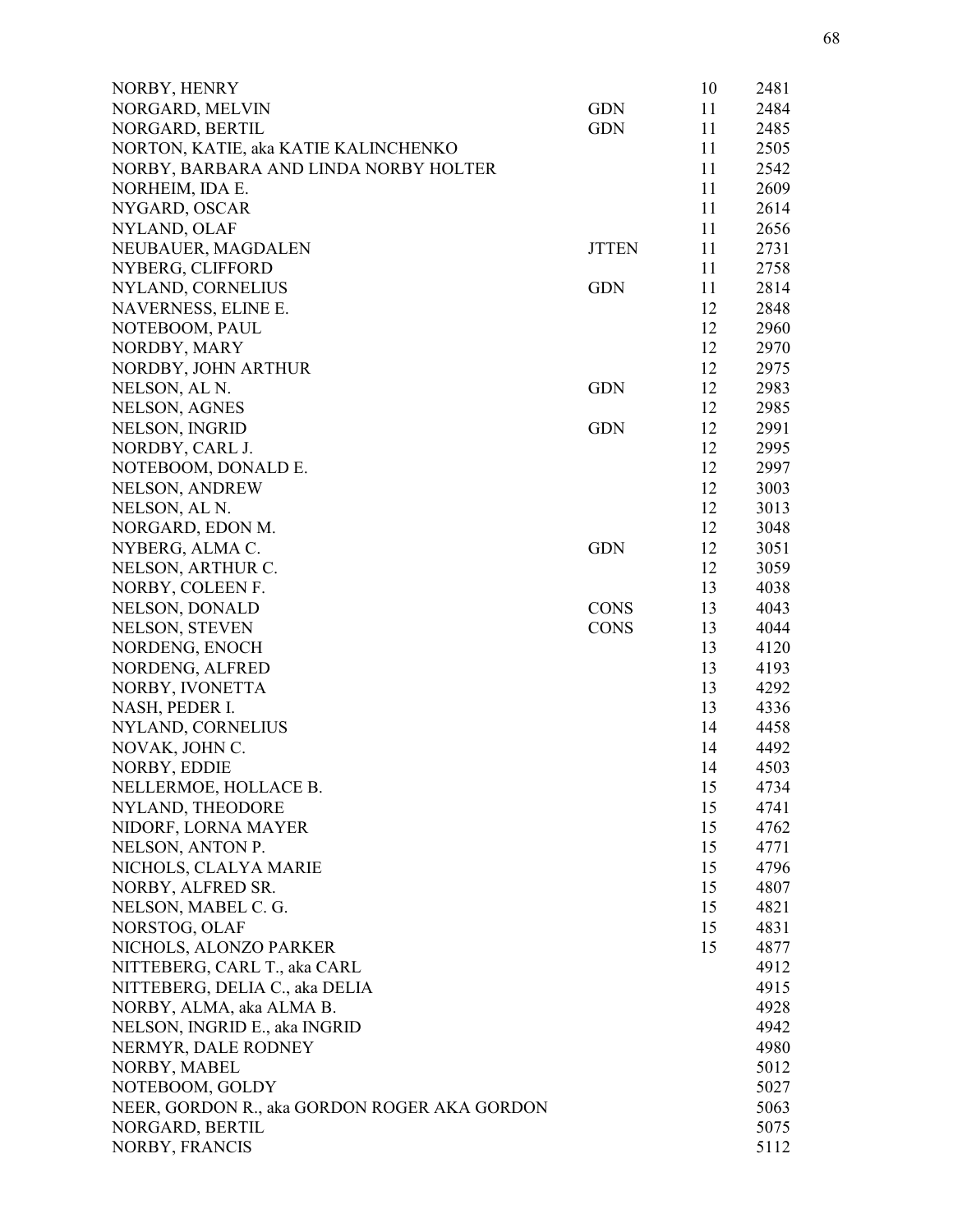| NOVAK, JOHN C.                               | <b>TRUST</b> |                | 5121 |
|----------------------------------------------|--------------|----------------|------|
| NELSON, LA RUE VERA, aka LA RUE              |              |                | 5127 |
| NORGARD, MELVIN                              |              |                | 5174 |
| NELSON, MABLE, aka MABLE A., aka MABLE AGNES |              |                | 5189 |
| NOWSTRUP, ELLA L.                            |              |                | 5194 |
| NORBY, ROBERT L.                             |              |                | 5211 |
| NEWCOMB, EDWIN                               |              |                | 5232 |
| NORDENG, MORRIS CLARENCE, aka MORRIS C.      |              |                | 5243 |
| NORDBY, IDA FERN                             |              |                | 5248 |
| <b>NORTON, DAVE</b>                          | G/C          |                | 5254 |
| NERISON, EFFIE OSLAND                        |              |                | 5354 |
| <b>NORTON, DAVID</b>                         |              |                | 5364 |
| NELSON, ALBERT ALEXANDER, aka BUSTER NELSON  |              | 96-P-5376      |      |
| NORTON, GENE                                 |              | 96-P-5424      |      |
| NORDENG, VERNA RUTH                          |              | 98-P-5526      |      |
| NEWCOMB, MYRTLE K.                           |              | 99-P-5570      |      |
| NYE, JOHN NORVIN                             |              | 99-P-5583      |      |
| NORSTOG, ROLF OSULD                          |              | $01-P-5694$    |      |
| NEU, WAYNE L.                                | ANCIL.       | $01-P-5697$    |      |
| NORBY, DUSTIN                                | GUARD.       | $02-P-044$     |      |
| NOFTSKER, IRVIN F.                           |              | $03-P-10$      |      |
| NORTON, KELLY                                |              | $03-P-25$      |      |
| NORDENG, RONALD W.                           |              | $03-P-33$      |      |
| NELSON, ETHEL                                |              | $03-P-42$      |      |
| NORGARD, ANDREW GILLIS                       |              | $03-P-48$      |      |
| NEER, CAROL O.                               |              | $03-P-58$      |      |
| NOVAK, ELIZABETH                             |              | $05-P-07$      |      |
| NEETHER, SHIRLEY                             |              | $04-P-08$      |      |
| NOORDMAN, SUSAN                              | G/C          | $06-P-21$      |      |
| NORBY, RAYMOND                               |              | $06-P-53$      |      |
| NORDEN, BERGLIOT S.                          |              | $06-P-62$      |      |
| NOTEBOOM, CAROLINE                           |              | $07-P-34$      |      |
| <b>NELSON, ARTHUR EUGENE</b>                 |              | $07-P-74$      |      |
| NUTTING, ROBERT L.                           |              | 08-P-35        |      |
| <b>NAIL, MIKE DUNLAP</b>                     |              | $08-P-75$      |      |
| NULPH, FLOYD                                 |              | $09-P-29$      |      |
| NUTTING, PAULINE C.                          |              | 09-P-045       |      |
| NULPH, KURT F.                               |              | 09-P-062       |      |
| NUSS, MELVIN O.                              |              | 09-P-067       |      |
|                                              |              |                |      |
| OLSON, EDNA                                  |              | $\mathbf{1}$   | 4    |
| OVE, WILLIAM A.                              |              | $\mathbf{1}$   | 13   |
| OLSON, JOHN T.                               |              | 1              | 23   |
| OINE, KITTLE T.                              |              | $\mathbf{1}$   | 24   |
| OLSON, GONNER                                |              | $\mathbf{1}$   | 33   |
| OLSON, PEDER ET AL                           |              | 1              | 47   |
| OLSON, OSCAR                                 |              | $\mathbf{1}$   | 58   |
| OEHRLEIN, JOHN JR.                           |              | $\overline{2}$ | 187  |
| OMTVEDT, ANDREW                              |              | $\overline{2}$ | 202  |
| OLSON, AMANDA H.                             |              | $\overline{2}$ | 239  |
| OBERG, ARTHUR                                |              | $\overline{2}$ | 251  |
| ODERMANN, AMBROSE J.                         |              | $\overline{2}$ | 262  |
| OLSON, EMELIA J.                             |              | $\overline{2}$ | 270  |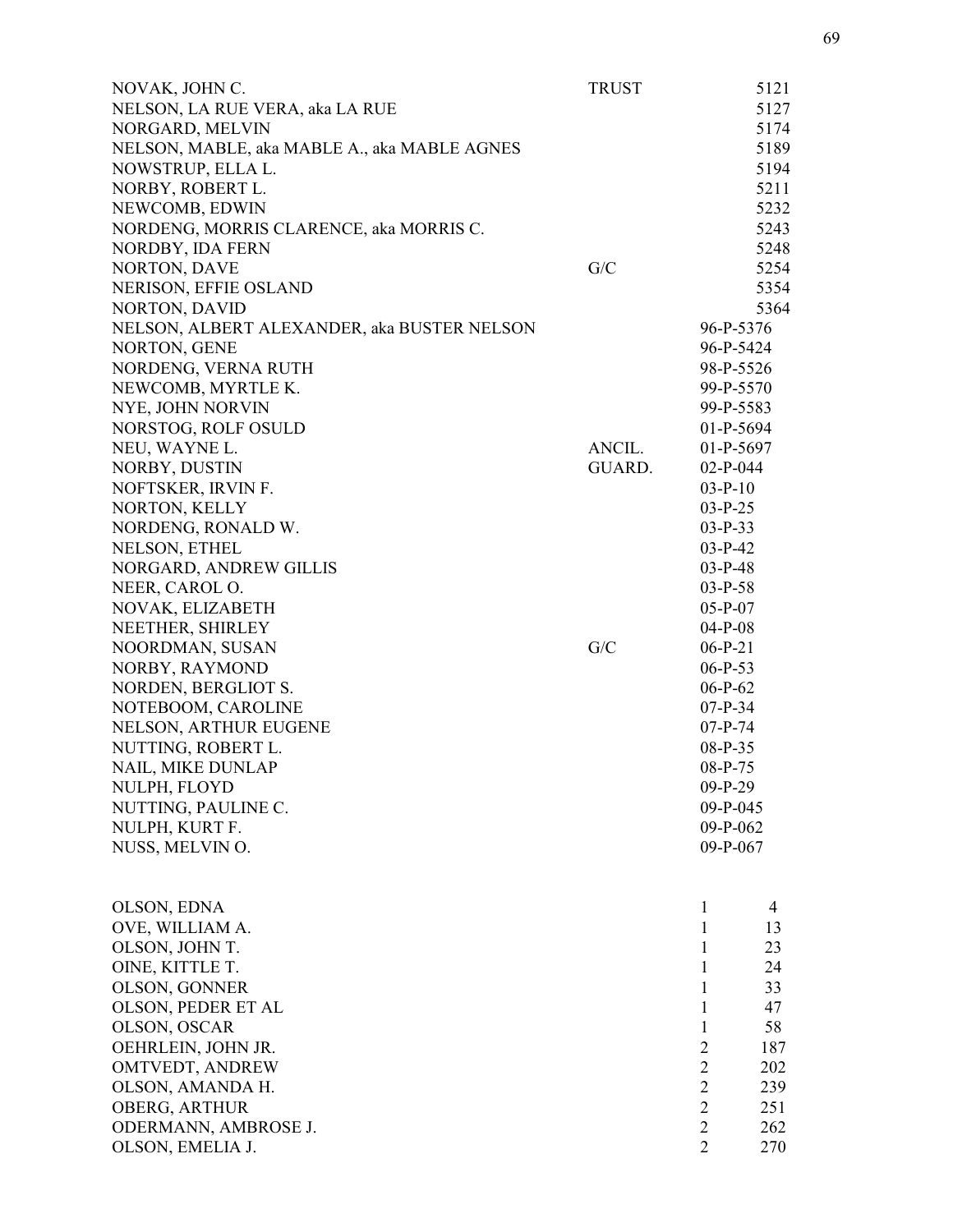| ODERMANN, EMMA L.                     |              | $\overline{2}$ | 290  |
|---------------------------------------|--------------|----------------|------|
| OBERG, JOHN                           |              | $\overline{2}$ | 317  |
| OLSON, SAMUEL                         |              | 3              | 328  |
| OLSON, ELLA & LAURES                  |              | $\overline{3}$ | 342  |
| OLSON, RUTH, SHERMAN, ESTHER & SAMUEL |              | $\overline{3}$ | 417  |
| OIEN, JOHN                            |              | 3              | 465  |
| OSBORN, ADAM BARNETT                  |              | $\overline{3}$ | 469  |
| OLSON, GUST O.                        |              | $\overline{4}$ | 497  |
| OATH OF OFFICE OF INSANITY BOARD      |              | $\overline{4}$ | 508  |
| OIEN, O. P.                           |              | $\overline{4}$ | 522  |
| OLSON, PETER M.                       |              | $\overline{4}$ | 543  |
| OVERSTREET, JOHN G.                   |              | $\overline{4}$ | 568  |
| OLAND, GILBERT                        |              | $\overline{4}$ | 682  |
| OLSON, MARIA                          |              | $\overline{4}$ | 708  |
| OLSEN, MARIE                          |              | $\overline{4}$ | 714  |
| ORR, J. K.                            |              | 5              | 727  |
| OLSON, HENRY                          |              | 5              | 735  |
| OWENSON, H. A.                        |              | 5              | 789  |
| OAKLAND, O. A.                        |              | 6              | 881  |
| OLSON, EMELIA JOHNSON                 |              | 6              | 937  |
| OLIVE, O. A.                          |              | 6              | 952  |
| OLSON, O. H.                          |              | 6              | 993  |
|                                       |              | 6              |      |
| <b>OLSON, GEORGE VICTOR</b>           |              |                | 1041 |
| OLSON, SWAN                           |              | 6<br>6         | 1045 |
| OKLAND, ELISA                         |              |                | 1157 |
| ODERMANN, PAUL                        |              | 6              | 1161 |
| OUGH, PERCY C.                        |              | 6              | 1167 |
| O'BRIEN, W.D.                         |              | 6              | 1182 |
| <b>OSTERN, THEODORE</b>               |              | $\tau$         | 1202 |
| <b>OSTENSON, LEWIS</b>                |              | $\tau$         | 1237 |
| OLSON, LELA                           |              | $\tau$         | 1271 |
| OLSON, RUTH                           |              | $\tau$         | 1282 |
| <b>OLSON, SHERMAN</b>                 |              | $\overline{7}$ | 1283 |
| OLSON, ORA K.                         |              | $\overline{7}$ | 1334 |
| OTIS, BEVERLY ANN                     | <b>GDN</b>   | 7              | 1378 |
| OBERG, CAROLINE                       |              | $\overline{7}$ | 1395 |
| OLSON, JOHN C.                        |              | $\tau$         | 1434 |
| OLSON, NELLIE NOTNEN                  |              | $\tau$         | 1457 |
| OLSON, THOR                           | <b>INCPT</b> | $\tau$         | 1481 |
| OTTERSON, OLAI                        |              | $\tau$         | 1498 |
| OLSON, OLE T.                         |              | 8              | 1524 |
| OSTJORD, KNUT A.                      |              | 8              | 1559 |
| OLSON, OLINE                          |              | 8              | 1572 |
| OLSON, THOR                           |              | 8              | 1631 |
| OPSTA, ARNE H.                        | <b>INCPT</b> | 8              | 1639 |
| OKLAND, HANS                          |              | 8              | 1666 |
| OLSEN, OTTO                           |              | 8              | 1676 |
| O'CONNOR, DONALD                      |              | 8              | 1706 |
| OLSON, LENA M.                        |              | 8              | 1714 |
| <b>OVERSTREET, HOWARD S.</b>          |              | 8              | 1715 |
| O'GRADY, WALKER B.                    |              | 8              | 1755 |
| OLSEN, EMMA                           |              | 8              | 1806 |
| OLSEN, KARL                           |              | 8              | 1807 |
| OLSON, HENRY O.                       |              | 8              | 1819 |
|                                       |              |                |      |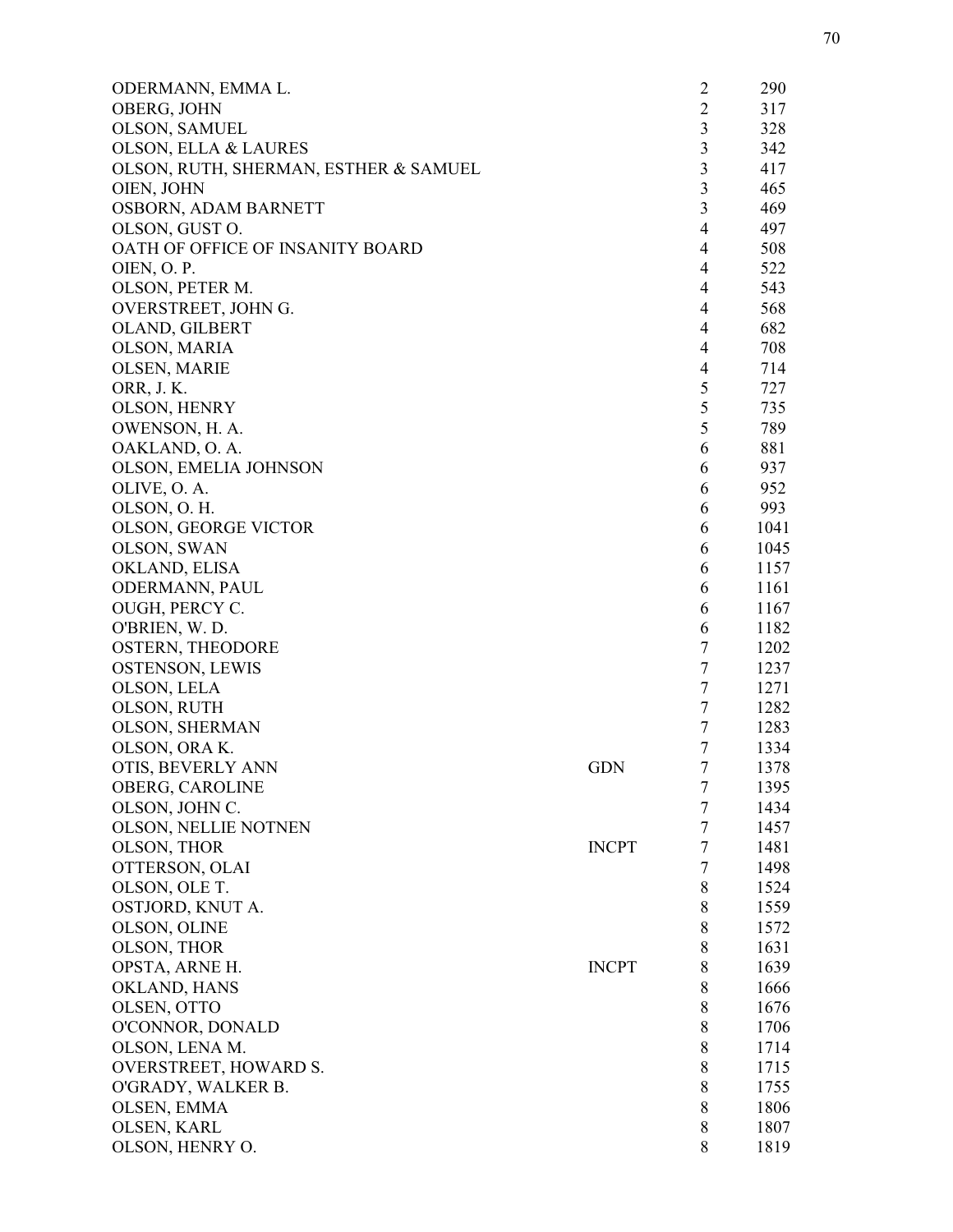| OHNSTAD, OSCAR J.                 |              | 8  | 1829 |
|-----------------------------------|--------------|----|------|
| ONGSTAD, EMIL H.                  |              | 9  | 1843 |
| O'GREELEY, RALPH                  | <b>INCPT</b> | 9  | 1909 |
| OLSON, EMMA C.                    |              | 9  | 1961 |
| ORR, RENA                         |              | 9  | 2020 |
| OLSON, JOHN L.                    |              | 9  | 2085 |
| OLESON, NORMAN H.                 |              | 9  | 2128 |
| OPPEBOEN, CORA M.                 |              | 9  | 2131 |
| OLSON, HELMER M.                  |              | 9  | 2135 |
| ONGSTAD, HELGA                    |              | 9  | 2138 |
| OLSEN, OLEANDER L.                |              | 10 | 2174 |
| OLSEN, HENRY S.                   |              | 10 | 2176 |
| OLSON, KNUTE                      | <b>GDN</b>   | 10 | 2182 |
| OLSON, ARTHUR I.                  |              | 10 | 2204 |
| OLSON, OLE S.                     | <b>GDN</b>   | 10 | 2232 |
| OLSON, OLE S.                     |              | 10 | 2239 |
| OLINE, MABEL                      |              | 10 | 2250 |
|                                   |              | 10 | 2263 |
| OPSTA, ANNA                       |              | 10 |      |
| OLSON, BERNHARDT EMIL             |              |    | 2265 |
| OKLAND, THOMAS                    |              | 10 | 2276 |
| O'LOUGHLIN, WILLIAM               | <b>GDN</b>   | 10 | 2293 |
| OLSON, ALBERT                     |              | 10 | 2353 |
| OLSON, JUDY C.                    | <b>GDN</b>   | 10 | 2368 |
| OLSON, ALIDA MARIE                |              | 10 | 2384 |
| OPSTA, THOMAS                     |              | 10 | 2406 |
| <b>OLSON, MONRAD</b>              |              | 10 | 2418 |
| OKLAND, THOMAS H.                 |              | 10 | 2434 |
| OPAGER, MARIE E.                  |              | 10 | 2441 |
| OWEN, KENNETH M.                  |              | 11 | 2490 |
| OAKLAND, ALEXANDER                |              | 11 | 2576 |
| O'LOUGHLIN, WILLIAM               |              | 11 | 2586 |
| OLSON, KNUTE                      |              | 11 | 2629 |
| OLSON, PAUL                       |              | 11 | 2633 |
| OIEN, MATILDA                     |              | 11 | 2663 |
| <b>OUGH, FLORENCE D.</b>          |              | 11 | 2682 |
| OHNSAGER, MARIE                   |              | 11 | 2687 |
| OLSON, HARRIS P.                  | <b>JTTEN</b> | 11 | 2749 |
| ODEGARD, OLAF, aka OLAF J. & OLUF |              | 12 | 2804 |
| OLSON, LEONARD                    |              | 12 | 2812 |
| OLSON, ELIZABETH B.               |              | 12 | 2815 |
| OHNSAGER, EDDIE J.                |              | 12 | 2853 |
| OAKLAND, ANDREW                   |              | 12 | 2925 |
| OMLID, PETER                      | <b>JTTEN</b> | 12 | 2954 |
| OLSEN, VERA H.                    | <b>JTTEN</b> | 12 | 2962 |
| OLSON, MILTON S.                  |              | 12 | 2981 |
| <b>OVERSTREET, LEE</b>            |              | 13 | 4066 |
|                                   |              |    |      |
| OVERSTREET, ORVILLE               |              | 13 | 4067 |
| OLSON, CARL C.                    |              | 13 | 4126 |
| OHNSTAD, GERTIE J.                |              | 13 | 4162 |
| O'CONNOR, JOSEPH, aka JOSEPH C.   |              | 13 | 4189 |
| O'CONNOR, CHRISTINE               |              | 13 | 4199 |
| OCHS, EDWARD ANTON                |              | 13 | 4222 |
| OLSON, ARNOLD M.                  |              | 13 | 4228 |
| OIAN, ALTON S.                    |              | 13 | 4334 |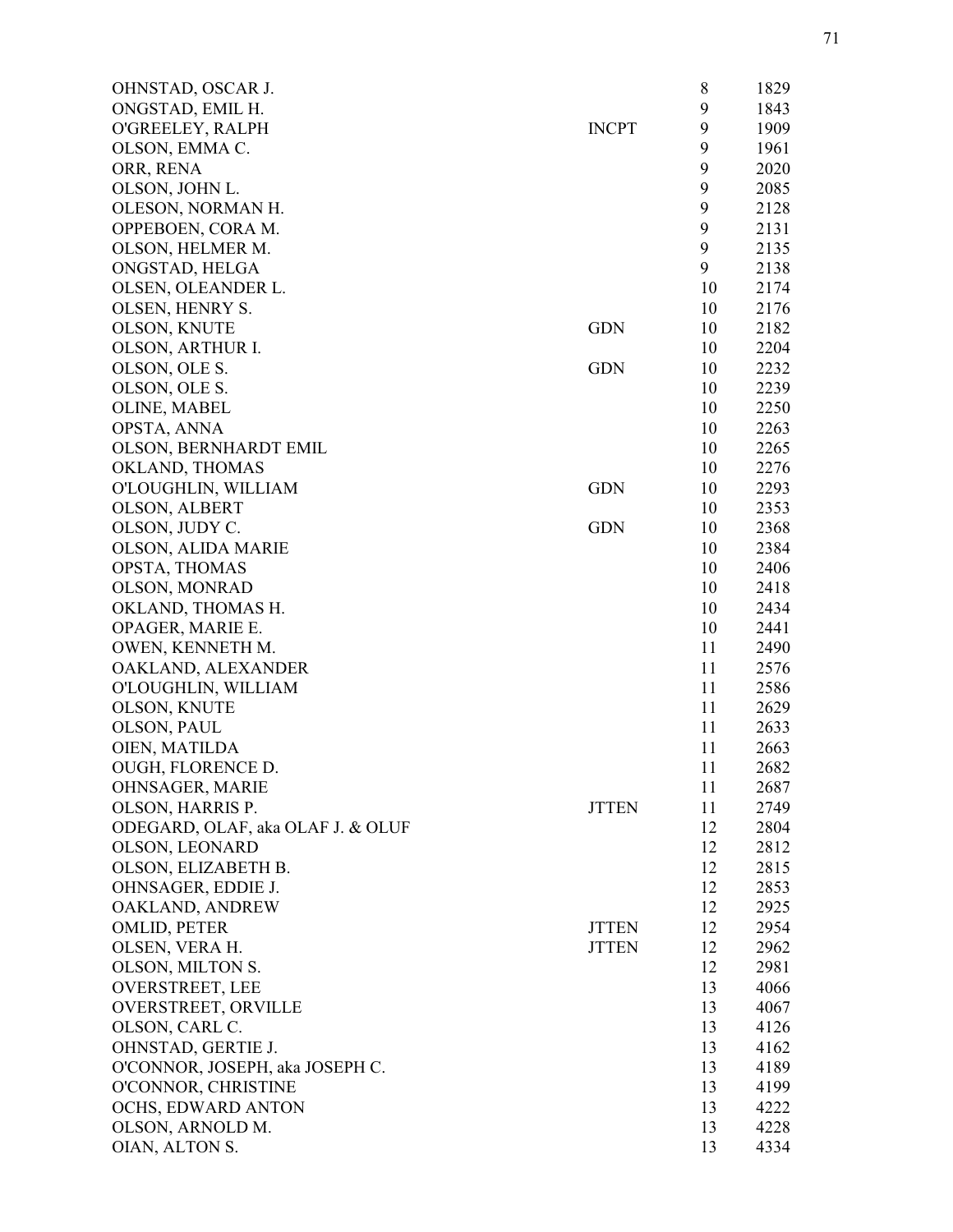| <b>OSLAND, PETER</b>                       |            | 14         | 4372 |
|--------------------------------------------|------------|------------|------|
| <b>OSLAND, SOPHIA</b>                      |            | 14         | 4373 |
| OMLID, THEODORE                            |            | 14         | 4421 |
| OLSON, LOUIS D., aka LOUIS P.              |            | 14         | 4428 |
| OAKASON, JOHN E. JR.                       |            | 14         | 4497 |
| <b>OPSTA, DENISE MARIE</b>                 | G/C        | 14         | 4529 |
| <b>OZANNE, CLYDE</b>                       |            | 14         | 4545 |
| OPSTA, ARNE, aka ARNE HOWARD               |            | 14         | 4569 |
| OLSON, MABEL KRISTINE                      |            | 14         | 4616 |
| OKLAND, T. BERNARD                         |            | 14         | 4626 |
| OPSTA, HELMER                              |            | 14         | 4641 |
| OLSON, ALFRED                              |            | 14         | 4648 |
| OLSON, PETER J.                            |            | 14         | 4651 |
| OIEN, KATHRYN L.                           |            | 15         | 4678 |
| OLSON, ALBERT J.                           |            | 15         | 4690 |
| OLSON, ANN M.                              |            | 15         | 4840 |
| OLSON, REUBEN L.                           |            | 15         | 4843 |
|                                            |            |            | 4885 |
| <b>OLSEN, THOMAS JEAN</b>                  | <b>GDN</b> | 15         |      |
| OSTERN, IDA B., aka IDA BEATRICE, aka IDA  |            | 15         | 4890 |
| OLSON, DELORES, aka DELORES ANNE           |            |            | 4943 |
| OPPEBOEN, ARNE FRANCIS                     |            |            | 4952 |
| OBERGFELL, AUGUST M., aka GUSSIE           |            |            | 5002 |
| <b>ODERMANN, HATTIE</b>                    | G/C        |            | 5015 |
| OLSON, ORAN                                | G/C        |            | 5026 |
| OIEN, JOHN PALMER, aka JOHN, aka JOHN P.   |            |            | 5059 |
| OLSON, ORAN, aka ORAN JAMES                |            |            | 5071 |
| O'CONNOR, GEORGE W.                        |            |            | 5158 |
| OLSON, ALVIN                               | G/C        |            | 5170 |
| OLSEN, ORDEAN                              |            |            | 5178 |
| OLSON, VINCENT                             |            |            | 5249 |
| ODERMANN, HATTIE                           |            |            | 5285 |
| OUSE, MARVIN L.                            |            | 96-P-5384  |      |
| <b>OZANNE, HELEN</b>                       |            | 96-P-5389  |      |
| OIEN, HELEN RANDINAH KVAM                  |            | 97-P-5429  |      |
| OMLID, GILBERT T.                          |            | 97-P-5439  |      |
| OLSON, HJALMER, aka HJALMER J. OLSON       |            | 97-P-5469  |      |
| OMLID, NILS ODIN, aka NELS O. OMLID        |            | 98-P-5520  |      |
| OVE, CAILLA B.                             |            | 99-P-5598  |      |
| OVE, MAXWELL                               |            | 00-P-5619  |      |
| OMLEY, OLE PERCY                           |            | 00-P-5653  |      |
| OLSON, MARIAN C.                           |            | 00-P-5687  |      |
| OLSON, DONNA GAYLE, fka DONNA GAYLE WALKER |            | $01-P-017$ |      |
| ODEGAARD, CASPARA OLAV                     |            | $01-P-021$ |      |
| OLSEN, ADOLF                               |            | $01-P-036$ |      |
|                                            |            | $02-P-06$  |      |
| ORF, JEROME FRANK                          |            |            |      |
| ORF, DENNIS                                |            | $02-P-19$  |      |
| OAKLAND, WINNIE                            |            | $03-P-39$  |      |
| OAKLAND, RAYMOND O.                        |            | $03-P-40$  |      |
| OLSON, INGA                                |            | $03-P-59$  |      |
| OPSTA, JAMES E.                            |            | $04-P-15$  |      |
| ORFIELD, LINDA H.                          |            | $04-P-19$  |      |
| OLSON, DOROTHY Z.                          |            | $04-P-20$  |      |
| OLSON, JERRY B.                            |            | $04-P-41$  |      |
| OLSON, THEODORE F.                         |            | $05-P-29$  |      |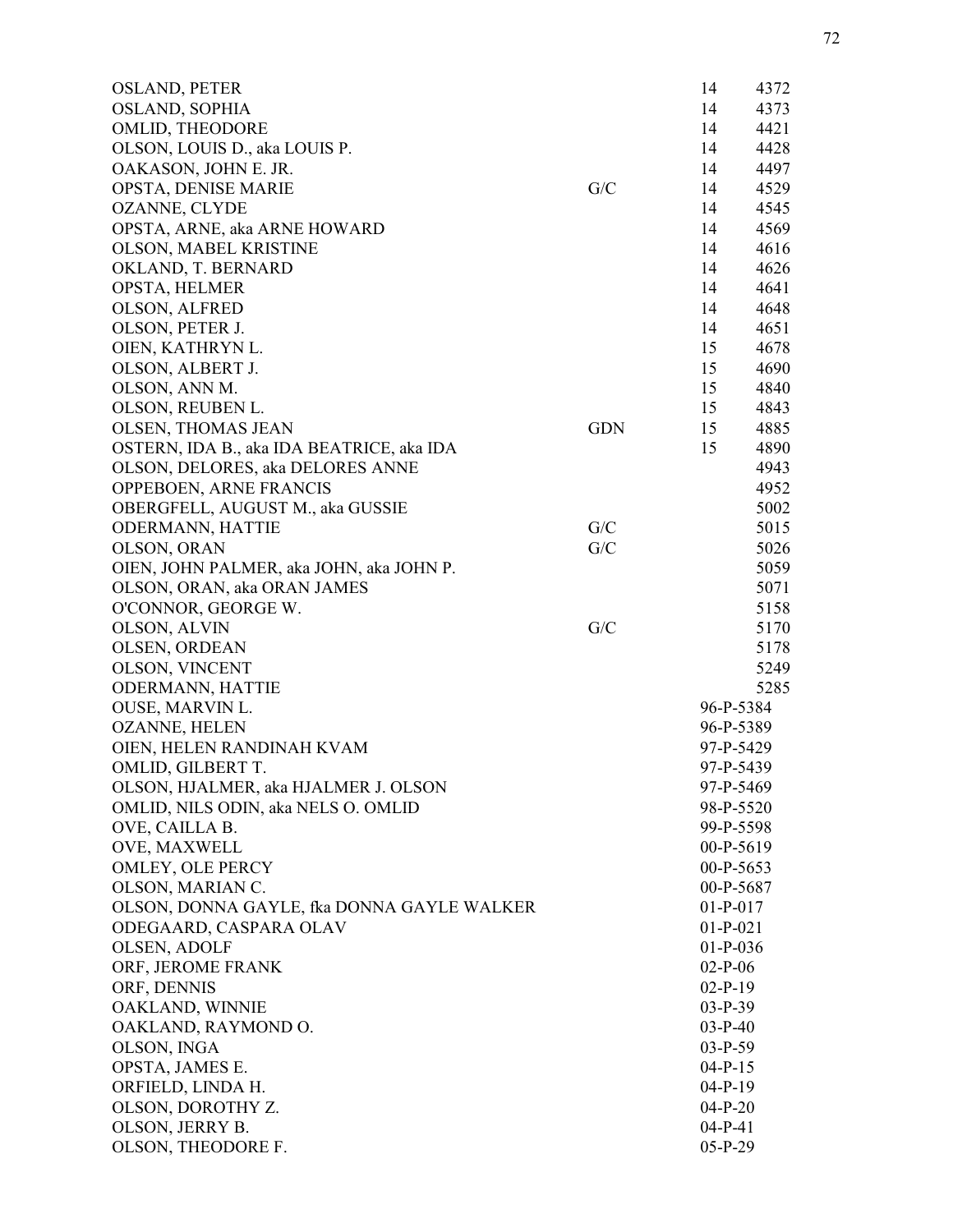| OLSON, PAULINE, aka E. PAULINE OLSON<br><b>OLSON, HARLEY LEE</b><br>O'CONNOR, JUNE A.<br><b>OLSON, ELSIE PAULINE</b> | G/C          | $05-P-35$<br>$05-P-38$<br>$05-P-53$<br>$05-P-68$ |            |
|----------------------------------------------------------------------------------------------------------------------|--------------|--------------------------------------------------|------------|
| OKLAND, JANET                                                                                                        |              | $06-P-54$                                        |            |
| OMLID, MARGOT THEODORA                                                                                               |              | $07-P-08$                                        |            |
| OSBORN, VERNA E.<br>ORF, DENNIS                                                                                      |              | $07-P-18$<br>$09-P-41$                           |            |
|                                                                                                                      |              |                                                  |            |
| PORTWOOD, MARY V.                                                                                                    |              | $\mathbf{1}$                                     | 34         |
| PERIGO, JUSTUS I.                                                                                                    |              | $\mathbf{1}$                                     | 51         |
| PEDERSON, HENRY                                                                                                      |              | $\mathbf{1}$                                     | 66         |
| PALMER, JAMES E.                                                                                                     |              | 1                                                | 74         |
| PRATT, ELLEN E.                                                                                                      |              | $\mathbf{1}$                                     | 107        |
| PUBLIC ADMINISTRATOR                                                                                                 |              | $\overline{2}$                                   | 183        |
| PARKS, JAMES                                                                                                         |              | $\overline{2}$                                   | 185        |
| PHILLIPS, ALLAN T.                                                                                                   |              | $\overline{2}$                                   | 230        |
| PETERSON, ARLIE                                                                                                      |              | $\overline{2}$                                   | 237        |
| PORTER, JAMES E.                                                                                                     |              | $\sqrt{2}$                                       | 238        |
| PETER, SAMUEL                                                                                                        |              | $\overline{2}$                                   | 242        |
| PENDLEBURY, GEORGE H.                                                                                                |              | $\overline{2}$                                   | 248        |
| PECK, LYDIA                                                                                                          |              | $\overline{2}$                                   | 250        |
| PORTER, CHARLES A.                                                                                                   |              | $\overline{2}$                                   | 294        |
| PRIDEAUX, HENRY                                                                                                      |              | $\overline{2}$                                   | 297        |
| PEDERSON, ARNE                                                                                                       |              | $\overline{2}$                                   | 315        |
| PESHECK, JOHN                                                                                                        |              | $\mathfrak{Z}$<br>3                              | 428        |
| PAULSON, PAUL OGDEN                                                                                                  |              | $\overline{4}$                                   | 452        |
| PERRY, SARAH<br>PESHEK, JOSEPHINE                                                                                    |              | $\overline{4}$                                   | 511<br>527 |
| PETERSON, MARTIN T.                                                                                                  |              | $\overline{4}$                                   | 550        |
| PIERCE, B.O.                                                                                                         |              | $\overline{4}$                                   | 600        |
| PECK, L. A.                                                                                                          |              | $\overline{4}$                                   | 620        |
| PRANDY, CLARA A.                                                                                                     |              | $\overline{4}$                                   | 625        |
| POWERS, JAMES A.                                                                                                     |              | 4                                                | 634        |
| PESEK, JAMES A.                                                                                                      |              | 4                                                | 656        |
| PHEBUS, JEAN SCOTT                                                                                                   | <b>INCPT</b> | $\overline{4}$                                   | 681        |
| PROBST, WILLIAM                                                                                                      |              | $\overline{4}$                                   | 710        |
| PETERSON, MARTIN CHRISTIAN                                                                                           |              | $\overline{4}$                                   | 731        |
| PETERSON, MARIA K.                                                                                                   |              | 5                                                | 745        |
| PARRY, WILLIAM J.                                                                                                    |              | 5                                                | 755        |
| PETERSON, NELS J.                                                                                                    |              | 5                                                | 758        |
| PREUSS, EMIL                                                                                                         | <b>INCPT</b> | 5                                                | 785        |
| PETERSON, LARS                                                                                                       |              | 5                                                | 853        |
| PUTNAM, FLORENCE                                                                                                     |              | 5                                                | 875        |
| POLLARD, JAMES R.                                                                                                    |              | 6                                                | 960        |
| PENNEWELL, ENOS                                                                                                      |              | 6                                                | 980        |
| PAINTER, C.O.                                                                                                        |              | 6                                                | 983        |
| PHILLIPS, THADEUS S.                                                                                                 |              | 6                                                | 1053       |
| PAULSON, K. K.                                                                                                       |              | 6                                                | 1067       |
| PLEIN, JOSEPH                                                                                                        |              | 6                                                | 1093       |
| POJORELY, EFIN                                                                                                       |              | 6                                                | 1097       |
| PHILLIPS, ALBERT H.                                                                                                  |              | 6                                                | 1109       |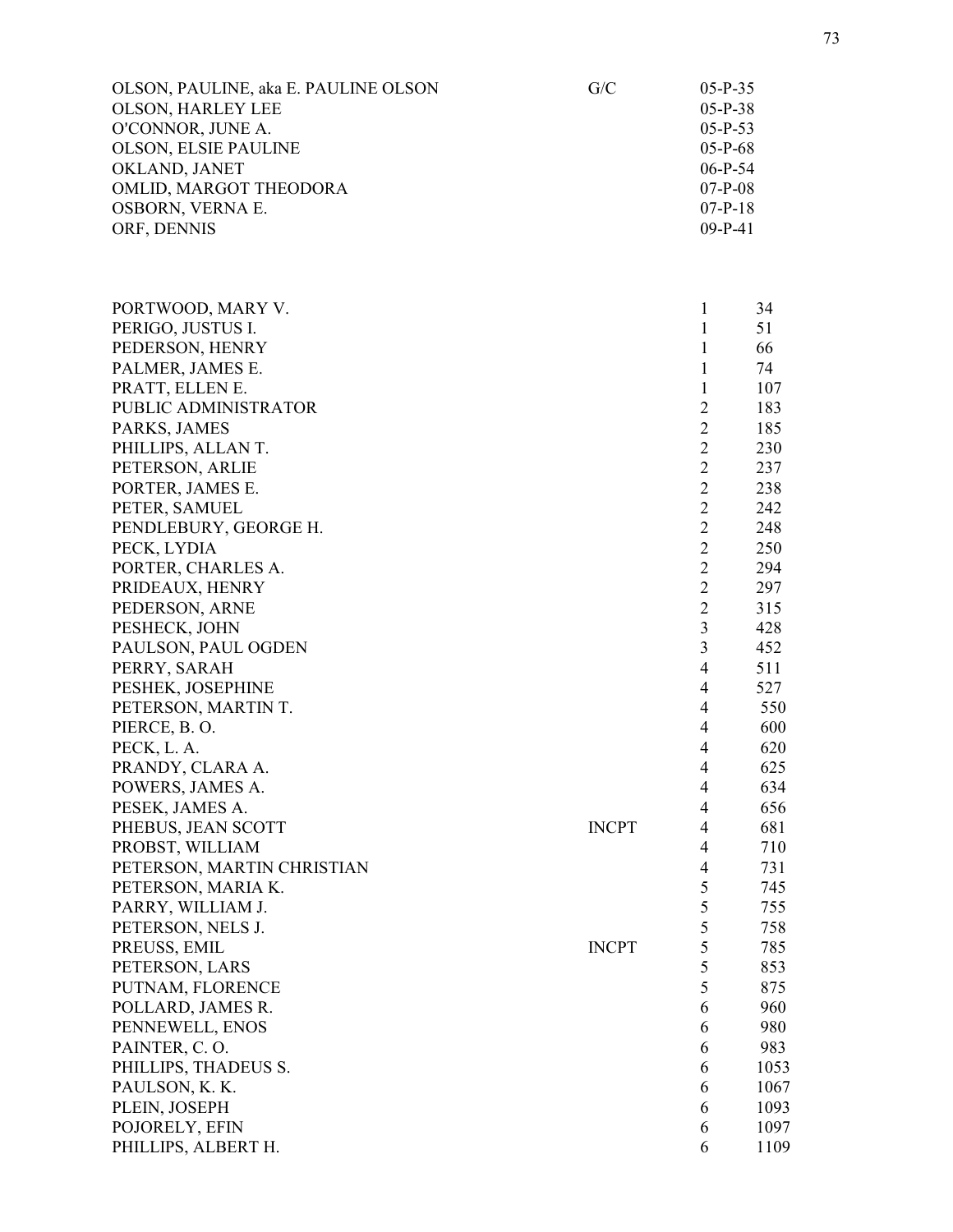| PRYNE, WILLIAM E.                       |               | 6      | 1174 |
|-----------------------------------------|---------------|--------|------|
| PETERSON, GUST                          |               | 6      | 1194 |
| PETERSON, MARIA K.                      |               | 6      | 1195 |
| PINTLER, GEORGE W. SR.                  |               | 6      | 1199 |
| PEDERSON, CARL                          |               | $\tau$ | 1216 |
| POJORELY, MATRONA                       |               | $\tau$ | 1226 |
| PARRISH, EDWARD EDGAR                   |               | $\tau$ | 1295 |
| PETERSON, PALMER                        |               | $\tau$ | 1296 |
| PASUCHENKO, GEORGE JR.                  | <b>MINOR</b>  | $\tau$ | 1388 |
| PAULSON, LETTA                          |               | $\tau$ | 1393 |
| PESHECK, CHARLES                        |               | $\tau$ | 1415 |
| PAPINEAU, MAMIE                         |               | $\tau$ | 1444 |
| PARKER, HERBERT A.                      |               | 7      | 1447 |
| PARMETER, NORMA G., RITA N. & ARTHUR E. | <b>MINORS</b> | $\tau$ | 1455 |
| PEDERSON, ANTON                         |               | $\tau$ | 1479 |
| PHILLIPS, M. R.                         |               | $\tau$ | 1480 |
| PARKER, SHIRLEY Y.                      | <b>MINOR</b>  | $\tau$ | 1494 |
| PARSHALL, GEORGE                        |               | $\tau$ | 1504 |
| POOLE, NEIL                             | <b>MINOR</b>  | $\tau$ | 1508 |
| PAPEZ, BENJAMIN                         |               | 8      | 1535 |
| PAPINEAU, JOSEPH                        |               | 8      | 1540 |
|                                         |               |        |      |
| PHILLIPS, DILLA I.                      | <b>INCPT</b>  | 8      | 1542 |
| PIERSON, JERRY RAY WIER                 | <b>MINOR</b>  | 8      | 1543 |
| PAYETTE, JENS LEROY                     | <b>MINOR</b>  | 8      | 1544 |
| PORTER, SARAH JOSEPHINE                 |               | 8      | 1586 |
| PITTSLEY, HELMER E.                     |               | $8\,$  | 1644 |
| PEDERSEN, PEDER M.                      |               | 8      | 1665 |
| POPPLER, JOSIAH A.                      |               | 8      | 1669 |
| PASCHKE, THEODORE J. SR.                |               | 8      | 1672 |
| PETTIBONE, FLOYD G.                     |               | 8      | 1685 |
| PETTIBONE, IDA                          |               | 8      | 1688 |
| PETERSON, INGEBORG M.                   |               | 8      | 1693 |
| PHILLIPS, PHILLIP HARRIS                |               | 8      | 1695 |
| PETTIBONE, MARVIN J.                    | <b>MINOR</b>  | 8      | 1707 |
| PETERSON, ERNEST D.                     |               | 8      | 1727 |
| PARRISH, CELINA                         |               | 8      | 1743 |
| PAULSON, FELIX                          |               | 8      | 1768 |
| PEARSON, FREDA                          | <b>INCPT</b>  | 8      | 1825 |
| PEPPLE, GEORGE, ANN & GRETCHEN          | <b>MINORS</b> | 9      | 1861 |
| PEAK, JOHN W.                           |               | 9      | 1866 |
| PETERSEN, P. L.                         |               | 9      | 1872 |
| PEARSON, FREDA                          |               | 9      | 1903 |
| PEDERSON, SENA                          |               | 9      | 1928 |
| POTTER, BEN P.                          |               | 9      | 1932 |
| PRINCE, EMMA W.                         | <b>INCPT</b>  | 9      | 1934 |
| PICKERING, C. A.                        |               | 9      | 1965 |
| POTTER, WILLIAM E.                      |               | 9      | 2010 |
| PINTLER, HILDA C.                       |               | 9      | 2054 |
| PETTIBONE, MARVIN J.                    | <b>MINOR</b>  | 9      | 2056 |
| PAYETTE, VERNON DALE                    | <b>MINOR</b>  | 9      | 2136 |
| PAYNE, MARGUERITTE                      |               | 10     | 2165 |
| PRIES, WILLIAM F.                       |               | 10     | 2238 |
| PITTSLEY, LOUISE ANN                    |               | 10     | 2252 |
| POMINVILLE, ANTOINE D.                  |               | 10     | 2260 |
|                                         |               |        |      |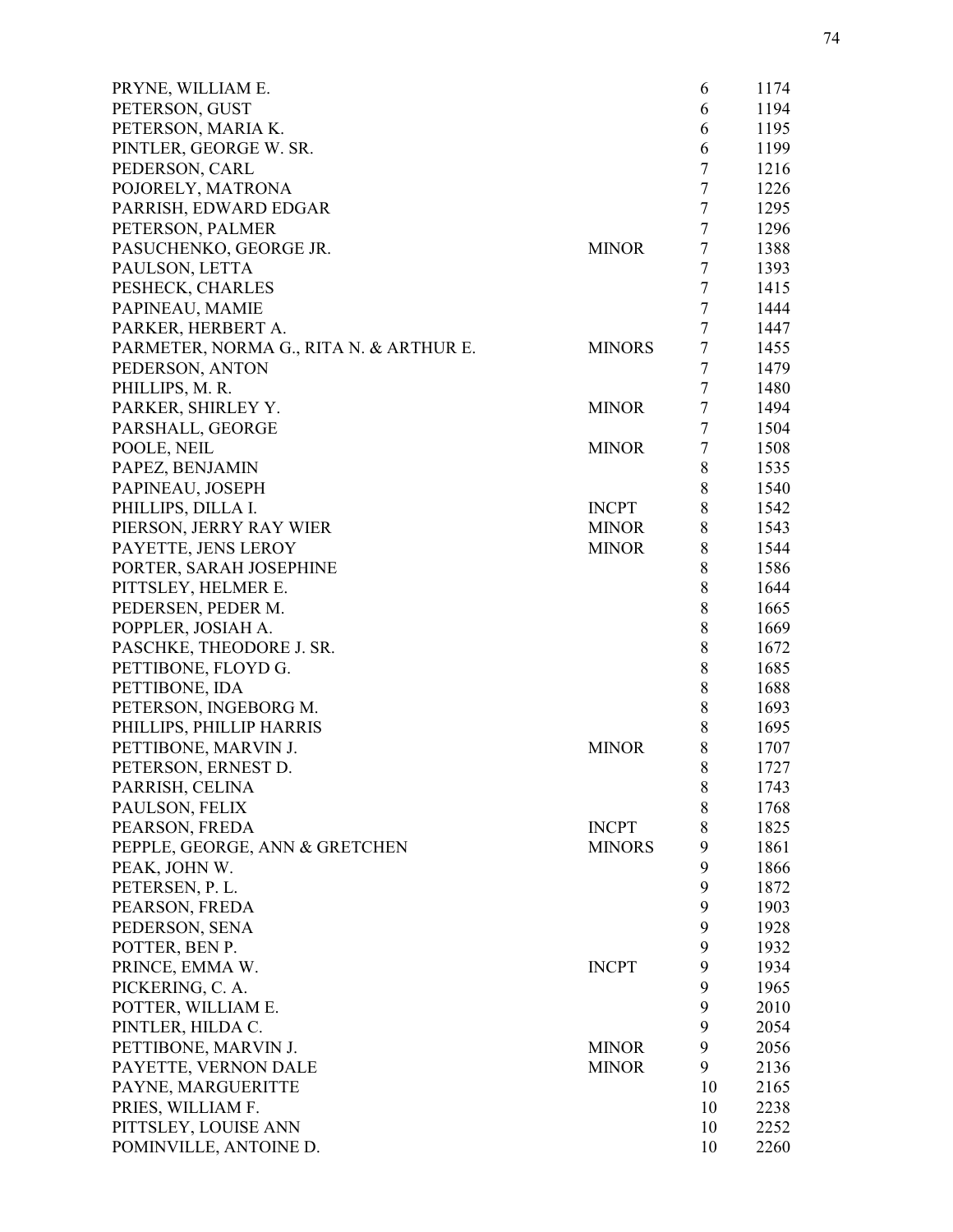| PETERSON, CORA O.                               |               | 10 | 2266 |
|-------------------------------------------------|---------------|----|------|
| PITTSLEY, LOUISE ANN                            | <b>GDN</b>    | 10 | 2297 |
| PETERSON, ANNE, aka ANNIE PEDERSON              |               | 10 | 2298 |
| PORTER, RANDY; KNUTE, JODY C. AND               |               |    |      |
| <b>APRIL D. GUSTAFSON</b>                       | <b>MINORS</b> | 10 | 2349 |
| PALMER, THOMAS C.                               |               | 10 | 2358 |
| PHEBUS, JEAN SCOTT                              |               | 10 | 2375 |
| PETERSON, IDA                                   |               | 10 | 2388 |
| PETERSON, LENA M.                               |               | 10 | 2390 |
| PAULSON, K. K.                                  |               | 10 | 2409 |
| PRESTANGEN, MINDA                               |               | 10 | 2417 |
| PARKER, GEORGE                                  |               | 10 | 2426 |
| PHELPS, SARA B.                                 |               | 10 | 2453 |
| PETERSON, SIGVART                               |               | 10 | 2471 |
| PETERSON, JOHANNA                               |               | 11 | 2495 |
| PORTER, CHESTER C.                              |               | 11 | 2608 |
| PETERSON, BIRDIE                                | <b>GDN</b>    | 11 | 2640 |
| PEDERSEN, ANKER E.                              |               | 11 | 2645 |
| PASCHKE, DAVID A.                               |               | 11 | 2700 |
| PAYETTE, DORCAS EMELY                           |               | 11 | 2734 |
| PASUCHENKO, MARY                                |               | 11 | 2767 |
| PITTSLEY, ANNA C.                               |               | 12 | 2809 |
| PETERSON, BIRDIE                                |               | 12 | 2817 |
| PETERSON, JOHN P.                               |               | 12 | 2831 |
| POLISH, JOHN                                    |               | 12 | 2854 |
| PURINTON, EDITH W.                              | <b>GDN</b>    | 12 | 2864 |
| PURINTON, FRANCES                               | <b>GDN</b>    | 12 | 2865 |
| PERRY, CHARLES F.                               |               | 12 | 2907 |
| PETERSON, FRED                                  |               | 12 | 2910 |
| PITTSLEY, IRENE B.                              |               | 12 | 2933 |
| PARKER, HUGH K.                                 |               | 12 | 2958 |
| POLISH, ANNA                                    |               | 12 | 2966 |
| PETERSON, IDA                                   |               | 12 | 2971 |
| PURINTON, FRANCES M.                            |               | 12 | 2992 |
| PETERSON, H. LAWRENCE                           |               | 12 | 3019 |
| PETERSON, NETTIE                                |               | 12 | 3057 |
| PIPER, BRENDA                                   | <b>GDN</b>    | 12 | 3091 |
| PURINTON, EDITH W.                              |               | 12 | 4016 |
| PHILIPS, FLORENCE B.                            |               | 12 | 4022 |
| PARKER, CHARLES VERNE                           |               | 13 | 4057 |
| PRESTANGEN, ERIK K.                             |               | 13 | 4063 |
| PITTSLEY, ERNEST H.                             |               | 13 | 4077 |
| PAINTER, MAUDE                                  | <b>GDN</b>    | 13 | 4085 |
| PARRISH, PETER PRINCE                           |               | 13 | 4103 |
| PITTSLEY, IRENE B.                              |               | 13 | 4122 |
| PETRYZAKE, MARIE, aka MARIE PETRYZAK            |               | 13 | 4183 |
| PETERSON, H. LAWRENCE                           |               | 13 | 4186 |
| PARKER, FRANCIS L., aka FRANK L.                |               | 13 | 4246 |
| PEDERSON, ATLEY M. aka A. M. & ATLEY M.PETERSON |               | 13 | 4324 |
| PASCHKE, NETTIE                                 |               | 14 | 4368 |
| PETERSON, ELEM                                  |               | 14 | 4453 |
| PEDERSON, ASLE B.                               |               | 14 | 4464 |
| PAGE, MIRIAM DE HAVEN                           |               | 14 | 4519 |
| PETERSON, OSCAR, aka OSCAR PEDERSON             |               | 14 | 4522 |
|                                                 |               |    |      |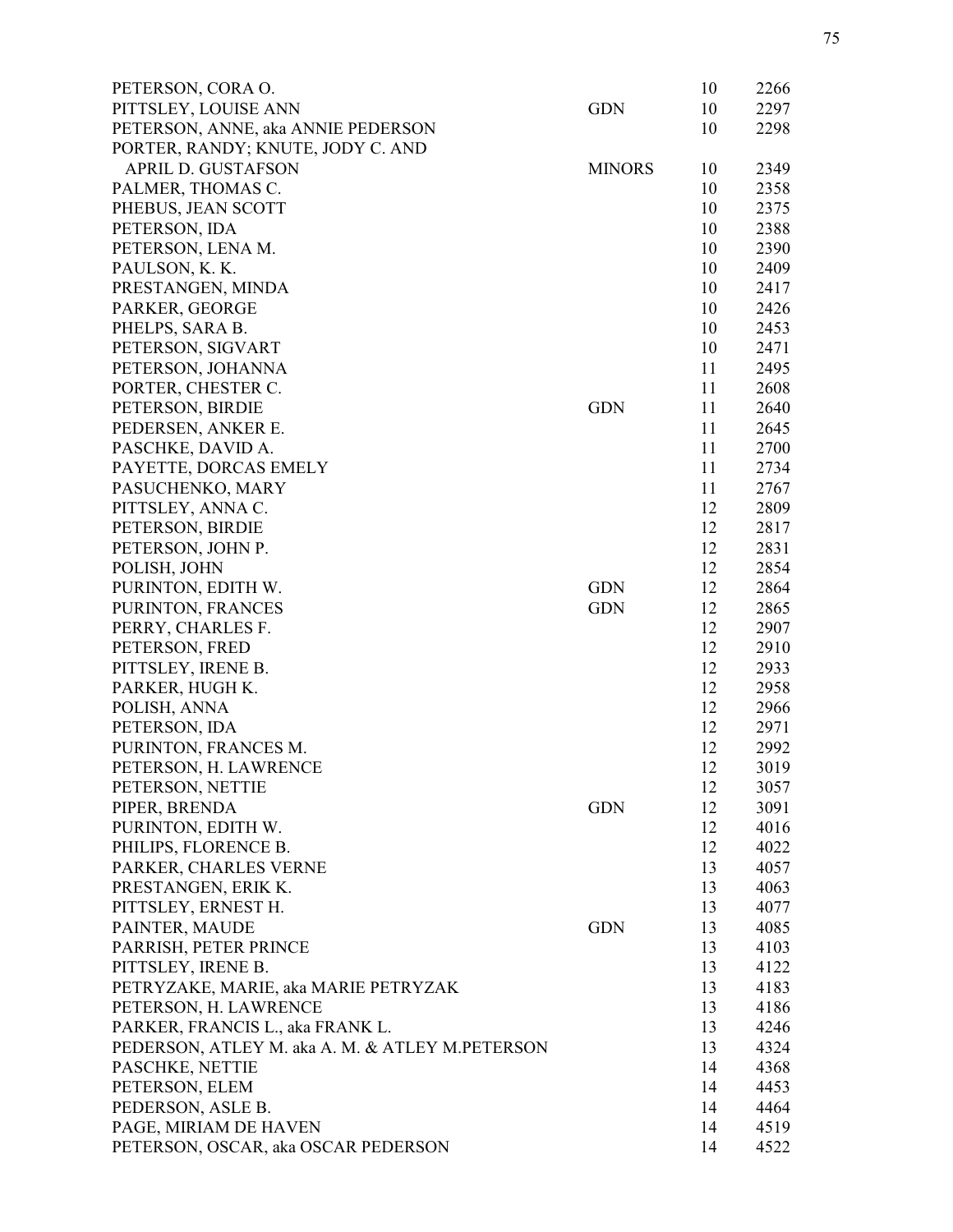| PETERSON, PORTER                             |                 | 14<br>4547 |
|----------------------------------------------|-----------------|------------|
| PERRY, LEROY "BUD"                           |                 | 14<br>4550 |
| POTTER, VERNA M.                             |                 | 4561<br>14 |
| PAPINEAU, FRED R.                            |                 | 14<br>4597 |
| PAPINEAU, EMERY NELS                         |                 | 14<br>4647 |
| PETERSON, MYRTLE C.                          |                 | 4668<br>14 |
| PAULSON, CARL                                |                 | 4691<br>15 |
| PATTERSON, HUGH A.                           |                 | 15<br>4787 |
| PAYETTE, HARRY WILLIAM                       |                 | 15<br>4792 |
| PATTERSON, HYACINTH                          |                 | 15<br>4814 |
| PAUS, CLARA H., aka CLAIRE H.                |                 | 15<br>4825 |
| PEAK, RAYMOND H.                             |                 | 15<br>4833 |
| PETERSEN, ANDREW V.                          |                 | 4846<br>15 |
| PEDERSON, MARGARET, aka MARGARET JOHNSRUD    |                 | 4860<br>15 |
| POOLE, MILO, aka MILO B.                     | <b>CONS</b>     | 4873<br>15 |
| PHELPS, JOHN ANGUS                           | G/C             | 15<br>4889 |
| PEDERSON, HALVARD J., aka H. J.              |                 | 15<br>4900 |
| POPPLER, LORRAINE                            |                 | 4924       |
| PARRISH, HELEN                               |                 | 4979       |
| PARRISH, LEONARD RAYMOND                     |                 | 4984       |
| PALEN, JOSEPH JOHN                           |                 | 5038       |
| PITTSLEY, BETTY LOUISE                       |                 | 5076       |
| PASUCHENKO, NICK                             |                 | 5077       |
| PHELPS, JOHN ANGUS                           |                 | 5084       |
| PETERSON, NORMAN L.                          |                 | 5095       |
| POJORLIE, DAN, aka DAN POJORLEY              | G/C             | 5096       |
| PETERSON, OTILLA, aka TILLIE                 |                 | 5126       |
| PHILLIPS, MARY MCLEOD                        |                 | 5140       |
| PINKERTON, ANNA C.                           | G/C             | 5141       |
| PURDY, BERTIE B.                             |                 | 5153       |
| PATTERSON, HARRY D.                          |                 | 5191       |
| POWELL, DORIS M.                             |                 | 5203       |
| PETERSON, RAYMOND L.                         |                 | 5279       |
| PROVINSE, DAVID A.                           |                 | 5301       |
| PETERSON, NORA R.                            |                 | 5318       |
| PATTISON, CHARLES                            |                 | 5346       |
| PATTON, TALMADGE                             | $\mathcal{C}$   | 5365       |
| PARRISH, NICOLE C.                           | $\mathcal{C}$   | 96-P-5380  |
| PLATT, CHRISTINA, aka TINA                   |                 | 96-P-5399  |
| PETERSON, ROSE HENDERSON, aka ROSE SUSAN     |                 | 96-P-5413  |
| PHILLIPS, HAZEL                              |                 | 96-P-5419  |
| POWELL, CHARLES ADDISON                      |                 | 96-P-5423  |
| PAPINEAU, KENNETH S.                         |                 | 96-P-5426  |
| POWELL, LLOYD A                              |                 | 98-P-5492  |
|                                              | <b>HEIRSHIP</b> | 98-P-5532  |
| POWER, JAMES N, D/B/A CROSBY CREAMERY CO.    |                 |            |
| PERRY, WILLIAM S., aka WILLIAM SHELDON PERRY | C/G             | 98-P-5535  |
| PERRY, LEONARD WILLIAM                       |                 | 98-P-5544  |
| PALLESEN, MAVIS OREAN                        |                 | 99-P-5600  |
| PENMAN, EDNA E.                              |                 | 00-P-5632  |
| PASCHKE, WILLIAM HENRY                       |                 | $01-P-039$ |
| PASUCHENKO, JOHN                             | G/C             | $01-P-046$ |
| PIGG, HARMON R.                              |                 | $01-P-048$ |
| PETRYZAK, WILLIAM (PETRYSZAK)                |                 | $02-P-03$  |
| PIPER, FRED R.                               |                 | $02-P-14$  |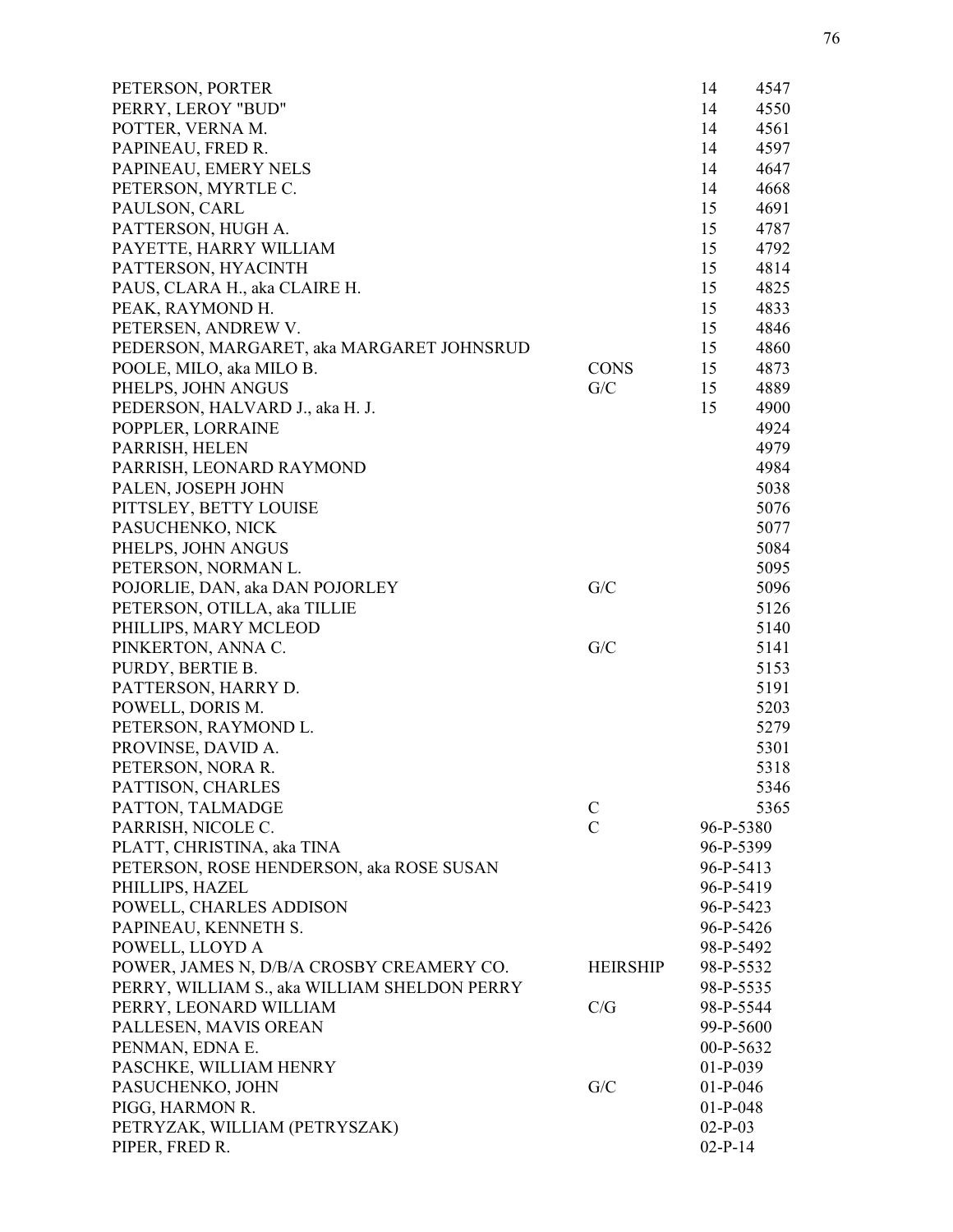| PETERSON, GLADYS                                |   | $02-P-20$  |
|-------------------------------------------------|---|------------|
| PRICE-MARX, NATHAN A                            | G | $02-P-48$  |
| PRICE-MARX, NATHAN A                            | G | $02-P-54$  |
| PARRISH, EDWARD POWELL                          |   | $03-P-34$  |
| PALUCK, TONY A.                                 |   | $03-P-55$  |
| PASUCHENKO, JOHN                                |   | $05-P-26$  |
| POTTER, EDGAR REED                              |   | $05-P-55$  |
| PETERSON, ROY W.                                |   | $05-P-65$  |
| PETERSEN, ELDRIDGE, aka ELDRIDGE LEROY PETERSEN |   | $06-P-23$  |
| PETERSEN, IRENE, aka HELEN IRENE PETERSEN       |   | $06-P-24$  |
| PETERSON, ELLEN B.                              |   | $06-P-64$  |
| PETERSON, THELMA IRENE                          |   | $07-P-02$  |
| PUTNAM, CLARENCE E.                             |   | $07-P-12$  |
| PETERSEN, ROBERT WILLIAM                        |   | $07-P-14$  |
| PARKER, PAULINE                                 |   | $07-P-85$  |
| PATTERSON, HELEN M.                             |   | $08-P-22$  |
| PARKER, CLAUDE B.                               |   | $08-P-36$  |
| PETERSON, JERRY                                 |   | $09-P-27$  |
| PRICE, SUSAN                                    |   | $09-P-030$ |
| PRESTHUS, GUNNAR                                |   | 09-P-035   |
| PRESTHUS, SELMA THORLAND                        |   | $09-P-036$ |
| PRICE, HARRIET B.                               |   | $09-P-061$ |
|                                                 |   |            |

| QUINNELL, ADOLPH J.                 |               |           | 197  |
|-------------------------------------|---------------|-----------|------|
| QUINNELL, JOHANNA A. M.             |               |           | 247  |
| <b>QUIGLEY, MATTIE</b>              |               |           | 314  |
| QUIGLEY, CLARENCE M.                |               |           | 352  |
| <b>QUALE, JOHN</b>                  |               | 4         | 650  |
| <b>QUALE, THOMAS</b>                |               |           | 835  |
| QUINNELL, MARTIN H.                 |               | 6         | 889  |
| QUINNELL, ADOLPH ET AL              | <b>MINORS</b> | 6         | 892  |
| <b>QUALE, NELS</b>                  |               | 8         | 1656 |
| <b>QUALE, ANNA</b>                  |               | 11        | 2577 |
| <b>QUALE, HILDA</b>                 |               | 13        | 4238 |
| QUALE, JOHN R., aka JOHN ROY & JOHN |               | 15        | 4753 |
| <b>QUALE, SIGRID INEZ</b>           |               | $03-P-36$ |      |
| <b>QUALE, BRUCE G.</b>              |               | $05-P-79$ |      |

| RAUM, RALPH           |   | $\overline{2}$ |
|-----------------------|---|----------------|
| RUSSELL, AMELIA       |   | 68             |
| REKKEN, AXEL          |   | 94             |
| ROSING, G. ORVEN      | 2 | 161            |
| RHOADES, FRANCES M.   | 2 | 180            |
| REARDON, VELVA        | 2 | 195            |
| RICE, HANNA           | 2 | 209            |
| ROBINSON, MRS. STELLA | 2 | 295            |
| REGAN, JOHN           | 2 | 319            |
| ROSENBERG, ARTHUR C.  | 3 | 331            |
| ROD, I. O.            | 3 | 349            |
| <b>ROD MINORS</b>     | 3 | 350            |
|                       |   |                |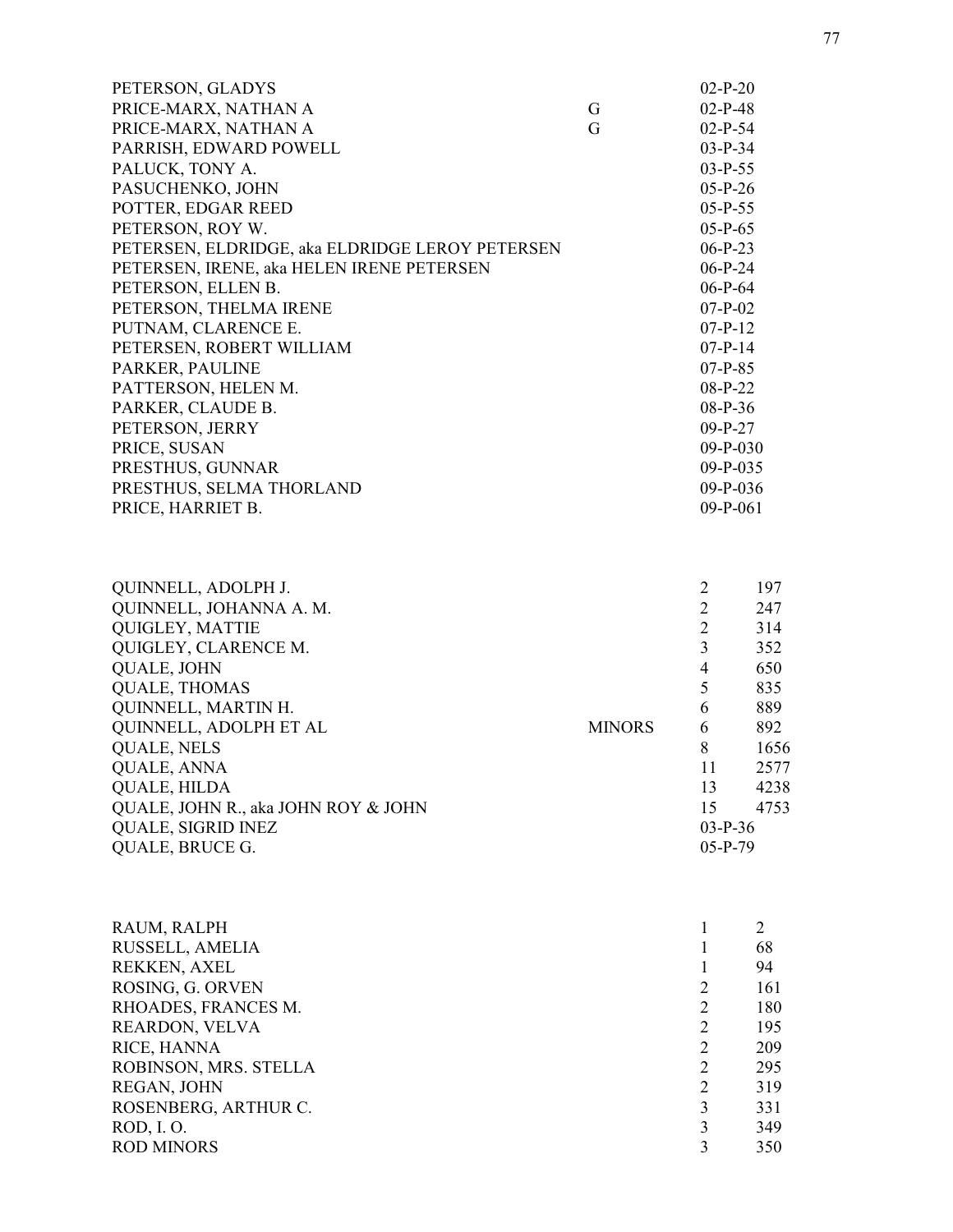| ROTHIE, A. L.                         |             | 3              | 355  |
|---------------------------------------|-------------|----------------|------|
| ROLFSRUD, NELS                        |             | 3              | 362  |
| ROD, OLE O.                           |             | 3              | 375  |
| RUSTAD, CARL J.                       |             | $\overline{3}$ | 396  |
| RUSTAD, JEANETTE                      | <b>GDN</b>  | 3              | 397  |
| ROLLINS, ANNA                         |             | 3              | 434  |
| RICHARDSON, ALTHA JENNETTE            |             | 3              | 445  |
| RINDAHL, JOHN O., aka JOHN O. RENDAHL |             | 3              | 476  |
| REMELE, G. A.                         |             | $\overline{4}$ | 479  |
| RUD, ANNA H.                          |             | $\overline{4}$ | 480  |
| RICHARDSON, EDWIN THOMAS              |             | $\overline{4}$ | 514  |
| RUSMUSSEN, ANDREW                     |             | $\overline{4}$ | 544  |
| RAETHER, WALTER H.                    |             | $\overline{4}$ | 579  |
| RANDALL, ANFIN S.                     |             | 4              | 614  |
| ROGERS, JOSEPH                        |             | 4              | 638  |
| RUD, HALVOR, H.                       |             | $\overline{4}$ | 639  |
| <b>REMELE BROS.</b>                   | <b>ICPT</b> | 4              | 667  |
| RUUD, MARTIN                          |             | $\overline{4}$ | 684  |
| RUBEY, FRANK                          |             | 4              | 700  |
|                                       |             | 5              | 764  |
| RICHARDSON, LENA                      |             |                |      |
| ROESNER, ALBERT                       |             | 5              | 771  |
| ROURKE, WILLIAM                       |             | 5              | 801  |
| RADUE, ROSS KNUTH                     |             | $\mathfrak s$  | 812  |
| REBSOM, RALPH                         |             | 5              | 813  |
| RADLER, MARTIN J.                     |             | 5              | 829  |
| RAETHER, RUDOLPH                      |             | 5              | 840  |
| RISK, GEORGE                          |             | 5              | 842  |
| RENBARGER, ALVA J.                    |             | 5              | 852  |
| ROSE, AMELIA                          |             | 6              | 912  |
| REGAN, MINA                           |             | 6              | 920  |
| RICHARDS, EUGENE A.                   |             | 6              | 939  |
| ROTHIE, ANNA                          |             | 6              | 950  |
| REIDLE, PETER SR.                     |             | 6              | 966  |
| <b>RALSTON, ELLEN</b>                 |             | 6              | 997  |
| ROLLA, FRANK                          |             | 6              | 998  |
| REIDLE, THEODORE                      |             | 6              | 1022 |
| REMELE, EUNICE M.                     |             | 6              | 1048 |
| ROSE, EFFIE                           |             | 6              | 1059 |
| ROLLA, JACOB                          |             | 6              | 1072 |
| RAMMELKAMP, W. R.                     |             | 6              | 1088 |
| RIKUSTAD, SEVERN N.                   |             | 6              | 1102 |
| RENBARGER, WILLIAM H.                 |             | 6              | 1134 |
| RATA, ROSE O.                         |             | 6              | 1165 |
| RUTZ, ALBERT D.                       |             | $\tau$         | 1200 |
| ROHDE, THORSTEN T.                    |             | $\tau$         | 1203 |
| RASMUSEN, RASMUS                      |             | $\tau$         | 1205 |
| RIVET, LEON                           |             | $\tau$         | 1214 |
| ROGERS, JOSEPH JR.                    |             | $\overline{7}$ | 1224 |
| RYAN, SARAH                           |             | 7              | 1233 |
| REITAN, GUSTAV PETERSON               |             | $\tau$         | 1246 |
| RENBARGER, IDA R.                     |             | $\tau$         | 1267 |
| ROBERTS, WILLIAM J.                   |             | $\tau$         | 1270 |
| RORSTAD, LARS O.                      |             | $\overline{7}$ | 1303 |
| RANG, LAVY                            |             | $\overline{7}$ | 1355 |
|                                       |             |                |      |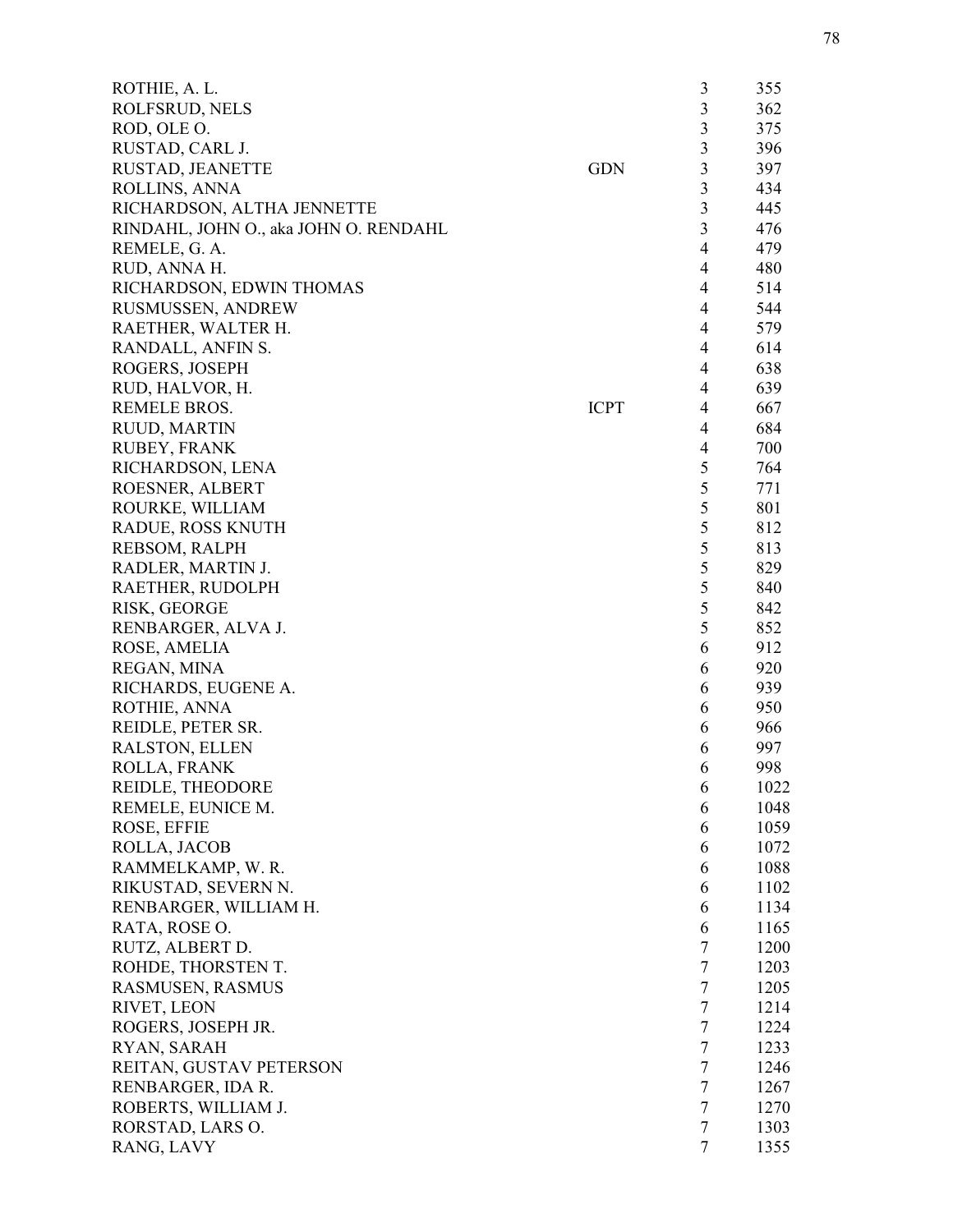| RORSTAD, EMMA M.             |               | $\overline{7}$ | 1364 |
|------------------------------|---------------|----------------|------|
| RYAN, OLE A.                 |               | $\tau$         | 1419 |
| RUDD, WILLIAM                |               | $\tau$         | 1438 |
| RETTIG, NICHOLAS             |               | $\tau$         | 1453 |
| ROEN, OLAF                   |               | $\tau$         | 1484 |
| ROSSI, LOUIS                 |               | 8              | 1570 |
| ROGNESS, NORMAN B.           | <b>GDN</b>    | 8              | 1591 |
| RULAND, DELLA MAY            |               | 8              | 1592 |
| RULAND, DELLA MAE            |               | $8\,$          | 1595 |
| RANDALL, PATSY ET AL         | <b>MINORS</b> | $\,8$          | 1638 |
| RISE, BJOINER H.             |               | $\,$ 8 $\,$    | 1649 |
| RIEK, JULIUS W.              |               | 8              | 1720 |
| ROSSIN, WILLIAM G.           |               | $\,8$          | 1740 |
| ROBERTSON, JOHN              |               | 8              | 1759 |
| ROSTONIELY, H. G.            |               | $\,8$          | 1772 |
| ROBINSON, WILLIAM J.         |               | $\,8$          | 1779 |
| RUD, MINNA                   |               | $\,8$          | 1805 |
| ROE, FRANK S.                |               | 9              | 1878 |
| RUD, ADOLPH                  |               | 9              | 1901 |
| RADDATZ, E. F.               |               | 9              | 1979 |
| ROGNESS, JOHN SR.            |               | 9              | 2006 |
|                              |               | 9              |      |
| ROALSVIG, LOUIS CARL         |               | 9              | 2058 |
| RICHARDSON, CHARLES CLINTON  |               |                | 2122 |
| ROBINS, ISAC B.              |               | 10             | 2170 |
| ROGNESS, S. B.               |               | 10             | 2188 |
| REIDLE, JOHN                 |               | 10             | 2193 |
| RIGGS, LEONARD W.            |               | 10             | 2200 |
| ROBINS, ORVILLE, BETTY ET AL | <b>MINORS</b> | 10             | 2209 |
| RELLER, S. F. (STEVE)        |               | 10             | 2214 |
| RIEK, EMIL                   |               | 10             | 2215 |
| ROLFSON, MARSELIUS           |               | 10             | 2216 |
| RUSSELL, CHARLES J.          |               | 10             | 2224 |
| RUSSELL, ANNA W.             |               | 10             | 2225 |
| ROGNESS, S.B.                | <b>JTTEN</b>  | 10             | 2227 |
| ROGNESS, HENRY               |               | 10             | 2229 |
| REPLOGLE, VIVIAN             |               | 10             | 2268 |
| REDDICK, ROY                 |               | 10             | 2286 |
| REITSCH, E. EDWARD           |               | 10             | 2288 |
| ROBINS, MINNIE B.            |               | 10             | 2290 |
| RICE, MILLARD C.             |               | 10             | 2301 |
| RUTZ, ALBERT D.              |               | 10             | 2359 |
| RANDALL, ETHEL M.            |               | 10             | 2361 |
| ROTHIE, LARS S.              |               | 10             | 2395 |
| RIKUSTAD, NELS N.            |               | 10             | 2405 |
| RIKUSTAD, CHRIST N.          | <b>GDN</b>    | 10             | 2416 |
| RENBARGER, GUY               |               | 10             | 2442 |
| REIBSAMEN, GLEN C.           |               | 10             | 2447 |
| RANDALL, RAGNA               |               | 10             | 2472 |
| RUD, H. GRANT                |               | 10             | 2482 |
| RUD, ELLEN                   |               | 11             | 2494 |
| RUNNELS, JENNY A.            |               | 11             | 2496 |
| RIKUSTAD, CHRIST N.          |               | 11             | 2549 |
| ROE, CAROLINE                |               | 11             | 2557 |
| RIEK, WALTER H.              |               | 11             | 2587 |
|                              |               |                |      |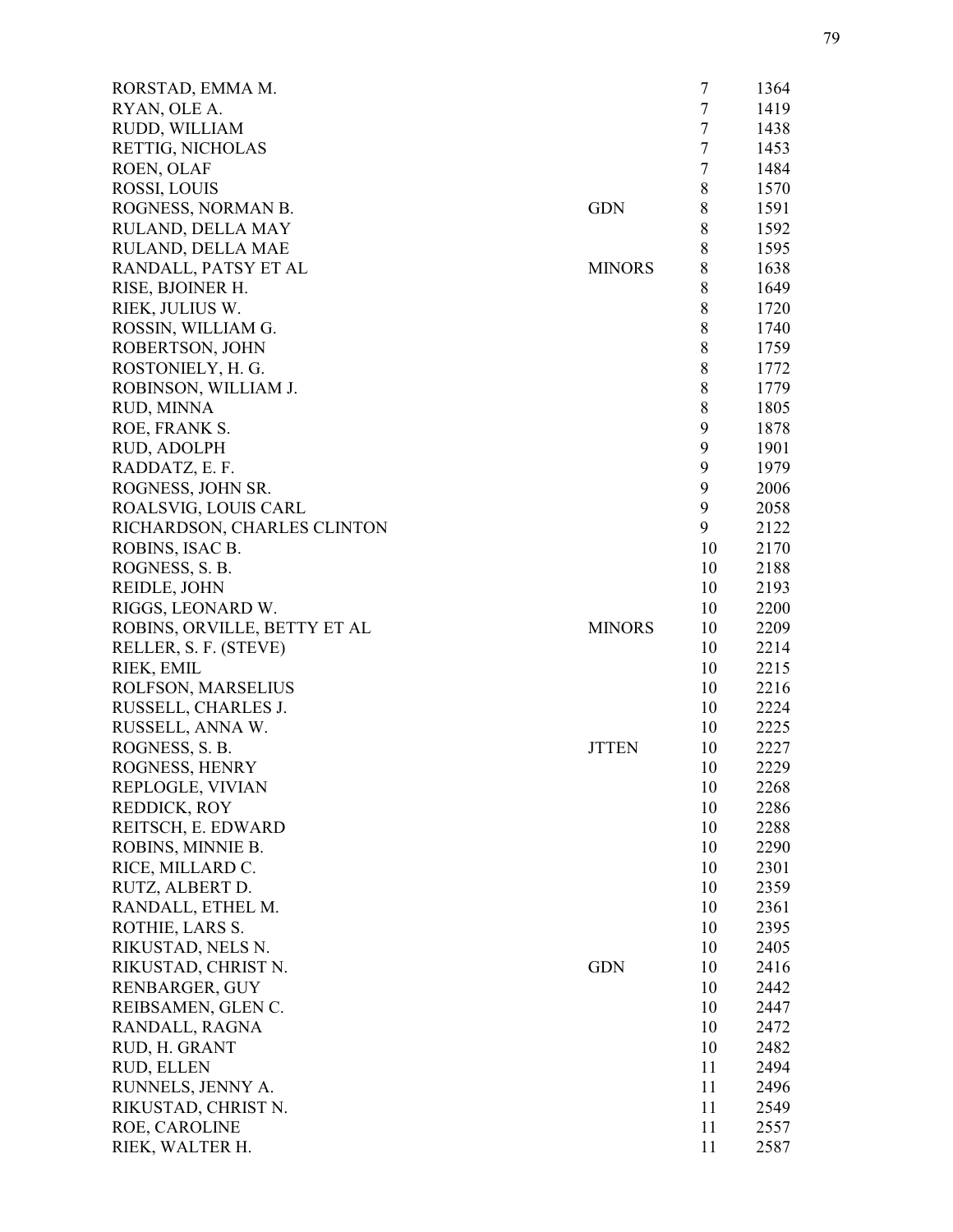| ROGNESS, JOHN, aka JOHN J. JR.                         |             | 11 | 2591 |
|--------------------------------------------------------|-------------|----|------|
| ROGNESS, JOHN BROOKS                                   | <b>GDN</b>  | 11 | 2650 |
| RICHARDSON, AMANDA E.                                  |             | 11 | 2679 |
| RIKUSTAD, CARL N.                                      | <b>GDN</b>  | 11 | 2689 |
| ROEN, MORRIS OLAF                                      |             | 11 | 2697 |
| RIKUSTAD, NELS N.                                      |             | 11 | 2724 |
| RIKUSTAD, CARL N.                                      |             | 11 | 2781 |
| RIEDEL, R. VICTOR                                      |             | 11 | 2786 |
| ROLFSON, INGERID                                       |             | 11 | 2796 |
| RIEDEL, WALTER                                         |             | 12 | 2828 |
| RENBARGER, JAMES W.                                    |             | 12 | 2837 |
| ROBERTSON, JENS                                        |             | 12 | 2841 |
| ROBINSON, ETHEL M.                                     |             | 12 | 2862 |
| RIEDEL, HAROLD                                         |             | 12 | 2863 |
| RIEDEL, KEITH ALAN, CHERYL KAY RIEDEL DIETRICH         |             | 12 | 2869 |
| ROGNESS, ARNOLD J.                                     |             | 12 | 2894 |
| RIEDEL, FRIEDA                                         | <b>GDN</b>  | 12 | 2905 |
| RINGDAHL, ANNA                                         |             | 12 | 2909 |
| ROBIDEAU, WALTER D.                                    |             | 12 | 2993 |
| RENBARGER, ELLA                                        |             | 12 | 3042 |
| ROLFSRUD, HALVOR                                       |             | 12 | 3044 |
| RUSSELL, CHARLES J. JR.                                |             | 12 | 4005 |
| RICHARDS, HARRY A.                                     |             | 13 | 4076 |
| RIKUSTAD, ELMER W.                                     |             | 13 | 4088 |
|                                                        |             | 13 | 4093 |
| RISSER, ELMER                                          |             |    |      |
| RASMUSSEN, LARS                                        |             | 13 | 4095 |
| RIVET, LEON M.                                         |             | 13 | 4157 |
| ROSENKRANS, LEOLA M.                                   |             | 13 | 4187 |
| REIMER, RUTH                                           |             | 13 | 4252 |
| REIMER, BENEDICT                                       |             | 13 | 4256 |
| RINDAHL, LUCILLE IRENE, aka LUCILLE I., aka LUCILLE M. |             | 13 | 4270 |
| RUTZ, HARRY R.                                         |             | 13 | 4274 |
| ROEN, OLIVE, aka OLAUG (SANDAKER) ROEN                 |             | 13 | 4280 |
| ROFFLER, ADLOPH E.                                     |             | 13 | 4288 |
| ROTHIE, CLARA A.                                       |             | 13 | 4289 |
| RIKUSTAD, ASTRID                                       |             | 13 | 4299 |
| RODRIGUEZ, JOHN                                        |             | 13 | 4312 |
| REIM, ROLAND C. G.                                     |             | 14 | 4432 |
| ROFFLER, MAUDE                                         | <b>GDN</b>  | 14 | 4524 |
| ROESNER, CARL ALBERT                                   | <b>GDN</b>  | 14 | 4530 |
| ROE, CLIFTON                                           |             | 14 | 4551 |
| ROESNER, CARL ALBERT                                   |             | 14 | 4622 |
| ROLFSRUD, KELLI MARIE                                  | <b>CONS</b> | 14 | 4635 |
| ROLFSRUD, GUY MITCHELL                                 | <b>CONS</b> | 14 | 4636 |
| RUTZ, HARRY R.                                         |             | 15 | 4672 |
| RHODE, DOUGLAS W.                                      |             | 15 | 4679 |
| RUDE, CECELIA A.                                       |             | 15 | 4707 |
| ROGNESS, NORMAN                                        |             | 15 | 4722 |
| ROFFLER, MAUDE                                         |             | 15 | 4723 |
| RASE, HAROLD W.                                        |             | 15 | 4761 |
| ROSTOMILY, LUELLA G.                                   |             | 15 | 4779 |
| RUSSELL, MYRTLE                                        | <b>GDN</b>  | 15 | 4789 |
| ROOS, EDWIN C., aka EDWIN                              |             |    | 4909 |
| RENBARGER, BURYL                                       |             |    | 4968 |
|                                                        |             |    |      |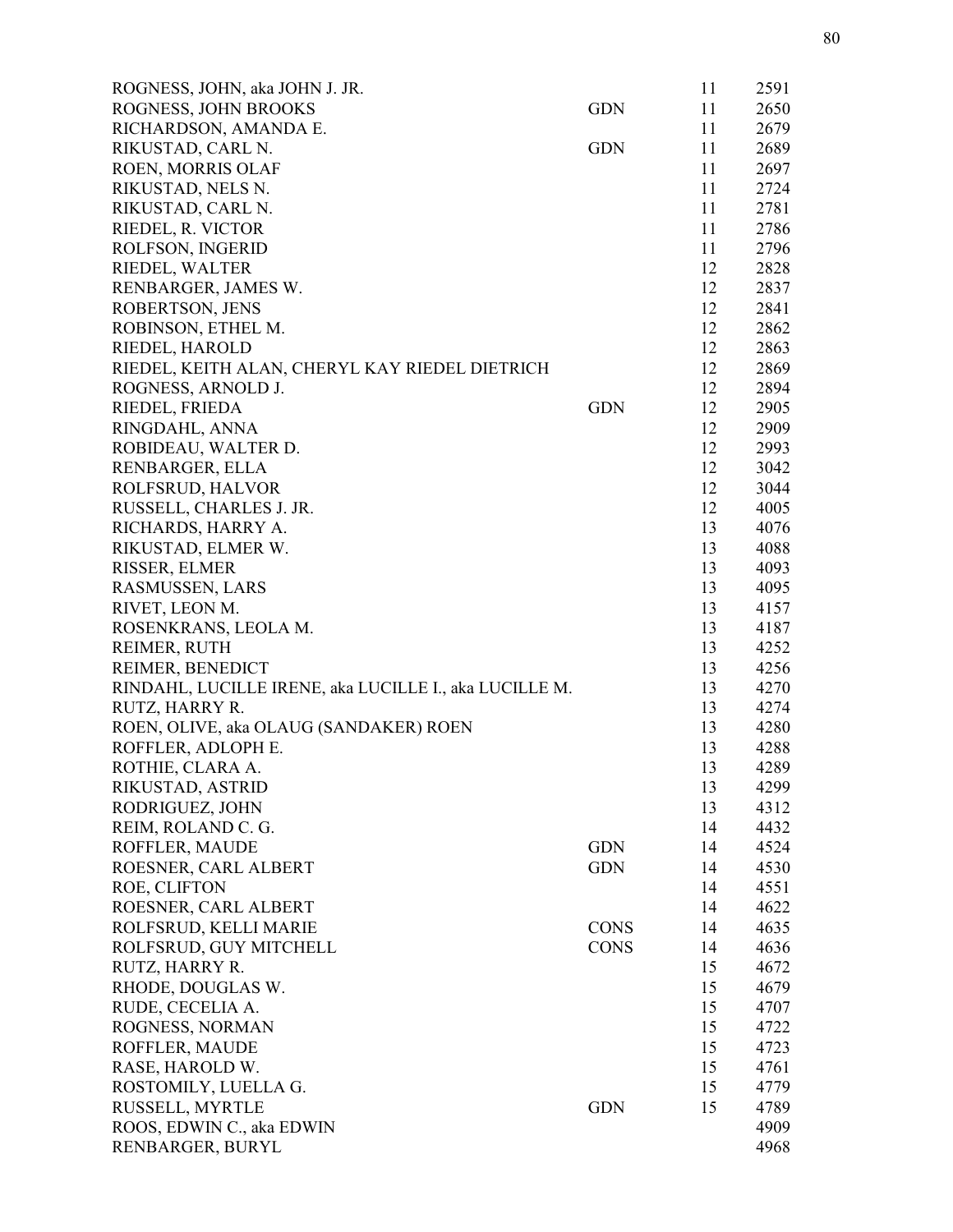| RASE, EMMA, aka EMMA M.                        |            | 4971        |
|------------------------------------------------|------------|-------------|
| RIGGS, LOIS SANDERS, aka LOIS S.               |            | 4981        |
| RASMUSSEN, ANGELA MARIA, JONATHAN              |            |             |
| JAMES, & HANNAH MICHELLE                       | <b>GDN</b> | 5003        |
| ROSSITER, MARIE V. ECKLEY                      |            | 5009        |
| RENBARGER, MARGARET                            |            | 5058        |
| ROEN, RUTH H.                                  | G/C        | 5090        |
| ROLLA, LOTTIE R.                               |            | 5100        |
| ROZAN, MAXWELL M., aka MAXWELL MORDECAI, aka   |            |             |
| M. R. MAXWELL, aka SIDNEY J. HASKINS, aka      |            |             |
| <b>MAXWELL M. NAZOR</b>                        |            | 5115        |
| ROZAN, JOHN ELIAS                              |            | 5116        |
| RISSER, BENHOMER G., aka BENHOMER, aka BEN     |            | 5135        |
| RAIMER, FLORENCE A.                            |            | 5142        |
| REIMANN, CONNIE                                |            | 5176        |
| ROEN, CLAYTON THURLOW                          |            | 5179        |
| RASMUSSEN, HANNAH                              | <b>GDN</b> | 5199        |
| ROGNESS, MYRON                                 |            | 5220        |
| RICE, GEORGE, aka GEORGE N., aka GEORGE NATHAN |            | 5244        |
| ROMO, CATHERINE S.                             |            | 5274        |
| ROGNESS, HEATHER MARIE                         |            | 5294        |
| RENBARGER, ORVILLE                             | G/C        | 5311        |
| ROEHL, DONNA ELLEN GIERKE                      |            | 5351        |
| ROBINSON, JOYCE B.                             |            | 5352        |
| ROEN, CHRISTOPHER                              | <b>GDN</b> | 5373        |
| REIDLE, HERBERT                                |            | 96-P-5408   |
| RYDER, ALICE PEARCE                            |            | 97-P-5456   |
| RYDER, WILLIAM J.                              |            | 97-P-5457   |
| ROLFSON, RASMUS M                              |            | 97-P-5467   |
| REISS, RAYMOND H                               |            | 98-P-5491   |
| RUBEY, VIRGIL J                                |            | 98-P-5498   |
| RANDICH, HELEN J.                              |            | 98-P-5507   |
| ROMO, LESTER V.                                |            | 98-P-5515   |
| RINDAHL, KENNETH J                             |            | 98-P-5521   |
| ROLFSRUD, MARTHA                               |            | 98-P-5547   |
| ROGNESS, ALVIN A.                              |            | 00-P-5617   |
| ROGNESS, ALICE BERNICE                         |            | 00-P-5625   |
| RHODES, JOHN T.                                |            | $00-P-5640$ |
| ROGNESS, WILMA                                 |            | $01-P-5703$ |
| ROD, OLE                                       |            | $01-P-027$  |
| RICE, JOHN                                     |            | $01-P-032$  |
| ROGNESS, LYLE B.                               |            | $01-P-035$  |
| ROOS, ALMA                                     |            | $02-P-07$   |
| RICHARDSON, GERTRUDE MARION                    |            | $02-P-57$   |
| REIL, ALVIN THEODORE                           |            | $02-P-61$   |
| ROCKEMAN, TAMY                                 |            | $02-P-63$   |
| RADIGAN, W.J.                                  |            | $03-P-04$   |
| RASMUSSEN, MILDRED J.                          |            | $03-P-07$   |
| ROGNESS, HAROLD                                | <b>GDN</b> | $03-P-14$   |
| RENBARGER, ARNOLD                              |            | $03-P-17$   |
| RANUM, JAMES H.                                |            | $04-P-11$   |
| RENBARGER, WANDA LEA                           |            | $04-P-12$   |
| ROMO, CLARENCE A.                              |            | $04-P-14$   |
| ROMO, DONALD L.                                |            | $04-P-33$   |
|                                                |            |             |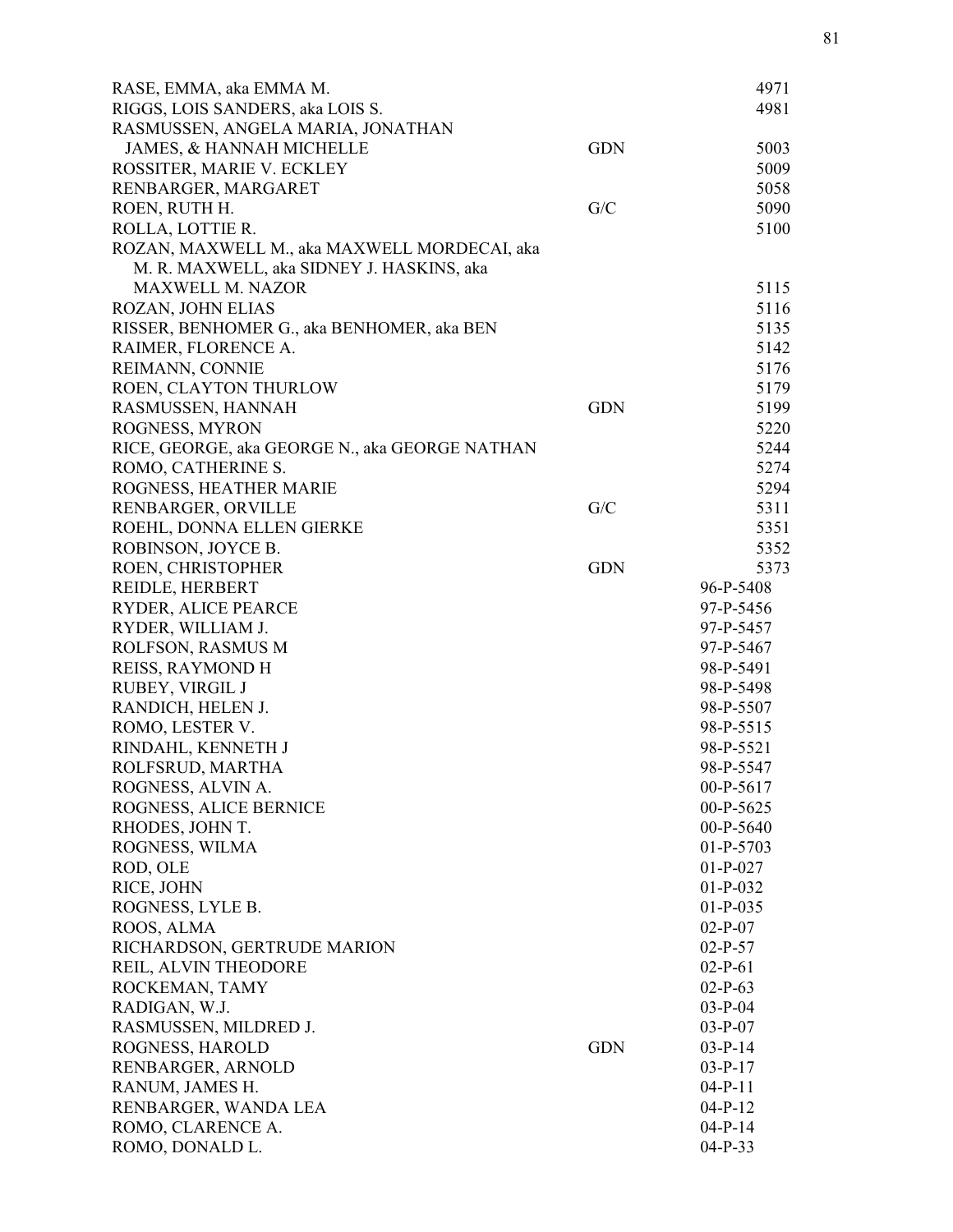| ROGNESS, HAROLD J.                         |     | $04-P-57$                        |            |
|--------------------------------------------|-----|----------------------------------|------------|
| ROBERTS, HELEN ROBERTSON                   |     | $04-P-60$                        |            |
| ROD, NAOMI, aka NAOMI R. ROD               |     | $05-P-09$                        |            |
| REHBERG, RUPERT J.                         | G/C | $05-P-11$                        |            |
| ROLFSON, ARKJER                            |     | $05-P-14$                        |            |
| REHBERG, RUPERT J.                         |     | $05-P-25$                        |            |
| RENBARGER, IDA BORGNY GRANLI               | G/C | $05-P-46$                        |            |
| REBSOM, GEORGE F.                          |     | $05-P-58$                        |            |
| ROCKEMAN, LLOYD                            |     | $05-P-75$                        |            |
| RICE, MARGARET E.                          |     | $06-P-58$                        |            |
| REED, DERYCE M. REED                       |     | $07-P-65$                        |            |
| ROLFSON, JEANETTE                          | G/C | $07-P-77$                        |            |
| REIM, VICTOR P.                            |     | 08-P-52                          |            |
| RAIVO, MILDRED, aka MILDRED LILLIAN RAIVO  |     | 08-P-56                          |            |
| RUSSELL, ROBERT N. AND WILMA W.            |     | 08-P-71                          |            |
| RICE, MATHILDA                             |     | $09-P-018$                       |            |
| ROBBERSON, RICHARD CLAYTON                 |     | $09-P-043$                       |            |
| REHBERG, ARTHUR F.                         |     | $09-P-051$                       |            |
| ROLFSRUD, ERLING N.                        |     | $09-P-065$                       |            |
| ROLLA, CAROL J.                            |     | $09-P-068$                       |            |
| ROBINSON, ARLO K.                          |     | 09-P-084                         |            |
| ROBERTS, EVELYN                            |     | $09-P-099$                       |            |
| ROBERTS, ALVIN M.                          |     | $09-P-100$                       |            |
| ROBERTS, THOMAS LYNN                       |     | $09 - P - 103$                   |            |
|                                            |     |                                  |            |
| SMITH, SARAH M.                            |     | 1                                | 36<br>38   |
| STEPHENS, JOSEPH C.                        |     | 1<br>$\mathbf{1}$                | 44         |
| SIGURDSON, LARS                            |     | $\mathbf{1}$                     |            |
| <b>SKADRON, BURIS</b>                      |     | $\mathbf{1}$                     | 48         |
| <b>SCHANTZ, NANCY</b>                      |     | $\mathbf{1}$                     | 50<br>85   |
| SNARAVOLD, OLAF T.<br>STEVENS, EVERETT H.  |     | 1                                | 99         |
|                                            |     |                                  |            |
| SCHWELLING, MARY M.<br>SUNDERLAND, FRED A. |     | 1<br>1                           | 115<br>116 |
|                                            |     |                                  |            |
| SEKSE, HELGE N.<br>SOLEM, MARIE S.         |     | 1<br>1                           | 119<br>132 |
| STEINER, JOSEPH B.                         |     | 1                                |            |
|                                            |     |                                  | 147        |
| SEGNEL, ELI<br>SUNDERLAND, DELIA           |     | $\overline{2}$<br>$\overline{2}$ | 165        |
| STRAND, CASPER W.                          |     | $\overline{2}$                   | 166<br>199 |
| STEENSON, OSCAR                            |     | $\overline{2}$                   | 210        |
|                                            |     | $\overline{2}$                   | 255        |
| STOEN, ANDEARS<br>SIMONEIG, SARAH          |     | $\overline{2}$                   |            |
| SANDERSON, JACKSON O.                      |     | $\overline{2}$                   | 267<br>287 |
| SONDROL, ENGEBRET K.                       |     | $\overline{2}$                   | 291        |
|                                            |     | $\overline{2}$                   |            |
| <b>SCHUMAN, CHARLES</b>                    |     | $\overline{2}$                   | 296        |
| SHELBY, CARRIE                             |     | $\overline{2}$                   | 301<br>310 |
| <b>SCHELTENS, CORNELIOUS</b>               |     | 3                                | 325        |
| SKORPIL, AGNES                             |     | 3                                |            |
| SHAW, ENOS F.<br>SIEMS, CLARA M.           |     | 3                                | 344        |
|                                            |     | 3                                | 358        |
| SIMMONS, MYRON                             |     | 3                                | 361        |
| SCHUMAN, CATHERINE (MOTHERS PENSION)       |     |                                  | 378        |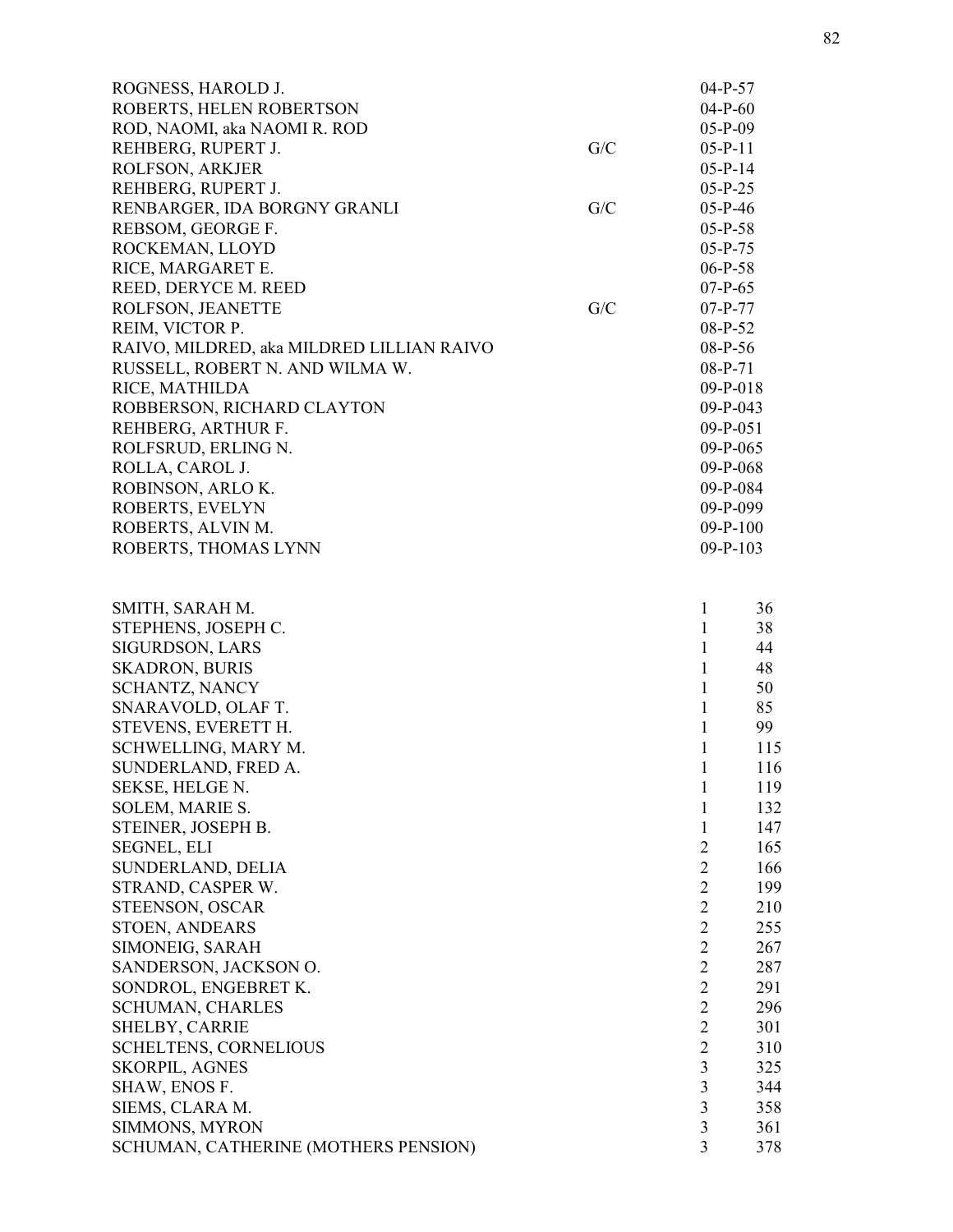| SEIM, ADOLPH                     | 3              | 386 |
|----------------------------------|----------------|-----|
| SONDROL, PETRA                   | $\mathfrak{Z}$ | 388 |
| <b>SEALIN, AXEL</b>              | 3              | 390 |
| SNOOK, NOAH A.                   | $\overline{3}$ | 391 |
| SOLEM, SAMUEL L.                 | 3              | 398 |
| SIMPSON, ALEXANDER               | $\mathfrak{Z}$ | 400 |
| SKARET, OLE H.                   | $\mathfrak{Z}$ | 414 |
| SAFELY, MILISSA                  | $\mathfrak{Z}$ | 437 |
| SPANGRUD, OLE                    | $\mathfrak{Z}$ | 453 |
| SKJERMO, INGEBORG A.             | $\overline{3}$ | 458 |
| SAKAPAKO, JOHN                   | 3              | 475 |
| STRAND, HENRIK J.                | 3              | 478 |
| STILLWELL, FRANCESS              | 4              | 502 |
| SIVERTSON, ADOLPH                | 4              | 547 |
| SECOMBE, JAMES B.                | $\overline{4}$ | 559 |
| SKINNER, AMOS V.                 | 4              | 561 |
| STACY, WILLIAM                   | 4              | 564 |
| <b>SLATOR, ARTHUR</b>            | $\overline{4}$ | 573 |
| <b>SKINNER, MARY</b>             | 4              | 585 |
| SANDSTROM, ANNA                  | $\overline{4}$ | 587 |
| <b>SHAIDE, EDWARD</b>            | 4              | 596 |
| <b>SCHLAMPP, PETER</b>           | $\overline{4}$ | 601 |
| SONGER, GEORGE                   | 4              | 605 |
| <b>SCHNEIDER, PETER</b>          | $\overline{4}$ | 608 |
| SERIHENKO, WASSEY                | $\overline{4}$ | 623 |
| <b>SCHAEFER, JOSEPH</b>          | 4              | 626 |
| STROUD, ROBERT W.                | 4              | 640 |
| SHAFER, CHARLES E.               | 4              | 645 |
| <b>SHAIDE, EDNA MAY</b>          | 4              | 654 |
| <b>SELVANOW</b>                  | 4              | 665 |
| STROUD, JAMES A.                 | 4              | 671 |
| <b>SKOGLUND, CHARLES</b>         | 4              | 678 |
| <b>STENSETH MINORS</b>           | 4              | 683 |
| <b>SHANNON, GERTRUDE DOROTHY</b> | 4              | 691 |
| <b>SLATOR, ARTHUR</b>            | 4              | 698 |
| STENSETH, SYVER                  | 4              | 701 |
| STROUD, ISABELLA-OLIVE           | $\overline{4}$ | 705 |
| SPRAGUE, ROBERT D.               | $\overline{4}$ | 711 |
| SIMPSON, CHAS.                   | $\overline{4}$ | 715 |
| SHIRLEY, THOMAS                  | $\overline{4}$ | 717 |
| STRAND, J. E.                    | 5              | 742 |
| STJERNE, PEDER                   | 5              | 752 |
| STAMNES, OLE                     | 5              | 754 |
| SIVERTSON, INGEBRIGHT            | 5              | 756 |
| SMITH, L. L.                     | 5              | 760 |
| SIMPSON, DON C.                  | 5              | 768 |
| SHELDON, JESSIE L.               | 5              | 774 |
| SLINGERLAND, TEUNIS              | 5              | 777 |
| SOBOLIK, JAMES J.                | 5              | 784 |
| SATTER, OLE A.                   | 5              | 803 |
| SCHMELING, PAUL F.               | 5              | 808 |
| SHEEAN, FRANK T.                 | 5              | 821 |
| <b>SCHELTENS, LOUISE VICK</b>    | 5              | 827 |
| SAYLES, HATTIE C.                | 5              | 834 |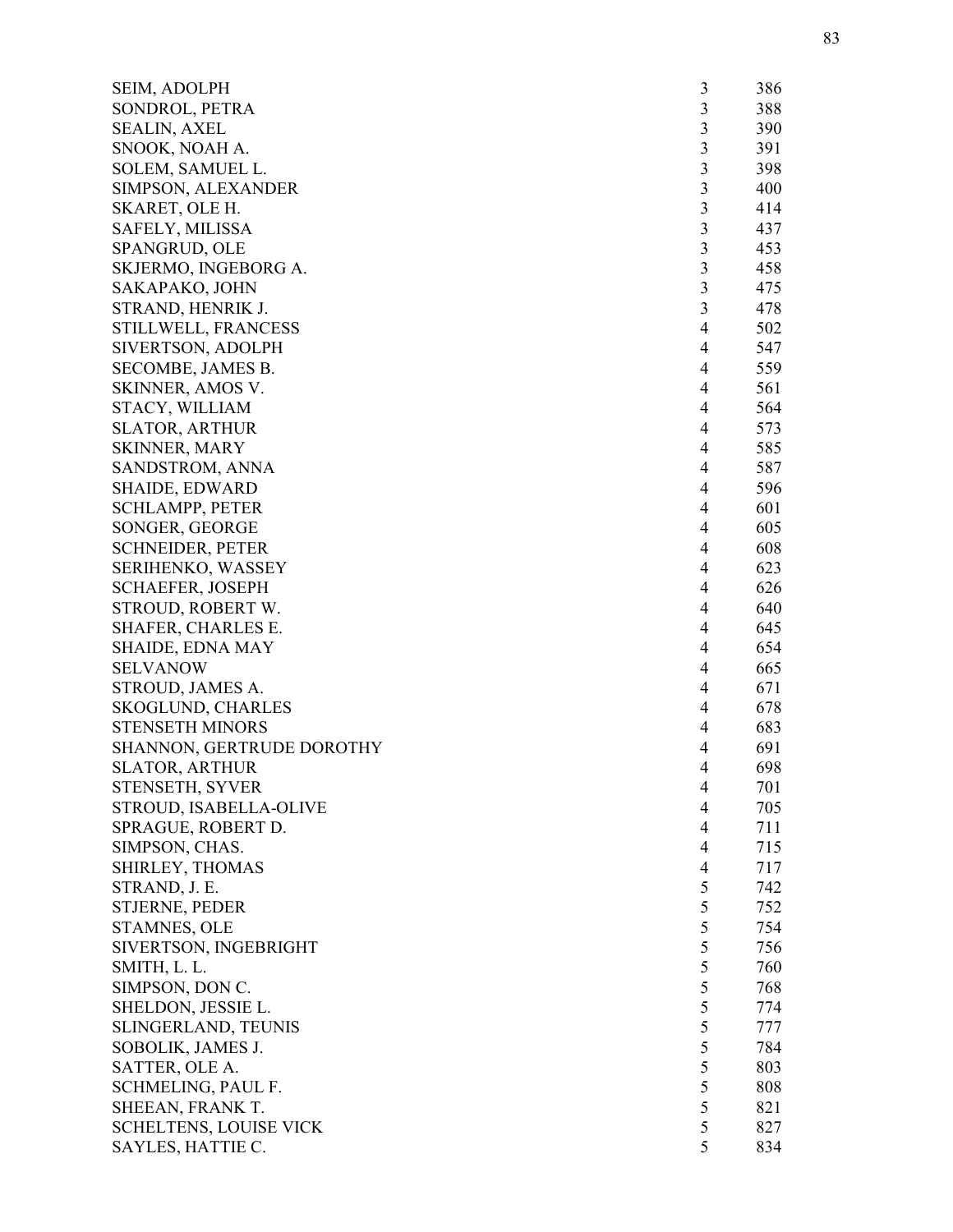| SNYDER, E.C.                         |               | 5      | 870  |
|--------------------------------------|---------------|--------|------|
| SLUITER, NELLIE A.                   |               | 6      | 879  |
| SAMSTAD, MARTIN                      |               | 6      | 880  |
| STENBERG, OLAF A.                    | <b>INCPT</b>  | 6      | 885  |
| SHOTWELL, LAURA A.                   |               | 6      | 886  |
| STUART, WILLIAM G.                   |               | 6      | 894  |
| SCHEUFFELE, JOHN C.                  |               | 6      | 900  |
| <b>STEVENS, FRANKLIN</b>             |               | 6      | 901  |
| SPELLMAN, THOMAS                     |               | 6      | 905  |
| STEVENS, ARLENE ET AL                | <b>MINORS</b> | 6      | 923  |
| SHAIDE, ANNA E.                      |               | 6      | 936  |
| STONE, EDWARD & AUGUST               |               | 6      | 940  |
| SPICER, JOSEPH R.                    |               | 6      | 945  |
| SIVERTSON, HANS K.                   |               | 6      | 946  |
| SHARTS, STANLEY RUSH                 |               | 6      | 949  |
| <b>SCHAEFER, KATIE</b>               |               | 6      | 953  |
| STENEHJEM, GUNVOR A.                 |               | 6      | 954  |
| SMITH, CHAS. J.                      |               | 6      | 963  |
| SWIGART, FLORENCE B.                 |               |        | 964  |
|                                      |               | 6      |      |
| SWIGART, WAYNE C.                    |               | 6      | 965  |
| SIGNALNESS, RICHARD O.               |               | 6      | 967  |
| SANGHOLT, NELS K.                    |               | 6      | 979  |
| SETTINGSGAARD, OLGA                  |               | 6      | 981  |
| <b>SPENCER, VERN</b>                 |               | 6      | 989  |
| SANDE, KARI                          |               | 6      | 991  |
| STEVENS, GEORGE E.                   |               | 6      | 1011 |
| <b>STUTRUD, SIGRID</b>               |               | 6      | 1030 |
| <b>SCHRYVER, ANDREW JACKSON</b>      |               | 6      | 1034 |
| SMEDSRUD, ERICK                      |               | 6      | 1044 |
| SMITH, CHAS.                         |               | 6      | 1052 |
| SORENSON, SEVERT B.                  |               | 6      | 1057 |
| SKINNER, ETTA M.                     |               | 6      | 1060 |
| SAUNDERS, WALTER G.                  |               | 6      | 1068 |
| <b>SHANNON, LESLIE</b>               |               | 6      | 1070 |
| SIVERTSON, SIVERT                    |               | 6      | 1081 |
| SCHEUFFLE, MARTIN U.                 | <b>MINOR</b>  | 6      | 1082 |
| SANGHOLT, NELS K.                    |               | 6      | 1100 |
| SMITH, C.D.                          |               | 6      | 1101 |
| <b>SEAVER, BEATRICE</b>              |               | 6      | 1123 |
| SWENSON, LYNN, AMY & JULIET          | <b>MINORS</b> | 6      | 1130 |
| <b>STEEN, GUST</b>                   |               | 6      | 1131 |
| SHARTS, BESSIE B.                    |               | 6      | 1156 |
| SIMONSON, NEWTON O.                  |               | 6      | 1168 |
| SERRAHN, VIOLA J.                    |               | 6      | 1181 |
| SHERVEN, HARVEY M.                   |               | 6      | 1189 |
| STEVENSON, ALFRED L.                 |               | 7      | 1209 |
| SLINGERLAND, JOSEPH G.               |               | 7      | 1212 |
| SIVERTSON, ADOLPH                    |               | 7      | 1222 |
| SHERWIN, GEORGIA P.                  |               | 7      | 1229 |
| SHERVEN, KNUTE SR.                   |               | $\tau$ | 1235 |
| SCHEUFFELE, MARTIN U.                | <b>GDN</b>    | $\tau$ | 1241 |
| <b>SKARPSNO, LEWIS</b>               |               | $\tau$ | 1242 |
| SKORPIL, CHAS. F.                    |               | 7      | 1244 |
| STEVENSON, JAMES & DAVID W. CRIGHTON | <b>MINORS</b> | 7      | 1291 |
|                                      |               |        |      |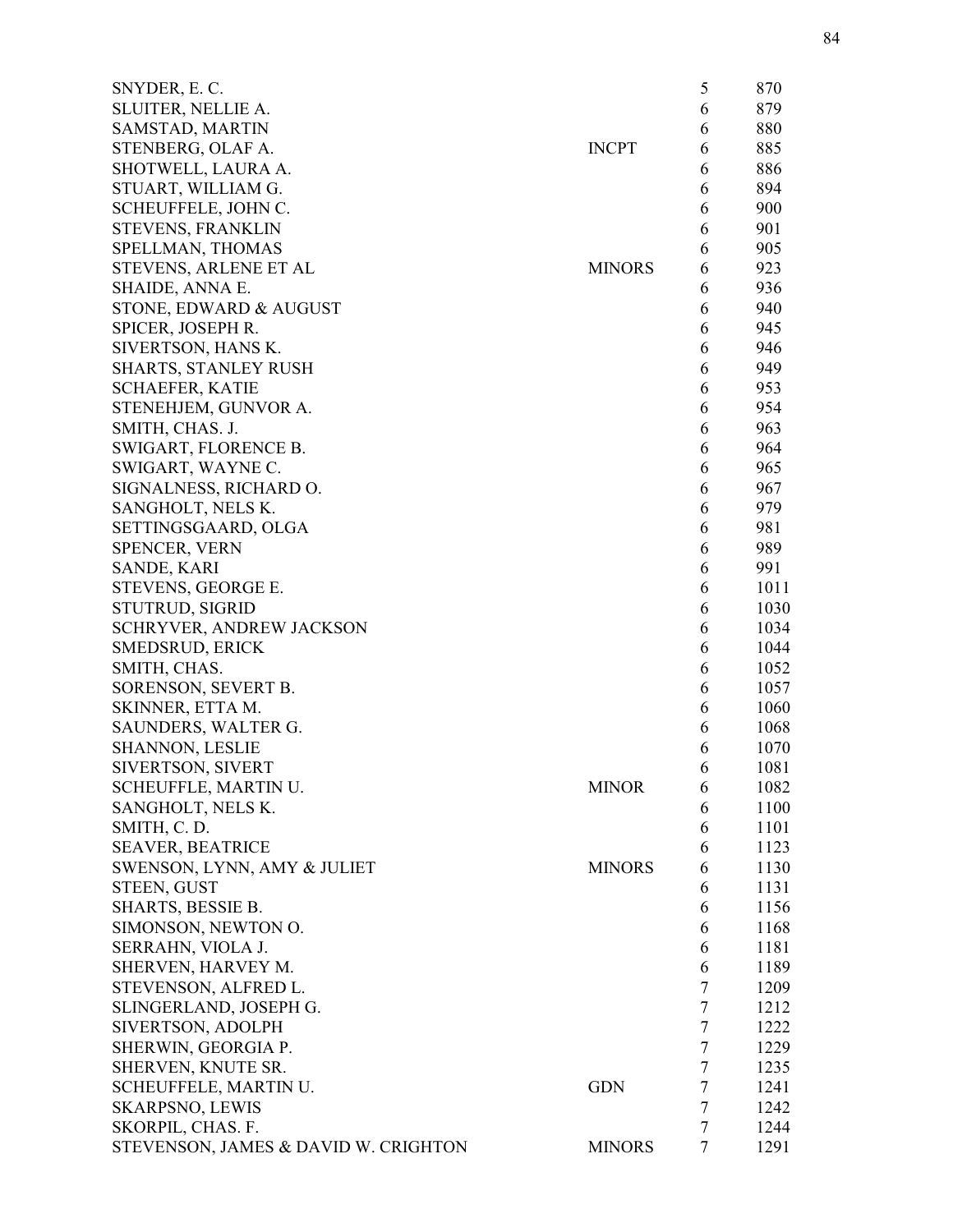| <b>SKARPSNO, HAROLD</b>           |              | 7      | 1301 |
|-----------------------------------|--------------|--------|------|
| SIVERTSON, DONALD DUANE           | <b>MINOR</b> | $\tau$ | 1302 |
| STIEHM, LILLIE E.                 |              | $\tau$ | 1318 |
| SIVERTSON, ALBERTINE              |              | $\tau$ | 1340 |
| SOLEM, HALVOR H.                  |              | $\tau$ | 1344 |
| STUBBS, J. P.                     |              | $\tau$ | 1353 |
| SWANSON, ERNEST G.                |              | $\tau$ | 1357 |
| SIMPSON, JOHN G.                  |              | $\tau$ | 1361 |
| <b>SCOLLARD, WILLIAM</b>          |              | $\tau$ | 1387 |
| SONDROL, PETRA M.                 |              | $\tau$ | 1399 |
| <b>SCHEUFFELE, MARTIN ULYSSES</b> | <b>MINOR</b> | $\tau$ | 1410 |
| SIVERTSON, FLORENCE               | <b>INCPT</b> | $\tau$ | 1435 |
| SCHENDEL, ALFRED H.               |              | $\tau$ | 1445 |
| SHELLEY, JESSE C.                 |              | $\tau$ | 1464 |
| SHEELY, JAMES W.                  |              | $\tau$ | 1483 |
| SKOGLUND, CHRISTINA               |              | $\tau$ | 1488 |
| SAFELY, EDWARD                    |              | 8      | 1528 |
| STRINMOEN, JAMES EDGAR            |              | 8      | 1548 |
| SOKOL, CARL                       | <b>INCPT</b> | $8\,$  | 1605 |
| <b>SCOLLARD, MAE</b>              |              | 8      | 1611 |
| <b>SWENSON, AARON H.</b>          |              | 8      | 1615 |
| SHROEDER, HENRY F.                |              | 8      | 1624 |
| SOKOL, CARL                       |              | 8      | 1629 |
| <b>SOLEM, CAROLINE</b>            |              | 8      | 1634 |
| SIMONSON, PEDER                   |              | 8      | 1636 |
| SIGURDSON, CARL O.                |              | $8\,$  | 1641 |
| SYMONDS, HENRY J.                 |              | 8      | 1642 |
| SKOGEN, EMIL O.                   |              | 8      | 1652 |
| SAMSTAD, JOHN                     |              | 8      | 1667 |
| SUNDBY, ALBERT M.                 |              | 8      | 1668 |
| SWANEY, ALEXANDRA                 | <b>MINOR</b> | 8      | 1670 |
| SHELBY, HANS A.                   | <b>GDN</b>   | 8      | 1680 |
| <b>SCHMITZ, HEDWIG THERESA</b>    |              | 8      | 1681 |
| SIVERTSON, WILLIAM                |              | 8      | 1709 |
| SHELVIK, GUNNIL                   |              | 8      | 1716 |
| SWENSON, GENA                     |              | 8      | 1725 |
| SKORPIL, KATIE                    |              | 8      | 1749 |
| SMITH, MANLEY C.                  |              | 8      | 1762 |
| SHELBY, HANS A.                   |              | 8      | 1776 |
| SANDSMARK, INGA                   |              | 8      | 1788 |
| <b>SMITH, BELLA</b>               |              | $\,8$  | 1790 |
|                                   |              | 8      |      |
| <b>SWENSON, SIMON</b>             |              |        | 1800 |
| <b>SKAAR, JOHN</b>                |              | 8      | 1801 |
| SKAAR, JOHANNA                    |              | 8      | 1815 |
| <b>SCHUEHLE, GEORGE</b>           |              | 8      | 1826 |
| SALLESETH, MARY                   |              | $\,8$  | 1837 |
| SMITH, MARIE SIMMONS              |              | 9      | 1842 |
| <b>SKAAR, LORRAINE</b>            | <b>MINOR</b> | 9      | 1844 |
| SLAGLE, GORDON K.                 |              | 9      | 1847 |
| STORHOLM, PETER B.                |              | 9      | 1860 |
| SCHOENLEIN, WILLIAM A.            |              | 9      | 1864 |
| STENBERG, CARL                    |              | 9      | 1869 |
| STRAND, JENS B.                   |              | 9      | 1886 |
| <b>SANDERS, ALBERT</b>            |              | 9      | 1887 |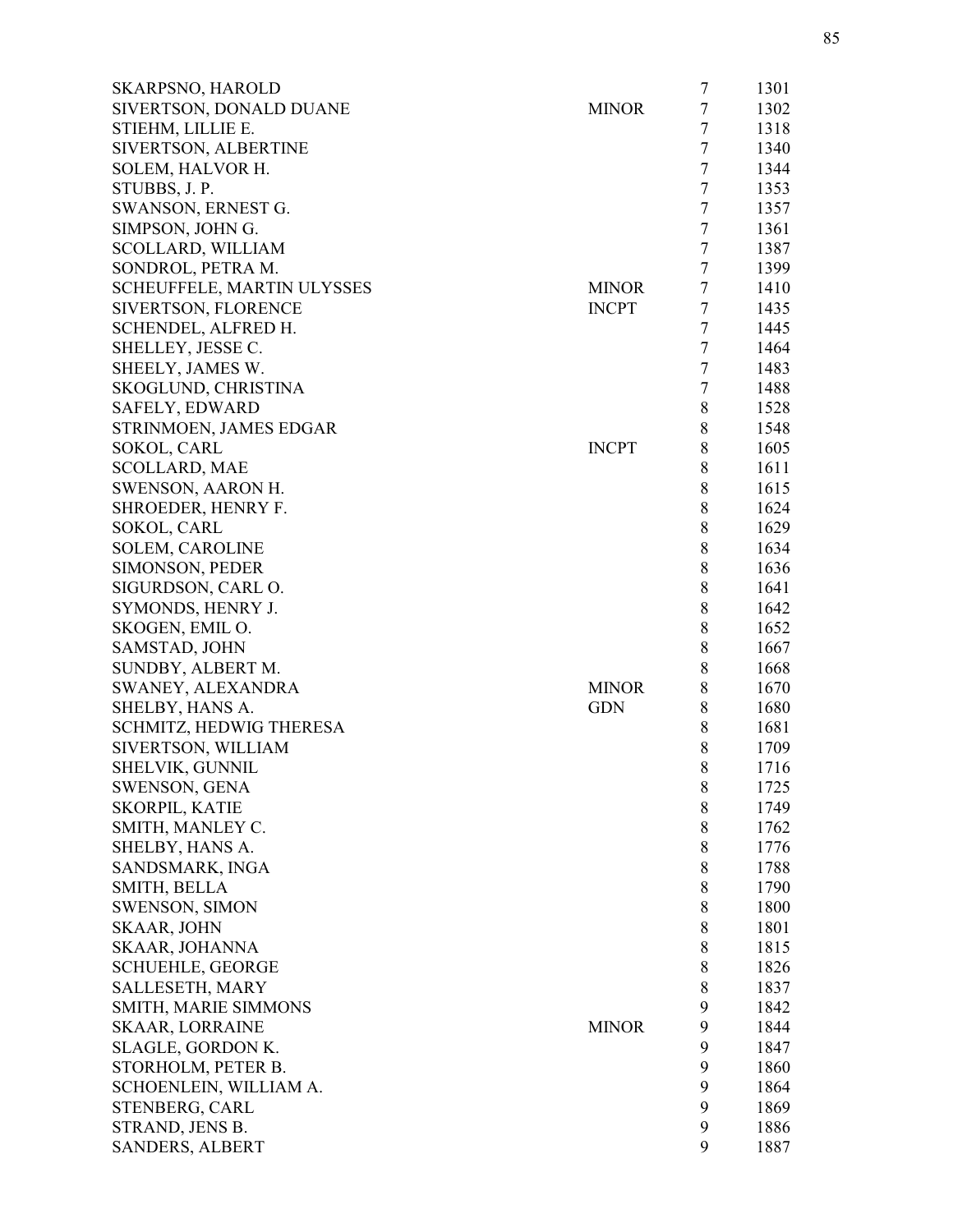| <b>SWENSON, ANDREW</b>        |              | 9  | 1895 |
|-------------------------------|--------------|----|------|
| SLATOR, JOHN W.               |              | 9  | 1902 |
| SHEELY, JENNIE B.             |              | 9  | 1905 |
| SMESRUD, ARTHUR               |              | 9  | 1906 |
| SCRIVNER, WILLIAM G.          |              | 9  | 1907 |
| SHEELY, JAS. W.               |              | 9  | 1917 |
| <b>SCHWARTZ, DAVID</b>        |              | 9  | 1919 |
| SALSBURY, EARL E.             |              | 9  | 1923 |
| SERRAHN, R. E.                |              | 9  | 1937 |
| SHELVIK, HALVOR H.            |              | 9  | 1942 |
| <b>SLATOR, GABRIELLE</b>      |              | 9  | 1943 |
| SWANEY, MILDRED A. BUCKNEBERG |              | 9  | 1952 |
| SAX, ARLETON C.               |              | 9  | 1956 |
| SIMONSON, MARY                |              | 9  | 1964 |
| <b>SALSBURY, LINDA</b>        | <b>GDN</b>   | 9  | 1969 |
| SELLESETH, IVER               |              | 9  | 1996 |
| <b>SCHWELLING, ANNA</b>       |              | 9  | 2008 |
| <b>SCHWELLING, THERESA</b>    |              | 9  | 2009 |
| <b>SEEKINS, MABEL MAY</b>     |              | 9  | 2015 |
| <b>STENSLIE, KRIS</b>         |              | 9  | 2025 |
| STOLL, A.W.                   |              | 9  | 2045 |
| STERLING, GEORGE              |              | 9  | 2046 |
| STOVELAND, ADELINE M.         |              | 9  | 2052 |
| <b>STROM, MELVIN</b>          |              | 9  | 2072 |
| SHERMAN, THELMA PEPPER        |              | 9  | 2081 |
| SORENSON, EMIL C.             |              | 9  | 2082 |
| SNYDER, JESSE D.              |              | 9  | 2086 |
| SORENSON, SIVERT B.           |              | 9  | 2089 |
| SAX, LOUISE D.                |              | 9  | 2141 |
| SERRAHN, CARRIE L.            |              | 9  | 2142 |
| STENBERG, LOUISE              |              | 9  | 2149 |
| <b>SCHENDEL, GEORGE</b>       |              | 9  | 2160 |
| <b>SCHULTZ, ALBERT</b>        |              | 10 | 2192 |
| <b>SAX, CONSTANTINE</b>       |              | 10 | 2217 |
| SOVIG, JOHN O.                |              | 10 | 2221 |
| SCRIVNER, RUTH A.             |              | 10 | 2233 |
| STENEHJEM, ODIN N.            |              | 10 | 2240 |
| SANDSMARK, AXEL               |              | 10 | 2246 |
| <b>STUDE, SHEILA</b>          | <b>GDN</b>   | 10 | 2264 |
| SKARPSNO, HELGA               |              | 10 | 2273 |
| SANDY, MARTIN                 |              | 10 | 2278 |
| SKORPIL, FRANK A.             |              | 10 | 2282 |
| <b>SEEGERS, MARY</b>          |              | 10 | 2304 |
| SHELLEY, HATTIE M.            |              | 10 | 2306 |
| SPENCE, RICHARD EUGENE        | <b>MINOR</b> | 10 | 2322 |
| <b>SCHULTZ, GUSTOF</b>        |              | 10 | 2332 |
| SWALSTAD, BERTHA              |              | 10 | 2342 |
| SKOGHEIM, LAURITZ E.          |              | 10 | 2344 |
| SANDERSON, CLARA E.           |              | 10 | 2347 |
| STEVENS, AMANDA               |              | 10 | 2352 |
| SIVERTSON, ELISEBET           |              | 10 | 2356 |
| SNOBERGER, RANTZ E.           |              | 10 | 2373 |
| SANBURN, FRANCES MARY         |              | 10 | 2385 |
| SWENSON, SIDNEY T.            |              | 10 | 2389 |
|                               |              |    |      |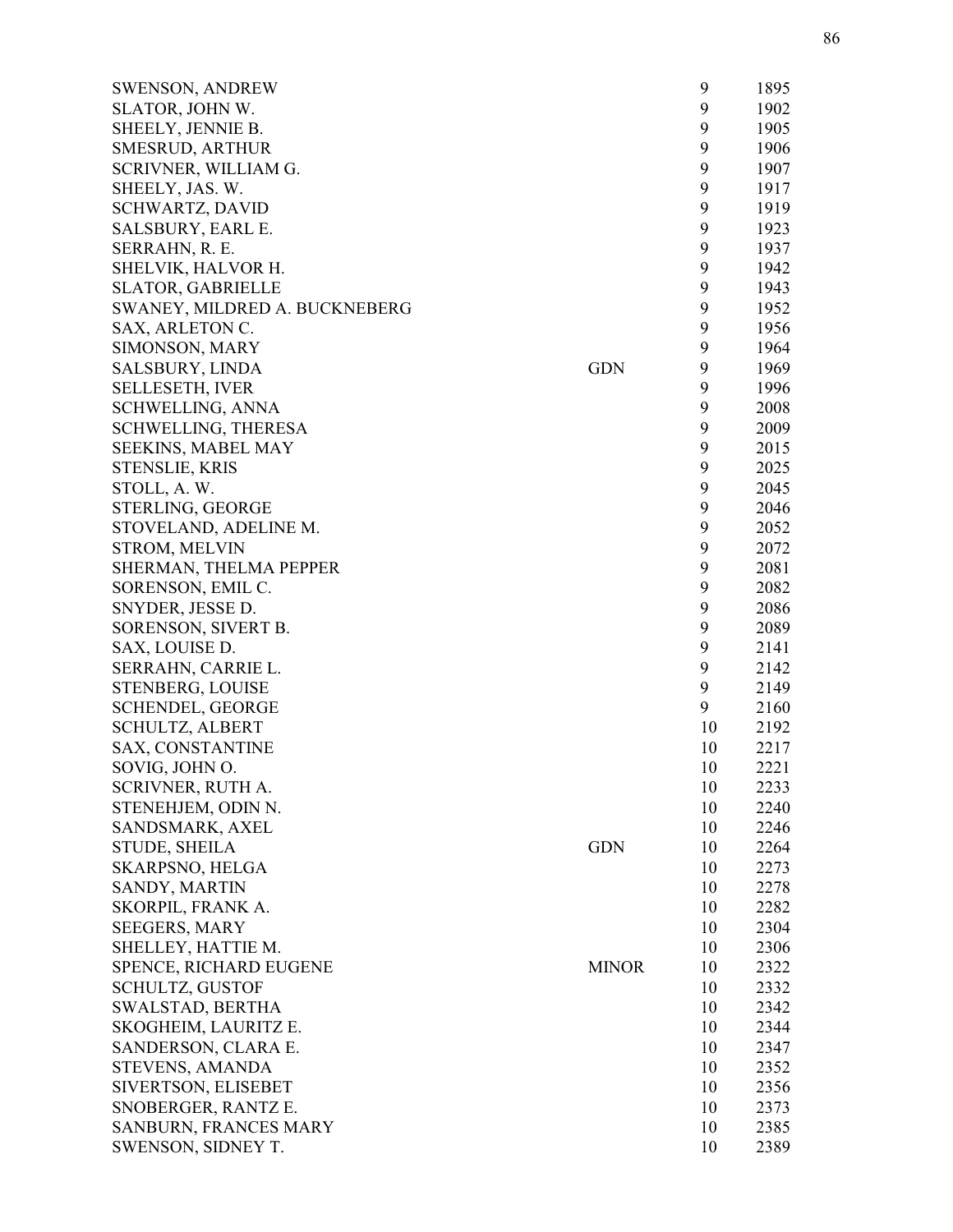| SAFELY, EVA MAE                          |              | 10 | 2399 |
|------------------------------------------|--------------|----|------|
| SIVERTSON, ADOLPH E.                     |              | 10 | 2404 |
| SIVERTSON, OSCAR                         | <b>GDN</b>   | 10 | 2422 |
| SANFORD, LEONARD ALFRED                  |              | 10 | 2424 |
| SMITH, CLARENCE                          | <b>GDN</b>   | 10 | 2448 |
| SANFORD, EVELYN E.                       |              | 10 | 2450 |
| SOVIG, HENRY I.                          |              | 10 | 2459 |
| SWENSON, ARNE E.                         |              | 10 | 2461 |
| SNOW, AMELIA ANN                         |              | 10 | 2462 |
| SANDERSON, GEORGE L.                     |              | 10 | 2465 |
| STEELMAN, CANNA H.                       |              | 10 | 2470 |
| <b>SCHWARTZ, LOUIS</b>                   |              | 10 | 2477 |
| <b>SCHWARTZ, FRED</b>                    |              | 10 | 2480 |
| SIGNALNESS, MARION                       |              | 11 | 2491 |
| SCHLAMPP, EDWARD A.                      |              | 11 | 2493 |
| STEELMAN, ALVA F.                        |              | 11 | 2501 |
| SHERVEN, RANDY ET AL                     | <b>GDN</b>   | 11 | 2517 |
| STENSRUD, EDNA                           |              | 11 | 2519 |
| SWENSON, KERMIT W.                       |              | 11 | 2530 |
| SOLDIER, CLARENCE L. YOUNG TURTLE        |              | 11 | 2538 |
| SOVIG, ELLA J.                           |              | 11 | 2548 |
| SEVERTSON, OSCAR aka OSCAR SIVERTSON     |              | 11 | 2551 |
| SCHMIT, MARY R.                          |              | 11 | 2581 |
| SHANNON, ELMO D.                         |              | 11 | 2593 |
| <b>SKARDA, LEWIS</b>                     |              | 11 | 2612 |
|                                          |              | 11 | 2626 |
| SWENSON, THEODORE RUDOLPH                |              |    |      |
| STROBEL, EDITH                           |              | 11 | 2632 |
| SKJELVIK, EIVIND, aka E. H. SKELVIK & ED |              | 11 | 2636 |
| SIVERTSON, SIMON                         |              | 11 | 2641 |
| SKARDA JESSIE L.                         | <b>JTTEN</b> | 11 | 2651 |
| STEPAN, LOUIS SR.                        | <b>JTTEN</b> | 11 | 2652 |
| <b>SALVEY, BORGHILD</b>                  |              | 11 | 2655 |
| SHAFER, RICHARD K.                       |              | 11 | 2658 |
| <b>SKJELVIK, LOUISE</b>                  |              | 11 | 2659 |
| <b>SANNES, ALMA</b>                      |              | 11 | 2665 |
| SHEFVELAND, CONRAD                       | <b>JTTEN</b> | 11 | 2666 |
| <b>SUBY, GUNHILD</b>                     | H/SHP        | 11 | 2684 |
| SMELTZER, INGA                           |              | 11 | 2691 |
| SEVERSON, GURINIA, aka GURINE SIVERSON   |              | 11 | 2692 |
| STUBBS, JOHN D.                          |              | 11 | 2711 |
| STUBBS, LUCIE L.                         |              | 11 | 2712 |
| SANDY, MELVIN E.                         |              | 11 | 2715 |
| SONDROL, DOROTHY                         |              | 11 | 2728 |
| SHANNON, HILDEGARD                       |              | 11 | 2732 |
| <b>SEXTON, ROBERT R.</b>                 |              | 11 | 2736 |
| STEDMAN, EARL L.                         |              | 11 | 2753 |
| SKAVLEM, MARIAN E.                       |              | 11 | 2785 |
| SIMONSON, ANTON                          | <b>JTTEN</b> | 11 | 2795 |
| SOCKNESS, GEORGE W.                      | <b>GDN</b>   | 11 | 2797 |
| <b>SKARI, ALBERT</b>                     | <b>GDN</b>   | 11 | 2816 |
| SORENSON, CLARENCE                       |              | 12 | 2821 |
| SHERVEN, HELGE                           |              | 12 | 2822 |
| SKARI, ALBERT                            |              | 12 | 2823 |
| SYMONDS, WILLIAM T.                      |              | 12 | 2826 |
|                                          |              |    |      |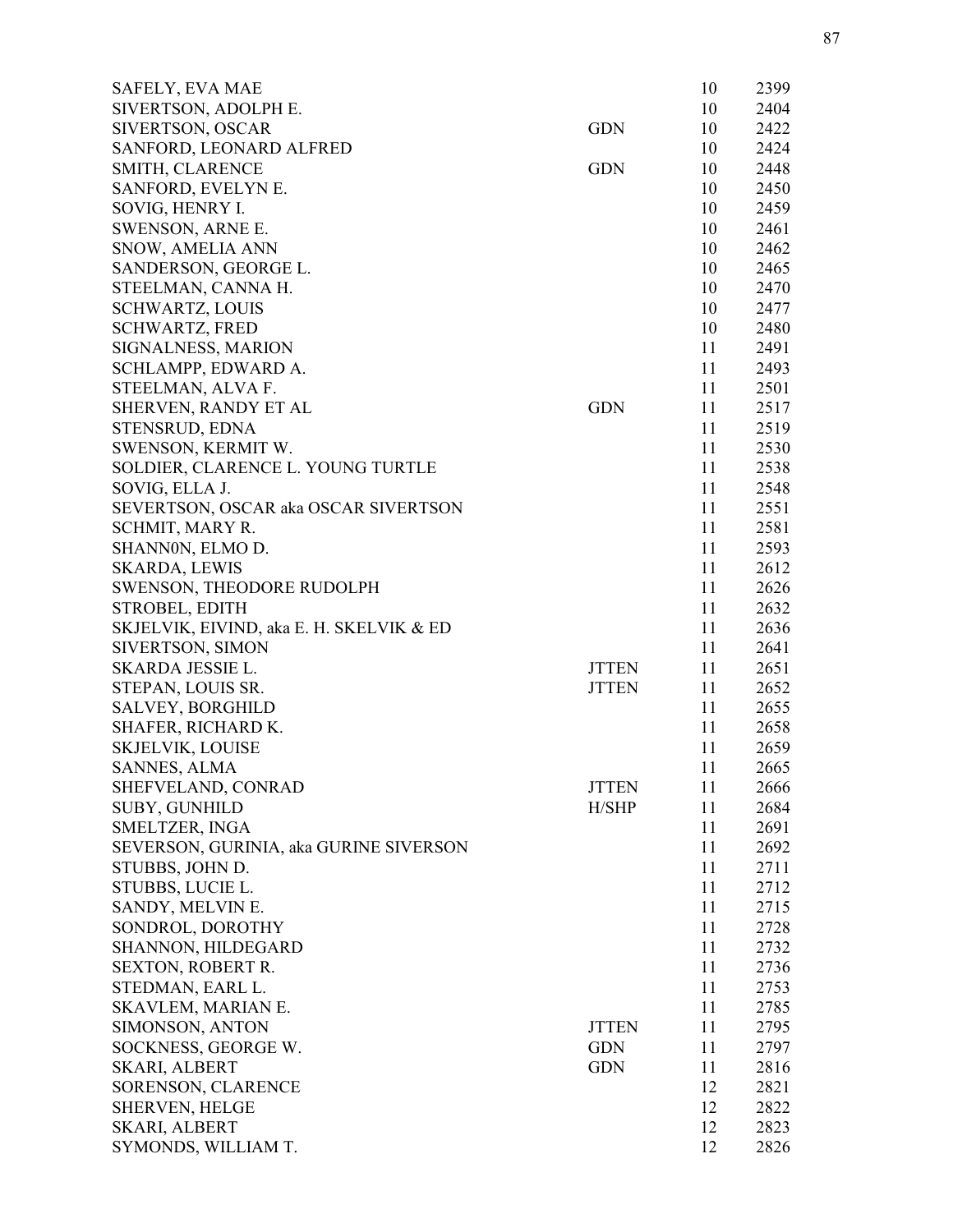| STEINBRECHER, ADOLPH                   |              | 12 | 2874 |
|----------------------------------------|--------------|----|------|
| SPECHT, REINHOLD                       | <b>JTTEN</b> | 12 | 2879 |
| SANNES, ALMA C.                        |              | 12 | 2892 |
| SCHWARTZ, OLGA                         |              | 12 | 2903 |
| STEINBRECHER, LOUISE                   |              | 12 | 2919 |
| STORMONT, LYDIA M.                     |              | 12 | 2924 |
| STENSETH, OTTO                         |              | 12 | 2942 |
| STOVELAND, OTTO                        |              | 12 | 2953 |
| STEEN, GEORGE E.                       |              | 12 | 2959 |
| SHIRLEY, DONALD J.                     |              | 12 | 3000 |
| SOCKNESS, GOERGE W.                    |              | 12 | 3009 |
| STENEHJEM, ANDREAS, aka ANDY O.        |              | 12 | 3017 |
| SANDERS, EDWIN S.                      |              | 12 | 3023 |
| SANDERS, EDITH S.                      |              | 12 | 3031 |
| <b>STOLE, HANS</b>                     | <b>GDN</b>   | 12 | 3034 |
| STOLE, ROSE                            | <b>GDN</b>   | 12 | 3035 |
| <b>SIROSHTON, ANNIE</b>                | <b>JTTEN</b> | 12 | 3046 |
| SWENSON, JOAN MARIE                    |              | 12 | 3050 |
| SMITH, LUCY L.                         |              | 12 | 3055 |
| STORHOLM, CHRISTINE M.                 |              | 12 | 3056 |
| STOLL, FRANK                           | <b>CONS</b>  | 12 | 3070 |
| <b>SCHUMAN, HAROLD</b>                 |              | 12 | 3088 |
| SORENSON, BERGIT                       |              | 12 | 3095 |
| <b>STOLE, HANS</b>                     |              | 12 | 4003 |
| STEVENS, STANLEY J.                    |              | 12 | 4019 |
| <b>SUELZLE, VERNON BENNIE</b>          |              | 12 | 4024 |
| SOMERVILLE, GEORGE IAIN LIVINGSTON     |              | 12 | 4026 |
| SMESRUD, JULIA                         |              | 13 | 4029 |
| STENSLIE, MARIAN A.                    |              | 13 | 4035 |
| STUTRUD, ANNA                          |              | 13 | 4048 |
| SOLBERG, PAUL                          |              | 13 | 4056 |
| SONDROL, LLOYD P.                      |              | 13 | 4083 |
| SIMONSON, NINA, aka NINA M.            |              | 13 | 4102 |
| STEELMAN, JOHN F.                      |              | 13 | 4106 |
| SIMONSON, KENNETH M.                   |              | 13 | 4108 |
| SHAFER, FRED E.                        |              | 13 | 4112 |
| SHERVEN, ANDREW                        |              | 13 | 4115 |
| SKOGEN, CLARENCE, aka CLARENCE E.      |              | 13 | 4127 |
| <b>SCHWARTZ, JEFF</b>                  | <b>GDN</b>   | 13 | 4172 |
|                                        |              |    |      |
| ILLIAN E.                              |              | 13 | 4188 |
| STEPHAN, ETTA M.                       |              | 13 | 4190 |
| SCHROEDER, HAROLD R.                   |              | 13 | 4201 |
| STINK FACE, JOSEPH                     | G/C          | 13 | 4211 |
| SIPE, FREDERICK                        | <b>CONS</b>  | 13 | 4216 |
| SOVIG, IRENE                           |              | 13 | 4219 |
| SESNON, WILLIAM T. JR.                 |              | 13 | 4224 |
| SHIPMAN, FRED ALBERT                   |              | 13 | 4229 |
| STRINMOEN, NORA BEDINA                 |              | 13 | 4230 |
| SUNDFOR, ARTHUR VERNON                 |              | 13 | 4234 |
| STENEHJEM, LILLIE AGNES, aka LILLIE M. |              | 13 | 4244 |
| SHORT, FRANCIS MARIE                   |              | 13 | 4263 |
| SUNDBY, INGEBORG                       |              | 13 | 4265 |
| STANZIONE, JOHN A.                     |              | 13 | 4276 |
|                                        |              |    |      |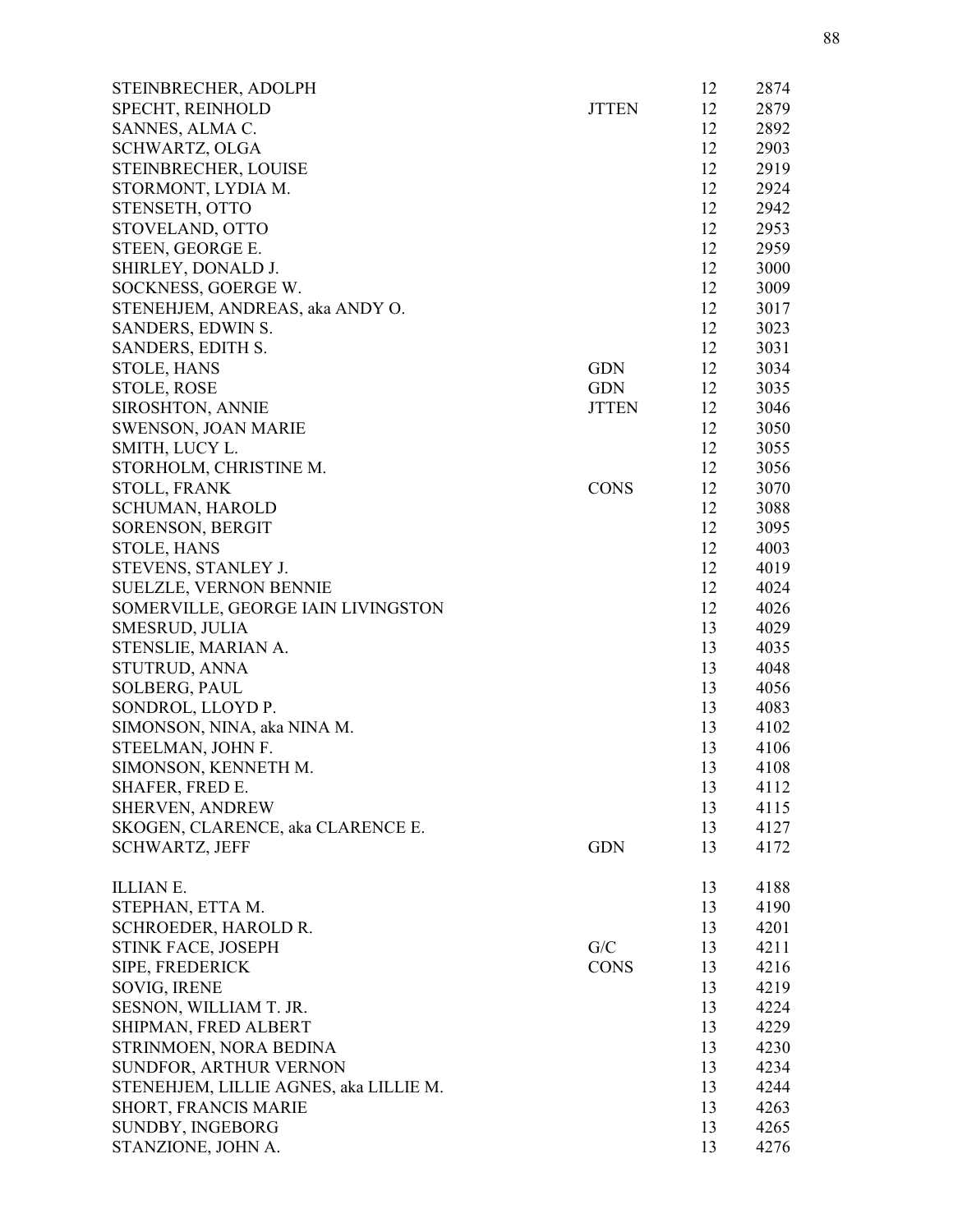| SMITH, WILLIAM J.                          |             | 13 | 4282 |
|--------------------------------------------|-------------|----|------|
| STENSRUD, CHRIST                           |             | 13 | 4286 |
| STRASHEIM, BENNIE, aka BENJAMINE           |             | 13 | 4306 |
| STEVENSON, NEIL, aka NEIL A.               |             | 13 | 4321 |
| <b>SCHULTZ, LYDIA</b>                      | <b>CONS</b> | 13 | 4344 |
| SANNES, ROBERT C.                          |             | 13 | 4345 |
| SKOGEN, RUSSELL G.                         |             | 14 | 4367 |
| SKAAR, PHOEBE C.                           |             | 14 | 4378 |
| SIVERTSON, FLORENCE EUNICE                 |             | 14 | 4383 |
| SMITH, CLAUDE                              |             | 14 | 4393 |
| <b>SWENSON, NELLIE</b>                     |             | 14 | 4396 |
| <b>SKARI, INER</b>                         |             | 14 | 4415 |
| SHEELEY, FLORA P.                          |             | 14 | 4433 |
| <b>SWENSON, NORMAN</b>                     |             | 14 | 4443 |
| <b>SWENSON, ERLING BARTH</b>               |             | 14 | 4444 |
| SOVIG, ANNE                                |             | 14 | 4447 |
| SLAGLE, JOHN D.                            |             | 14 | 4448 |
| SHERVEN, MARIE R.                          |             | 14 | 4461 |
| SANDERS, LLOYD O.                          |             | 14 | 4462 |
| <b>SELANDER, EVELYN</b>                    |             | 14 | 4486 |
| STEPANEK, ETHEL                            |             | 14 | 4493 |
| STEVENSON, JAMES H.                        |             | 14 | 4496 |
| SEVERTSON, J.O.                            |             | 14 | 4504 |
| SULLIVAN, HUMPHREY J.                      |             | 14 | 4525 |
| <b>STOLE, ALLEN</b>                        | <b>GDN</b>  | 14 | 4559 |
| SEVERSON, ORVILLE S.                       |             | 14 | 4560 |
| <b>SWENSON, SYNNOVE</b>                    |             | 14 | 4575 |
| SEVERSON, E. EVELYN                        |             | 14 | 4586 |
| SOVIG, JOEL E., aka JOEL                   |             | 14 | 4592 |
| SMITH, MARGARET C.                         |             | 14 | 4610 |
| SHORT, JOHN EDWARD                         |             | 14 | 4612 |
| STODDART, EVA S.                           |             | 14 | 4614 |
| SMITH, ISAC, aka IKE SMITH                 |             | 14 | 4619 |
| SKOGEN, ARNOLD W.                          |             | 14 | 4623 |
| SKARSTON, MARGARET CARRIE                  |             | 14 | 4630 |
| SIMONSON, OLAF M.                          |             | 14 | 4665 |
| SOLEM, EVELYN M.                           |             | 15 | 4677 |
| SMELTZER, ALBERT C.                        |             | 15 | 4694 |
| <b>SEEGERS, HERBERT</b>                    |             | 15 | 4700 |
| SHELLEY, RUSSELL D.                        |             | 15 | 4708 |
| STEPANEK, PAUL                             |             | 15 | 4717 |
| SMITH, DEAN F.                             |             | 15 | 4721 |
| <b>SKINNER, JEAN ESME</b>                  |             | 15 | 4731 |
| STOVELAND, FRANCES                         |             | 15 | 4736 |
| SORENSON, BOYD                             |             | 15 | 4740 |
| STEVENS, CARRIE M.                         | <b>GDN</b>  | 15 | 4755 |
| SORENSEN, EVELYN BRIAR                     |             | 15 | 4758 |
| SCHINDLER, JOSEPH G., aka JOE              |             | 15 | 4765 |
| STEPANEK, GERALD EUGENE, aka JERALD EUGENE |             | 15 | 4766 |
| <b>SKARPSNO, HAROLD</b>                    |             | 15 | 4770 |
| STREIFF, LORRAINE S.                       |             | 15 | 4774 |
| STURM, GEORGE E. JR.                       |             | 15 | 4782 |
| SIVERTSON, SIGURD                          | G/C         | 15 | 4788 |
| SCHWARTZENBERGER, MATHIAS C.               |             | 15 | 4804 |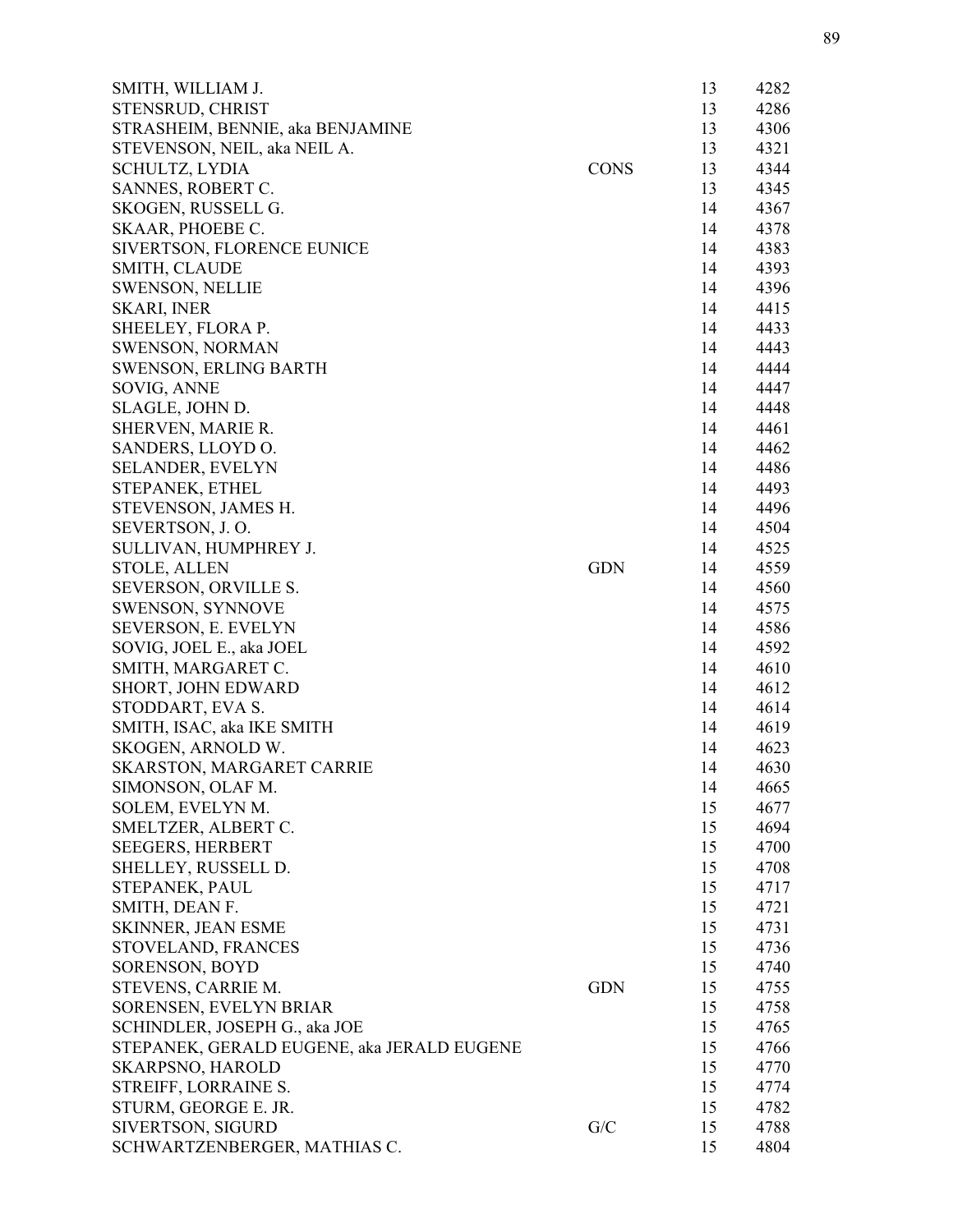| STEVENS, CARRIE M.                                         |             | 15 | 4805 |
|------------------------------------------------------------|-------------|----|------|
| SOVIG, ELTON O.                                            |             | 15 | 4819 |
| <b>SUNDBY, INGEBORG</b>                                    |             | 15 | 4822 |
| STUESSY, HELEN M.                                          |             | 15 | 4824 |
| STAAL, NORMAN P. SR.                                       |             | 15 | 4852 |
| <b>SIVERTSON, SIGURD</b>                                   |             | 15 | 4854 |
| <b>SVARRE, INGVARD</b>                                     |             | 15 | 4876 |
| STEEN, IDA M. AKA IDA                                      |             | 15 | 4886 |
| STRINMOEN, CLARA                                           |             | 15 | 4891 |
| SPEED, ROSS                                                |             | 15 | 4892 |
| SIVERTSON, PEARL S., aka PEARL                             |             |    | 4899 |
| SKEDSVOLD, ANNE O.                                         |             |    | 4905 |
| <b>SKEDSVOLD, ANTON</b>                                    |             |    | 4906 |
| SYVERSON, CLARENCE E.                                      |             |    | 4922 |
| SCHAUST, WILFRED LOWELL, aka W. L., aka WILFRED L.         |             |    | 4930 |
| SANDY, THEODORE M., aka THEODORE, aka TED                  |             |    | 4931 |
| SLAGLE, JERALD D., aka JERALD                              |             |    | 4953 |
| SONDROL, LOLA M., aka LOLA MAY                             |             |    | 4954 |
| <b>SHERVEN, HENRY</b>                                      |             |    | 4960 |
|                                                            |             |    |      |
| SKOGLUND, JOHN, aka JOHN WILLIAM, aka JOHN W.              |             |    | 4961 |
| SONDROL, ALLEN                                             | <b>CONS</b> |    | 4967 |
| <b>SHAIDE, GUY</b>                                         | G/C         |    | 4974 |
| STRAUS, ROSE F.                                            |             |    | 4986 |
| SATHER, HAROLD E.                                          |             |    | 4998 |
| SATER, ANN AKA ANN HAZEL                                   |             |    | 5001 |
| SULLIVAN, BERNADETTE M.                                    |             |    | 5004 |
| SNOW BIRD, GLENN ANDIE, aka GLENN EDWARD                   |             |    | 5005 |
| SANDERS, BETTY JUNE, aka BETTY J.                          |             |    | 5014 |
| SMITH, BERNADINE O.                                        |             |    | 5017 |
| SHUMAKE, ROYCE                                             | G/C         |    | 5018 |
| SANDY, ALFRED, aka ALFRED L., aka ALFRED LYLE              |             |    | 5022 |
| STALEY, CLYDE S.                                           |             |    | 5023 |
| SCHNEIDER, HAROLD F.                                       |             |    | 5033 |
| <b>SATTER, OLAF</b>                                        |             |    | 5037 |
| SMITH, RONALD L., aka RON, aka RONALD LEE                  |             |    | 5039 |
| SKARI, ARDELA H., aka ARDELA HENRIETTA IDA                 |             |    | 5055 |
| SCHLOTHAUER, DAVE, aka DAVID                               |             |    | 5069 |
| SAMSEL, BESSIE L.                                          |             |    | 5072 |
| SCHWARTZ, ALBERT T.                                        |             |    | 5101 |
| STADLER, LOUIS S.                                          |             |    | 5154 |
| STOVELAND, MELVIN                                          |             |    | 5160 |
| STOVELAND, MARTHA                                          | G/C         |    | 5165 |
| STREIFF, KENNETH M.                                        |             |    | 5193 |
| STEELE, MARY DORINE, aka MRS. C. V.                        |             |    | 5195 |
| SANFORD, ARNE, aka BOB                                     | G/C         |    | 5200 |
| SIGNALNESS, VIVIAN J.                                      |             |    | 5202 |
| SHEETS, JAMES E., aka J. E.                                |             |    | 5205 |
| SALSBURY, THELMA I.                                        |             |    | 5226 |
| SWENSON, GYDA E.                                           |             |    | 5245 |
| STENEHJEM, O.V., aka O. VINCENT, aka ODIN V., aka O. VINCE |             |    | 5246 |
| SMITH, WILLIAM CHARLES                                     |             |    | 5247 |
| STANNARD, JOHN E.                                          |             |    | 5266 |
| STANLEY, HAZEL C.                                          |             |    | 5273 |
| SAHINEN, E. JASON                                          | <b>GDN</b>  |    | 5278 |
|                                                            |             |    |      |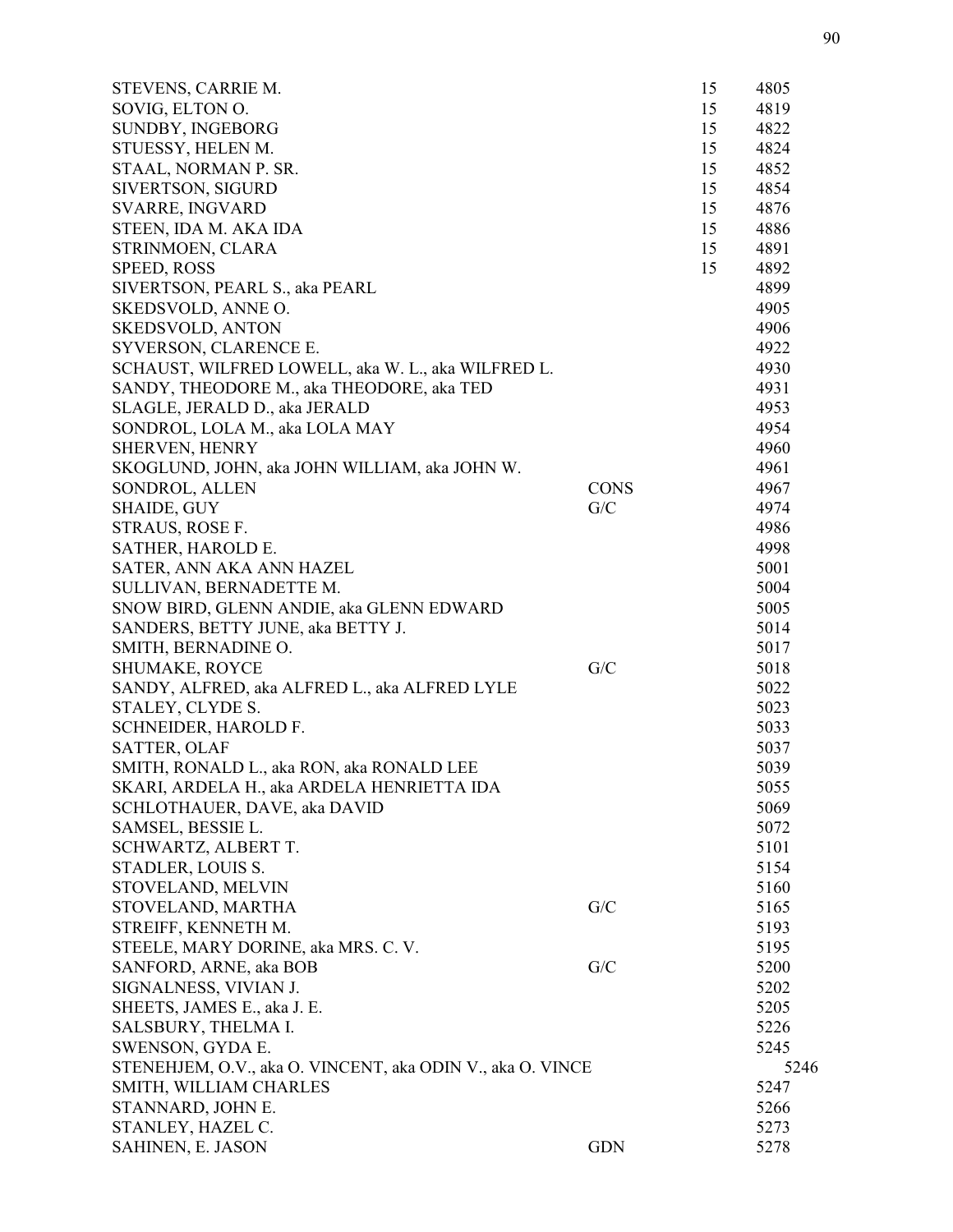| SONDROL, ERNEST L., aka ERNEST SONDROL       |     | 5304        |
|----------------------------------------------|-----|-------------|
| SHELLEY, BETTY JANE DINIUS WINTER            |     | 5305        |
| ST. CLAIR, ROBERT THERON                     |     | 5314        |
| <b>SANNES, FLORENCE</b>                      |     | 5324        |
| <b>SCHROEDER, CHARLOTTE</b>                  |     | 5327        |
| <b>SANNES, ALLEN</b>                         |     | 5336        |
| SLETTEN, MARGARET C.                         |     | 5341        |
| SUBY, ADOLPH aka ADOLPH EDWIN, aka ADOLPH E. |     | 5342        |
| <b>SCOTT, BENNIE WALTER</b>                  |     | 5344        |
| <b>SCOTT, LOTTIE VIOLA</b>                   |     | 5345        |
| SCHENKENBERG, JACQUELINE J.                  |     | 5347        |
| SMITH, DENNIS D.                             |     | 5360        |
| STEPAN, JR., LOUIS E.                        |     | 5369        |
| <b>SUBY, SELMER</b>                          |     | 96-P-5382   |
| SALVEY, KENNETH JOHN                         |     | 96-P-5400   |
| SHAPARNIS, MISTY SUE                         |     | 96-P-5410   |
| STENEHJEM, LELAND M.                         |     | 96-P-5415   |
| SALSBURY, PAUL E.                            |     | 97-P-5438   |
| SONDROL, LEROY                               |     | 97-P-5442   |
| SOLVIG, ARNOLD LESTER                        |     | 97-P-5454   |
| SPONHEIM, MORTON O.                          |     | 97-P-5474   |
| STUBBS, ANNE L.                              |     | 97-P-5483   |
| SOVIG, ALICE M.                              |     | 97-P-5487   |
| <b>SCROGGIN, ANN</b>                         |     | 98-P-5493   |
| <b>SCHMITT, PAULYNE</b>                      |     | 98-P-5514   |
| <b>SHAFER, FREDDA ALICE</b>                  |     | 98-P-5522   |
| SCHEETZ, HERMAN A.                           |     | 98-P-5537   |
| SKEDSVOLD, GUNDER T.                         |     | 98-P-5541   |
| STAEHR, CLIFFORD W.                          |     | 98-P-5546   |
| SANNES, KERMIT A.                            |     | 99-P-5573   |
| SMESRUD, SELMA I.                            |     | 99-P-5579   |
| SMESRUD, RAYMOND L.                          |     | 99-P-5580   |
| SHELLEY, HOWARD GORDON                       |     | 99-P-5582   |
| <b>SUNDHEIM, LOIS E</b>                      |     | 99-P-5595   |
| SHEFSTAD, MANFORD CLAIR                      |     | 99-P-5604   |
| STENBERG, RAYMOND K.                         |     | 99-P-5607   |
| SYVERSON, NORA                               |     | 00-P-5611   |
| SUNDHEIM, ALVINA L.                          |     | $00-P-5621$ |
| SUNDHEIM, OLE                                |     | 00-P-5622   |
| <b>SHAIDE, GUY</b>                           |     | 00-P-5628   |
| SWENSON, CARROLL M.                          |     | $00-P-5629$ |
| SCHEETZ, ROBERT L.                           |     | 00-P-5648   |
| STEDMAN, MARJORIE L.                         |     | 00-P-5654   |
| SYVERSON, NORA                               |     | $00-P-5665$ |
| SCHULTZ, ADOLPH "DUFFY"                      |     | $00-P-5670$ |
| SHIPMAN, DELBERT C.                          |     | 00-P-5675   |
| SYVERSON, LUELLA E.                          |     | 00-P-5686   |
| SWENSRUD, GARRET                             | G/C | 01-P-5698   |
| <b>SWENSRUD, TYLER</b>                       | G/C | $01-P-5702$ |
| <b>SKAAR, DEAN N</b>                         |     | $01-P-019$  |
| SKAAR, LINDA KATHLEEN                        |     | $01-P-024$  |
| <b>SOLEM, CUSTER</b>                         |     | $01-P-033$  |
| SIMMONS, MELVIN                              |     | $01-P-052$  |
| STENEHJEM, THELMA B.                         |     | $01-P-057$  |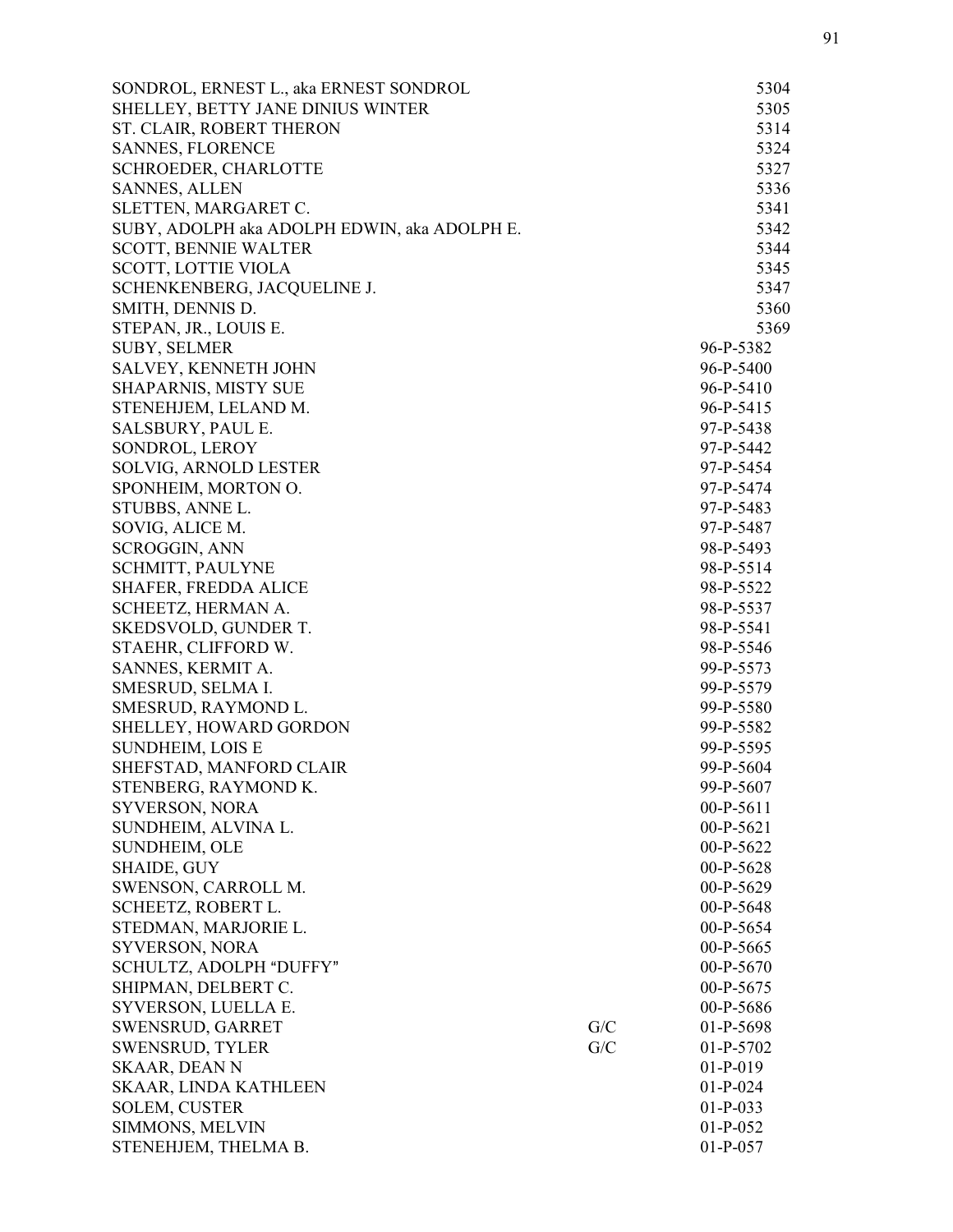| SCHWARTZ, EBEN A.                       |                 | $01-P-059$ |
|-----------------------------------------|-----------------|------------|
| SWENSON, BETTY J.                       |                 | $02-P-01$  |
| STRANGE, LOUISE BERG                    | <b>HEIRSHIP</b> | $02-P-26$  |
| <b>SORENSON, LILLIE</b>                 |                 | $02-P-28$  |
| <b>SKAAR, HAROLD</b>                    |                 | $02-P-41$  |
| SNOWBIRD, HENRY                         |                 | $02-P-45$  |
| SUBY, GLADYS                            |                 | $02-P-55$  |
| STENSETH, EDWIN                         |                 | $03-P-03$  |
| STENSETH, KRISTINE                      |                 | $03-P-21$  |
| STOLE, ROSE M., aka ROSE I. STOLE       |                 | $03-P-24$  |
| SCHULTZ, MARIE E.                       |                 | $03-P-29$  |
| SCHINDLER, LAURA ANN                    |                 | $03-P-50$  |
| <b>SWENSON, MAXINE</b>                  |                 | $03-P-52$  |
| SANDY, LELA M.                          |                 | $03-P-57$  |
| SELANDER, ERVIN C.                      |                 | $04-P-07$  |
| SUTHERLAND, ELLA R.                     |                 | $04-P-16$  |
| SCOTT, ZELDA MAE                        |                 | $04-P-22$  |
| SAMSON, LILLIAN B.                      |                 | $04-P-59$  |
| SPEED, WALTER L.                        |                 | $05-P-19$  |
| SMESRUD, DENNIS                         |                 | $04-P-33$  |
| SIVERTSON, JOAN C., aka JOANN SIVERTSON |                 | $05-P-41$  |
| SCHUMANN, MAVA ORELLA                   |                 | $05-P-62$  |
| STENSRUD, EVELYN                        |                 | $06-P-05$  |
| <b>SCHOW, SYLVIA</b>                    |                 | $06-P-14$  |
| STENBERG, CHRISTIAN L.                  |                 | $06-P-15$  |
| <b>SAUNDERS, MAYBELLE</b>               |                 | $06-P-33$  |
| <b>SMESRUD, RONALD</b>                  |                 | $06-P-41$  |
| SCOTT, JOHN E., aka JOHN EDWIN SCOTT    |                 | $07-P-19$  |
| SMITH, JR., PAUL D.                     |                 | $07-P-28$  |
| SKARDA, WILLIAM, aka BILL SKARDA        |                 | $07-P-46$  |
|                                         |                 |            |
| SPERBER, HAROLD E.                      |                 | $07-P-47$  |
| SPERBER, CONSTANCE VERA MARIE           |                 | $07-P-52$  |
| SHUMAKE, SHIRLEY                        |                 | $07-P-66$  |
| <b>SKAVLEM, RICHARD EDWARD</b>          |                 | $07-P-70$  |
| SEAY, JR., ARTHUR V.                    |                 | $07-P-75$  |
| SKOGEN, SIGRID L.                       |                 | $08-P-02$  |
| SHELLEY, KEITH G.                       |                 | $08-P-63$  |
| SIMPSON, LEOTA E., fka LEOTA E. MEYERS  |                 | 08-P-66    |
| STAR, MASON                             |                 | $08-P-68$  |
| STEHEHJEM, KRISTEN K.                   |                 | 08-P-80    |
| SCHULTZ, CARL E.                        |                 | 08-P-91    |
| SAX, SHERWIN D.                         |                 | 08-P-94    |
| <b>SKJELVIK, HENRY</b>                  |                 | $09-P-007$ |
| SLAUTER, SARAH EVELYN                   |                 | $09-P-008$ |
| SAMPLE, DOROTHY C.                      |                 | $09-P-019$ |
| STONE, BENJAMIN FRANKLIN                |                 | $09-P-25$  |
| STONE, ESTELLA                          |                 | $09-P-26$  |
| SPALDING, B.M.                          |                 | $09-P-38$  |
| SIMPERMAN, DIANCE C.                    |                 | 09-P-054   |
| SIMON, JEAN R.                          |                 | 09-P-066   |
| SPARKS, BRUCE RANDALL SR.               |                 | $09-P-078$ |
| SWENSON, MARVIN W.                      |                 | $09-P-092$ |
| SKARDA, ROBERT L.                       |                 | $09-P-093$ |
| <b>JOHN ALBERT SATER</b>                |                 | $09-P-110$ |
|                                         |                 |            |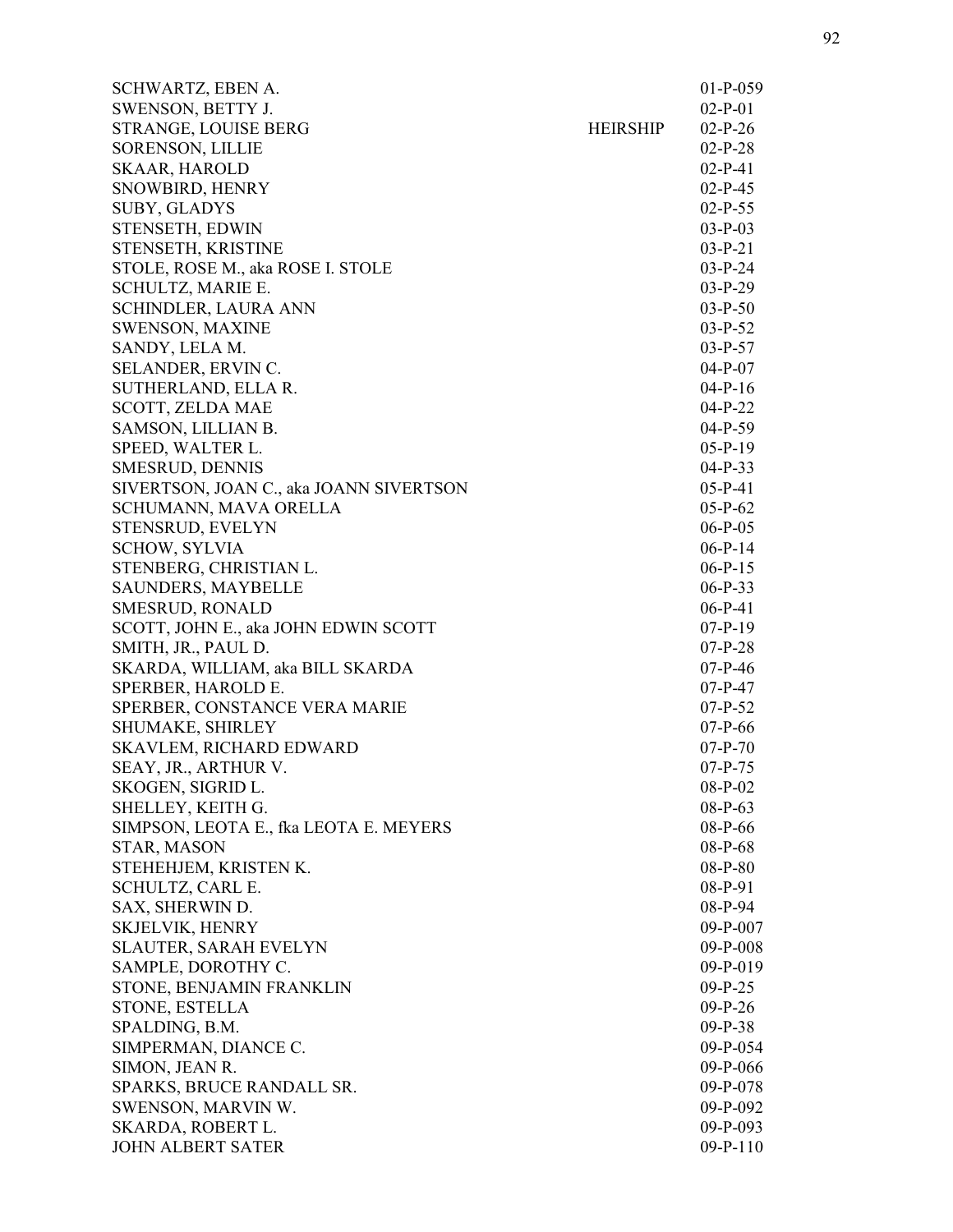| TOLLEFSON, BERNHARD                   |            | 1              | 8    |
|---------------------------------------|------------|----------------|------|
| TOLLEFSON, EDGAR ET AL                |            | 1              | 25   |
| TORGUSON, NILS L.                     |            | 1              | 133  |
| TOLLEFSON, KIA T.                     |            | 1              | 152  |
| TOEBE, THEODORE                       |            | 1              | 153  |
| THROOP, ALMA E.                       |            | $\overline{2}$ | 241  |
| TAYLOR, JOSEPH                        |            | $\overline{2}$ | 304  |
| TAYLOR, WILLIAM                       |            | $\mathbf{2}$   | 305  |
| TVETEN, ABRAHAM Z.                    |            | $\mathfrak{Z}$ | 369  |
| THOMPSON, OLE                         |            | 3              | 457  |
| THORLACKSON, MARIA S.                 |            | 3              | 471  |
| TRENT, FRANCIS E.                     |            | $\overline{4}$ | 540  |
| TORGUSEN, JUDITH OLGA NEE FREDRICKSON |            | 4              | 545  |
| TORGUSON, ANDREW, aka ANDREW TORGUSEN |            | $\overline{4}$ | 546  |
| THOMAS, MELISSA L.                    |            | $\overline{4}$ | 552  |
| TOMSICEK, JOSEPH                      |            | $\overline{4}$ | 577  |
| TELLEFSON, CLARENCE T.                |            | 4              | 633  |
| THOMPSON, FLOYD                       |            | $\overline{4}$ | 644  |
| TROVATTEN, OSCAR R.                   |            | $\overline{4}$ | 661  |
| TELLEFSON, CHERLE R. & CLAIR W.       |            | $\overline{4}$ | 659  |
| TOLLEFSON, MALINA                     |            | $\overline{4}$ | 670  |
| THIRUD, INGRED                        |            | $\overline{4}$ | 672  |
| TURNQUIST, AMANDA J.                  |            | $\overline{4}$ | 716  |
| TVEDEN, OLE P.                        |            | 5              | 730  |
| THOMPSON, ANDREW                      |            | $\mathfrak s$  | 740  |
| TESCHENDORFF, OTTO                    |            | 5              | 769  |
| TURNBULL, W. J.                       |            | 5              | 810  |
| TILL, JESSE BELLE                     |            | 5              | 820  |
| TINKCOM, MABEL                        |            | 5              | 836  |
| <b>TVEDEN, MARIE</b>                  |            | 5              | 863  |
| THOMPSON, TENNIS M.                   |            | 5              | 877  |
| THOMPSON, EDWARD S.                   |            | 6              | 899  |
| TRANSTROM, O. P.                      |            | 6              | 955  |
| THURLOW, JULIA E.                     |            | 6              | 977  |
| TILL, JOSEPH, MRS.                    |            | 6              | 1089 |
| THORLACKSON, GUNNAR S.                |            | 6              | 1146 |
| THOMPSON, ANDREW                      |            | 6              | 1176 |
| TRANSTROM, BETSY                      |            | 7              | 1215 |
| TAYLOR, JAMES H.                      |            | $\overline{7}$ | 1255 |
| THIRUD, FRED V.                       |            | $\overline{7}$ | 1276 |
| THOMPSON, SYVERT A.                   |            | $\tau$         | 1309 |
| THOMPSON, OLE J.                      |            | $\tau$         | 1311 |
| THOMLINSON, WILLIAM HOWARD            |            | $\tau$         | 1317 |
| <b>TOVSHUS, EIVIND</b>                |            | $\overline{7}$ | 1339 |
| THOMPSON, LAURA                       |            | $\overline{7}$ | 1392 |
| TAASEVIGEN, EDWARD G.                 |            | $\overline{7}$ | 1463 |
| TRACY, WILLIAM E.                     |            | 8              | 1551 |
| TAYLOR, KATE                          |            | 8              | 1558 |
| THORP, ROY, aka A. L.                 |            | 8              | 1580 |
| TWOHIG, JOHN ELMER                    |            | 8              | 1597 |
| THORLACKSON, PAUL S.                  | <b>GDN</b> | 8              | 1613 |
| TIFFT, MERRILL C.                     | <b>GDN</b> | 8              | 1653 |
|                                       |            |                |      |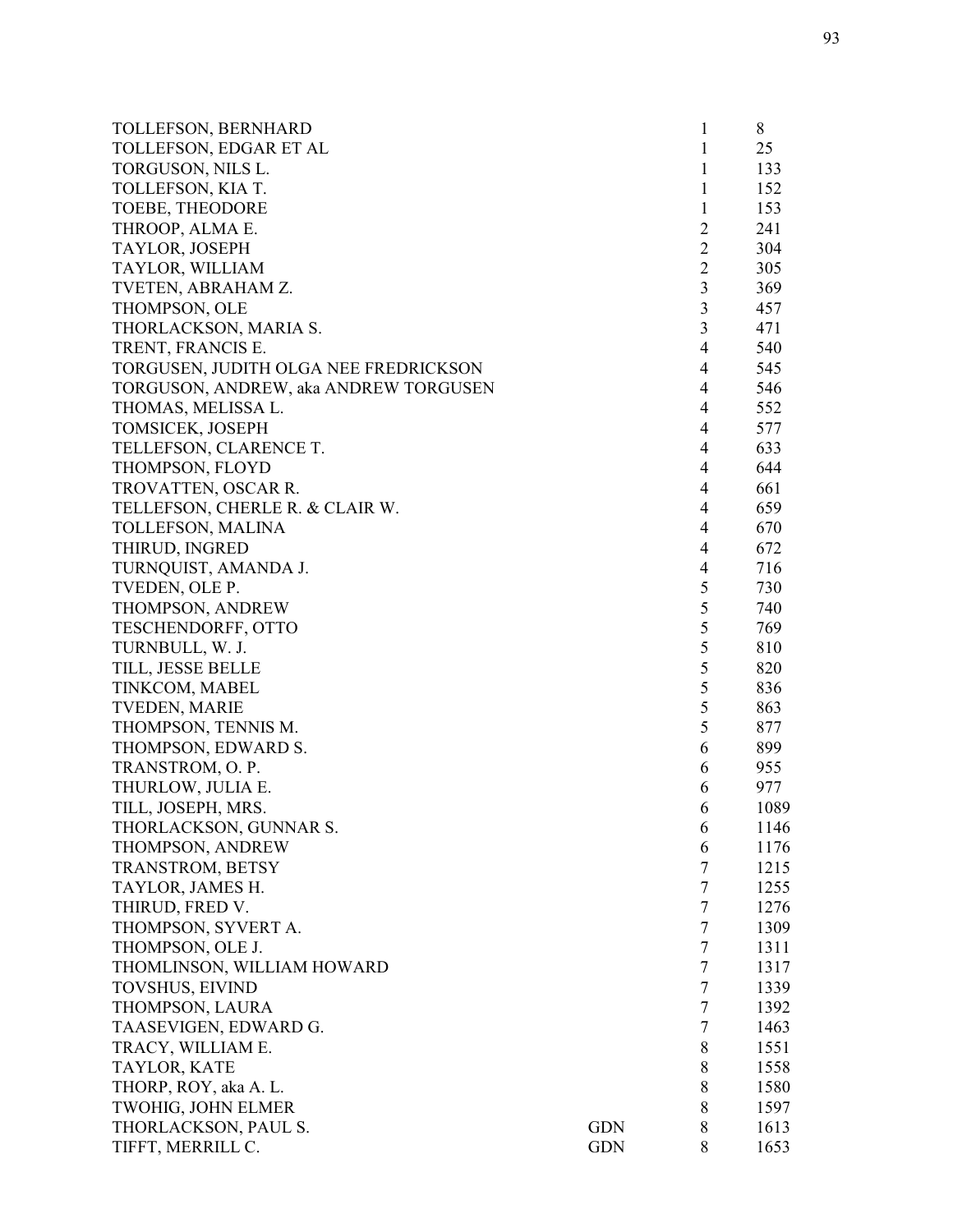| THON, OLE O.                         |               | 8  | 1696 |
|--------------------------------------|---------------|----|------|
| TURNQUIST, VICTOR                    |               | 8  | 1704 |
| TONNING, HENRY R.                    |               | 8  | 1705 |
| TRACY, LUCY M.                       |               | 8  | 1710 |
| TORGERSON, A. C.                     |               | 8  | 1813 |
| <b>TOFSLAND, OLAF</b>                |               | 9  | 1897 |
| TURNQUIST, CARL O.                   |               | 9  | 1941 |
| THORLACKSON, PAUL                    |               | 9  | 1957 |
| THORP, ISABEL                        |               | 9  | 1958 |
| TAYLOR, HELEN C.                     |               | 9  | 1974 |
| TVEDEN, PETER O.                     |               | 9  | 1990 |
| TVEDEN, PETER O.                     | <b>JTTEN</b>  | 9  | 1997 |
| TAYLOR, HOWARD                       |               | 9  | 1999 |
| TURNQUIST, EUGENE C. ET AL           | <b>MINORS</b> | 9  | 2029 |
| THOMPSON, HENRY O.                   |               | 9  | 2035 |
| TAYLOR, VIRGINIA                     |               | 9  | 2036 |
| TILL, ALBERT WILLIAM                 |               | 9  | 2042 |
| THOMPSON, HARRY                      |               | 9  | 2075 |
| TARNAVSKY, ANDREW                    | <b>INCPT</b>  | 9  | 2087 |
| TABOR, ANTHONY                       |               | 9  | 2095 |
| TABOR, LYNN ET AL                    | <b>MINORS</b> | 9  | 2096 |
| TANK, AUSTIN                         |               | 9  | 2104 |
| <b>TOLLEFSON, OLVE</b>               |               | 9  | 2132 |
| <b>TWOHIG, HELEN FRANCES</b>         |               | 9  | 2156 |
| TIEGS, LYLE ALBERT                   |               | 10 | 2185 |
| THOMPSON, MARY H.                    |               | 10 | 2199 |
| THOMPSON, GLENN L.                   |               | 10 | 2223 |
| TJELDE, JORGEN                       |               | 10 | 2259 |
| THOMPSON, VIOLET                     |               | 10 | 2279 |
|                                      |               | 10 | 2338 |
| TARNAVSKY, ANDREW<br>TAYLOR, RUTH B. |               | 10 | 2394 |
|                                      |               | 10 | 2407 |
| THRAMS, ELMER W.                     |               | 10 | 2400 |
| TJELDE, PAUL                         |               |    |      |
| THORSON, JALMAR                      | <b>GDN</b>    | 10 | 2428 |
| <b>TOLLEFSON, ARNE</b>               |               | 10 | 2435 |
| THORSON, CARRIE                      |               | 10 | 2444 |
| TANK, OTTO W. G.                     |               | 10 | 2446 |
| TROTTER, LEIGHTON                    |               | 10 | 2452 |
| THORSON, JALMAR                      |               | 10 | 2457 |
| TORSTENSON, CARL JOHN                |               | 11 | 2487 |
| TORSTENSON, PAULINE E.               |               | 11 | 2610 |
| THOMAS, GEORGE O. SR.                |               | 11 | 2611 |
| TOLLEFSON, JEAN                      |               | 11 | 2613 |
| TEXLE, KNUT                          |               | 11 | 2617 |
| TONNING, HILDUR E.                   |               | 11 | 2635 |
| TEXLE, BJARNE C.                     |               | 11 | 2678 |
| TEXLE, LOUISE, aka I. LOUISE         |               | 11 | 2686 |
| THOMPSON, HERMAN N.                  |               | 11 | 2690 |
| THOMAS, JESS, aka JESS J.            |               | 11 | 2716 |
| THURSTON, EMMA                       |               | 11 | 2726 |
| <b>TASKER, GEORGE</b>                |               | 11 | 2733 |
| THORGRAMSON, RAY B.                  |               | 11 | 2750 |
| TIEGS, JOHN WILLIAM                  |               | 11 | 2789 |
| <b>TWEDEN, ORIAN</b>                 |               | 12 | 2820 |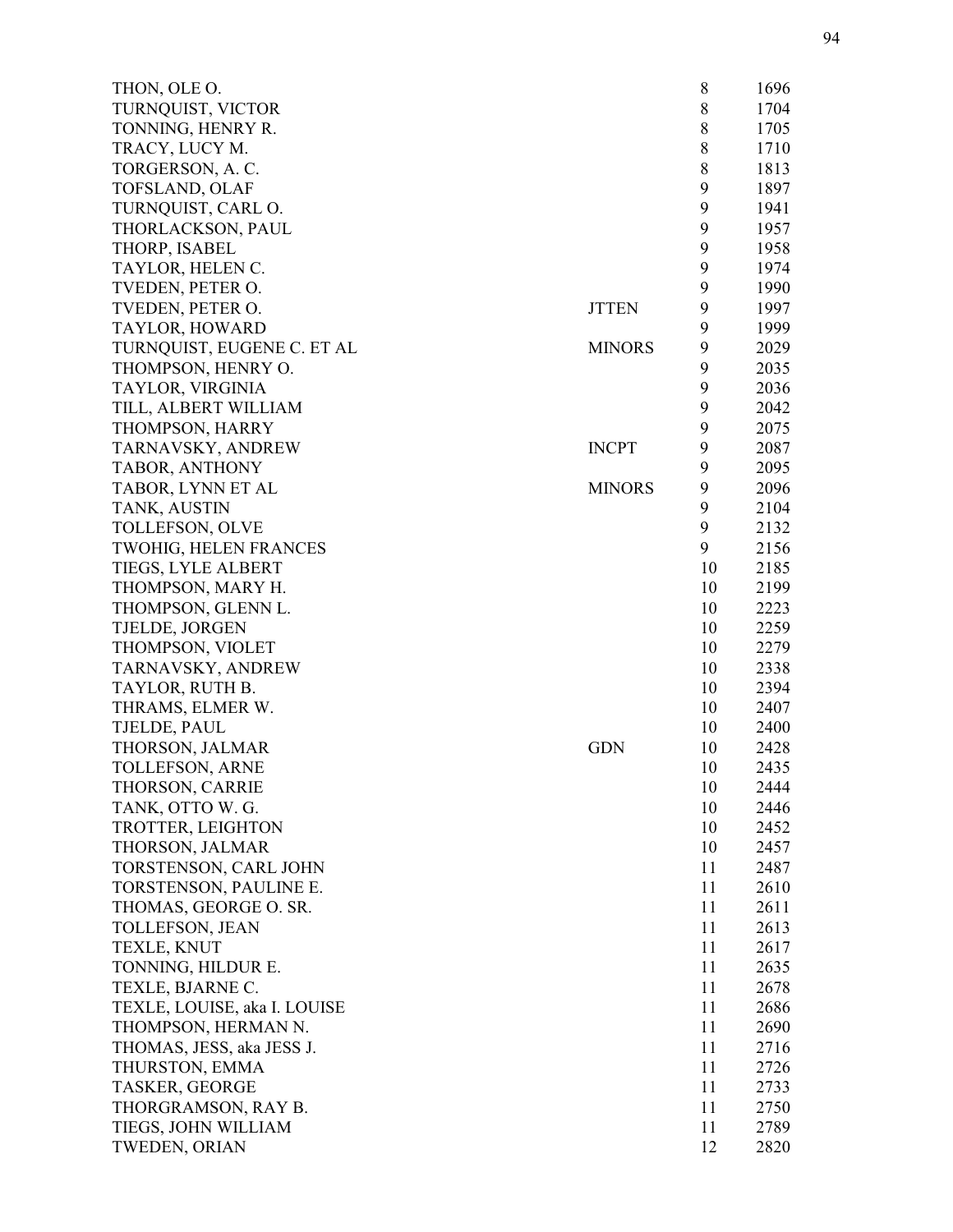| THURLOW, EDGAR                                        |               | 12 | 2824 |
|-------------------------------------------------------|---------------|----|------|
| TORSTENSON, ARTHUR PAUL                               | <b>JTTEN</b>  | 12 | 2850 |
| TORSTENSON, ARTHUR PAUL                               | <b>SUMADM</b> | 12 | 2881 |
| TIPPET, MARTHA M.                                     |               | 12 | 2882 |
| TIPPET, WILLIAM R.                                    |               | 12 | 2914 |
| TAYLOR, SALLY JO                                      |               | 12 | 2930 |
| TJELDE, HILDA M.                                      |               | 12 | 2938 |
| THOMPSON, MAURICE P.                                  |               | 12 | 2951 |
| TARNAVSKY, THOMAS                                     |               | 12 | 2968 |
| THOMAS, LILLY M.                                      | <b>GDN</b>    | 12 | 2976 |
| THOMAS, LILLY M.                                      |               | 12 | 2978 |
| THORSON, THOMAS J.                                    |               | 12 | 3007 |
| <b>TWEDEN, STELLA</b>                                 |               | 12 | 3027 |
| TWEDEN, JULIAN                                        |               | 12 | 3028 |
| THOMPSON, RONALD DEAN                                 |               | 12 | 3063 |
| THOMPSON, ALMA                                        |               | 12 | 4007 |
| THORLACKSON, PAUL                                     |               | 13 | 4059 |
| THORSON, HERBERT A.                                   |               | 13 | 4098 |
| THOMLEY, AGNES                                        |               | 13 | 4257 |
| TALLAKSON, HAROLD A.                                  |               | 13 | 4262 |
| TRANSTROM, CARL A.                                    |               | 13 | 4273 |
| TILL, MILDRED AGNES                                   |               | 13 | 4315 |
| THOMPSON, PERRIN ELI, aka PERRIN E., aka P.E.         |               | 13 | 4349 |
| THOMLEY, JOHANNES                                     |               | 14 | 4360 |
| THOMPSON, THOMAS, aka THOMAS H., aka T. H.            |               | 14 | 4416 |
| TROTTER, EDGAR                                        |               | 14 | 4426 |
| TOLLEFSEN, OLAF                                       |               | 14 | 4435 |
|                                                       |               |    |      |
| TWEDEN, EMMA A.                                       |               | 14 | 4439 |
| THORP, DELL                                           |               | 14 | 4445 |
| TAYLOR, DONALD W.                                     |               | 14 | 4469 |
| THOMPSON, WILLIAM L.                                  |               | 14 | 4471 |
| TESSMER, OTTO E.                                      |               | 14 | 4517 |
| TVINNEREIM, GARY WAYNE                                |               | 14 | 4520 |
| TINDLE, ADELE                                         |               | 14 | 4580 |
| THOMAS, GEORGE O. JR.                                 |               | 14 | 4593 |
| TAYLOR, EDMUND G.                                     |               | 14 | 4594 |
| THOMPSON, HELEN ALICE                                 | <b>GDN</b>    | 14 | 4600 |
| TANK, GEORGE C.                                       |               | 14 | 4620 |
| TANK, ROSE B.                                         |               | 14 | 4631 |
| TROBAUGH, ALLENK.                                     |               | 15 | 4783 |
| TANGEDAL, CASSANDRA J.                                | <b>GDN</b>    | 15 | 4810 |
| TAYLOR, LESTER F.                                     | <b>GDN</b>    | 15 | 4818 |
| TILL, STACIE                                          | <b>GDN</b>    | 15 | 4820 |
| TILL, GEORGE                                          |               |    | 4902 |
| THOMPSON, ELIZABETH S., aka ELIZABETH STALDER         |               |    | 4963 |
| TANK, GRACE N., aka NORA GRACE                        |               |    | 5032 |
| THOMAS, ROY N.                                        |               |    | 5042 |
| TARNAVSKY, MARY E.                                    |               |    | 5110 |
| TOSDAL, THORA H.                                      |               |    | 5157 |
| TOSDAL, HARRY R.                                      |               |    | 5162 |
| TAYLOR, PEARL E., aka PEARL                           |               |    | 5167 |
| THIESSEN, C. R., aka CORNIE R.                        |               |    | 5229 |
| THORGRAMSON, WESLEY, aka WESLEY L., aka WESLEY LE ROY |               |    | 5236 |
| TRAVIS, MARY T.                                       |               |    | 5275 |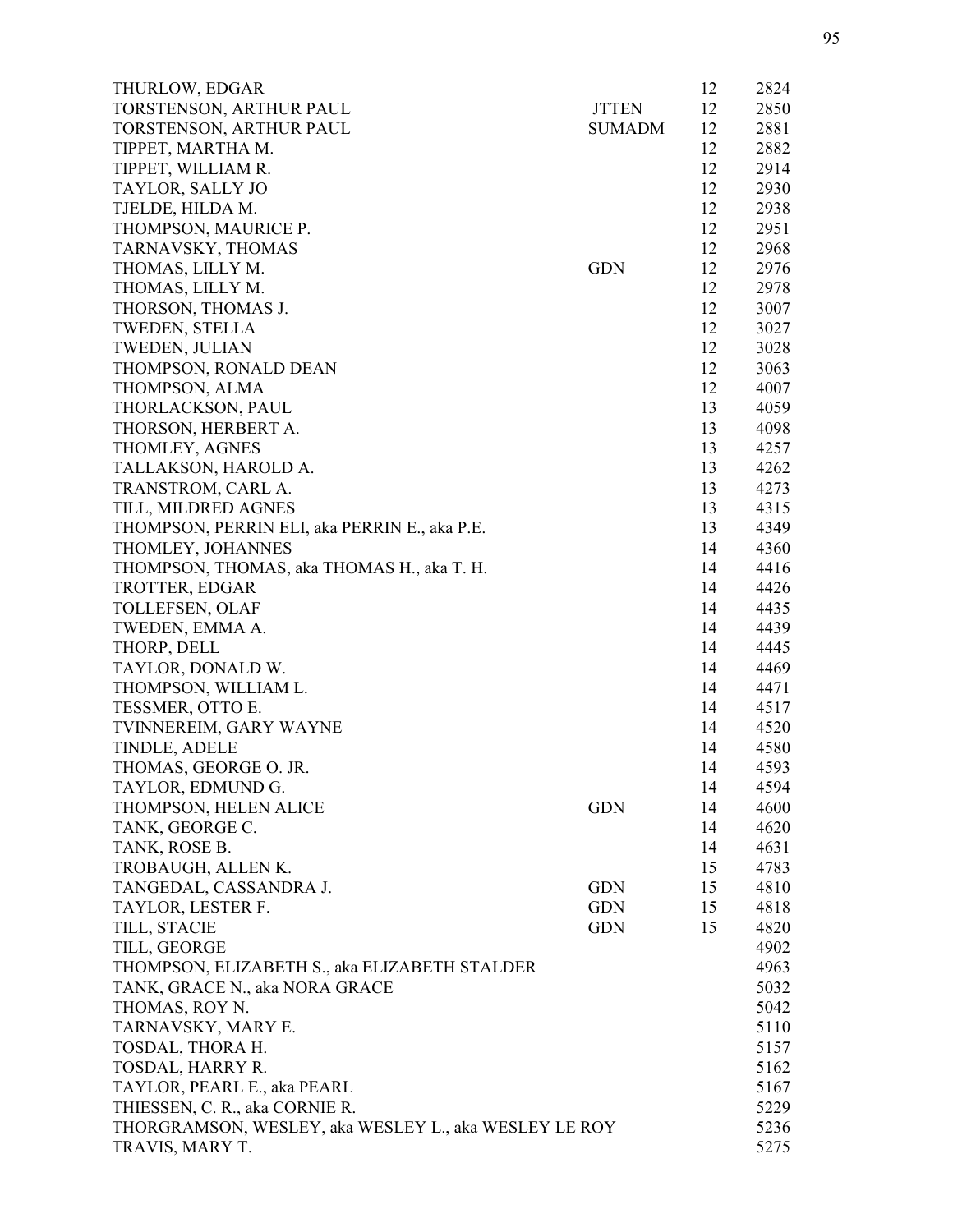| TOLLEFSON, SHIRLEY, aka SHIRLEY MAE, aka SHIRLEY M. |                 |                | 5330 |
|-----------------------------------------------------|-----------------|----------------|------|
| <b>TVETER, HEIDI LOUISE</b>                         | G               | 97-P-5470      |      |
| TROTTER, LEE STEVENSON                              |                 | 98-P-5497      |      |
| THOMPSON, INGA W                                    |                 | 98-P-5503      |      |
| THOMPSON, INGVALD I                                 |                 | 98-P-5504      |      |
| TASKER, ROBERT, aka JACK TASKER                     |                 | 98-P-5508      |      |
| THOMASON, JESSICA ANNE                              | G               | 99-P-5562      |      |
| TASKER, NORMA                                       |                 | 00-P-5637      |      |
| TOBIN, RICHARD L                                    | <b>HEIRSHIP</b> | 00-P-5669      |      |
| TORSTENSON, MARY                                    |                 | 00-P-5672      |      |
| TILL, BERTHA J                                      |                 | 01-P-5696      |      |
| TRAFFORD, GEORGE W                                  |                 | $02-P-10$      |      |
| TIEGS, EARL                                         | G/C             | $02-P-25$      |      |
| THOMPSON, GLADYS                                    |                 | $02-P-29$      |      |
| TURNQUIST, GERTRUDE E.                              |                 | $03-P-49$      |      |
| THIRUD, SVEN                                        |                 | $04-P-10$      |      |
| THOMPSON, HELEN ALICE                               |                 | $04-P-40$      |      |
| TENNANT, LOLA V.                                    |                 | $04-P-49$      |      |
| THOMPSON, KATHY D, aka KATHERINE D. THOMPSON        |                 | $05-P-13$      |      |
| TRACY, WILLIAM E., (JR.)                            |                 | $05-P-70$      |      |
| THORUD, PATRICIA, aka PATRICIA A. THORUD            |                 | $05-P-76$      |      |
| THOMPSON, DRUSILLA                                  |                 | $07-P-57$      |      |
| THOMPSON, LLOYD                                     |                 | 08-P-08        |      |
| THURLOW, ESTHER                                     |                 | $08-P-28$      |      |
| TANK, GEORGE E.                                     |                 | $08-P-50$      |      |
| THURLOW, BRYAN W.                                   |                 | 08-P-67        |      |
| TAYLOR, PATTY ANNE                                  |                 | $08-P-70$      |      |
| <b>TWEDEN, HAROLD</b>                               |                 | 08-P-85        |      |
| THOMPSON, HARLEY                                    |                 | $09-P-003$     |      |
| THORSON, THELMA                                     |                 | $09-P-004$     |      |
| TROTTER, KATHARYN                                   |                 | 09-P-006       |      |
| TUNGSETH, THEA                                      |                 | $09-P-14$      |      |
| TURNQUIST, GERALD L.                                |                 | $09-P-021$     |      |
| THORP, DURLAND ORVEL                                |                 | 09-P-024       |      |
| THORSON, HELEN JANET                                |                 | $09-P-104$     |      |
| TAYLOR, VERDA L.                                    |                 | $09-P-107$     |      |
| UHLMAN, JAMES M.                                    |                 | 1              | 69   |
| UHLMAN, ELDRIDGE W.                                 |                 | $\mathbf{1}$   | 125  |
| UNDERWOOD, LULA                                     |                 | 6              | 1133 |
| UPDEGRAFF, ELIZABETH                                |                 | 8              | 1593 |
| UMBACK, MARY                                        |                 | 10             | 2330 |
| UMBACK, DEWAYNE ALBERT                              |                 | 12             | 3079 |
| UNDERWOOD, RICHARD L.                               |                 | 98-P-5539      |      |
|                                                     |                 |                |      |
| VAAGE, TORGER OLSON                                 |                 | 1              | 84   |
| VEEDER, MARTHA J.                                   |                 | 2              | 286  |
| VIG, MARIUS S.                                      |                 | $\overline{3}$ | 403  |
| VAN DYKE, WILLIAM B.                                |                 | 3              | 424  |
| VADHEIM, SEVERT                                     |                 | $\overline{3}$ | 431  |
| VAN, JOHN                                           |                 | $\overline{3}$ | 442  |
| VOLD, LORENTZ H.                                    |                 | $\overline{4}$ | 491  |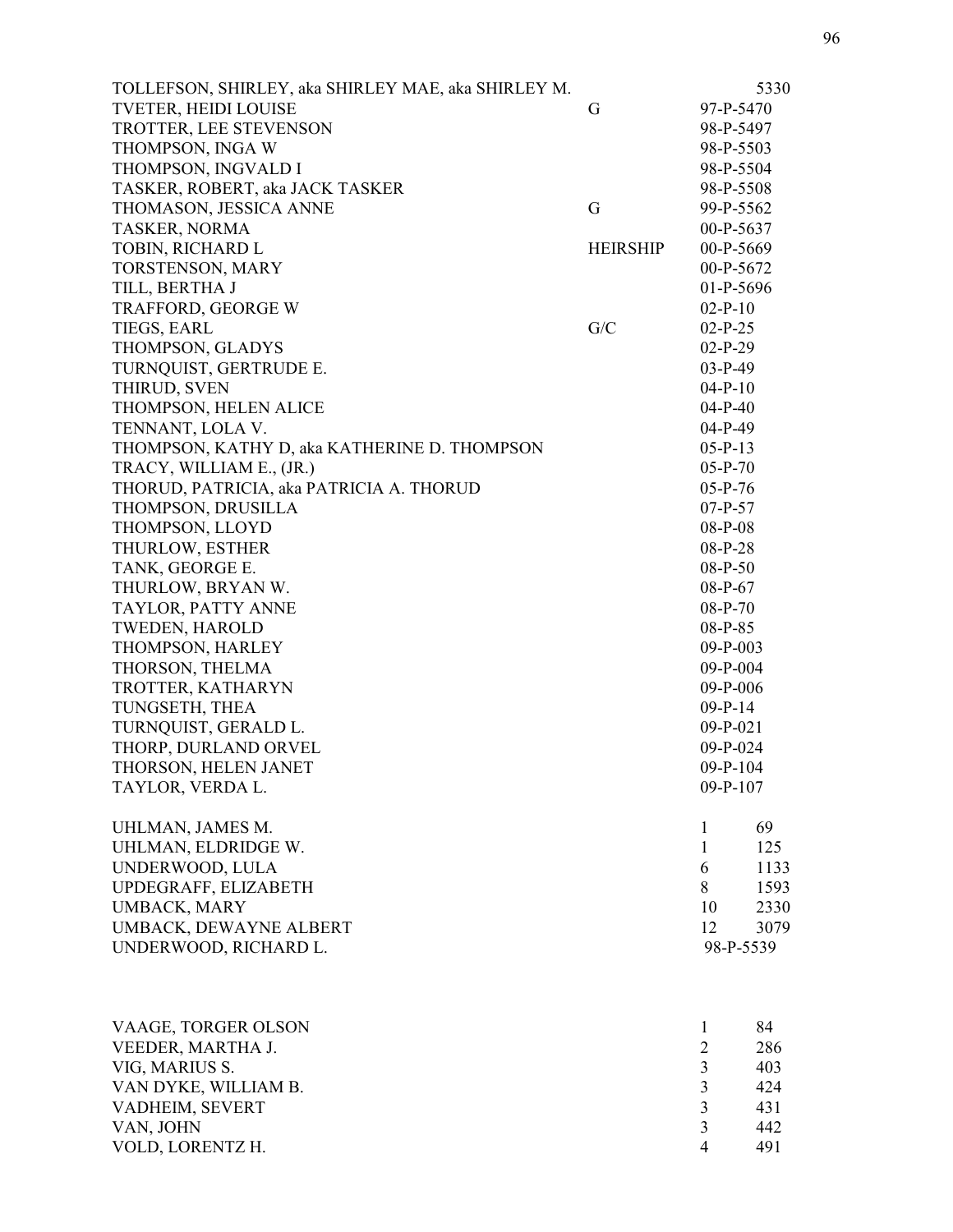| VOIGHT, BODO                                       |               | $\overline{4}$ | 574  |
|----------------------------------------------------|---------------|----------------|------|
| VICK, LOUISE F.                                    |               | 5              | 757  |
| VAN ANTWERP, EDGAR                                 |               | 5              | 773  |
| VILDMO, MATTIE                                     |               | 6              | 898  |
| VAN VLECK, WILLIS                                  |               | 6              | 1062 |
| VICK, OLE ADOLPH                                   |               | $\tau$         | 1322 |
| VESETH, KNUTE                                      |               | $\tau$         | 1376 |
| VIEWEG, HERMAN B.                                  |               | $\tau$         | 1433 |
| VETTLESON, ANNA                                    |               | $\tau$         | 1459 |
| <b>VETTLESON, ALBERT</b>                           |               | $\tau$         | 1460 |
| <b>VEEDER, MARTHA JANE</b>                         | <b>INCPT</b>  | $\tau$         | 1496 |
| <b>VEEDER, ANTONETTE</b>                           |               | $\tau$         | 1512 |
| <b>VUYLSTEKE, MODEST</b>                           |               | 8              | 1775 |
| VEEDER, BENJAMIN W.                                |               | 8              | 1786 |
| VADER, DELBERT W.                                  |               | 9              | 1846 |
| VANCE, ALBERT E.                                   |               | 9              | 1913 |
| VERPLANCKE, BERNARD                                |               | 9              | 1940 |
| VERPLANCKE, RICHARD, BERNADETTE                    | <b>MINORS</b> | 9              | 2039 |
| VEEDER, EDGAR A.                                   |               | 9              | 2059 |
| VICK, GEORGE A.                                    |               | 9              | 2133 |
| <b>VEEDER, HENRY</b>                               |               | 10             | 2285 |
| VAN ALSTINE, EARL                                  |               | 10             | 2335 |
| VIGEN, LEWIS SCOTT, RHONDA RAE,                    |               |                |      |
| SHELLEY K. AND RITA BEA                            |               | 10             | 2341 |
| VERPLANCKE, MARY                                   |               | 10             | 2369 |
| <b>VERPLANCKE, JULIUS</b>                          |               | 10             | 2370 |
| VAN VLEET, ELAINE                                  | <b>JTTEN</b>  | 11             | 2739 |
| <b>VEEDER, SIDNEY</b>                              |               | 11             | 2764 |
| VAN DYKE, W. E.                                    |               | 11             | 2801 |
| VAN HORN, CLIFFORD                                 |               | 12             | 2852 |
| VAN DYKE, CECILIA                                  |               | 12             | 2922 |
| VAN DYKE, LESTER                                   |               | 12             | 3001 |
| VAN DYKE, SAMUEL PHILIP                            |               | 13             | 4214 |
| VICKERS, RICHARD N.                                |               | 13             | 4237 |
| VOIGHT, ROBERT JOHN                                |               | 13             | 4281 |
| VICKERS, ROGER R.                                  |               | 13             | 4320 |
| <b>VUYLSTEKE, ODIEL</b>                            |               | 13             | 4323 |
| VIOLETTE, TROY MICHAEL                             | <b>GDN</b>    | 14             | 4555 |
| VAN ALSTINE, NELL A.                               |               | 14             | 4572 |
| VAN ALSTINE, J. C., aka JAMES C.                   |               | 14             | 4573 |
| VEEDER, RENA, aka RAGNA                            |               | 15             | 4674 |
| VAN VLEET, DURWARD E., aka DURWARD EMMETT          |               | 15             | 4737 |
| <b>VESENMEIR, LEO</b>                              |               | 15             | 4764 |
| VAN DYKE, WENDELL                                  |               | 15             | 4848 |
| VAN DYKE, JOSEPH                                   |               |                | 4945 |
| VANGEN, JOSEPHINE                                  |               |                | 4969 |
| VAN WAGNER, GLEN                                   |               |                | 4972 |
| VANGEN, CLARENCE, aka CLARENCE A.                  |               |                | 4977 |
| VEEDER, EUGENE E., aka PETE                        |               |                | 5011 |
| VAN PELT, LILLIAN AMELIA                           |               |                | 5328 |
| VAN NURDEN, DARLENE YVONNE                         |               |                | 5355 |
| VICKERS, ARTHUR                                    |               |                | 5362 |
| VICK, ANNE                                         |               | 96-P-5398      |      |
| VAN DEVENTER, JOHN H., aka JOHN HENRY, aka JOHN P. |               | 96-P-5405      |      |
|                                                    |               |                |      |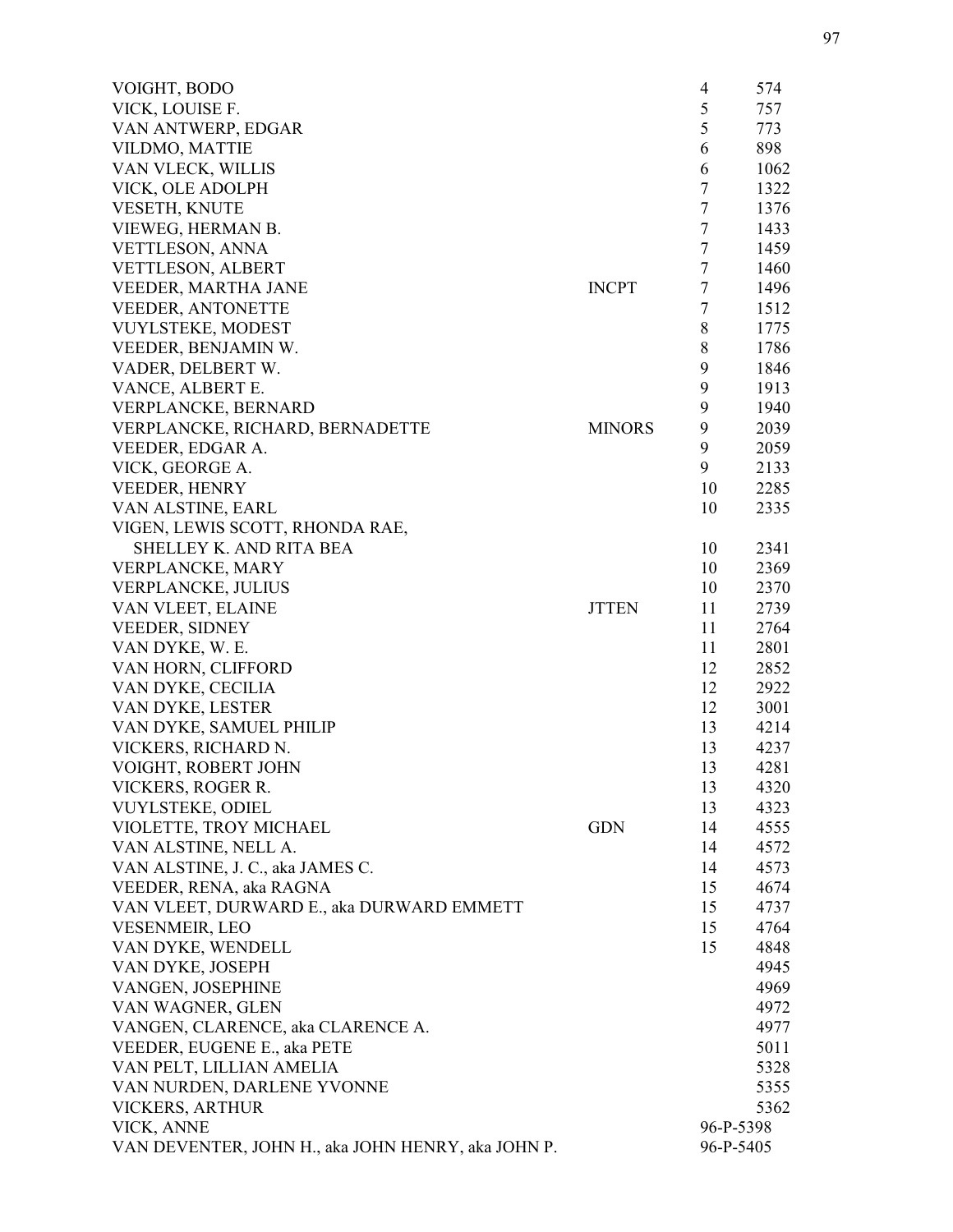| <b>VEEDER, AGNES</b>          |     |                | 97-P-5434   |
|-------------------------------|-----|----------------|-------------|
| VAN DYKE, LORRAINE M.         |     |                | 97-P-5475   |
| VERNON, YVONNE VIOLA          |     |                | 98-P-5518   |
| VAN NURDEN, JAMES             | C/G |                | 98-P-5525   |
| VAN NURDEN, JAMES R.          |     |                | 99-P-5554   |
| VESETH, JOHN K.               |     |                | $00-P-5673$ |
| VANCE, ROY E.                 |     | $01-P-026$     |             |
| VANCE, LUCILLE E.             |     | $02-P-11$      |             |
| VAN NURDEN, HARVEY KEITH      |     | $02-P-40$      |             |
| VETTLESON, EDWIN              |     | $02-P-59$      |             |
| VANCE, JOHN D.                |     | $03-P-20$      |             |
| <b>VEEDER, LEROY</b>          |     | $03-P-28$      |             |
| VAN WAGNER, MARVIN            |     | $04-P-43$      |             |
| VANDERPORT, INEZ J.           |     | $06-P-27$      |             |
| VEEDER, EDGAR L.              |     | $07-P-23$      |             |
| VEEDER, EDITH                 |     | $08-P-46$      |             |
| VICKERS, ALBERT               |     | $09-P-32$      |             |
| WYMAN, DELLA                  |     | 1              | 17          |
| WYMAN, JOHNNY                 |     | $\mathbf{1}$   | 41          |
| WILLIAMS, MILLIE (NEE PERIGO) |     | $\mathbf{1}$   | 80          |
| WISNESS, ELINE                |     | $\mathbf{1}$   | 97          |
| WELLE, OLUF                   |     | $\mathbf{1}$   | 113         |
| WATERS, JAMES M.              |     | $\mathbf{1}$   | 114         |
| WILLIAMSON, J. M.             |     | $\mathbf{1}$   | 121         |
| WALDON, ORLANDO               |     | $\mathbf{1}$   | 127         |
| WOLD, HILDA ET AL             |     | $\mathbf{1}$   | 134         |
| WELKE, FERDINAND T.           |     | $\mathbf{1}$   | 139         |
| WALDEN, JULIA                 |     | $\overline{2}$ | 173         |
| WELLE, OLUF                   |     | $\overline{2}$ | 184         |
| WALLA, EDWARD                 |     | $\overline{2}$ | 225         |
| WILLIAMS, ALEX & BRYON        |     | $\overline{2}$ | 254         |
| WHITE, W. L.                  |     | $\overline{2}$ | 273         |
| WINTERS, MARVIN               |     | $\overline{2}$ | 288         |
| WALKER, EDWARD A.             |     | $\mathfrak{Z}$ | 379         |
| WILLIAMS, DAN                 |     | $\mathfrak{Z}$ | 387         |
| WOLD, ANDERS H.               |     | $\mathfrak{Z}$ | 425         |
| WHEELER, MARTHA C.            |     | 3              | 436         |
| WHEELER, MARTHA C.            |     | $\overline{3}$ | 450         |
| WOLCOTT, HERBERT ROCKWELL     |     | $\overline{3}$ | 462         |
| WARREN, DAVID                 |     | $\overline{3}$ | 456         |
| WHITCOMB, GILMAN W.           |     | 3              | 477         |
| WOODWARD, FRANCIS R.          |     | $\overline{4}$ | 525         |
| WANGLER, CHARLES J.           |     | $\overline{4}$ | 533         |
| WOEHLER, JOHN HENRY           |     | $\overline{4}$ | 566         |
| WARLEY, WILHELMINA KRAMER     |     | $\overline{4}$ | 570         |
| WILTSCHECK, JOSEPH            |     | $\overline{4}$ | 592         |
| WOODS, JOSEPH C.              |     | $\overline{4}$ | 647         |
| <b>WALKER, ETTA</b>           |     | $\overline{4}$ | 652         |
| WRIGHT, CHAS. M.              |     | $\overline{4}$ | 668         |
| WAKEFIELD, CHAS. A.           |     | $\overline{4}$ | 687         |
| WILBUR, DOW B.                |     | $\overline{4}$ | 692         |
| WATKE, ALBERT F.              |     | 4              | 695         |
|                               |     |                |             |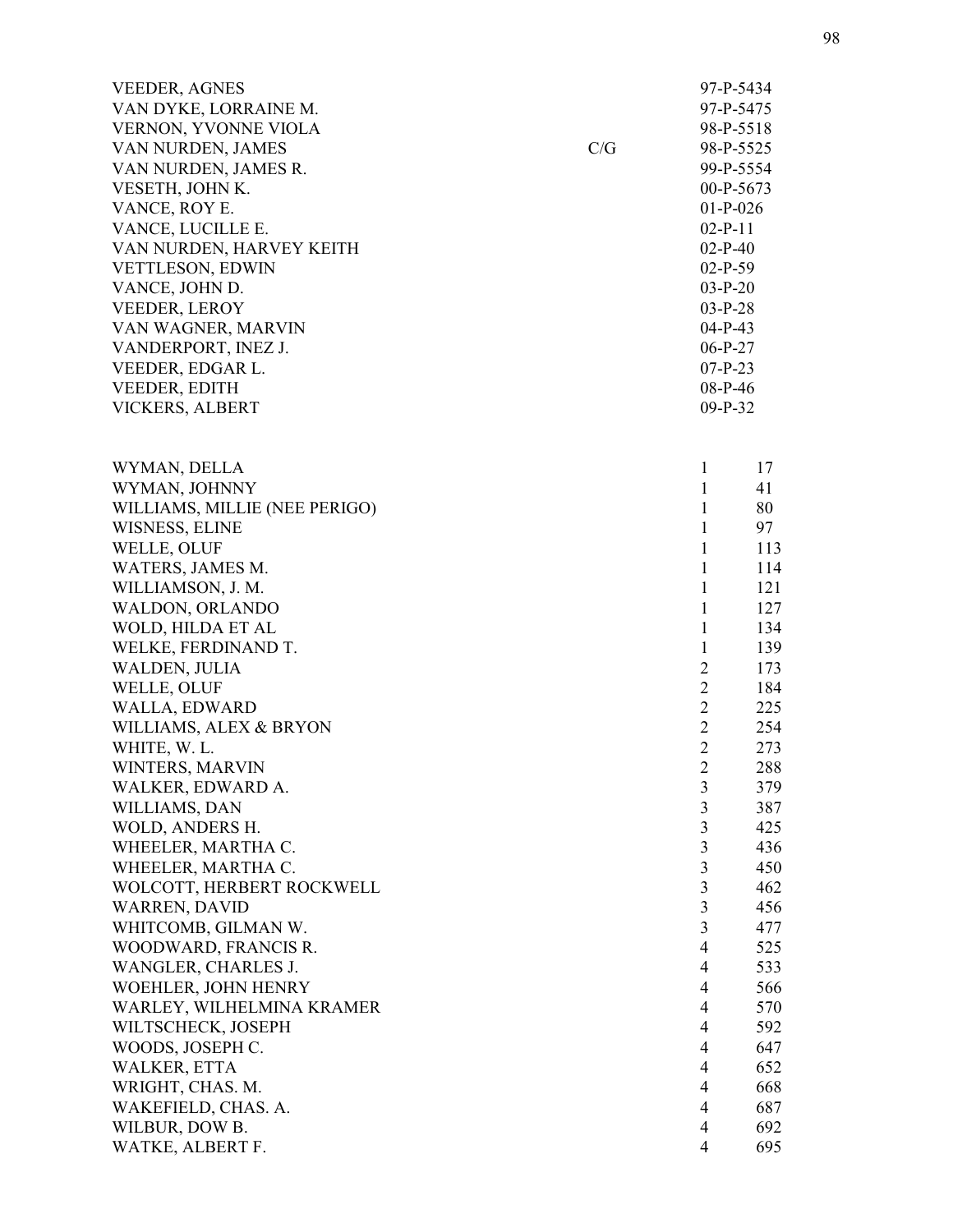| WOLLAN, TORKEL C.                       |              | 5      | 729          |
|-----------------------------------------|--------------|--------|--------------|
| WARE, EDWARD                            |              | 5      | 737          |
| WOODS, JOSEPH E.                        |              | 5      | 794          |
| WOODS, WILLIAM HAROLD ET AL             |              | 5      | 796          |
| WINTER, JOHN                            |              | 5      | 854          |
| <b>WALTERS, JACK</b>                    |              | 6      | 903          |
| WELLS, CARL H.                          |              | 6      | 919          |
| WHEELER, W.T.                           | <b>INCPT</b> | 6      | 928          |
| WOLD, PEDER A.                          |              | 6      | 984          |
| WOLD, GRANT                             |              | 6      | 1021         |
| WHITE, E. J.                            |              | 6      | 1026         |
| WILSON, MARVIN ADELBERT                 |              | 6      | 1035         |
| WISEMAN, WILLIAM                        |              | 6      | 1039         |
| WAHLSTROM, AXEL                         |              | 6      | 1049         |
| WIEDEMAN, ANNA                          |              | 6      | 1051         |
| WAHUS, OLE J.                           |              | 6      | 1087         |
| WIEDEMAN, EDWARD                        |              | 6      | 1095         |
| WAHUS, MILO & LYNN                      |              | 6      | 1112         |
| WHITE, FOLEY E.                         |              | 6      | 1140         |
| WALKER, PERCY J.                        |              | 6      | 1175         |
| WINDH, OTTO A.                          |              | 7      | 1201         |
| WALKER, CHAS. E.                        |              | $\tau$ | 1232         |
| WAHUS, GINA                             |              | $\tau$ | 1324         |
| WEBER, GODFREY V.                       |              | $\tau$ | 1343         |
| WHEELER, ALPHEUS J.                     |              | $\tau$ | 1352         |
| <b>WAHUS, MAGNUS</b>                    |              | 7      | 1386         |
| WINTER, ULYSSA                          |              | 7      | 1412         |
| WALTER, DAVID S.                        |              | $\tau$ | 1417         |
| WOLLAN, JULIA                           |              | $\tau$ | 1423         |
| WHEELER, MINNIE E.                      |              | $\tau$ | 1436         |
| WORST, EMILY KELLEY                     |              | $\tau$ | 1473         |
| WILLIAMS, ANNA MAE                      | <b>MINOR</b> | $\tau$ | 1518         |
| WARNKE, E. J.                           |              | 8      | 1526         |
| WOLD, HELMER P.                         |              | 8      | 1583         |
| WENDIKE, JOHN                           |              | 8      | 1632         |
| WEEKS, GERALD D.                        |              | 8      | 1655         |
| WHEELER, STELLA                         | <b>INCPT</b> | 8      | 1662         |
| WELSCH, HARRY                           |              | 8      | 1683         |
| WELSCH, YVONNE                          | <b>MINOR</b> | 8      | 1691         |
| WETCH, FLORIN L.                        |              | 8      | 1736         |
| WAHUS, IDA                              |              | $8\,$  | 1748         |
| WOLD, OTTO                              |              | 8      | 1784         |
| WOLD, HELMER MATHIAS                    |              | 8      | 1809         |
| WHEELER, C. A.                          |              | 9      |              |
| WESTLUND, DAVID E.                      |              | 9      | 1888<br>1925 |
| WOLLAN, ARNOLD                          |              | 9      | 1967         |
|                                         |              | 9      | 2012         |
| WALLA, LOUISE N.                        |              | 9      |              |
| WEHRUNG, HARVEY<br><b>WARFORD, IRIS</b> |              | 9      | 2019<br>2022 |
| <b>WALDZUS, FRANZ</b>                   |              | 9      | 2050         |
|                                         |              | 9      |              |
| WOODS, CLAUD                            |              | 9      | 2063         |
| WESTLUND, EDWIN D.                      |              | 9      | 2064         |
| WALLRAFF, WILLIAM H.                    |              | 9      | 2084         |
| WOLCOTT, MARY E.                        |              |        | 2094         |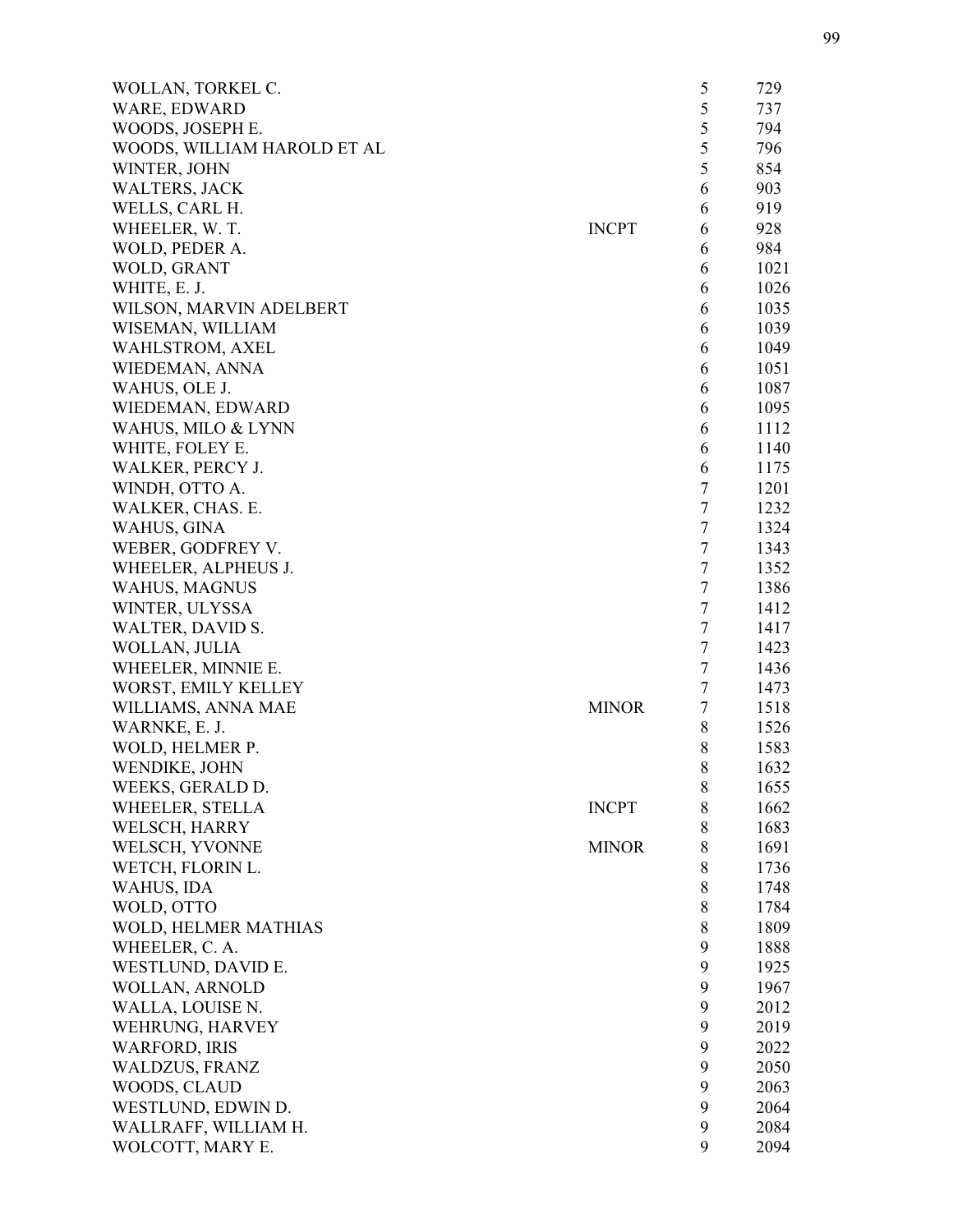| WOLD, MARTIN A.                        |               | 9  | 2115 |
|----------------------------------------|---------------|----|------|
| WHERLEY, GRACE                         |               | 9  | 2154 |
| <b>WAKEFIELD, RODERICK</b>             |               | 10 | 2163 |
| WEBER, JEAN HARRIET                    |               | 10 | 2167 |
| WESTRUM, LAWRENCE O.                   |               | 10 | 2190 |
| WAKEFIELD, DONALD RODERICK & MAXINE S. | <b>MINORS</b> | 10 | 2202 |
| WORST, FLOY C.                         |               | 10 | 2203 |
| WILSON, EVELYN                         | <b>GDN</b>    | 10 | 2206 |
| WALKER, ROGER & DONALD                 | <b>MINORS</b> | 10 | 2228 |
| WOLD, HARALD N.                        |               | 10 | 2258 |
| WILLIAMS, DAVID                        |               | 10 | 2261 |
| WOODS, JAMES BEDFORD                   |               | 10 | 2321 |
| WINTERS, JOHN D.                       |               | 10 | 2324 |
| <b>WALLACE, DALLAS RAY</b>             |               | 10 | 2329 |
| WILKISON, CHARLES LUTHER               |               | 10 | 2340 |
| WILKISON, MARTIN LUTHER                | <b>GDN</b>    | 10 | 2354 |
| WEBER, MAUD L.                         |               | 10 | 2357 |
| WALTERS, CARRIE D.                     |               | 10 | 2363 |
| WISNESS, HANS E.                       |               | 10 | 2380 |
| WEIGUM, JACOB                          |               | 10 | 2445 |
| WINNER, HARRY U.                       |               | 10 | 2474 |
| WHERLEY, VINCENT                       |               | 11 | 2488 |
| WINTER, DAVID P.                       |               | 11 | 2508 |
| WILLIAMS, CHARLES O.                   |               | 11 | 2528 |
| WOLD, OSCAR                            |               | 11 | 2552 |
| WHITED, FLOYD E.                       |               | 11 | 2590 |
| WISNESS, ANDREW S.                     |               | 11 | 2592 |
| WINTER, AMY N.                         |               | 11 | 2594 |
| WILLIAMS, CHARLES O.                   |               | 11 | 2607 |
| WISNESS, AMELIA                        |               | 11 | 2657 |
| WINSNESS, ARNOLD                       |               | 11 | 2661 |
| WOLD, NORMAN B.                        |               | 11 | 2683 |
| WORST, CLAYTON, aka CLAYTON L. SR.     |               | 11 | 2714 |
| <b>WARNKE, JULIUS</b>                  |               | 11 | 2722 |
| WHEELER, ESSIE C.                      | <b>JTTEN</b>  | 11 | 2730 |
| WARREN, JAMES R.                       |               | 11 | 2737 |
| WILSON, AGNES E.                       |               | 11 | 2760 |
| WELLS, VIOLET BRUCE                    |               | 11 | 2762 |
| WALKER, JOHN                           |               | 11 | 2798 |
| WOLD, OLGA D.                          |               | 12 | 2844 |
| WOLLIN, MABEL E.                       |               | 12 | 2867 |
| WHITE, GEORGE R.                       | <b>JTTEN</b>  | 12 | 2899 |
| WIBERG, JONE MARY CLARK, aka JOAN MARY |               | 12 | 2941 |
| WEIDERT, MARTHA V.                     |               | 12 | 3022 |
| WHEELING, JOSEPH L.                    |               | 12 | 3026 |
| WALLRAFF, RUTH A.                      |               | 12 | 3053 |
| WRIGHT, HARLEY CHARLES                 |               | 12 | 3089 |
| WOLD, INGA S.                          |               | 12 | 3099 |
| WOLD, HELGA                            |               | 13 | 4132 |
| WAHLUND, OLIDIA                        |               | 13 | 4179 |
| WOLLAN, TOINETTIE G.                   |               | 13 | 4245 |
| WEARING, ALMA E.                       |               | 13 | 4255 |
| WAISLIF, LOUIS                         |               | 13 | 4258 |
| WEBER, JOHN PAUL                       |               | 13 | 4260 |
|                                        |               |    |      |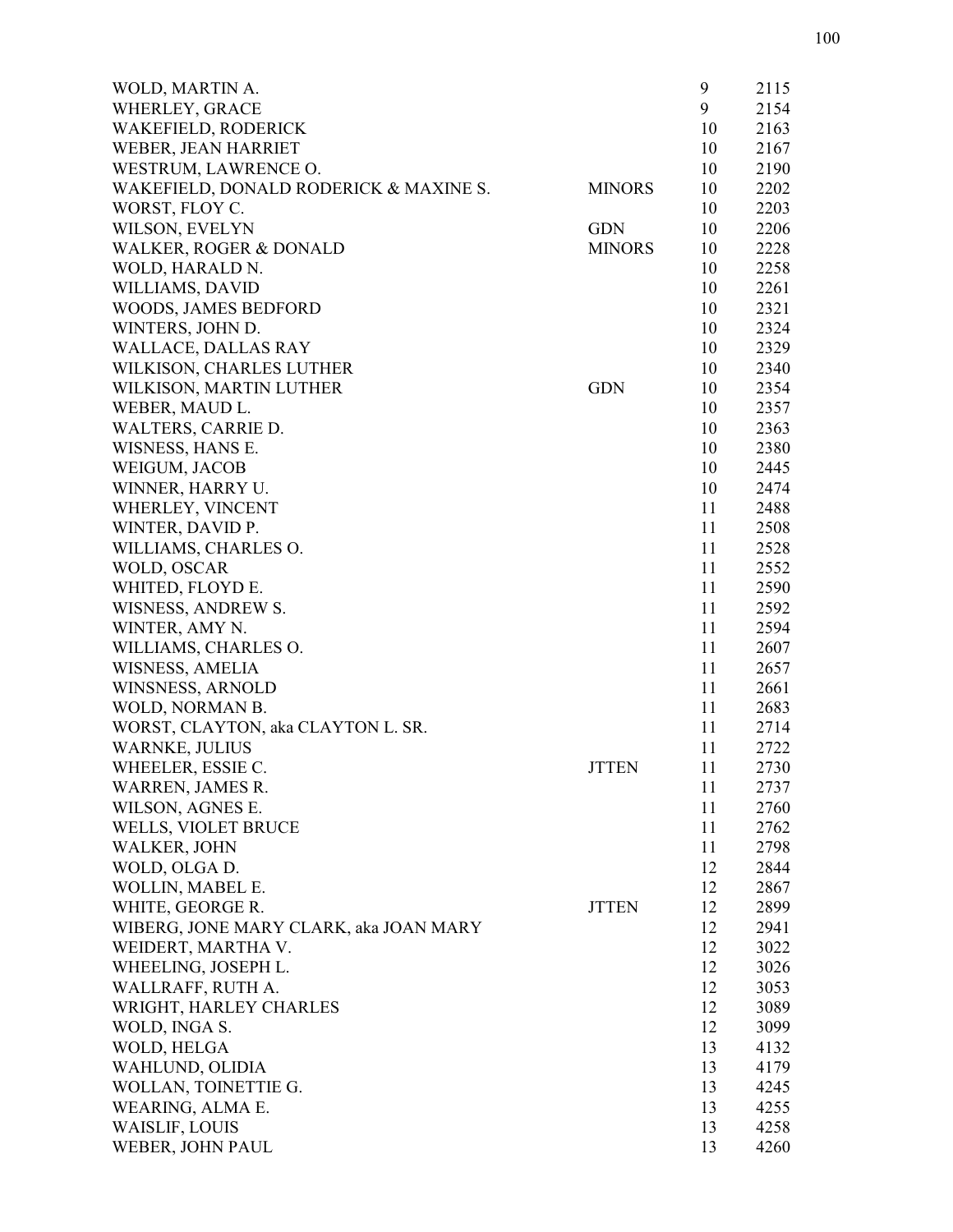| WASLIFF, JULIA                          |             | 13 | 4277 |
|-----------------------------------------|-------------|----|------|
| WOLD, MELVIN                            |             | 13 | 4285 |
| WELTZIN, JOHAN LUDWIG, aka JOHN & J. L. |             | 13 | 4290 |
| WRIGHT, FRED S.                         |             | 13 | 4293 |
| <b>WATSON, WOODIE</b>                   |             | 13 | 4295 |
| WHEELING, FLORENCE M.                   |             | 13 | 4307 |
| WOODS, CALLIE                           |             | 13 | 4339 |
| WERSAL, DOROTHY M.                      |             | 14 | 4390 |
| WOLLEN, ALICE C.                        |             | 14 | 4397 |
| WARD, ELIZIE                            |             | 14 | 4409 |
| WESSELS, JUDY                           | <b>GDN</b>  | 14 | 4411 |
| <b>WALLENFELT, FRANCES</b>              |             | 14 | 4437 |
| WARNKE, HILDA                           |             | 14 | 4438 |
| WHERLEY, ANNIE                          | <b>GDN</b>  | 14 | 4474 |
| WOLD, HAROLD O.                         |             | 14 | 4507 |
| WRIGHT, EDITH M.                        |             | 14 | 4508 |
| WELTZIN, SEVERIN                        |             | 14 | 4523 |
| <b>WHERLEY, DAVID</b>                   |             | 14 | 4533 |
| WILDER, THOMAS L.                       |             | 14 | 4562 |
| WEST, W.W.                              |             | 14 | 4621 |
| WRIGHT, PERRY J.                        |             | 14 | 4640 |
| WOLD, OLGA J.                           |             | 14 | 4653 |
| WEST, LUCILE S.                         |             | 15 | 4719 |
| WANBERG, ORVILLE LEONARD                |             | 15 | 4748 |
| WALKER, JAMES A.                        |             | 15 | 4757 |
| WOODS, JOSEPH FRANKLIN                  |             | 15 | 4763 |
| WALKER, JOHN HENRY SHERMAN              |             | 15 | 4767 |
| WHITE, BOYD D.                          |             | 15 | 4806 |
| WHERLEY, ANNIE                          |             | 15 | 4812 |
| WAHLUND, ANDREE                         |             | 15 | 4813 |
| WENTZ, JEREMY                           | <b>CONS</b> | 15 | 4829 |
| WEBER, HENRY J.                         |             |    | 4903 |
| WRIGHT, GEORGE C., aka GEORGE           |             |    | 4920 |
| WAGENMAN, SULA S., aka SULA SUZANNA     |             |    | 4921 |
| <b>WALKER, JOHN DOUGLAS</b>             |             |    | 4946 |
| WOLD, GLORIA KAY                        |             |    | 4955 |
| WALKER, ROBERT D.                       |             |    | 4956 |
| WOODS, FLORENCE MARIE FALLIS            |             |    | 4996 |
| WOLD, ALBERT                            | G/C         |    | 4999 |
| WOLD, ADELINE                           | G/C         |    | 5000 |
| WATSON, MARGARET                        | <b>GDN</b>  |    | 5008 |
| WOLD, ALBERT                            |             |    | 5109 |
| WAHUS, ROBERT, aka ROBERT LYNN          |             |    | 5010 |
| WHITNEY, LETHA R.                       |             |    | 5021 |
| WATSON, MARGARET                        |             |    | 5031 |
| WARNKE, HENRY E.                        |             |    | 5062 |
| WAHLSTROM, MABEL                        |             |    | 5094 |
| WILLIAMS, CLARENCE                      |             |    | 5136 |
| WAHUS, ALICE E.                         |             |    | 5148 |
| WEBER, THOMAS J.                        |             |    | 5231 |
| WOLD, JOHN RAYMOND, aka RAYMOND         |             |    | 5239 |
| WHITISH, ESTHER                         | <b>GDN</b>  |    | 5298 |
| WHERLEY, LLOYD A., aka LLOYD WHERLEY    |             |    | 5322 |
| WHERLEY, LILA MAE                       |             |    | 5323 |
|                                         |             |    |      |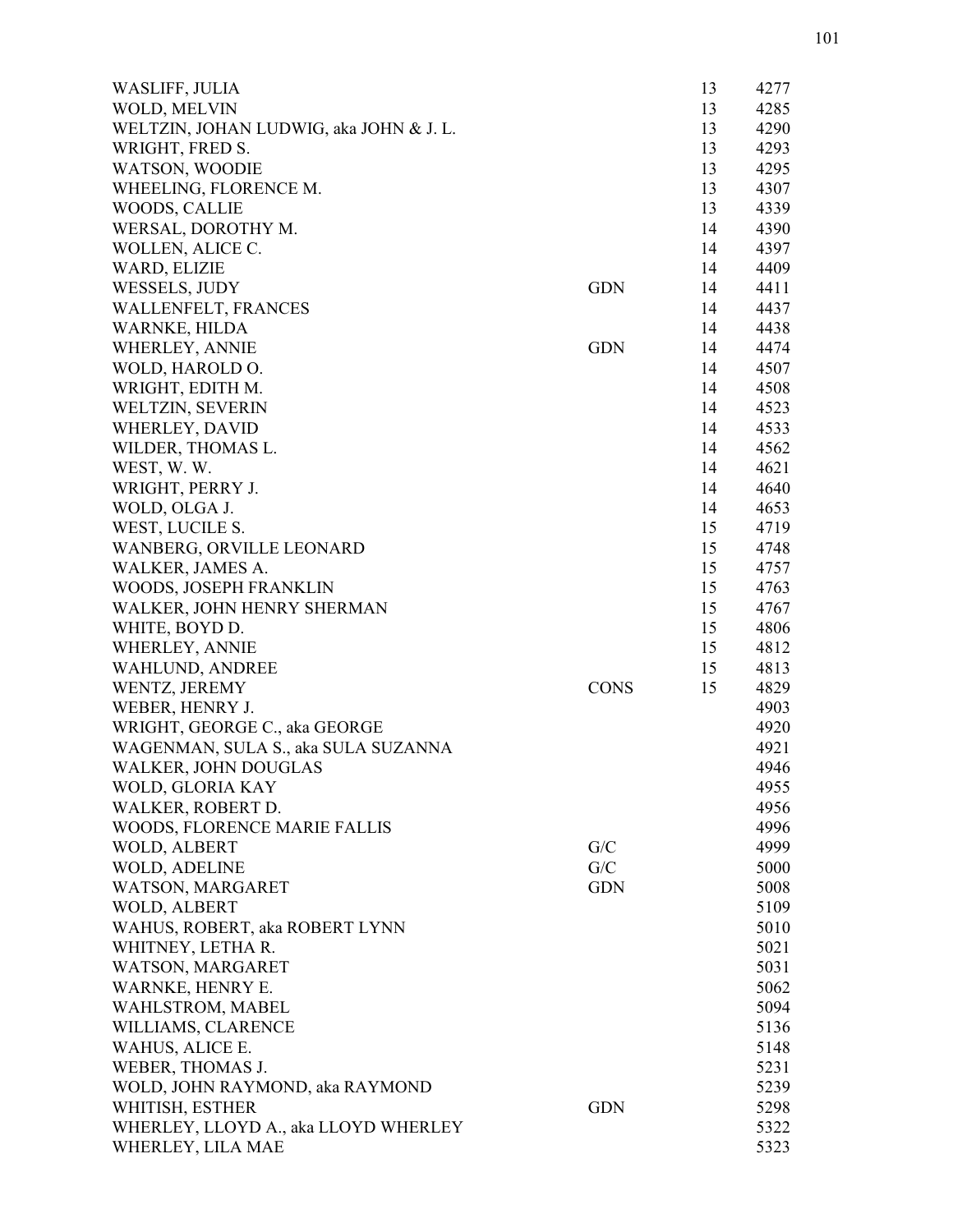| <b>WAHUS, MARTIN</b><br>WARD, IRENE B.<br>WEST, CLAIR M.<br>WELTZIN, THEODORE J., aka THEODORE JORGEN<br>WAHUS, JOHN H.<br>WOODS, DAN<br>WRIGHT, BESSIE L<br>WENTZ, LORRAINE<br>WOLD, RALPH E.<br>WEHRUNG, NOMA G.<br>WESTERSO, DAVID W.<br>WOLD, MARGARET SUSANNA | 5343<br>5353<br>5374<br>96-P-5379<br>96-P-5416<br>96-P-5427<br>97-P-5433<br>97-P-5449<br>97-P-5464 |
|--------------------------------------------------------------------------------------------------------------------------------------------------------------------------------------------------------------------------------------------------------------------|----------------------------------------------------------------------------------------------------|
|                                                                                                                                                                                                                                                                    |                                                                                                    |
|                                                                                                                                                                                                                                                                    |                                                                                                    |
|                                                                                                                                                                                                                                                                    |                                                                                                    |
|                                                                                                                                                                                                                                                                    |                                                                                                    |
|                                                                                                                                                                                                                                                                    |                                                                                                    |
|                                                                                                                                                                                                                                                                    |                                                                                                    |
|                                                                                                                                                                                                                                                                    |                                                                                                    |
|                                                                                                                                                                                                                                                                    |                                                                                                    |
|                                                                                                                                                                                                                                                                    |                                                                                                    |
|                                                                                                                                                                                                                                                                    | 97-P-5471                                                                                          |
|                                                                                                                                                                                                                                                                    | 97-P-5486                                                                                          |
|                                                                                                                                                                                                                                                                    | 98-P-5512                                                                                          |
| WILSON, JAMES L.                                                                                                                                                                                                                                                   |                                                                                                    |
|                                                                                                                                                                                                                                                                    | 99-P-5557                                                                                          |
| WILLIAMS, CATHERINE AGNES                                                                                                                                                                                                                                          | 99-P-5561                                                                                          |
| WILLIAMS, TORI LYNN<br><b>GDN</b>                                                                                                                                                                                                                                  | 99-P-5563                                                                                          |
| WALLA, FANNIE B.                                                                                                                                                                                                                                                   | 99-P-5587                                                                                          |
| WHEELER, WILLIAM J.<br>CON.                                                                                                                                                                                                                                        | $00-P-5612$                                                                                        |
| WOLD, CORA B.<br>G/C                                                                                                                                                                                                                                               | 00-P-5638                                                                                          |
| <b>WISNESS, ARNO</b>                                                                                                                                                                                                                                               | $00-P-5657$                                                                                        |
| WHITESIDE, ROBERT GORDON                                                                                                                                                                                                                                           | 00-P-5680                                                                                          |
| WHITE, CAROL J.                                                                                                                                                                                                                                                    | $01-P-5691$                                                                                        |
| WEBSTER, JULIA B                                                                                                                                                                                                                                                   | $01-P-020$                                                                                         |
| WALKER, LAURA EVELYN<br><b>HEIRSHIP</b>                                                                                                                                                                                                                            | $01-P-042$                                                                                         |
| WARNKE, GEORGE ORLIN                                                                                                                                                                                                                                               | $01-P-045$                                                                                         |
| WAMSLEY, VENNA A.                                                                                                                                                                                                                                                  | $02-P-12$                                                                                          |
| WAMSLEY, JAMES T.                                                                                                                                                                                                                                                  | $02-P-13$                                                                                          |
| WARD, STEPHAN FRANICE<br>CONS.                                                                                                                                                                                                                                     | $02-P-36$                                                                                          |
| WASHBURN, LYLE J.                                                                                                                                                                                                                                                  | $02-P-47$                                                                                          |
| WOLLAN, GEORGE                                                                                                                                                                                                                                                     | $02-P-50$                                                                                          |
| WALLACE, RAYMOND E.                                                                                                                                                                                                                                                | $03-P-31$                                                                                          |
| WEHRUNG, LESTER J.                                                                                                                                                                                                                                                 | $03-P-37$                                                                                          |
| WILSON, BERNICE A.                                                                                                                                                                                                                                                 | $03-P-61$                                                                                          |
| WELLS, JOYCE C. LARSON                                                                                                                                                                                                                                             | $05-P-34$                                                                                          |
| WIEDERANDERS, REX E.                                                                                                                                                                                                                                               | $05-P-42$                                                                                          |
| WOLD, LUELLA, aka LUELLA S. WOLD                                                                                                                                                                                                                                   | $05-P-77$                                                                                          |
| WEHRUNG, CHRIST                                                                                                                                                                                                                                                    | $06-P-16$                                                                                          |
| WINDEN, JOHN O.                                                                                                                                                                                                                                                    | $06-P-19$                                                                                          |
| WESTABY, STEVEN DALE                                                                                                                                                                                                                                               | $06-P-40$                                                                                          |
| WOLD, MILTON                                                                                                                                                                                                                                                       |                                                                                                    |
|                                                                                                                                                                                                                                                                    | $07-P-44$                                                                                          |
| WEYMAN, WILLIAM R.                                                                                                                                                                                                                                                 | $07-P-56$                                                                                          |
| WOLTERS, MILDRED                                                                                                                                                                                                                                                   | $07-P-82$                                                                                          |
| <b>WISNESS, LESTER</b>                                                                                                                                                                                                                                             | $07-P-84$                                                                                          |
| WOLFF, COREY DAVID                                                                                                                                                                                                                                                 | $07-P-86$                                                                                          |
| WOLF, DIANE R.                                                                                                                                                                                                                                                     | $07-P-39$                                                                                          |
| WIJERATNE, KIRSTEEN E.M.                                                                                                                                                                                                                                           | 08-P-77                                                                                            |
| WOLD, WESLEY KENNETH                                                                                                                                                                                                                                               | 08-P-87                                                                                            |
| WILLIAN, LEILA                                                                                                                                                                                                                                                     | 08-P-92                                                                                            |
| WOODBURY, DALE W.                                                                                                                                                                                                                                                  | 08-P-97                                                                                            |
| WHERLEY, FRANK                                                                                                                                                                                                                                                     | $09-P-001$                                                                                         |
| WILSON, CECIL SR.                                                                                                                                                                                                                                                  | 09-P-072                                                                                           |
| WILSON, LETTIE                                                                                                                                                                                                                                                     | 09-P-073                                                                                           |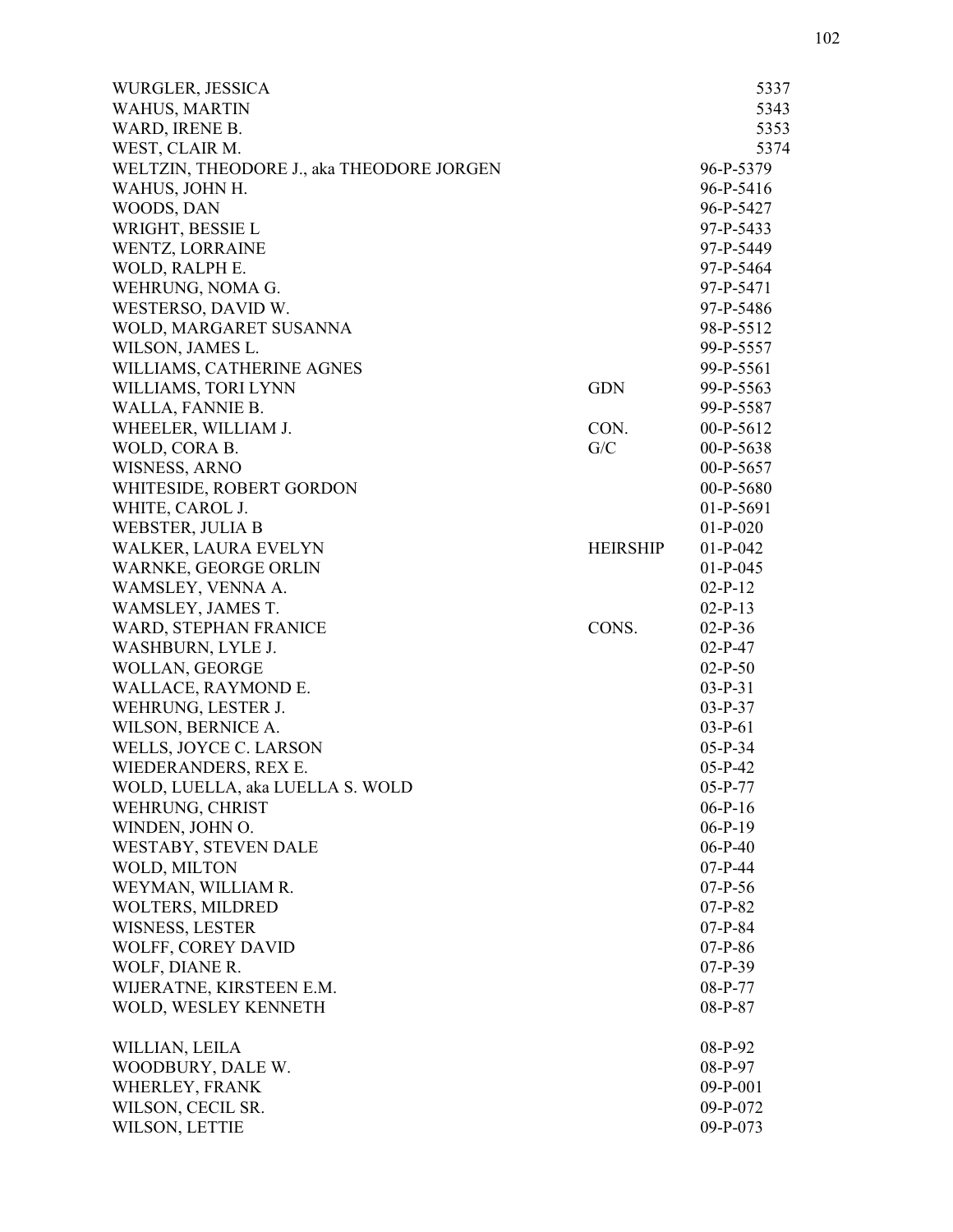|           | 280       |
|-----------|-----------|
| 8         | 1600      |
| 8         | 1679      |
| 9         | 2100      |
| 10        | 2231      |
| 10        | 2310      |
| 10        | 2343      |
| 11        | 2538      |
| 12        | 3011      |
| 14        | 4506      |
|           | 5303      |
|           | 5329      |
| $05-P-54$ |           |
|           |           |
|           | $06-P-47$ |

| ZELLER, J. C. (OFFICIAL BOND)                      |             | 1              | 73   |
|----------------------------------------------------|-------------|----------------|------|
| ZAKOPAYKO, JOHN                                    |             | 3              | 475  |
| ZURN, ANTON                                        |             | $\overline{7}$ | 342  |
| ZEIGLER, FRANK N.                                  |             | $\tau$         | 1401 |
| ZEWICK, HARRY                                      |             | $\overline{7}$ | 1402 |
| ZINGLEMAN, EARNEST A.                              |             | $\overline{7}$ | 1487 |
| ZELLER, J. C.                                      |             | 9              | 2014 |
| ZIKA, GEORGE                                       |             | 9              | 2099 |
| ZITEK, JOE                                         |             | 10             | 2256 |
| ZITEK, OLGA C.                                     |             | 10             | 2287 |
| ZUBKE, EMIL                                        |             | 11             | 2567 |
| ZINGLEMAN, BUD                                     |             | 11             | 2601 |
| ZAKOPAYKO, SAM                                     |             | 11             | 2603 |
| ZOK, A. J. Aka AUGUST JULIUS                       |             | 11             | 2639 |
| ZUBKE, HERBERT                                     |             | 11             | 2708 |
| ZEWICK, POLLY                                      |             | 12             | 2987 |
| ZELLER, LEONA                                      | <b>GDN</b>  | 12             | 3032 |
| ZOK, MARGARET M.                                   |             | 12             | 3058 |
| ZAKOPAYKO, FANNY                                   | <b>CONS</b> | 13             | 4166 |
| ZELLER, LEONA M.                                   |             | 13             | 4333 |
| ZUBKE, EMMA E.                                     |             | 14             | 4424 |
| ZUBKE, HUGO FRANK                                  |             | 14             | 4425 |
| ZINGLEMAN, MABEL Aka MABEL C.                      |             | 14             | 4450 |
| ZEHRER, FELIX                                      |             | 14             | 4467 |
| ZEHRER, LILLIAN                                    | <b>CONS</b> | 14             | 4468 |
| ZAKOPAYKO, GEORGE                                  |             | 14             | 4577 |
| ZUBKE, ERICK, aka ERICH H., aka ERICK EDWIN HERMAN |             | 15             | 4838 |
| ZIKA, CAROLINE                                     |             | 15             | 4853 |
| ZEHRER, LILLIAN                                    |             | 15             | 4865 |
| ZUBKE, GERALD F.                                   |             |                | 5230 |
| ZINGLEMAN, GEORGE C.                               |             | 97-P-5479      |      |
| ZEIGLER, FREDERICK H.                              |             | 99-P-5552      |      |
| ZINGLEMAN, MELVA GRACE                             |             | 00-P-5608      |      |
| ZAKOPAYKO, HELEN                                   |             | $01-P-023$     |      |
| ZAKOPAYKO, CATHERINE                               |             | $04-P-09$      |      |